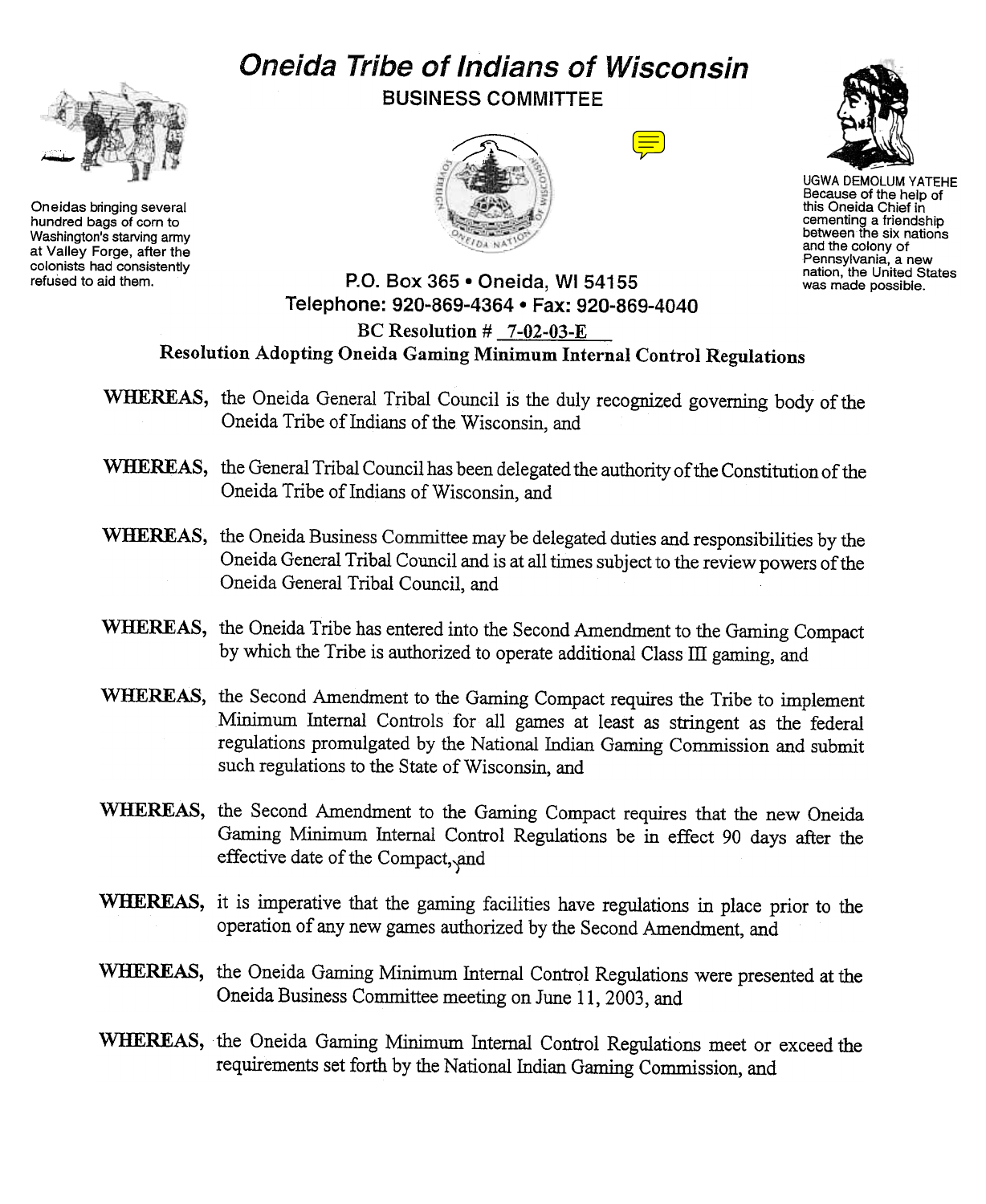Resolution # 7-02-03-E Page 2

WHEREAS, statements concerning the internal management 'of an area are exempt from the Administrative Procedures Act (APA) requirements for adoption of rules/regulations.

NOW THEREFORE BE IT RESOLVED, that the Oneida Business Committee hereby rescinds the Oneida Gaming Minimum Internal Control Standards adopted pursuant to #BC-3-13-96-A and amended by Resolutions BC-7-19-00-A, BC-3-23-00-A, and BC-9-22-99-B, and

BE IT FURTHER RESOLVED, that the Oneida Business Committee hereby adopts the attached Oneida Gaming Minimum Internal Control Regulations, and

BE IT FINALLY RESOLVED, that the Gaming General Manager is hereby directed to forward these regulations to the appropriate representatives in the gaming operations to complete the training necessary to have these regulations fully implemented by July of 2003.

## **CERTIFICATION**

I, the undersigned, as Secretary of the Oneida Business Committee, hereby certify that the Oneida Business Committee is composed of 9 members of whom 5 members constitute a quorum. --.fLmembers were present at a meeting duly called, noticed and held on the  $2<sup>nd</sup>$  day of  $\overline{\phantom{a}}$  July, 2003; that the foregoing resolution was duly adopted at such meeting by a vote of  $\overline{\phantom{a}}$ - members for; 0 members against, and  $\overline{0}$  members not voting; and that said resolution has not be rescinded or amended in any way,

/<br>/ h / /

Julie Barton, Tribal Secretary Oneida Business Committee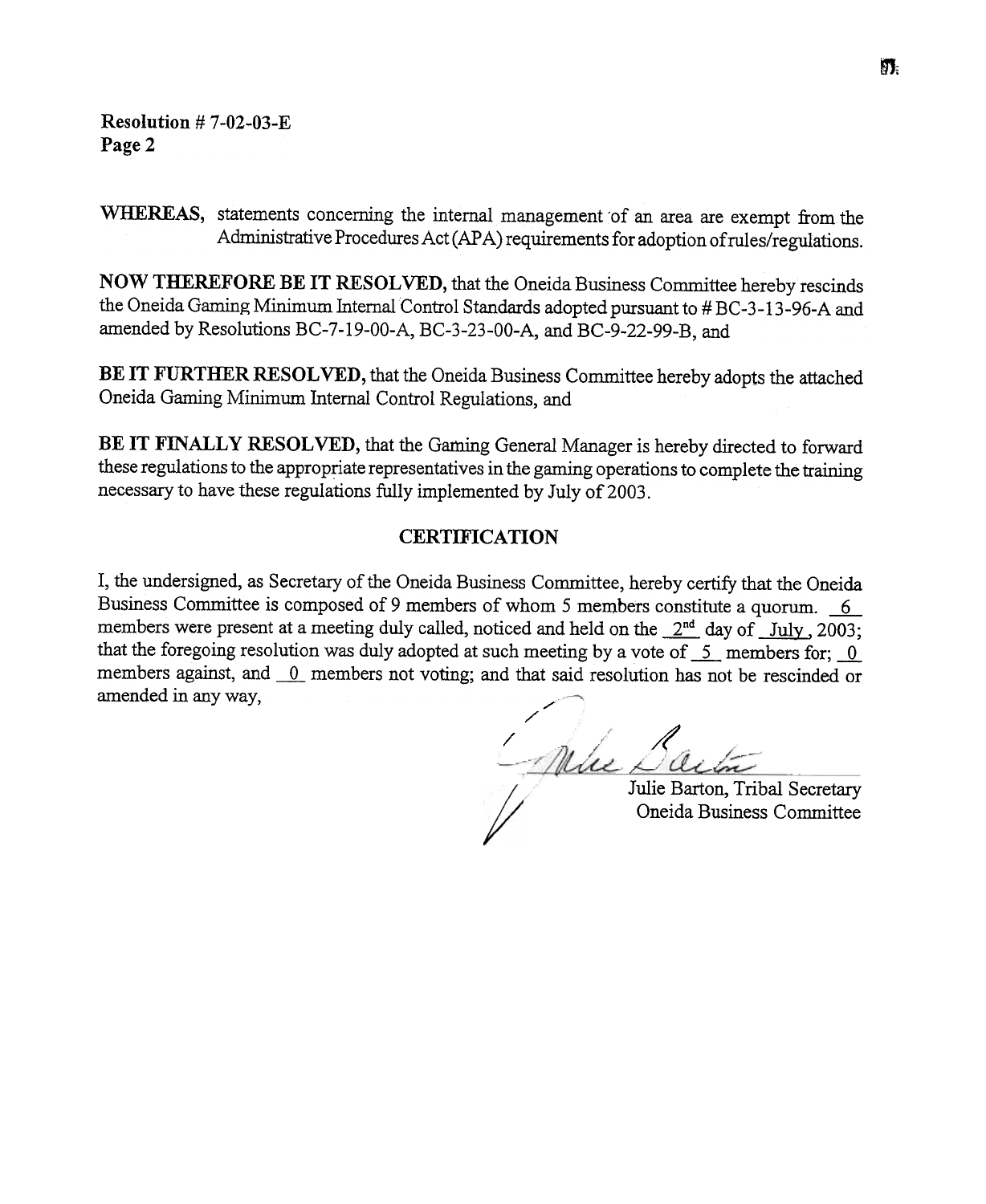### **Oneida Gaming Minimum Internal Control Regulations Table of Contents**

| Jackpot Payouts, Gaming Machine Fills, Short Pays, and Accumulated Credit Payout Page 11 |  |
|------------------------------------------------------------------------------------------|--|
|                                                                                          |  |
|                                                                                          |  |
|                                                                                          |  |
|                                                                                          |  |
|                                                                                          |  |
|                                                                                          |  |
|                                                                                          |  |
| Removal of Gaming Machines and Gaming Machine Hopper Contents Standards Page 18          |  |
|                                                                                          |  |
|                                                                                          |  |
|                                                                                          |  |
|                                                                                          |  |
|                                                                                          |  |
|                                                                                          |  |
|                                                                                          |  |
|                                                                                          |  |
|                                                                                          |  |
|                                                                                          |  |
|                                                                                          |  |
|                                                                                          |  |
|                                                                                          |  |
|                                                                                          |  |
|                                                                                          |  |
|                                                                                          |  |
|                                                                                          |  |
|                                                                                          |  |
|                                                                                          |  |
|                                                                                          |  |
|                                                                                          |  |
|                                                                                          |  |
|                                                                                          |  |
|                                                                                          |  |
|                                                                                          |  |
|                                                                                          |  |
|                                                                                          |  |
|                                                                                          |  |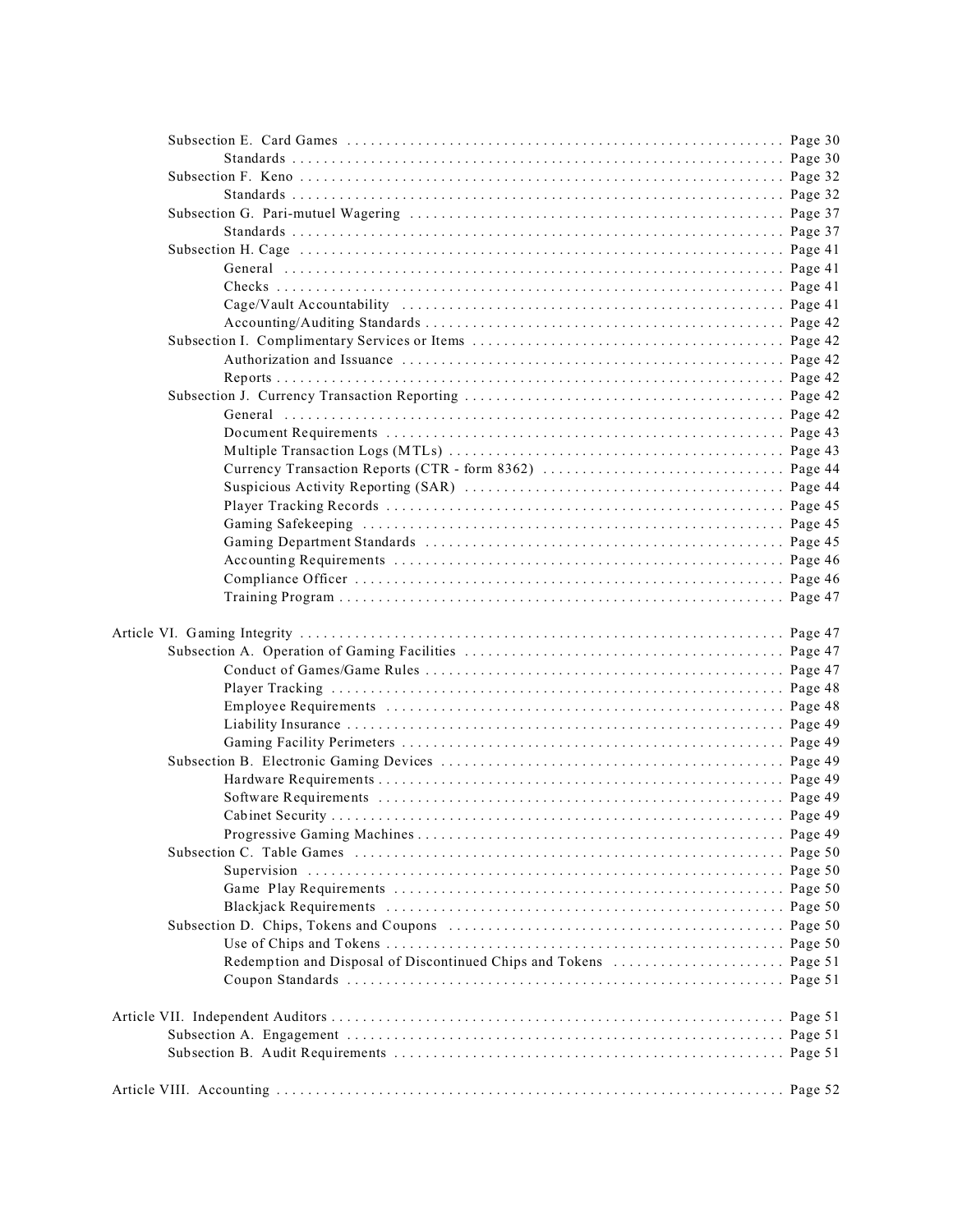| Security of the Count Room Inventory During the Gaming Machine Coin Count and Wrap Page 64 |  |
|--------------------------------------------------------------------------------------------|--|
|                                                                                            |  |
|                                                                                            |  |
|                                                                                            |  |
|                                                                                            |  |
|                                                                                            |  |
|                                                                                            |  |
|                                                                                            |  |
|                                                                                            |  |
|                                                                                            |  |
|                                                                                            |  |
|                                                                                            |  |
|                                                                                            |  |
|                                                                                            |  |
|                                                                                            |  |
|                                                                                            |  |
|                                                                                            |  |
|                                                                                            |  |
|                                                                                            |  |
|                                                                                            |  |
|                                                                                            |  |
|                                                                                            |  |
|                                                                                            |  |
|                                                                                            |  |
|                                                                                            |  |
|                                                                                            |  |
|                                                                                            |  |
|                                                                                            |  |
|                                                                                            |  |
|                                                                                            |  |
|                                                                                            |  |
|                                                                                            |  |
|                                                                                            |  |
|                                                                                            |  |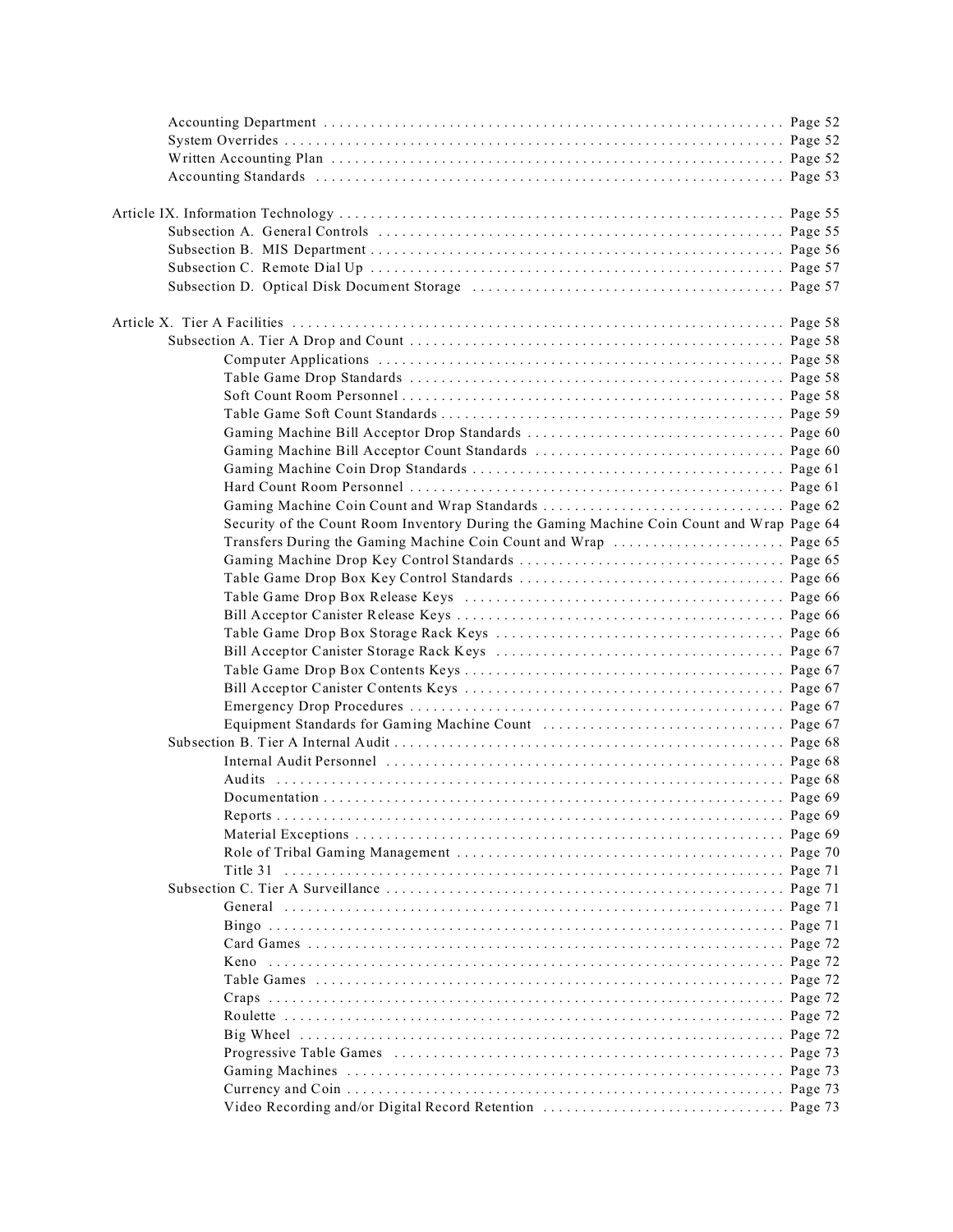| Security of the Count Room Inventory During the Gaming Machine Coin Count and Wrap Page 81 |  |
|--------------------------------------------------------------------------------------------|--|
| Transfers During the Gaming Machine Coin Count and Wrap  Page 82                           |  |
|                                                                                            |  |
|                                                                                            |  |
|                                                                                            |  |
|                                                                                            |  |
|                                                                                            |  |
|                                                                                            |  |
|                                                                                            |  |
|                                                                                            |  |
|                                                                                            |  |
|                                                                                            |  |
|                                                                                            |  |
|                                                                                            |  |
|                                                                                            |  |
|                                                                                            |  |
|                                                                                            |  |
|                                                                                            |  |
|                                                                                            |  |
|                                                                                            |  |
|                                                                                            |  |
|                                                                                            |  |
|                                                                                            |  |
|                                                                                            |  |
|                                                                                            |  |
|                                                                                            |  |
| Keno                                                                                       |  |
|                                                                                            |  |
|                                                                                            |  |
|                                                                                            |  |
|                                                                                            |  |
|                                                                                            |  |
|                                                                                            |  |
|                                                                                            |  |
|                                                                                            |  |
|                                                                                            |  |
|                                                                                            |  |
|                                                                                            |  |
|                                                                                            |  |
|                                                                                            |  |
|                                                                                            |  |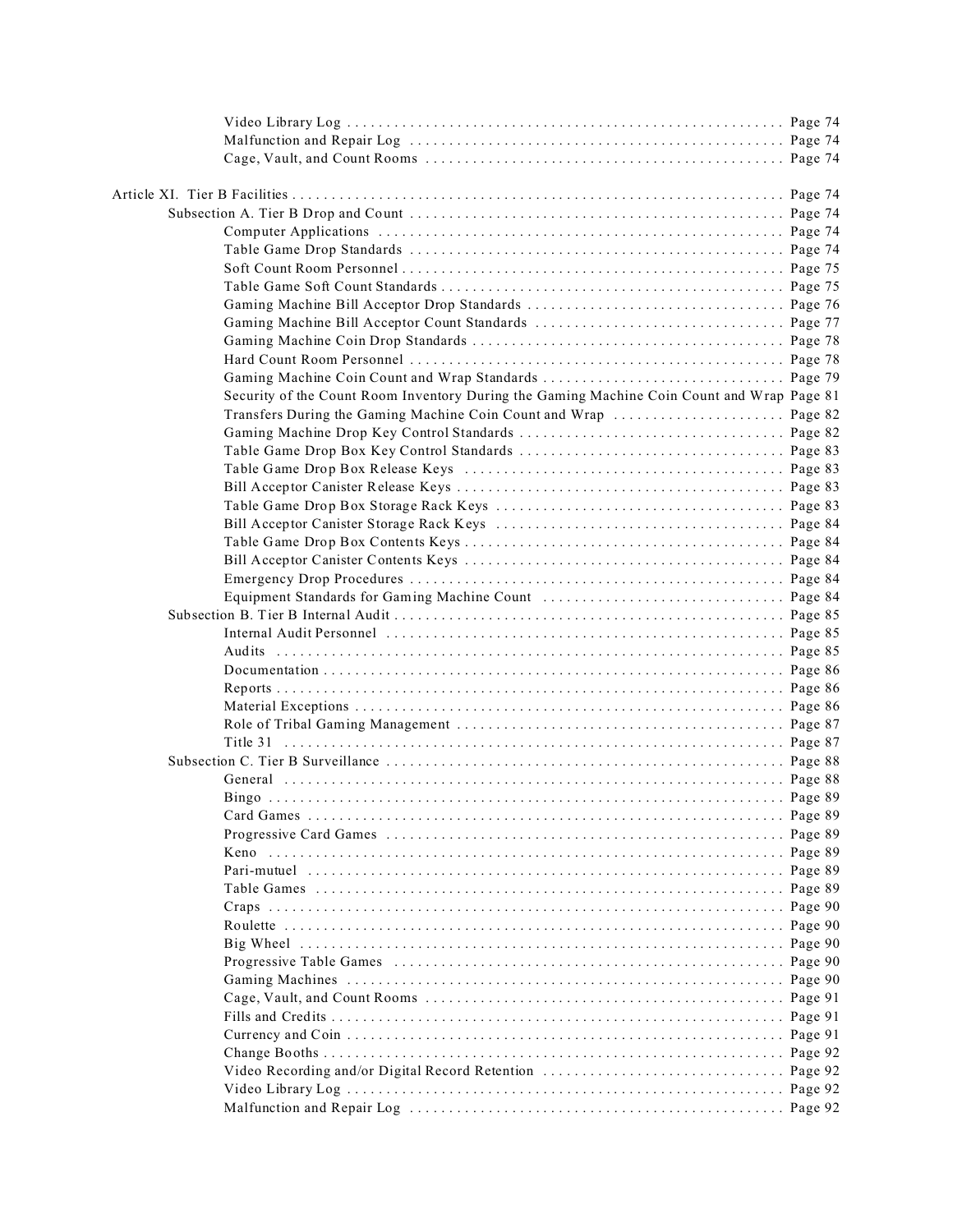| Security of the Count Room Inventory During the Gaming Machine Coin Count and Wrap Page 99 |  |
|--------------------------------------------------------------------------------------------|--|
| Transfers During the Gaming Machine Coin Count and Wrap  Page 100                          |  |
|                                                                                            |  |
|                                                                                            |  |
|                                                                                            |  |
|                                                                                            |  |
|                                                                                            |  |
|                                                                                            |  |
|                                                                                            |  |
|                                                                                            |  |
|                                                                                            |  |
|                                                                                            |  |
|                                                                                            |  |
|                                                                                            |  |
|                                                                                            |  |
|                                                                                            |  |
|                                                                                            |  |
|                                                                                            |  |
|                                                                                            |  |
|                                                                                            |  |
|                                                                                            |  |
|                                                                                            |  |
|                                                                                            |  |
|                                                                                            |  |
|                                                                                            |  |
|                                                                                            |  |
|                                                                                            |  |
|                                                                                            |  |
|                                                                                            |  |
|                                                                                            |  |
|                                                                                            |  |
|                                                                                            |  |
|                                                                                            |  |
|                                                                                            |  |
|                                                                                            |  |
|                                                                                            |  |
|                                                                                            |  |
|                                                                                            |  |
|                                                                                            |  |
|                                                                                            |  |
|                                                                                            |  |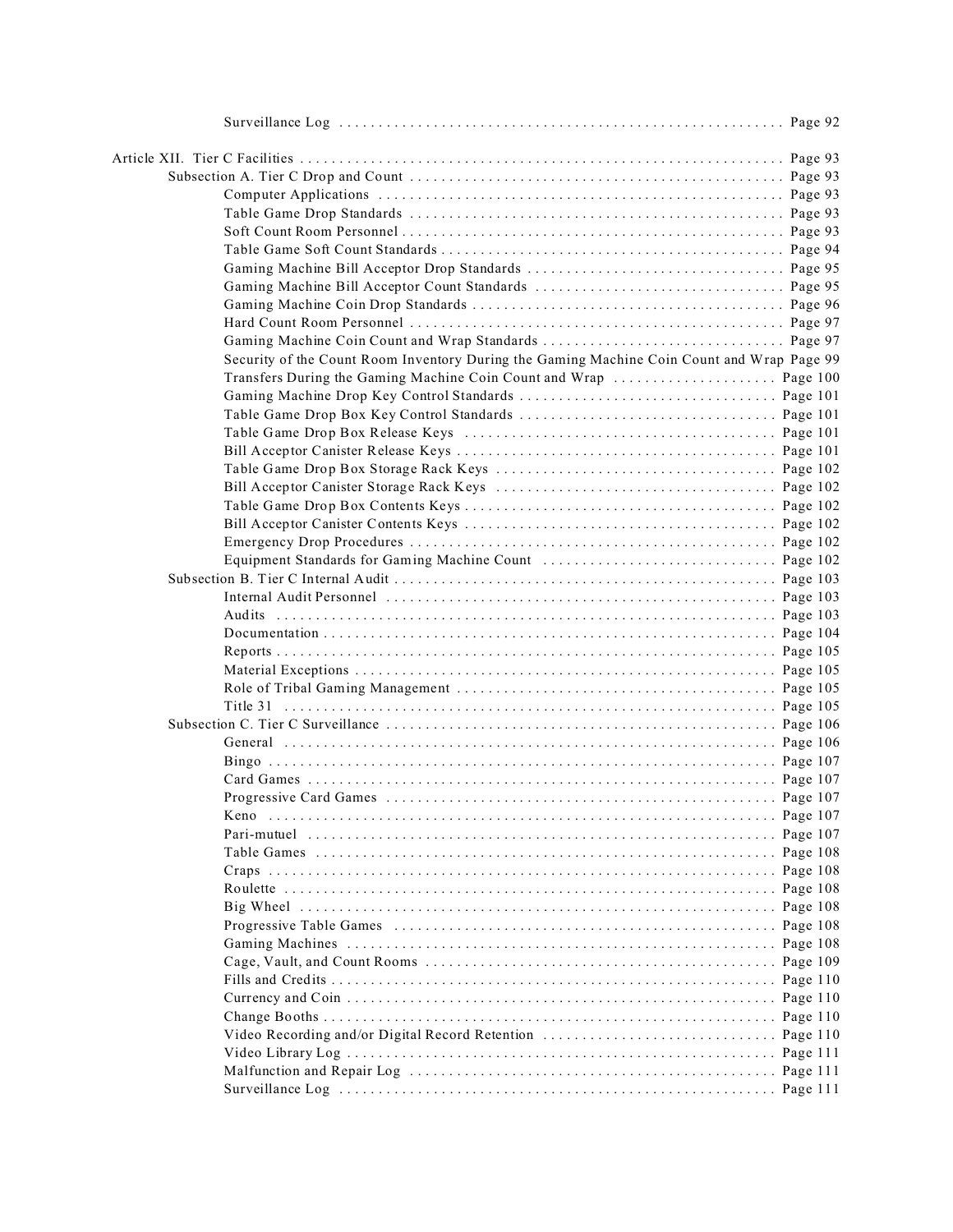# **ONEIDA GAMING MINIMUM INTERNAL CONTROL REGULATIONS**

## **Article I. Purpose and Policy**.

1-1. The Oneida Tribe recognizes the essential nature of internal controls to ensure integrity and fairness of its games. Internal controls also protect tribal assets and permit accountability of gaming enterprises to tribal government, the primary regulator of its gaming.

1-2. The Oneida Tribe is responsible for the maintenance of internal control regulations that permit the timely preparation of accurate financial statements in accordance with generally accepted accounting principles.

1-3. The Oneida Gaming Minimum Internal Control Regulations must be a living document which can be revised and updated in order to keep pace with technology and the business environment.

## **Article II. Adoption, Amendment, Applicability, Repeal**.

2-1. Adoption. This policy is adopted by the Oneida Business Committee under authority delegated by the Oneida General Tribal Council.

2-2. Amendment. These Regulations may be amended by the Oneida Business Committee or the Oneida General Tribal Council.

2-3. Application. Should a provision of these Regulations or the application of this Regulations be held as invalid, such invalidity shall not effect other provisions of these Regulations.

2-4. Repeal. These Regulations shall repeal all previous Internal Control Regulations regarding the Oneida Tribal Gaming Enterprises. These Regulations shall repeal all other Oneida policies, regulations, rules, motions, memoranda, and other similar acts which are inconsistent with these Regulations.

2-5. Name. These Regulations shall be known as the Oneida Gaming Minimum Internal Control Regulations ("OGMICR").

# **Article III. Definitions**.

3-1. This article shall govern the definitions of words as phrases as used herein. All words not defined herein shall be used in their ordinary and everyday sense.

3-2. "*Account access card*" means an instrument used to access customer accounts for wagering at a gaming machine. Account access cards are used in connection with a computerized account database.

3-3. *"Accountability"* means all items of currency, chips, coins, tokens and customer deposits constituting the total amount for which the bankroll custodian is responsible at a given time.

3-4. *"Accumulated credit payout"* means credit earned in a gaming machine that is paid to a customer manually in lieu of a machine payout.

3-5. *"Actual hold percentage"* means the percentage calculated by dividing the dollar amount of win by dollar amount of coin in (gaming machines) or drop (table games). Can be calculated for individual tables or gaming machines, type of table games or gaming machines on a per day or cumulative basis.

3-6. *"AICPA"* means the American Institute of Certified Public Accountants.

3-7. *"Alpha"* means a number or numeral spelled out and arranged in the letters of the language.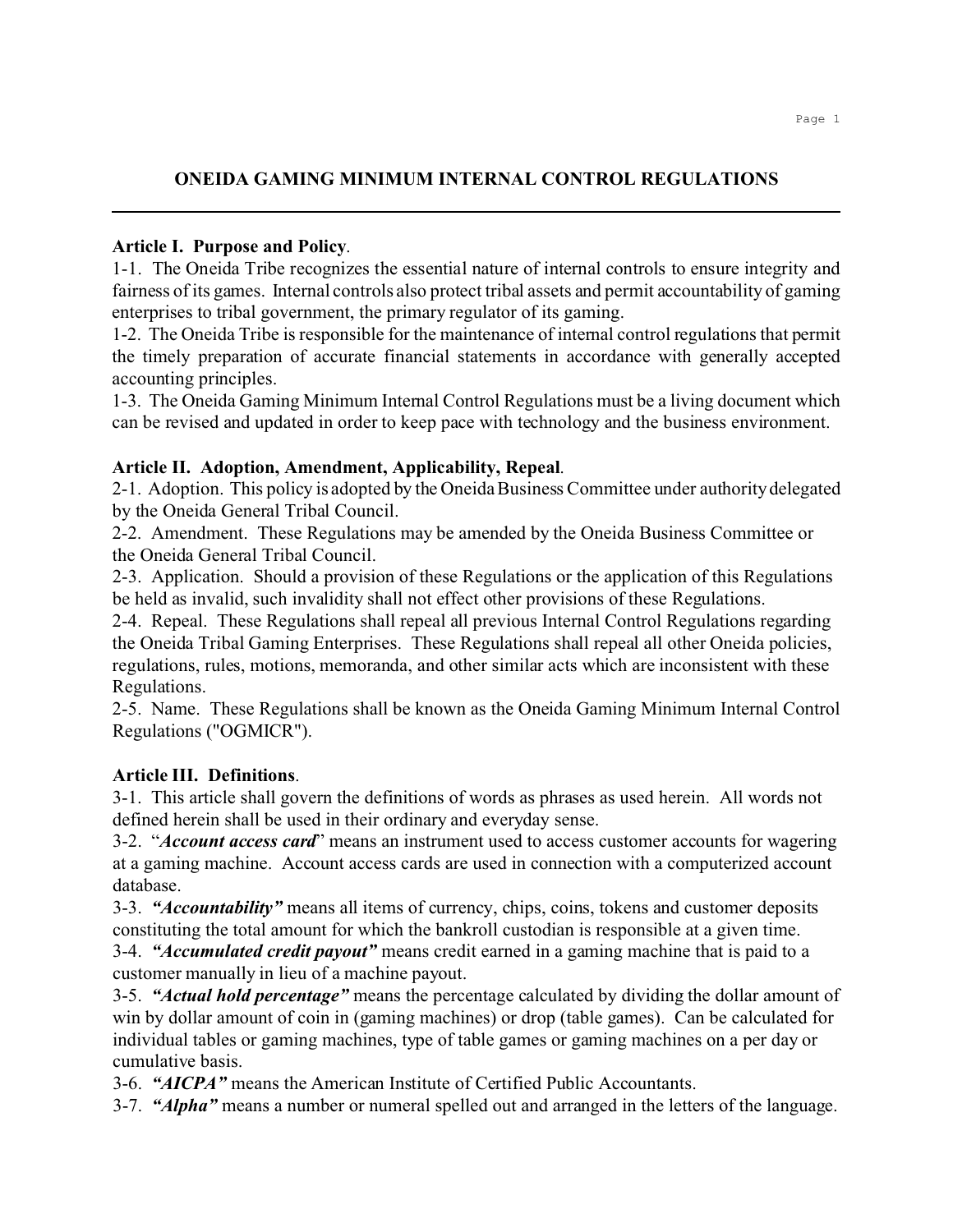3-8. "*Ante*" means a player's initial wager or predetermined contribution to the pot before the dealing of the first hand.

3-9. *"Audit engagement"* means the terminology used by CPA firms to describe an independent financial audit of the books, records and financial statements of an organization that they have been contracted to perform, for the purpose of providing an opinion on the reliability and accuracy of the information included within the financial statements.

3-10. *"Audit engagement partner"* means the individual at the CPA firm, who is a legal partner in the firm, and has been assigned to be responsible for the performance of the audit engagement and delivery of the completed product to the customer/organization.

3-11. *"Bank (bankroll)"* means the inventory of currency, coins, chips, tokens and customer deposits in the cage/vault, gaming machine booths, on the tables and cash in bank used to make change, pay winnings and pay gaming machine jackpots.

3-12. *"Base level"* means the Gaming Facility's statistical win to statistical drop percentage for the previous fiscal year.

3-13. *"Betting station"* means the area designated in a pari-mutuel area that accepts wagers and pays winning bets.

3-14. "*Betting ticket*" means a printed, serially numbered form used to record the event upon which a wager is made, the amount and date of the wager, and sometimes the line or spread (odds).

3-15. "*Bill acceptor*" means the device that accepts and reads cash by denomination in order to accurately register customer credits.

3-16. "*Bill acceptor canister*" means the box attached to the bill acceptor used to contain cash received by bill acceptors.

3-17. "*Bill acceptor canister release key*" means the key used to release the bill acceptor canister from the bill acceptor device.

3-18. "*Bill acceptor canister storage rack key*" means the key used to access the storage rack where bill acceptor canisters are secured.

3-19. "*Bill acceptor drop*" means cash contained in bill acceptor canisters.

3-20. *"Bill-in meter"* means a meter included on a gaming machine that accepts cash that tracks the number of bills (and their denomination) put in the machine.

3-21. *"Blackjack"* means a card game in which each player opposes the dealer and the dealer opposes each player. It is played with a single deck or multiple decks of cards from which each player and a dealer are dealt two cards and may draw additional cards. The object is to accumulate a total of twenty-one points or a total closer to twenty-one points than that of the opposing hand, without exceeding twenty-one points.

3-22. *"Boxperson"* means the first-level supervisor who is responsible for directly participating in and supervising the operation and conduct of a craps game.

3-23. *"Breakage"* means the difference between actual bet amounts paid out by a racetrack to bettors and amounts won due to bet payments being rounded up or down. For example, a winning bet that should pay \$4.25 may actually be paid at \$4.20 due to rounding.

3-24. *"Cage"* means a secure work area within the Gaming Facility for cashiers and a storage area for the Gaming Facility bankroll.

3-25. *"Cage accountability form"* means an itemized list of the components that make up the cage accountability.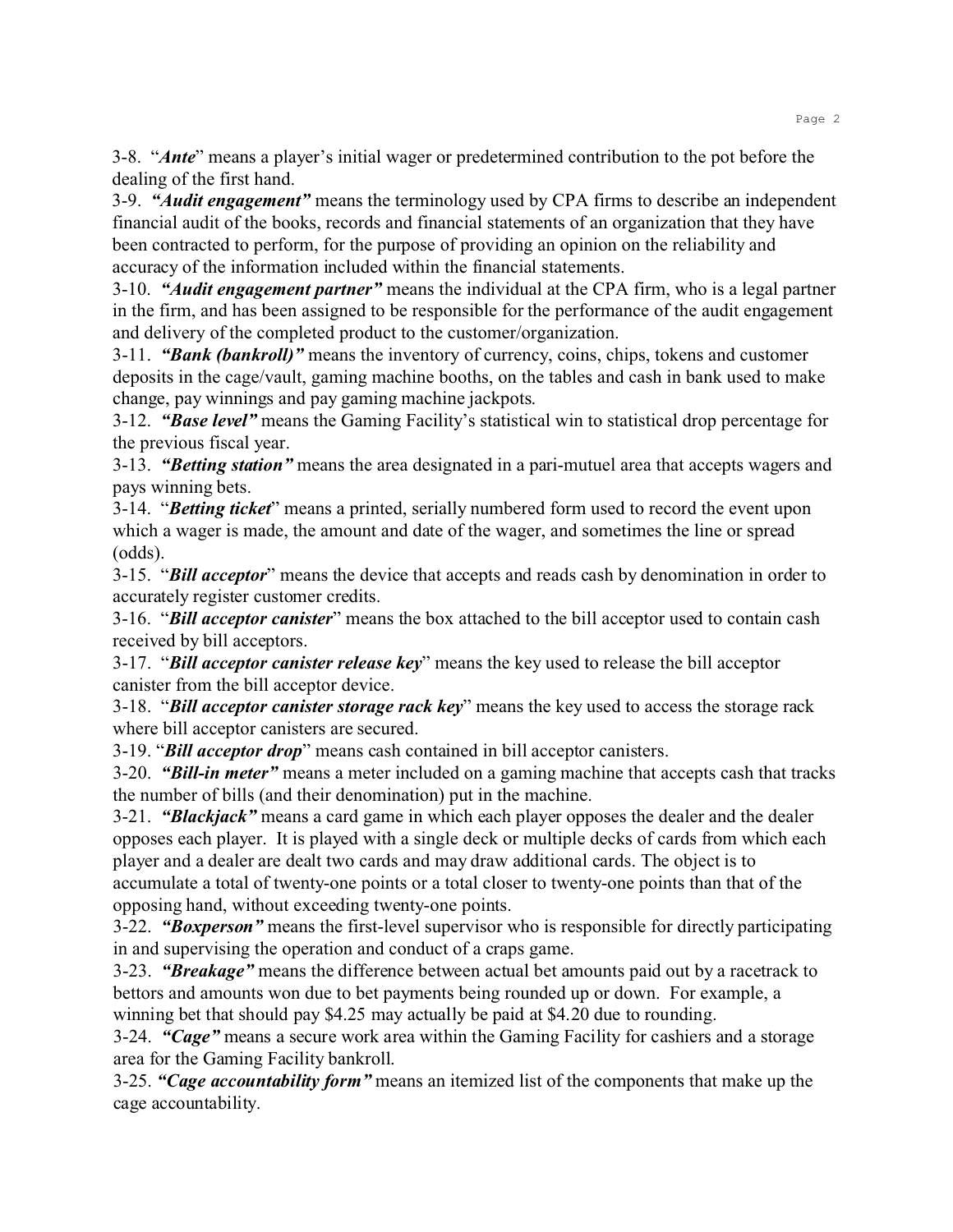3-26. *"Calibration module"* means the section of a weigh scale used to set or adjust the scale to a specific amount (by weight) or number of coins to be counted.

3-27. *"Card game"* means a game in which the Gaming Facility is not party to wagers and from which the Gaming Facility receives compensation in the form of a rake, a time buy-in, or other fee or payment from a player for the privilege of playing.

3.28. *"Card room"* means the location where card games are played in which the gaming operation is not party to wagers and from which the gaming operation receives compensation in the form of a rake, a time buy-in, or other fee or payment from a player.

3-29. *"Card room bank"* means the operating fund assigned to the card room or main card room bank.

3-30. "*Cash out ticket*" means an instrument of value generated by a gaming machine representing a cash amount owed to a customer at a specific gaming machine. This instrument may be wagered at other machines by depositing the cash-out ticket in the machine bill acceptor.

3-31. *"Cashier"* means the custodian of the bankroll for the cage or vault.

3-32. *"Chips"* means cash substitutes, in various denominations, issued by a Gaming Facility and used for wagering.

3-33. *"Coin-in"* means the total amount wagered which includes physical coins-in and credits played.

3-34. *"Coin-out"* means the money that is paid by the slot machine to the player.

3-35. *"Class II"* means Class II gaming as defined in the Indian Gaming Regulatory Act.

3-36. *"Class III"* means Class III gaming as defined in the Indian Gaming Regulatory Act.

3-37. "*Coin meter count machine*" means a device used in a coin room to count coin.

3-38. *"Coin-in meter"* means the meter that displays the total amount wagered in a gaming machine that includes coin-in and credits played.

3-39. *"Coin room"* means an area where coins and tokens used in the gaming machine department operation are stored.

3-40. *"Coin room inventory"* means coins and tokens stored in the coin room that are generally used for gaming machine department operation.

3-41. "*Commission*" means the National Indian Gaming Commission.

3-42. *"Complementary"* means a service or item provided at no cost, or at a reduced cost, to a customer for promotional purposes.

3-43. *"Count"* means the total funds counted for a particular game, gaming machine, shift, or other period.

3-44. *"Count room"* means a room where the coin and cash drop from gaming machines, table games or other games are transported to and counted.

3-45. *"Count sheet"* means the form used to record the contents of the bankroll as they are counted (e.g., cage count sheet, check out sheet, etc.).

3-46. "*Count team*" means personnel that perform either the count of the gaming machine drop and/or the table game drop.

3-47. *"Coverall games"* means the objective of the bingo game is to cover all of the numbers on the bingo card.

3-48. *"Credit slip"* means a form used to record the return of chips from a gaming table to the cage.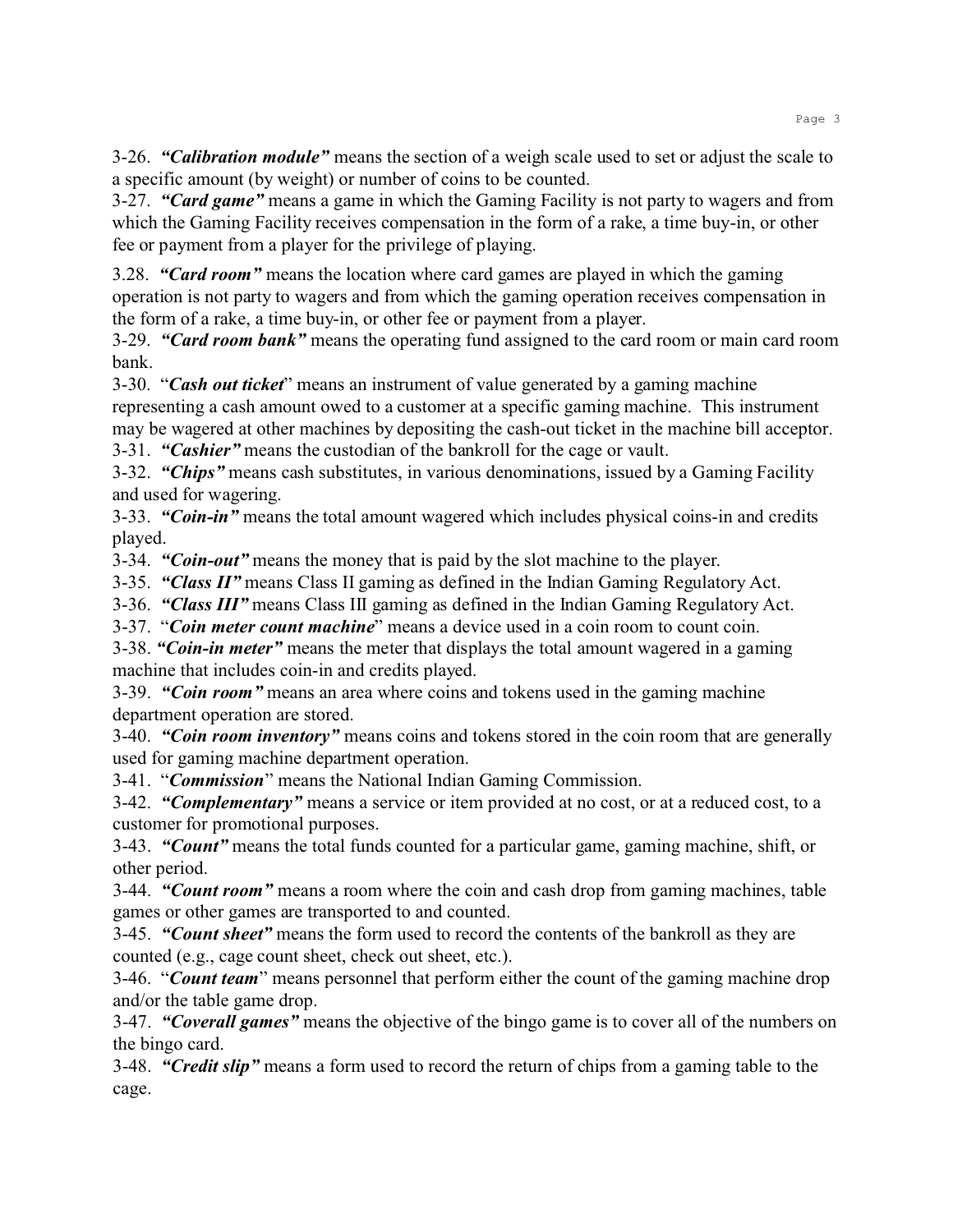3-49. *"Cross fill"* means the transfer or even exchange of cash or chips from one gaming table to another.

3-50. *"Customer deposits"* means the amounts placed with a cage cashier by customers for safekeeping or the customers' use at a future time.

3.51. *"Customer filing area"* means the area outside of the cage where customers line up for transactions.

3-52. *"Deal"* in Pull Tabs games means the numerical sequence of all pull tabs in a specific pull tab game that are sold or available for sale to customers.

3-53. *"Dealer"* means an employee who operates a game, individually or as part of a crew, administering house rules and making payments.

3-54. "*Dedicated camera*" means a camera required to continuously record a specific activity.

3-55. *"Deskman"* means a person who authorizes payment of winning tickets and verifies payouts for keno games.

3-56. *"Draw ticket"* means a blank keno ticket whose numbers are punched out when balls are drawn for the game. Used to verify winning tickets.

3-57. *"Drop (for gaming machines)*" means the total amount of cash, cash-out tickets, coupons, coins and tokens removed from drop buckets and/or bill acceptor canisters.

3-58. "*Drop (for table games)"* means the total amount of cash, chips, and tokens removed from the drop boxes.

3-59. *"Drop box"* means a locked container affixed to the gaming table into which the drop is placed. The game type, table number, and shift are indicated on the box.

3-60. *"Drop box contents key"* means the key used to open the drop boxes.

3-61. *"Drop box release key"* means the key used to release drop boxes from tables.

3-62. *"Drop box storage rack keys"* means the key used to access the storage rack where drop boxes are secured.

3-63. *"Drop bucket"* means a container in the drop cabinet (or in a secured portion of the gaming machine in coinless/cashless configurations) for the purpose of collecting coins, tokens, cash-out tickets and coupons from the gaming machine.

3-64. *"Drop cabinet"* means the wooden or metal base of the gaming machine that contains the gaming machine drop bucket.

3.65. *"Drop period"* means the time when the drop buckets, currency acceptor boxes and drop boxes are removed from the gaming machines and table games.

3.66. *"Drop route"* means the customary direction the drop team takes when dropping gaming machines and table games.

3.67. *"Drop team"* means personnel that perform the removal of drop buckets, currency acceptor boxes and drop boxes from the gaming machines and table games.

3-68. *"Earned and unearned take"* means race bets taken on present and future race events.

Earned take means bets received on current or present events. Unearned take means bets taken on future race events.

3-69. *"Employee"* means any executive, worker, independent contractor or agent of the Oneida Tribe that works for or at a Gaming Facility.

3-70. *"EPROM"* means an erasable programmable read only memory or other equivalent game software media.

3-71. *"Even money exchange"* means the act of exchanging currency and chips for coin or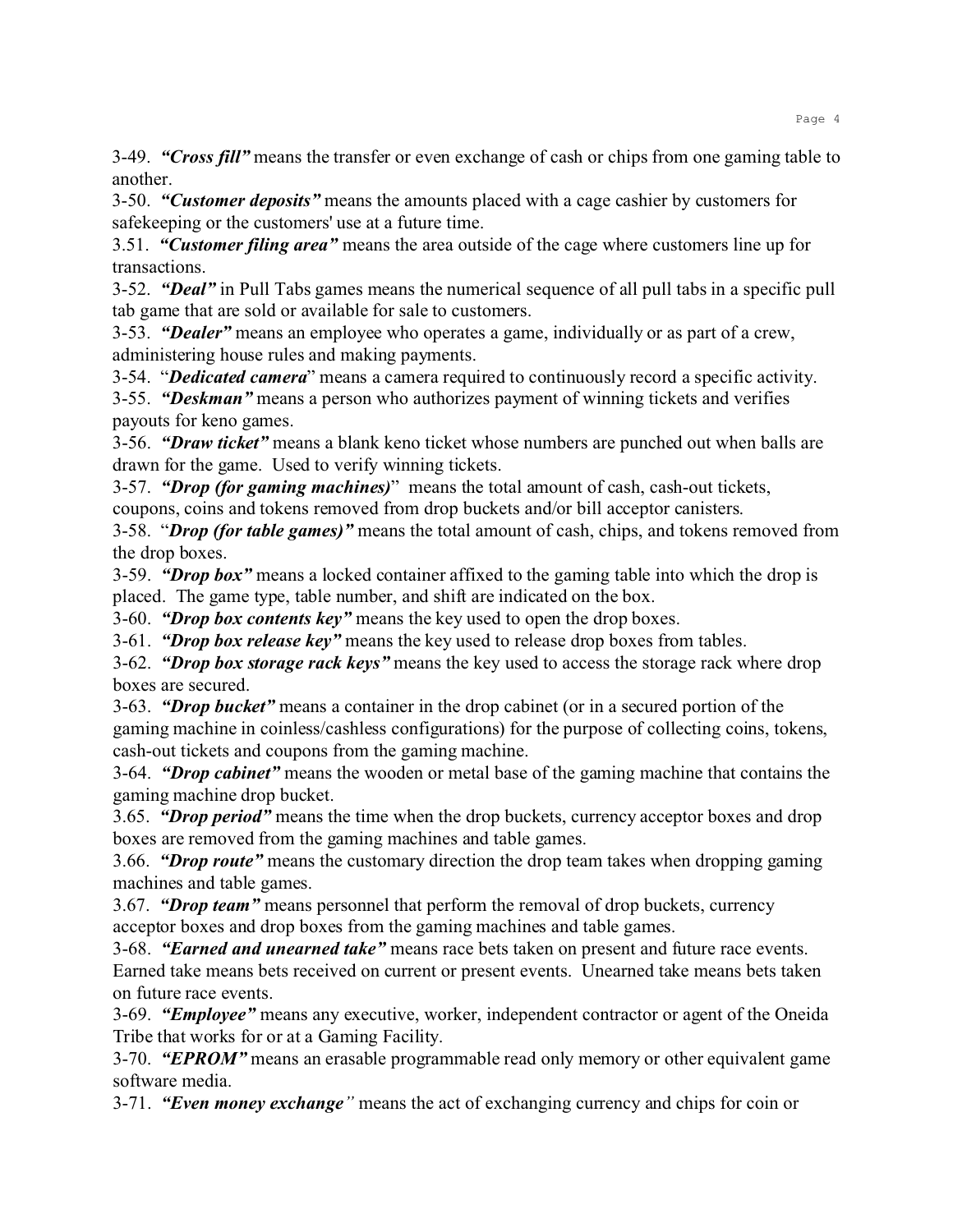other chips of equivalent value.

3-72. *"Fill"* means a transaction whereby a supply of chips, coins or tokens is transferred from a bankroll to a table game, gaming machine or the bingo department.

3-73. *"Fill slip"* means a document evidencing a fill to a table game or gaming machine hopper.

3-74. *"Fiscal year"* means the annual period used by the Oneida Tribe for internal accounting for its gaming operations conducted under a Gaming Compact.

3-75. *"Flare"* means the information sheet provided by the manufacturer that sets forth the rules of a particular pull tab game and that is associated with a specific deal of breakopen tickets. The flare shall contain the following information:

- 1. Name of the game;
- 2. Manufacturer name or manufacturer's logo;
- 3. Ticket count; and

4. Prize structure, which shall include the number of winning tickets by denomination, with their respective winning symbols, numbers or both.

3.76. *"Foot"* means to add a column or series of numbers and write the total at the bottom.

3-77. *"Foreign chips"* means chips that are issued by an entity unrelated to the Oneida Tribe.

3-78. *"Future wagers"* means bets on races to be run in the future (e.g., Kentucky Derby).

3-79. "*Game server*" means an electronic selection device, utilizing a random number generator.

3-80. *"Gaming Compact"* means the agreement between the State of Wisconsin and the Oneida Tribe of Indians of Wisconsin that outlines the terms under which the Oneida Tribe can conduct Class III gaming.

3-81. *"Gaming Facility"* a location or building at which Class II or Class III gaming, or a combination thereof, is conducted by the Oneida Tribe.

3-82. *"Gaming machine"* means an electronic or electro mechanical machine which contains a microprocessor with a random number generator capacity which allows players to play games of chance, some of which are affected by skill, which device is activated by the insertion of a coin, token or currency, or by the use of a credit, and which awards game credits, cash, tokens, or replays, or a written statement of the player's accumulated credits, which written statements are redeemable for cash.

3-83. "*Gaming machine analysis report*" means a report prepared that compares theoretical to actual hold by a gaming machine on a periodic basis.

3-84. "*Gaming machine booths and change banks*" means a booth or small cage in the gaming machine area used to provide change to players, store change aprons and extra coin, and account for jackpot and other payouts.

3-85. "*Gaming machine count*" means total amount of coins, tokens, and cash removed from a gaming machine. The amount counted is entered on the Gaming Machine Count Sheet and is considered the drop. Also, the procedure of counting the coins, tokens and cash or the process of verifying gaming machine coin and token inventory.

3-86. "*Gaming machine pay table*" means the reel strip combinations illustrated on the face of the gaming machine that can identify payouts of designated coin amounts.

3-87. *"Gaming-related contractor"* means any party, other than the Oneida Tribe, to a gamingrelated contract, as defined in Section VII. A of the Gaming Compact.

3-88. *"Gross gaming revenue"* means the gross gaming revenue or the total amount of cash wagered and dropped on Class II and Class III games, less amounts paid out as prizes or paid for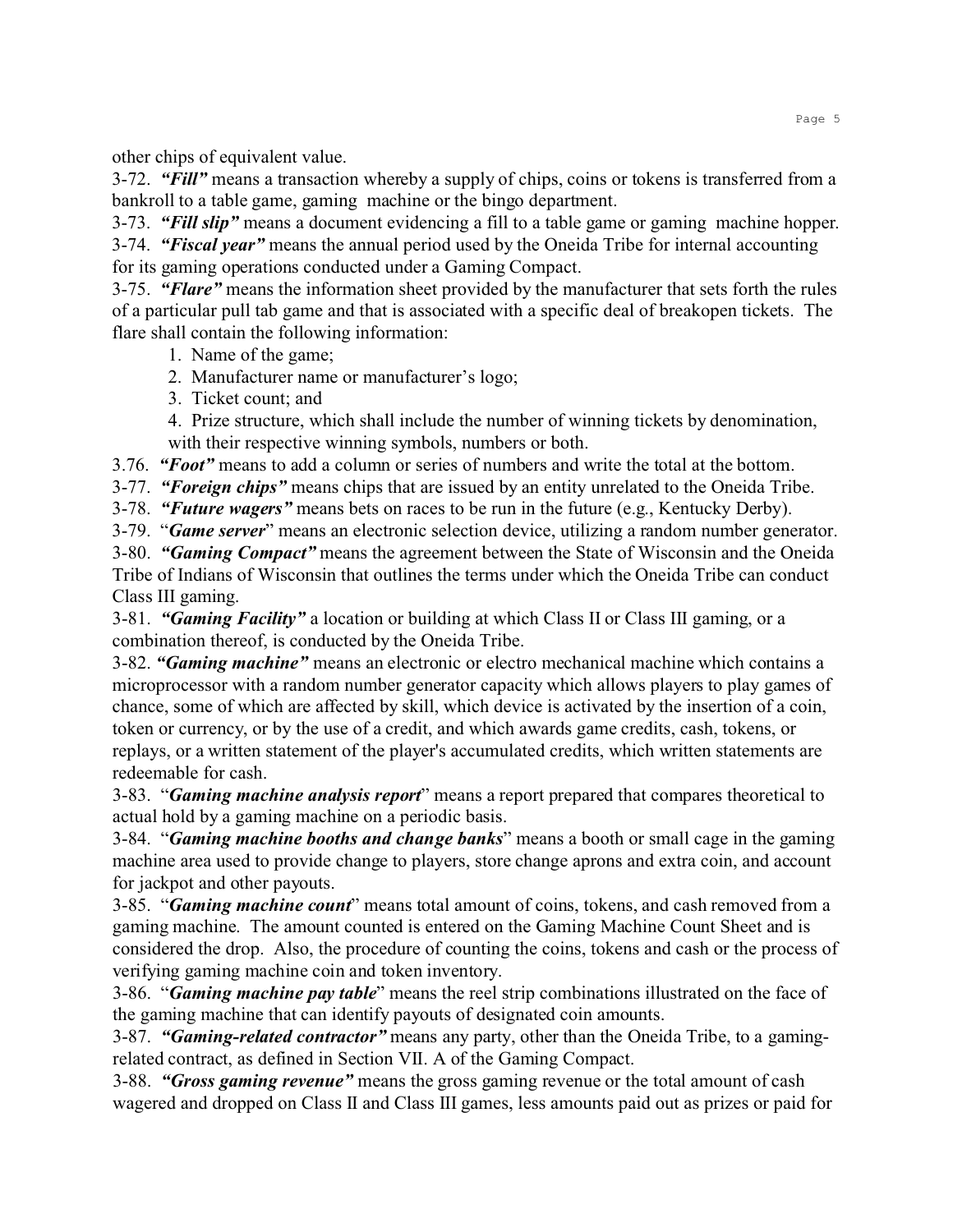prizes awarded.

3-89. *"Hard count"* means the process of counting the contents in drop buckets; alternatively, hard count may also refer to the total value of the dropped coins or tokens counted.

3-90. *"Hold"* means the relationship of win to coin in for gaming machines and win to drop for table games.

3-91. *"Hopper"* means the receptacle that contains the coins or tokens stored within a gaming machine used to make payouts.

3-92. *"Host validation computer system"* means a computer that would house all transactions that occur with a cash out ticket slot machine.

3-93. *"Hub"* means the person or entity that is licensed to provide the operator of a pari-mutuel wagering operation information related to horse racing that is used to determine winners of races or payoffs on wagers accepted by the pari-mutuel wagering operation.

3-94. *"Imprest"* means an established amount of cash and cash equivalents used to transact business outside the primary area where money is centrally stored (which is usually the vault). 3-95. *In-house progressive gaming machine"* means an individual slot machine or one linked to a group of machines located in an Oneida Tribal gaming facility where the jackpot amount increases with each coin wagered by the player.

3.96. *"In-meter reading"* means the meter record of the number of coins wagered for an individual gaming machine.

3-97. *"Incompatible functions or duties"* means gaming activities that place an employee in a position to make or conceal errors or irregularities in the normal course of his or her duties. 3-98. *"Internal Audit"* means individuals who perform an audit function of a Gaming Facility that are independent of the department subject to audit. Independence is obtained through the organizational reporting relationship, as the internal audit department shall not report to management of the facility. Internal audit activities should be conducted in a manner that permits objective evaluation of areas examined. Results of audits are generally communicated to Tribal Gaming Management. Audit exceptions generally require follow-up. Internal audit personnel may provide audit coverage to more than one Revenue Center within a Gaming Facility.

3-99. *"Jackpot payout"* means the portion of a jackpot paid by gaming machine personnel. The amount is usually determined as the difference between the total posted jackpot amount and the coins or tokens paid out by the machine. May also be the total amount of the jackpot.

3-100. *"Jackpot payout slip"* means a form on which the amount of the jackpot paid by gaming machine personnel is recorded.

3-101. *"Keno"* means a game using the draw of twenty (20) numbered balls out of eighty (80) numbered balls for results. Player may bet on one (1) to fifteen (15) numbers.

3-102. *"Kobetron"* means a machine that reads the identification signature from EPROM chips located in the gaming machines.

3-103. "*Lammer button*" means a type of chip that is placed on a gaming table to indicate that the amount of chips designated thereon has been given to the customer for wagering on credit before completion of the credit instrument. Lammer button may also mean a type of chip used to evidence transfers between table banks and card room banks.

3-104. **"***Linked electronic game*" means any game linked to two (2) or more gaming operations that are physically separated and not owned and operated by the same Tribe.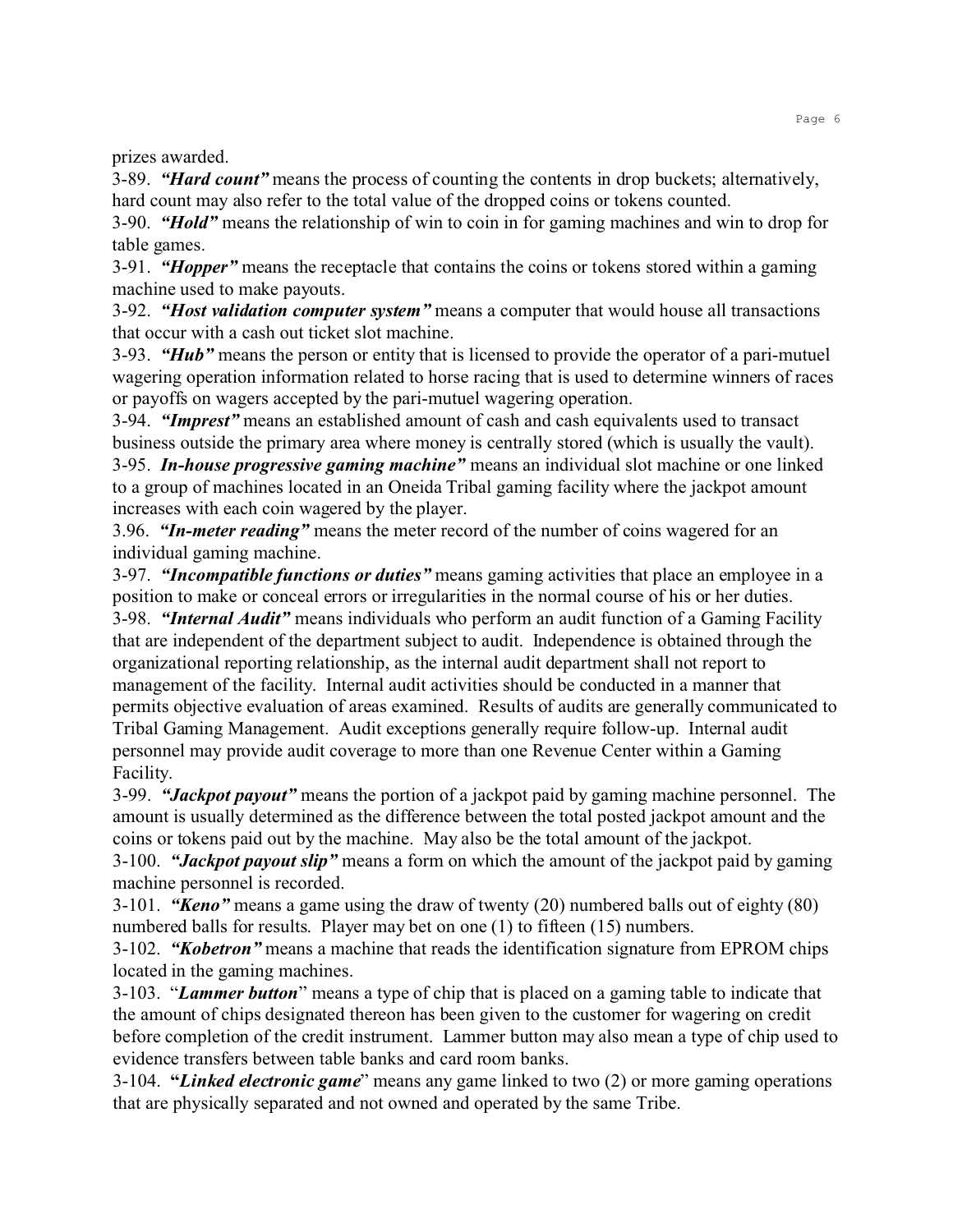3-105. *"Log"* means a document used for recording and tracking information and activity.

3-106. *"Loose coin"* means coin held in a cage, slot booth, vault, or count room or on gaming tables, that has not been put in wrappers, usually in denominations other than dollars. Loose coin may also include bent or damaged coins.

3-107. **"***Main card room bank*" means a fund of cash, coin, and chips used primarily for poker and pan card game areas. Used to make even cash transfers between various games as needed. May be used similarly in other areas of the gaming operation.

3-108. *"Master game program number"* means the game program number listed in a gaming machine EPROM.

3-109. *"Master game sheet"* means a form used to record, by shift and day, each table game's winnings and losses. This form reflects the opening and closing table inventories, the fills and credits, and the drop and win.

3-110. *"Mechanical coin counter"* means a device used to count coins that may be used in addition to or in lieu of a coin weigh scale.

3-111. *"Meter"* means an electronic (soft) or a mechanical (hard) apparatus in a gaming machine. May record the number of coins wagered, the number of coins routed to the drop (coin to drop), the amount of jackpots paid out, the number of games played, or the number of coins paid out to winning players.

3-112. *"MICR"* means minimum internal control regulations.

3-113. *"Monitor"* means a television type viewing unit used specifically for closed circuit television. It may also mean the process of viewing, overseeing and/or verifying activities or functions.

3-114. "*Motion activated dedicated camera*" means a video or digital camera that, upon its detection of activity or motion in a specific area, begins to record the activity or area.

3-115. *"Mule key"* means the key used to access the on-the-floor drop system that utilizes a mobile scale.

3-116. *"Multi-game machines"* means a gaming machine that includes more than one type of game option.

3-117. *"Multi-race ticket"* means a keno ticket that is played in multiple games.

3-118. *"Oneida Tribe"* means the Oneida Tribe of Indians of Wisconsin, its authorized officials, agents and representatives.

3-119. *"Oneida Gaming Commission"* means the regulatory body as established by the Oneida Tribe's Gaming Ordinance.

3-120. "*On-line gaming machine monitoring system*" means a system used by a Gaming Facility to monitor gaming machine meter readings and/or other activities on an on-line basis.

3-121. *"Order for credit"* means a form that is used to request the transfer of chips from a table to the cage. The order precedes the actual transfer transaction which is documented on a credit slip.

3-122. *"Outstation"* means areas other than the main keno area where bets may be placed and tickets paid.

3-123. *"Pan-tilt-zoom (PTZ)"* means a camera that has the capabilities of panning right to left, up and down, and focusing closer to specific area.

3-124. *"Par percentage"* means the percentage of each dollar wagered that the house wins or holds.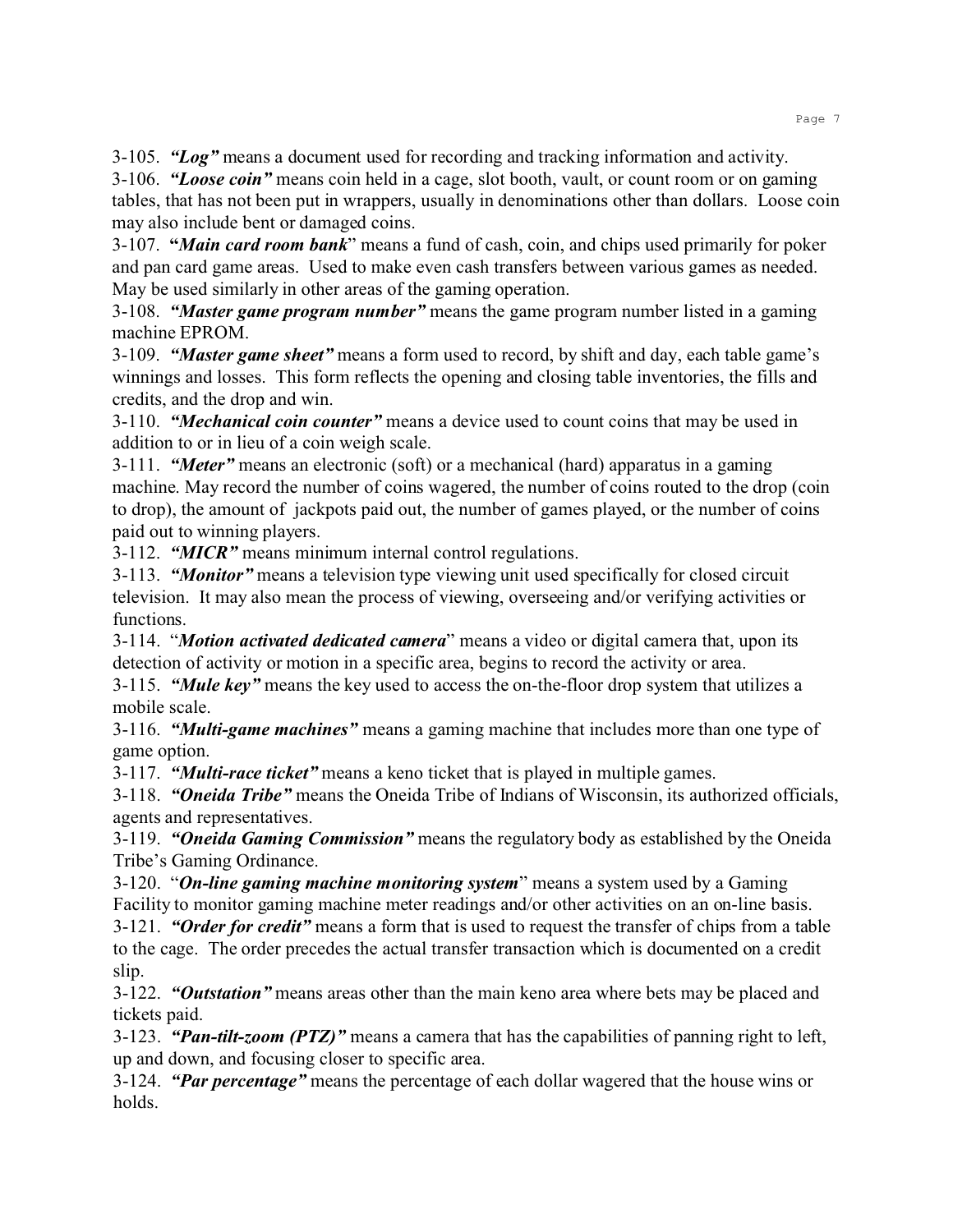3-125. *"Par sheet (theoretical hold worksheet)"* means a specification sheet for a gaming machine that provides the hold percentage, model number, hit frequency, reel combination, number of reels, number of coins that can be accepted, the payout schedule, and reel strip settings.

3-126. *"Pari-mutuel wagering"* means a system of wagering on horse races, jai-alai, greyhound, and harness racing, where the winners divide the total amount wagered, net of commissions and operating expenses, proportionate to the individual amount wagered.

3-127. *"Payout"* means the total amount of money paid to a customer as winnings on a game.

3-128. *"Peripherals"* means an auxiliary device that works in conjunction with a computer.

3-129. "*PIN*" means the personal identification number used to access a player's account.

3-130. *"Pit"* means an area in a casino enclosed or encircled by gaming tables.

3-131. *"Pit supervisor"* means the employee who supervises all games in a pit.

3-132. *"Pit podium"* means a stand located in the middle of the tables used as a work space and record storage area for Gaming Facility supervisory personnel.

3-133. *"Player tracking system"* means a system that records the gaming play of customers.

3-134. *"Post time"* means the time when a pari-mutuel track stops accepting bets in accordance with rules and regulations of the applicable jurisdiction.

3-135. *"Points"* means the numerical unit accumulated by the customer which may be converted into complementary items or cash.

3-136. *"Primary and secondary jackpots"* means promotional pools offered at certain card games that can be won in addition to the primary pot.

3-137. *"Progressive gaming machine"* means a gaming machine, with a payoff indicator, in which the payoff increases as it is played (deferred payout). The payoff amount is accumulated, displayed on a machine, and will remain until a player lines up the jackpot symbols that result in the progressive amount being paid.

3-138. "*Progressive jackpot*" means deferred payout from a progressive gaming machine.

3-139. "*Progressive table games*" means table games that offer progressive jackpots.

3-140. *"Promotional payouts"* means merchandise and awards given to players by the Gaming Facility based on wagering activity.

3-141. *"Promotional progressive pots and/or pools"* means funds contributed to a table game by and for the benefit of players. Funds are distributed to players based on a predetermined event.

3-142. *"Pull-tabs"* means a game in which players compete against one another to obtain winning cards from a set of cards, known as a "deal." A typical deal contains up to 100,000 cards and a predetermined number of winning cards. Each individual pull-tab within a deal is a small, two-ply paper card. When the top layer of an individual card is removed, the bottom layer reveals a pattern of symbols indicating whether the player has won a prize.

3-143. *"Rabbit ears"* means a device, generally V-shaped, that holds the numbered balls selected during a keno or bingo game so that the numbers are visible to players and employees. 3-144. *"Rake"* means a commission charged by the house for maintaining or dealing a game such as poker.

3-145. *"Rake circle"* means the area of a table where rake is placed.

3-146. *"Random number generator"* means a device that generates numbers in the absence of a pattern. May be used to determine numbers selected in various games such as bingo. Also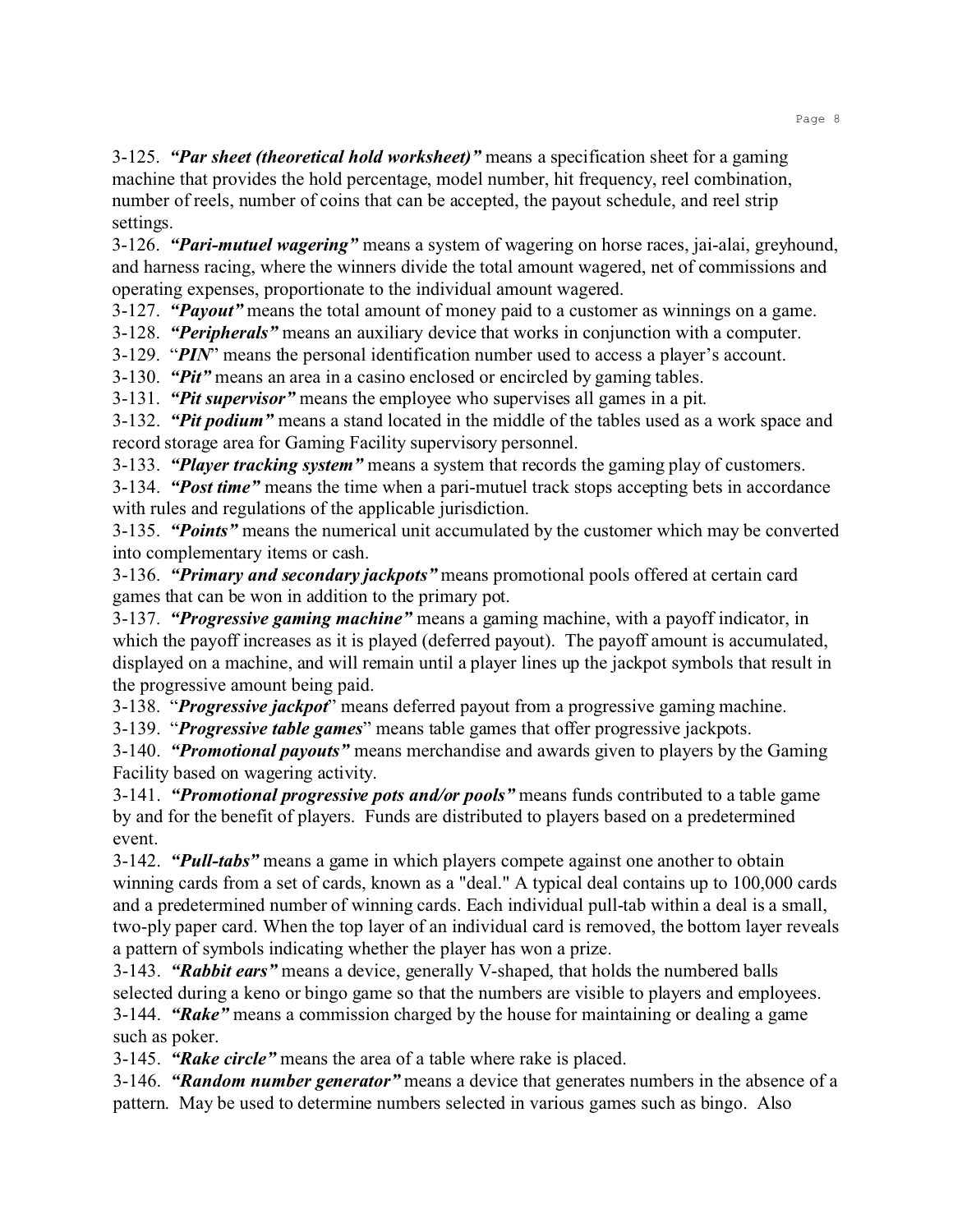commonly used in gaming machines to generate game outcome.

3-147. *"Reel symbols"* means symbols listed on reel strips of gaming machines.

3-148. *"Revenue Center"* means a division or department of a gaming facility that is responsible for producing revenue (e.g., gaming machines, table games, pull tabs, bingo, food concessions, and retail division).

3-149. *"Runner"* means a gaming employee who transports chips/cash to and from a gaming table to a cashier.

3-150. *"SAM"* means a screen-automated machine used to accept pari-mutuel wagers. SAMs also pay winning tickets in the form of a voucher, which is redeemable for cash.

3-151. *"Security"* means a department within or utilized by a Gaming Facility whose employees assist in maintaining compliance with all internal controls but do not participate in operating table games or gaming machines, and do not participate in cage duties.

3-152. *"Shift"* refers to 8 hour intervals not to exceed 24 hours.

3-153. *"Shill"* means an employee financed by the house and acting as a player for the purpose of starting or maintaining a sufficient number of players in a game.

3-154. *"Short pay"* means a payout from a gaming machine that is less than the amount indicated by the payout schedule.

3-155. "*Soft count*" means the count of the contents in a drop box or a bill acceptor canister; alternatively, soft count may refer to the process of counting the contents of drop boxes or bill acceptor canisters.

3-156. *"Standard Operating Procedure (SOP)"* means an established and approved procedure to be followed in a given situation. It is the responsibility of the Oneida Gaming Commission to review SOPs.

3-157. *"Stationary camera"* means a camera fixed into a set position and can only be moved manually.

3-158. "*Sufficient clarity*" means use of monitoring and recording at a minimum of twenty (20) frames per second. Multiplexer tape recordings are insufficient to satisfy the requirement of sufficient clarity.

3-159. "*Surveillance room*" means a secure location(s) in a Gaming Facility used primarily for casino surveillance.

3-160. "*Surveillance system*" means a system of video or digital cameras, monitors, recorders, video printers, switches, selectors, and other ancillary equipment used for casino surveillance.

3-161. "*Table games*" means games that are banked by the house or a pool whereby the house or the pool pays all winning bets and collects from all losing bets.

3-162. **"***Table inventory***"** means total chips, coins, or cash at a table.

3-163. "*Table inventory form*" means the form used by Gaming Facility supervisory personnel to document the inventory of chips, coins, and tokens on a table at the beginning and ending of a shift.

3-164. "*Table tray*" means the container located on gaming tables where chips, coins, or cash are stored that are used in the game.

3-165. "*Take*" means the same as earned and unearned take.

3-166. *"Theoretical hold"* means the intended hold percentage or win of an individual gaming machine as computed by reference to its payout schedule and reel strip settings or EPROM.

3-167. *"Theoretical hold worksheet"* means a worksheet provided by the manufacturer for all gaming machines that indicates the theoretical percentages that the gaming machine should hold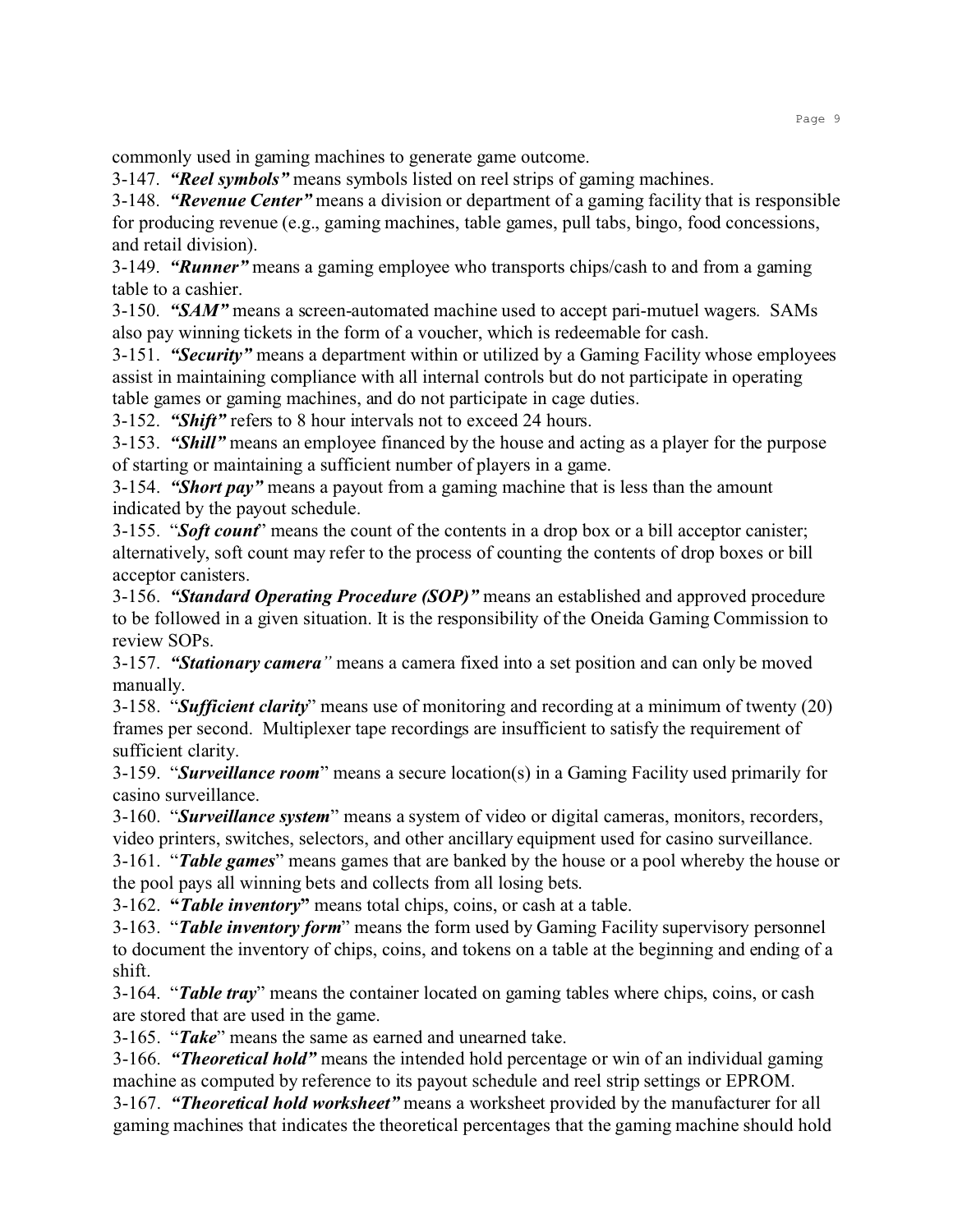based on adequate levels of coin-in. The worksheet also indicates the reel strip settings, number of credits that may be played, the payout schedule, the number of reels and other information descriptive of the particular type of gaming machines.

3-168. *"Theoretical payback/theoretical payback percentage"* means the intended payback percentage of an individual gaming machine as computed by reference to its hold schedule. 3-169. "*Tier A*" means any Gaming Facilities with annual gross gaming revenues of more than

\$1 million but not more than \$5 million.

3-170. "*Tier B*" means Gaming Facilities with annual gross gaming revenues of more than \$5 million but not more than \$15 million.

3-171. "*Tier C*" means Gaming Facilities with annual gross gaming revenues of more than \$15 million.

3-172. *"Tip"* means gratuities given to the casino employees by players.

3-173. *"Token"* means a coin-like cash substitute, in various denominations, used for gaming transactions.

3-174. *"Tribal Gaming Management"* means the Oneida Tribe's authorized officials, employees, or agents responsible for the operation of the gaming facilities.

3-175. *"Vault"* means a secure area within the Gaming Facility where tokens, checks, currency, coins, and chips are stored.

3-176. *"Wager"* means a sum of money or amount of equivalent value risked on gaming machines or table games.

3-177. *"Weigh"* means the value of coins and tokens counted by a weigh scale.

3-178. *"Weigh process"* means the physical method of counting the amount of coins and tokens removed from the gaming machines through the use of a weigh scale.

3-179. *"Weigh scale"* means a scale that calculates (by weight) the amount of coins or tokens in a given bucket/bag from a gaming machine.

3-180. *"Weigh scale calibration module"* means the device used to adjust a coin weigh scale.

3-181. "*Weigh scale interface*" means a communication device between the weigh scale used to calculate the amount of funds included in drop buckets and the computer system used to record the weigh data.

3-182. *"Weigh scale tape"* means the tape where weighed coin is recorded.

3-183. **"***Win***"** means the net win resulting from all gaming activities. Net win results from deducting all gaming payouts from all wins prior to considering associated operating expenses. 3-184. *"Wide area progressive gaming machine"* means a progressive gaming machine that makes deferred payouts where individual machines are linked to machines in other facilities and all the machines affect the progressive amount. As a coin is inserted into a single machine, the progressive meter on all of the linked machines increases.

3-185. *"Win-to-write hold percentage"* means win divided by write to determine hold percentage.

3-186. *"Wisconsin Department of Administration, Division of Gaming"* means the successor to the Lottery Board, as defined in the Gaming Compact.

3-187. *"Wisconsin State Auditor"* means State Auditor as used in Section XII of the Gaming Compact.

3-188. *"Work papers"* means documents containing evidence to support an auditor's approach, procedures, findings, and conclusions.

3-189. *"Wrap"* means the method of storing coins after the count process has been completed, including, but not limited to, wrapping, racking or bagging. May also refer to the total amount or

Page 10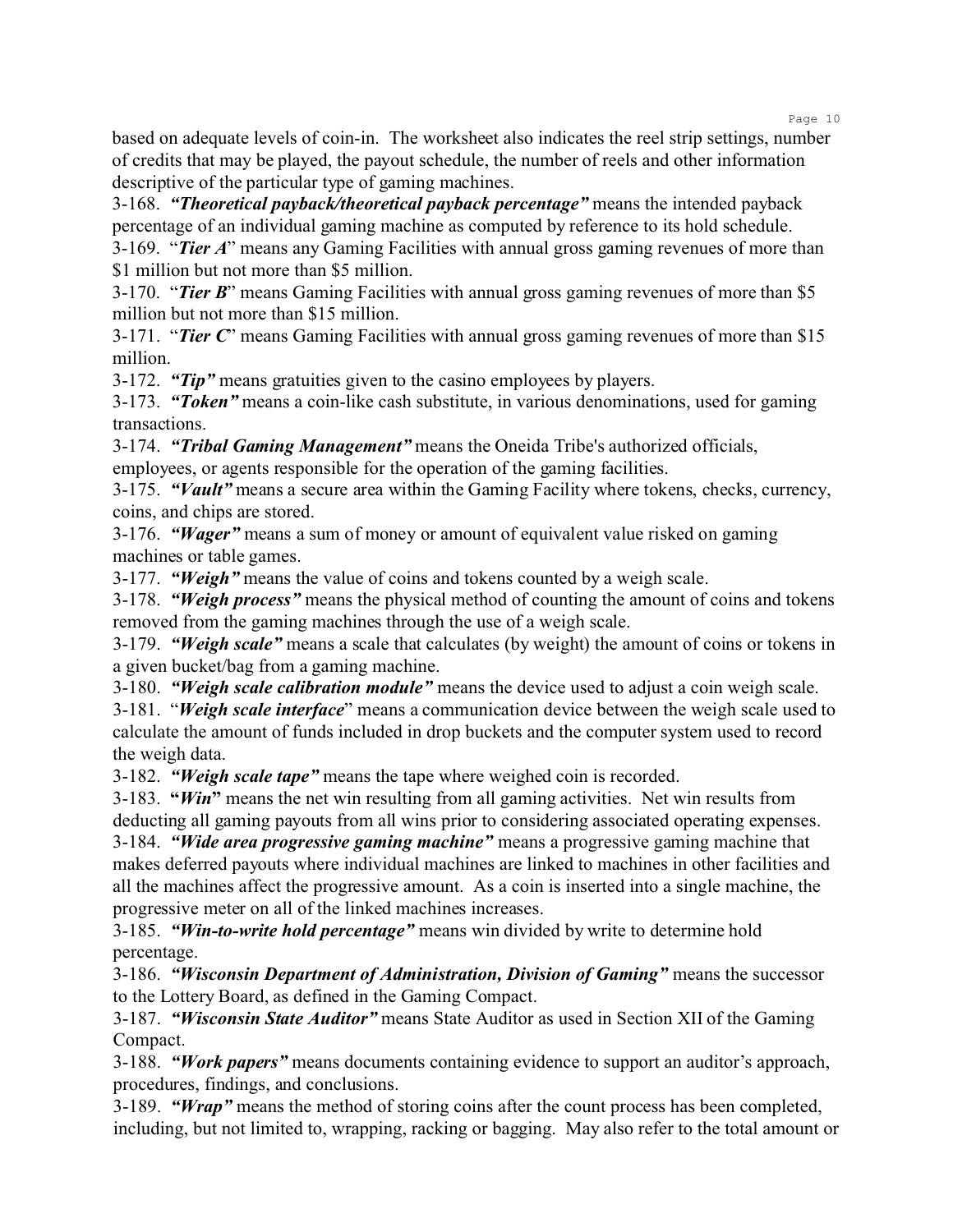value of the counted and stored coins.

3-190. *"Write"* means the total amount wagered in keno, bingo, pull tabs, or pari-mutuel operations.

3-191. "*Writer*" means an employee who writes keno, bingo, pull tabs, or pari-mutuel tickets. A keno writer usually also makes payouts.

# **Article IV. Tiers of Compliance**

4-1. Articles I through IX of the OGMICR, are applicable to all gaming facilities. Article X is applicable to all Tier A Gaming Facilities. Article XI is applicable to all Tier B gaming facilities. Article XII is applicable to all Tier C gaming facilities.

4-2. *Determination of tier*.The determination of tier level shall be made based upon the annual gross gaming revenues indicated within the Gaming Facility's audited financial statements. Gaming Facilities moving from one tier to another shall have nine (9) months from the date of the independent certified public accountant's audit report to achieve compliance with the requirements of the new tier.

4-3. *Class II and Class III Gaming.* The OGMICR covers Class II and Class III gaming currently conducted by the Oneida Tribe.

# **Article V. Gaming Activities.**

*Subsection A. Gaming Machines.*

5-1. *General.*

a. For all computerized gaming machine department application programs a personnel access listing will be maintained which includes at a minimum:

- 1. Employee name;
- 2. Employee identification number (or equivalent); and
- 3. Listing of functions employee can perform or equivalent means of identifying same.

b. An access control (e.g., password) should be utilized to ensure unauthorized access does not occur.

c. For any computer applications utilized, alternate documentation and/or procedures that provide at least the level of control described by the standards in this section, as approved by the Tribe, will be acceptable.

d. The procedures for the collection of the gaming machine drop and count shall comply with Subsection A of Article X, Subsection A of Article XI, and Subsection A of XII (as applicable).

- 5-2. *Jackpot Payouts, Gaming Machine Fills, Short Pays, and Accumulated Credit Payout.*  a. For jackpot payouts and gaming machine fills, the documentation includes the following information:
	- 1. Date and time;
	- 2. Machine number;

3. Dollar amount of cash payout or gaming machine fill (both alpha and numeric), and, if applicable, description of personal property awarded, including fair market value. Alpha is optional if another unalterable method is used for evidencing the amount of the payout;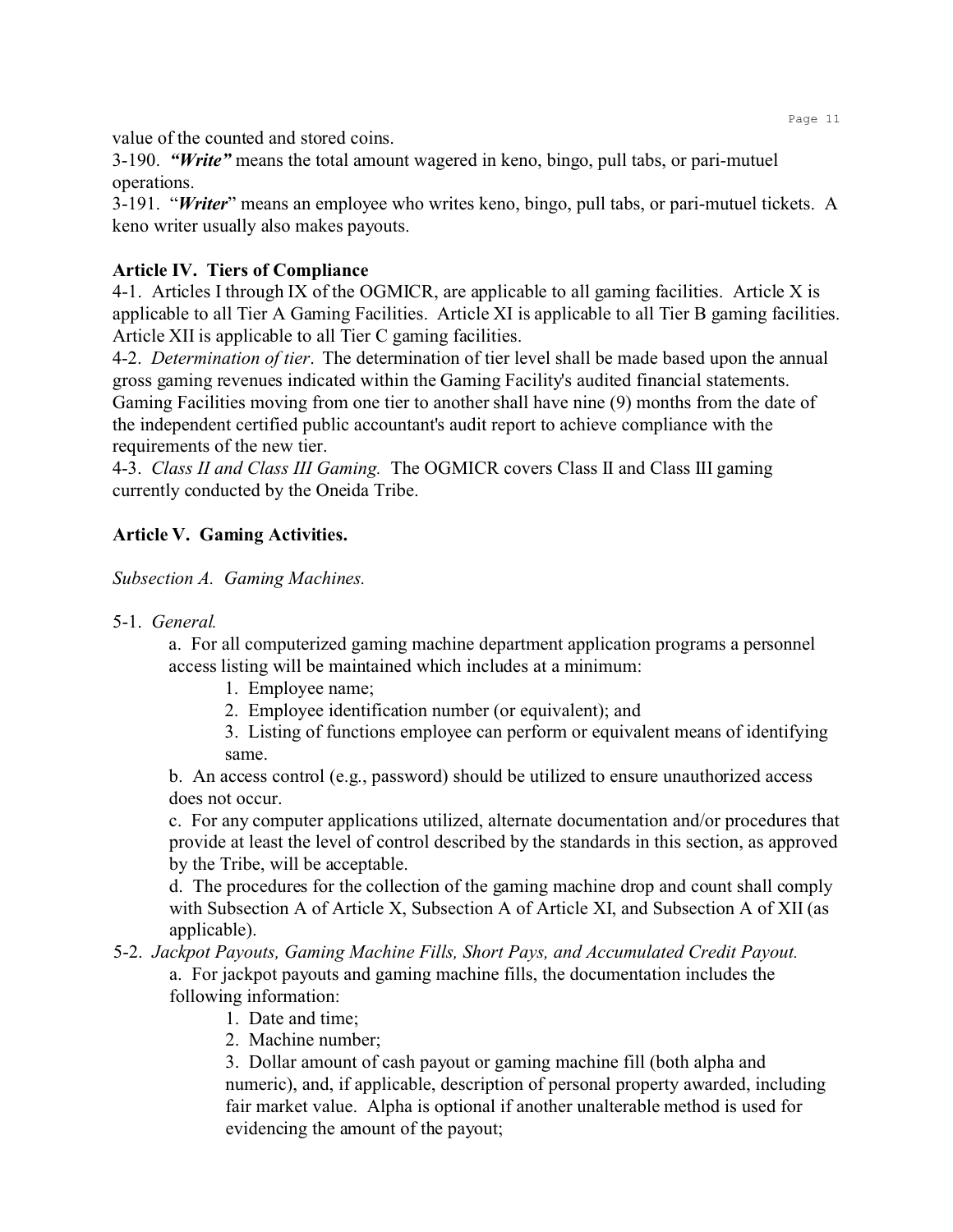Page 12

4. Game outcome (including reel symbols, card values, suits, etc.) for jackpot payouts. Game outcome is not required if a computerized jackpot/fill system is used;

5. Preprinted or concurrently-printed sequential number; and

6. Signatures of at least two employees verifying and witnessing the payout or gaming machine fill and attesting to the accuracy of the form (except as otherwise provided in paragraphs b, c, and d of this section);

b. Total jackpot payouts over a predetermined amount (at a minimum \$10,000) require the signature and verification of a supervisory or management employee independent of the gaming machine department (in addition to the two signatures required by (a)(6) of this section). Alternatively, if an on-line accounting system is utilized, only two signatures are required: one employee and one supervisory or management employee independent of the gaming machine department. This predetermined amount shall be authorized by Tribal Gaming Management, documented and maintained.

c. With regard to jackpot payouts and hopper fills, the signature of one employee is sufficient if an on-line accounting system is utilized and the jackpot or fill is less than \$1,200.

d. On graveyard shifts (shifts that begin between the hours of ten p.m. and two a.m., and last no more than eight hours) payouts/fills less than \$100 can be made without the payout/fill being witnessed by a second person.

e. Gaming machines will be examined by gaming machine mechanics if the jackpot exceeds \$10,000, or for lower payouts if otherwise deemed necessary based upon the judgment of Tribal Gaming Management. This examination verifies that the EPROM chips are correct and the jackpot is valid.

f. For short pays of \$10 or more, and payouts required for accumulated credits, the prenumbered payout form includes:

- 1. Date and time;
- 2. Machine number;
- 3. Dollar amount of payout (both alpha and numeric); and
- 4. Signature of at least one employees verifying and witnessing the payout.

g. Additionally, for short pays of \$50 or more, signatures of at least two (2) employees verifying and witnessing the payout are required. Alternatively, the signature of one (1) employee is sufficient if an on-line accounting system is utilized and the payout amount is less than \$3,000.

h. If a jackpot is \$1,200 or more, an IRS form W-2 G Statement of Gambling Winnings must be completed in accordance with IRS regulations.

i. Computerized jackpot/fill systems shall be restricted so as to prevent unauthorized access and fraudulent payouts by one person as required by Article IX.

j. Payout forms are controlled and routed in a manner that precludes any one individual from producing a fraudulent payout by forging signatures, or by altering the amount paid out subsequent to the payout and misappropriating the funds.

k. Hopper fills from the drop bucket are prohibited.

l. If the Gaming Facility offers promotional payouts or awards that are not reflected on the gaming machine pay table, then the payout form/documentation shall include:

- 1. Date and time;
- 2. Machine number and denomination;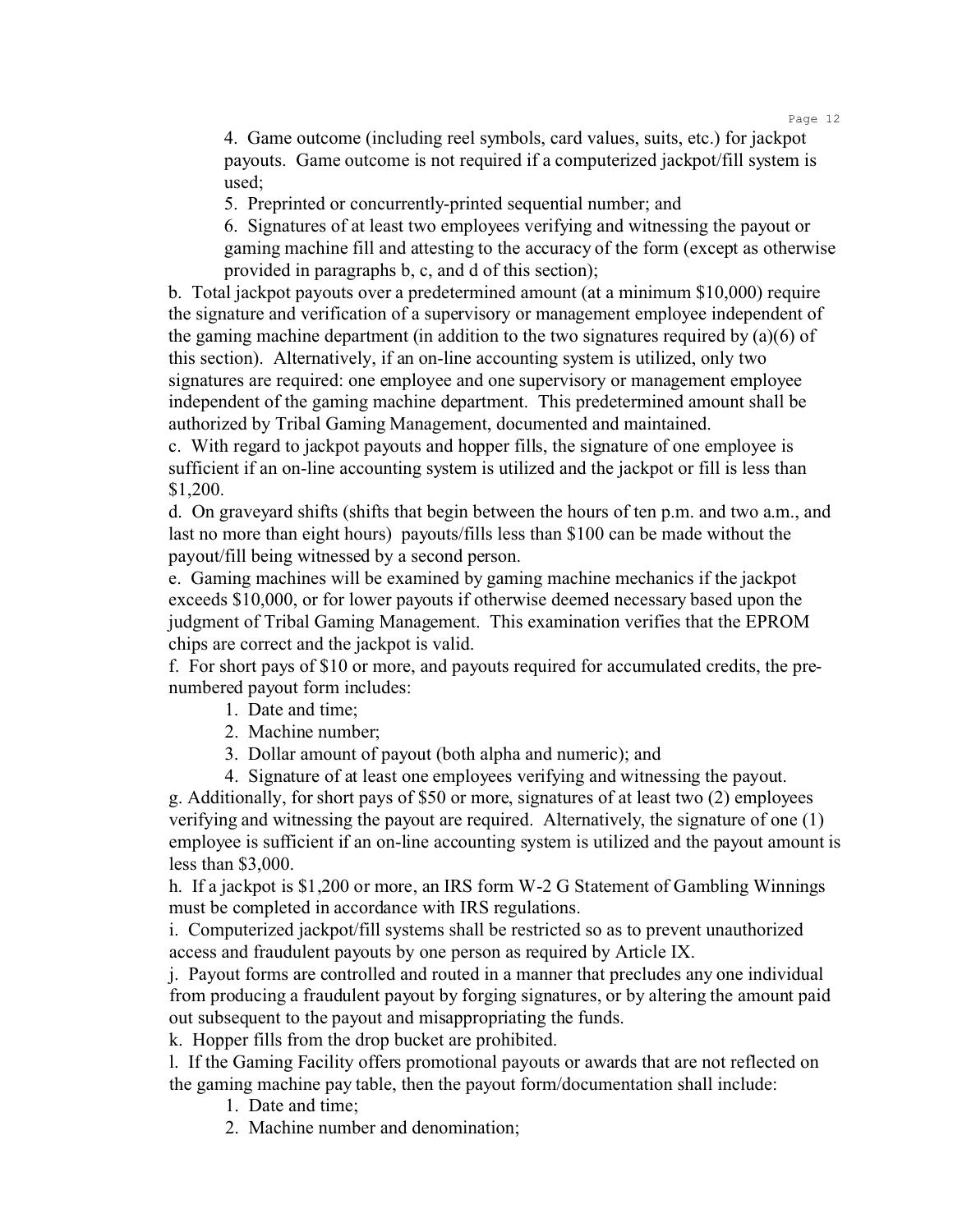Page 13

3. Dollar amount of payout or description of personal property (e.g., jacket, car, etc.), including fair market value;

4. Type of promotion (e.g., double jackpots, four of a kind bonus, etc.); and

5. Signature of at least one employee authorizing and completing the transaction.

5-3. *Hopper Adjustments.*

a. Proper support and documentation of all hopper adjustments must be maintained. If the hopper drop/count is performed at the same time a regular drop/count is conducted, then the Gaming Facility must not co-mingle hopper and drop bucket funds together; funds, as well as the corresponding accountability, must remain separate.

b. Hopper adjustments must be made when the denomination is changed for a machine or when moving a machine from one Gaming Facility to another Gaming Facility.

5-4. *Gaming Machine Booths.*

a. All gaming machine booths and change banks are maintained on an imprest basis and shall be counted down after each shift they are in use, by both the outgoing and oncoming booth employees, supervisory personnel or gaming machine floorperson, who sign the gaming machine booth checkout sheet attesting to the accuracy of the count. If the gaming machine booth is short or over, it is corrected by a cash variation slip signed by the out-going gaming machine booth employee, and authorized by the gaming machine supervisor.

b. The wrapping of loose gaming machine booth and change bank coin shall be performed at a time or location that does not interfere with the hard count/wrap process or the accountability of that process.

c. A record shall be maintained evidencing the transfers of wrapped and unwrapped coin, which are even exchanges with the vault. This record shall be retained for at least (7) days.

5-5. *In-house Progressive Gaming Machines Standards.* This standard does not apply to wide area progressive gaming machines. All in-house progressive gaming machines shall conform to the following standards:

a. A meter that shows the amount of the progressive jackpot shall be conspicuously displayed at or near the machines to which the jackpot applies;

b. At least once each day, each Gaming Facility shall record the amount shown on each progressive jackpot meter except for those jackpots that can be paid directly from the machine's hopper;

c. Explanations for meter reading decreases shall be maintained with the progressive meter reading sheets, and where the payment of a jackpot is the explanation for a decrease, the Gaming Facilitiy shall record the jackpot payout number on the sheet or have the number reasonably available;

d. Each Gaming Facility shall record the base amount of each progressive jackpot; and e. The Tribe shall approve procedures specific to the transfer of progressive amounts in excess of the base amount to other gaming machines. Such procedures may also include other methods of distribution that accrue to the benefit of the gaming public via an award or prize.

5-6. *Wide Area Progressive Systems.* All wide area progressive systems shall conform to the following standards.

a. A meter that shows the amount of the progressive jackpot shall be conspicuously displayed at or near the machines to which the jackpot applies.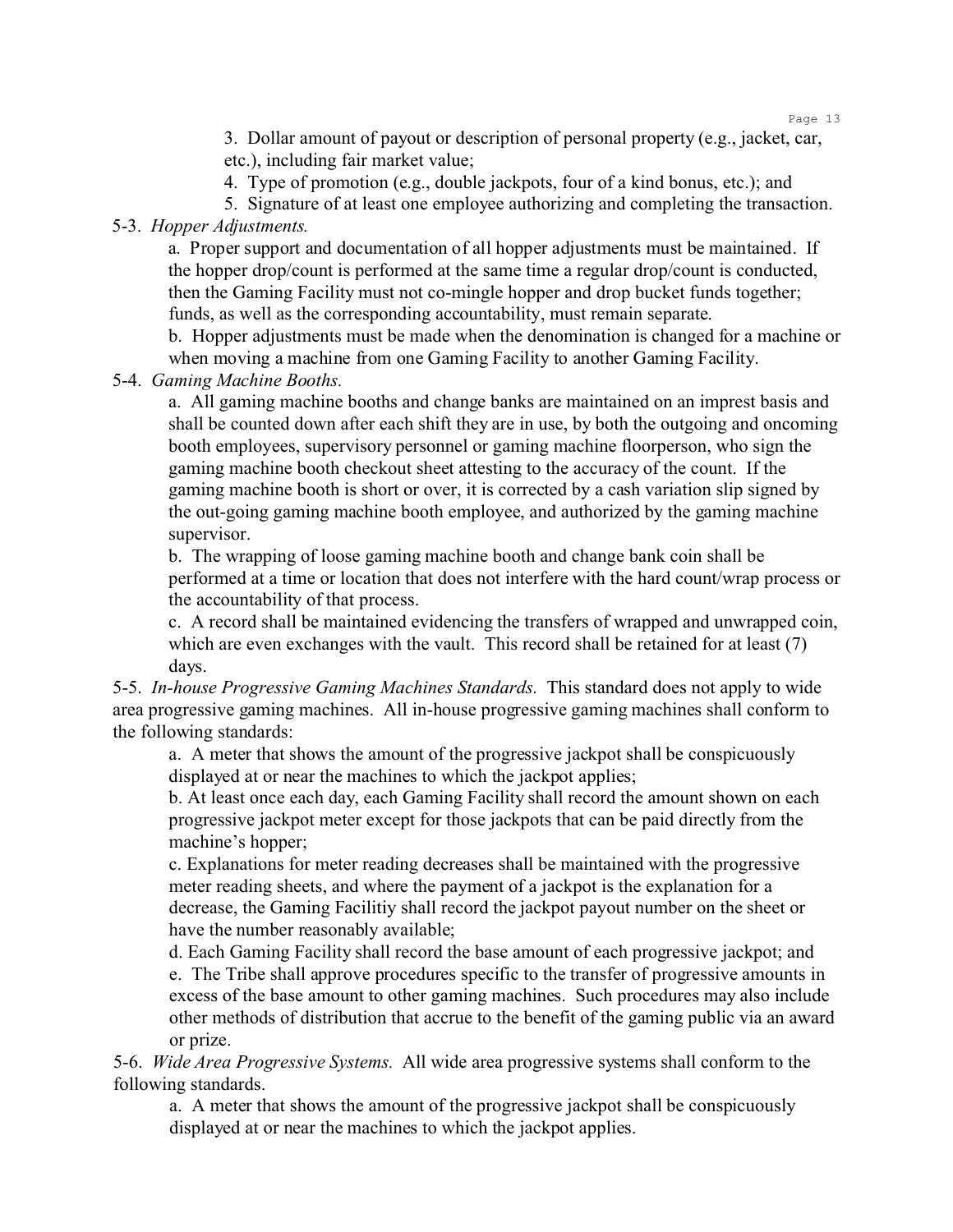b. The wide area progressive system must be adequately restricted to prevent unauthorized access (e.g., changing passwords at least quarterly, restrict access to EPROMs or other equivalent game software media at the same level of control as required by section 5-7 of the OGMICR, and restrict physical access to computer hardware at the same level of control as required by Gaming Compact, Section XV, etc.). c. The Tribe shall have approved procedures developed, implemented and documented for:

1. Reconciliation of meters and jackpot payouts;

2. Collection/drop of gaming machine funds;

3. Jackpot verification and payment and billing to Gaming Facilities on a pro rata basis;

- 4. System maintenance;
- 5. System accuracy; and
- 6. System security.

d. Reports adequately documenting the procedures above are generated, adhered to, and retained.

e. Each wide area progressive system should meet the technical hardware requirements and security requirements specified in the Gaming Compact, Section XV. D(17).

5-7. *EPROMS (or other equivalent game software media).*

a. Tribal Gaming Management shall develop and implement procedures for the following:

1. Removal of EPROMs, or other equivalent game software media, from devices, the verification of the existence of errors as applicable, and the correction via duplication from the master game program EPROM, or other equivalent game software media;

2. Copying one gaming device program to another approved program;

A. The EPROMs, or other equivalent game software media, of some manufacturers may be protected by federal copyright laws or by contract. Tribal Gaming Management should insure that all applicable laws are compiled with when duplicating EPROMs, or other equivalent game software media.

B. Equivalent controls must be in place should gaming machine program storage media, other than EPROMs, or other equivalent game software media, be duplicated.

3. Verification of duplicated EPROMs prior to being offered for play;

4. Receipt and destruction of EPROMs, or other equivalent game software media; and

5. Securing the EPROM, or other equivalent game software media, duplicator and master game EPROMs, or other equivalent game software media from unrestricted access.

b. The master game program number, par percentage, and the pay table shall be verified to the par sheet when initially received by the manufacturer.

c. Gaming machines with potential jackpots in excess of \$100,000 shall have the game software circuit boards locked or physically sealed. The lock or seal shall necessitate the presence of a person independent of the gaming machine department to access the device game program EPROM, or other equivalent game software media. If a seal is used to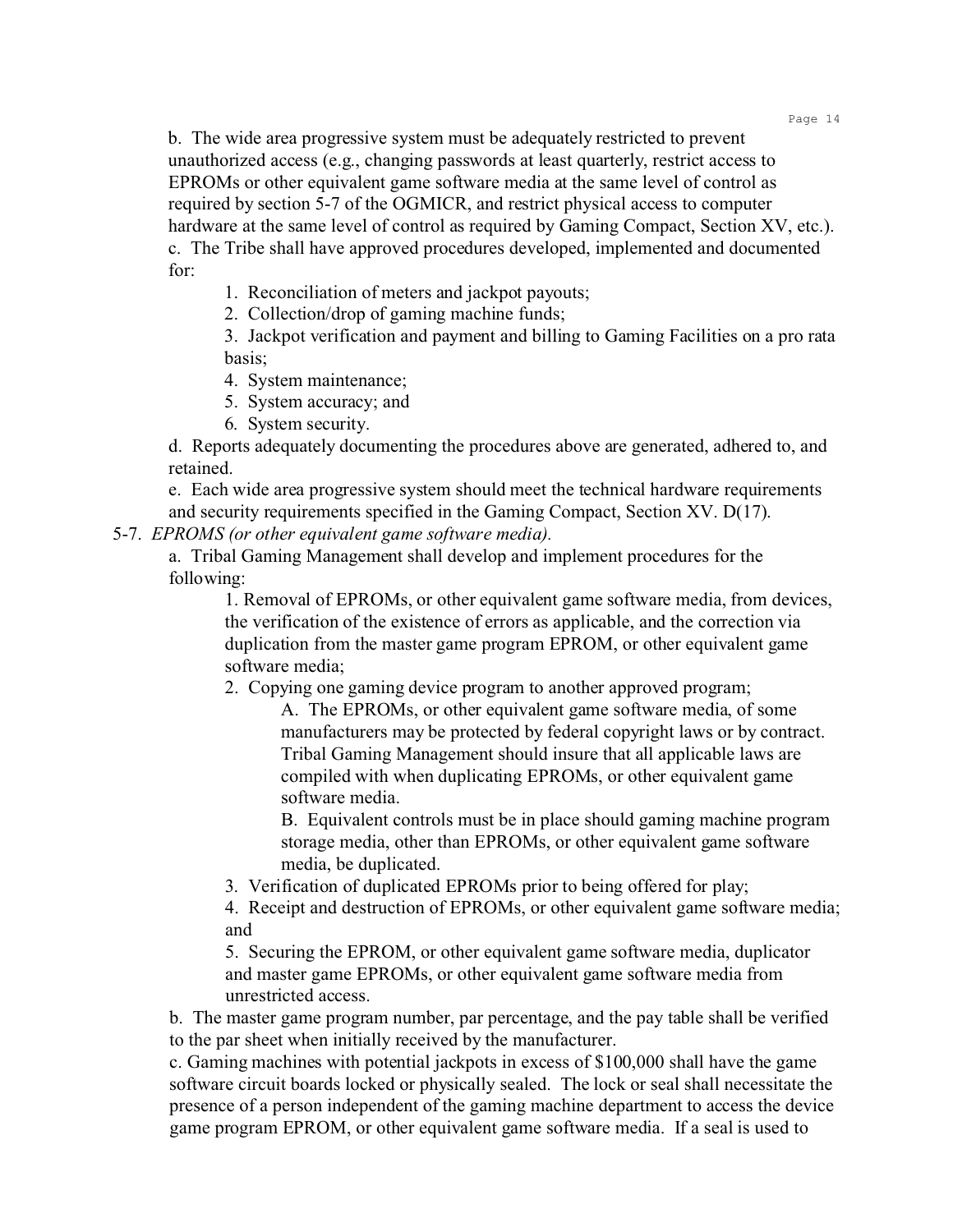secure the board to the frame of the device, it shall be prenumbered. d. Records that document the procedures in  $(a)(1)$  shall include the following information:

- 1. Date;
- 2. Machine number (source and destination);
- 3. Manufacturer, model number and description of the machine;
- 4. Program number;
- 5. Theoretical hold percentage;
- 6. Personnel involved;
- 7. Reason for duplication;
- 8. Disposition of any permanently removed EPROM, or other equivalent game software media;
- 9. Seal numbers, if applicable; and
- 10. Approved testing lab approval number, if available (i.e., tribal, state, other).

e. EPROMs, or other equivalent game software media, returned to gaming machines shall be labeled and include the date, program number, information identical to that shown on the manufacturer's label, and initials of the individual replacing the EPROM, or other equivalent game software media.

f. All EPROM, or other equivalent game software media, changes are documented with appropriate information and approvals to assure the changes are authorized, accurately recorded and effectively controlled.

g. At least annually, procedures shall be tested to insure the integrity of a sample of gaming machine game program EPROM's, or other equivalent game software media, by personnel independent of the gaming machine department or the gaming machines being tested.

#### 5-8. *Statistical Reports.*

a. When a gaming machine is purchased or when a change is made to a gaming machine:

1. Gaming machine technician compares the actual reel strip settings to the information received from the manufacturer;

2. A type and/or percentage change form is completed including the date, gaming machine number, location, old theoretical hold, new theoretical hold, in-meter reading, gaming machine description and EPROM (or other equivalent game software media) number; and

3. The form is given to the gaming machine manager for his approval.

b. The theoretical hold percentages used in the gaming machine analysis reports shall be within the performance standards set by the manufacturer.

c. Records shall be maintained for each gaming machine which indicate the date the gaming machine was placed into service, the date the gaming machine was removed from the floor, the date the gaming machine was placed back on the floor, and any changes in gaming machine numbers and designations.

d. Accurate and current theoretical hold worksheets shall be maintained for each gaming machine.

e. For those gaming machines or groups of identical machines (excluding multi-game machines) with differences in theoretical payback percentage exceeding a 4% spread between the minimum and maximum theoretical payback, an employee or department independent from the gaming machine department shall perform a weighted average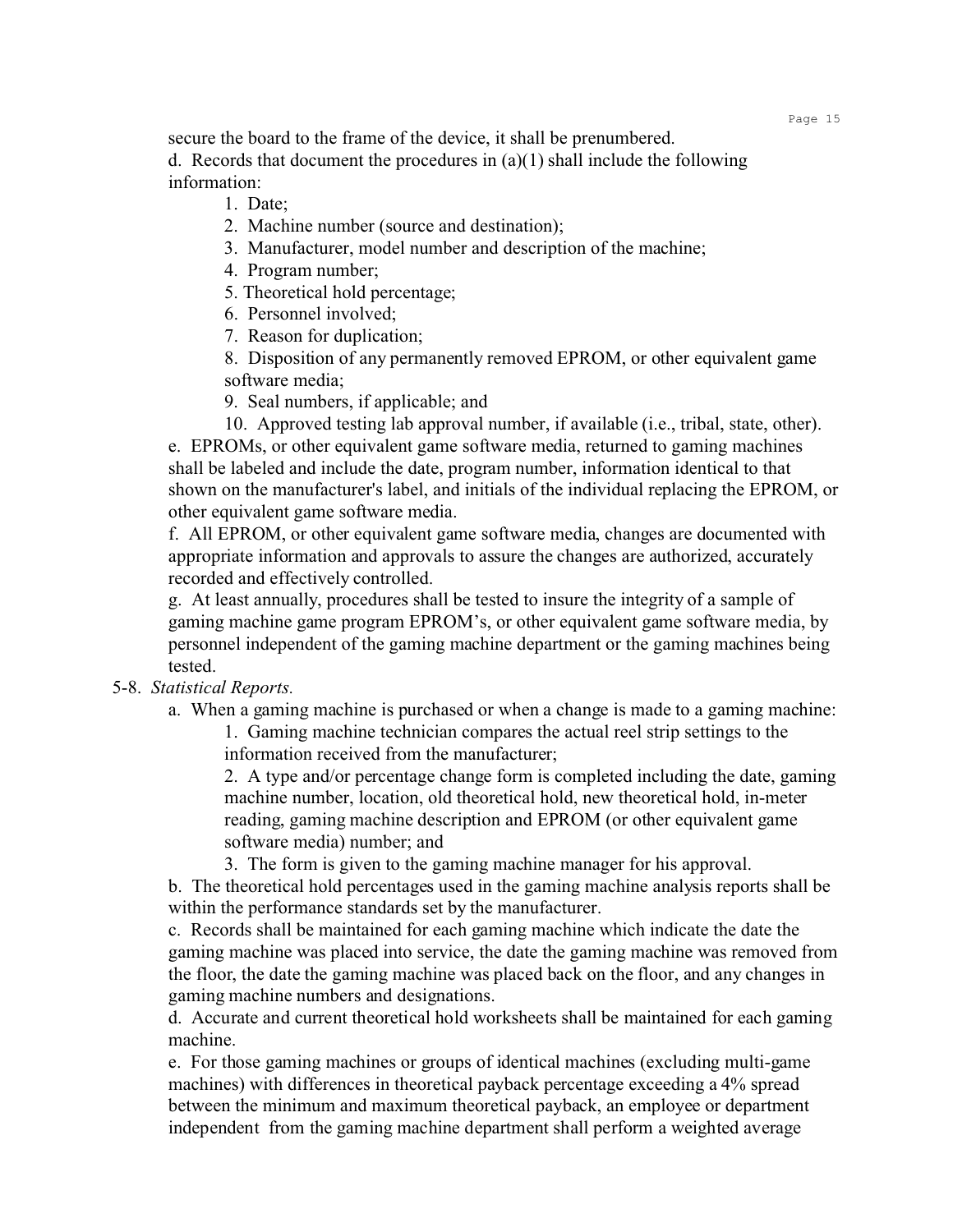calculation to periodically adjust theoretical hold percentage as follows:

1. On a quarterly basis, record the meters that record the number of plays by wager (e.g., one coin, two coins, etc.);

2. On an annual basis, calculate the theoretical hold percentage based on the distribution of plays by wager type;

3. On an annual basis, adjust the machine(s) theoretical hold percentage in the gaming machine statistical report to reflect this revised percentage; and

4. The adjusted theoretical hold percentage shall be within the spread between the minimum and maximum theoretical payback percentages.

f. For multi-game machines with a four percent (4%) or greater spread between the minimum and maximum theoretical payback percentages, an employee or department independent of the gaming machine department shall:

1. Weekly, record the total coin-in meter;

2. Quarterly, record the coin-in meters for each game contained in the machine; and

3. On an annual basis, adjust the theoretical hold percentage in the gaming machine statistical report to a weighted average based upon the ratio of coin-in for each game.

g. For those machines that are unable to perform the weighted average as required by 5- 14(e), the following procedures shall apply:

1. On at least an annual basis, calculate the actual hold percentage for each gaming machine;

2. On at least an annual basis, adjust the theoretical hold percentage in the gaming machine statistical report for each gaming machine to the previously calculated actual hold percentage; and

3. The adjusted theoretical hold percentage shall be within the spread between the minimum and maximum theoretical payback percentages.

h. All gaming machines shall contain functioning meters that shall record coin-in or credit-in, or an online gaming machine monitoring system that captures similar data. i. All gaming machines with bill acceptors shall contain functioning bill-in meters that record the dollar amounts or number of bills accepted by denomination.

j. Gaming machine in-meter readings shall be recorded at least weekly (monthly for Tier A and B Gaming Facilities) immediately prior to or subsequent to a gaming machine drop. On-line gaming machine monitoring systems can satisfy this requirement. However, the time between readings may extend beyond one week in order for a reading

to coincide with the end of an accounting period only if such extension is for no longer than six (6) days. In meter readings should be retained for at least seven (7) years.

k. The employee who records the in-meter reading shall either be independent of the hard count team or shall be assigned on a rotating basis, unless the in-meter readings are randomly verified quarterly for all gaming machines and bill acceptors by a person other than the regular in-meter reader.

l. Upon receipt of the in-meter reading summary, the accounting department shall review all meter readings for reasonableness using pre-established parameters.

m. Prior to final preparation of statistical reports, meter readings which do not appear reasonable shall be reviewed with gaming machine department employees, and exceptions documented, so that meters can be repaired or clerical errors in the recording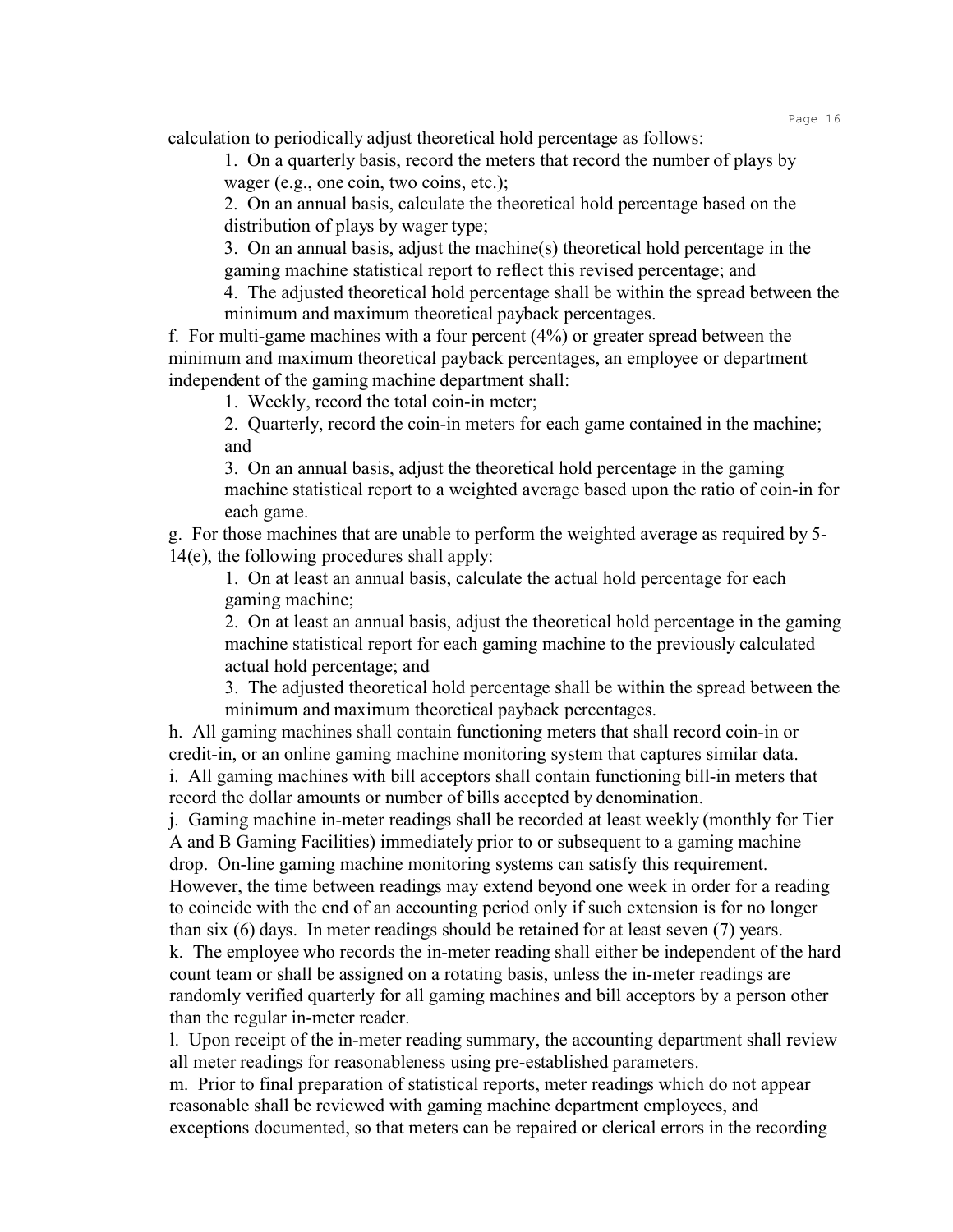of meter readings can be corrected.

n. A report shall be produced at least monthly showing month-to-date, year-to-date (previous twelve (12) months data preferred), and if practicable, life-to-date actual hold percentage computations for individual machines and a comparison to each machine's theoretical hold percentage.

o. Each change to a gaming machine's theoretical hold percentage, including progressive percentage contributions, results in that gaming machine being assigned a new number and treated as a new gaming machine in the statistical reports (i.e., not commingling various hold percentages), except for adjustments made in accordance with 5-8(e).

p. The statistical reports shall be reviewed by both gaming machine department management and management employees independent of the gaming machine department on at least a monthly basis.

q. For those machines in play for more than six  $(6)$  months, large variances  $(3%)$  between theoretical hold and actual hold shall be investigated and resolved by a department independent of the gaming machine department with the findings documented and provided to the Tribe or its authorized personnel upon request in a timely manner.

r. Maintenance of the on-line gaming monitoring system data files shall be performed by a department independent of the gaming machine department. Alternatively, if procedures are developed, maintenance may be performed by gaming machine supervisory employees if sufficient documentation is generated and it is randomly verified on a monthly basis by employees independent of the gaming machine department on a monthly basis.

s. Updates to the on-line gaming machine monitoring system to reflect additions, deletions or movements of gaming machines should be made at least weekly prior to inmeter readings and the weigh process.

t. The adjusted theoretical hold percentage for multi-game machines may be combined for machines with exactly the same game mix throughout the year.

u. If promotional payouts or awards are included on the gaming machine statistical reports it shall be in a manner which prevents distorting the actual hold percentages of the affected machines.

v. Records shall be maintained for each machine indicating the dates and type of changes made and the recalculation of theoretical hold as a result of the changes.

#### 5-9. *Gaming Machine Accounting, Audit Procedures.*

a. Gaming machine accounting/auditing procedures shall be performed by employees who are independent of the transactions being reviewed.

b. For on-line gaming machine monitoring systems, procedures shall be performed at least monthly to verify that the system is transmitting and receiving data from the gaming machines properly and to verify the continuing accuracy of the coin-in meter readings as recorded in the gaming machine statistical report.

c. For weigh scale and currency interface systems, for at least one drop period per month, accounting/auditing employees shall make such comparisons as necessary to the system generated count as recorded in the gaming machine statistical report. Discrepancies shall be resolved before the generation/distribution of gaming machine reports.

d. At least weekly, accounting/auditing employees shall compare the bill-in meter reading to the total bill acceptor drop amount for the week. Discrepancies shall be resolved prior to the generation/distribution of gaming machine statistical reports.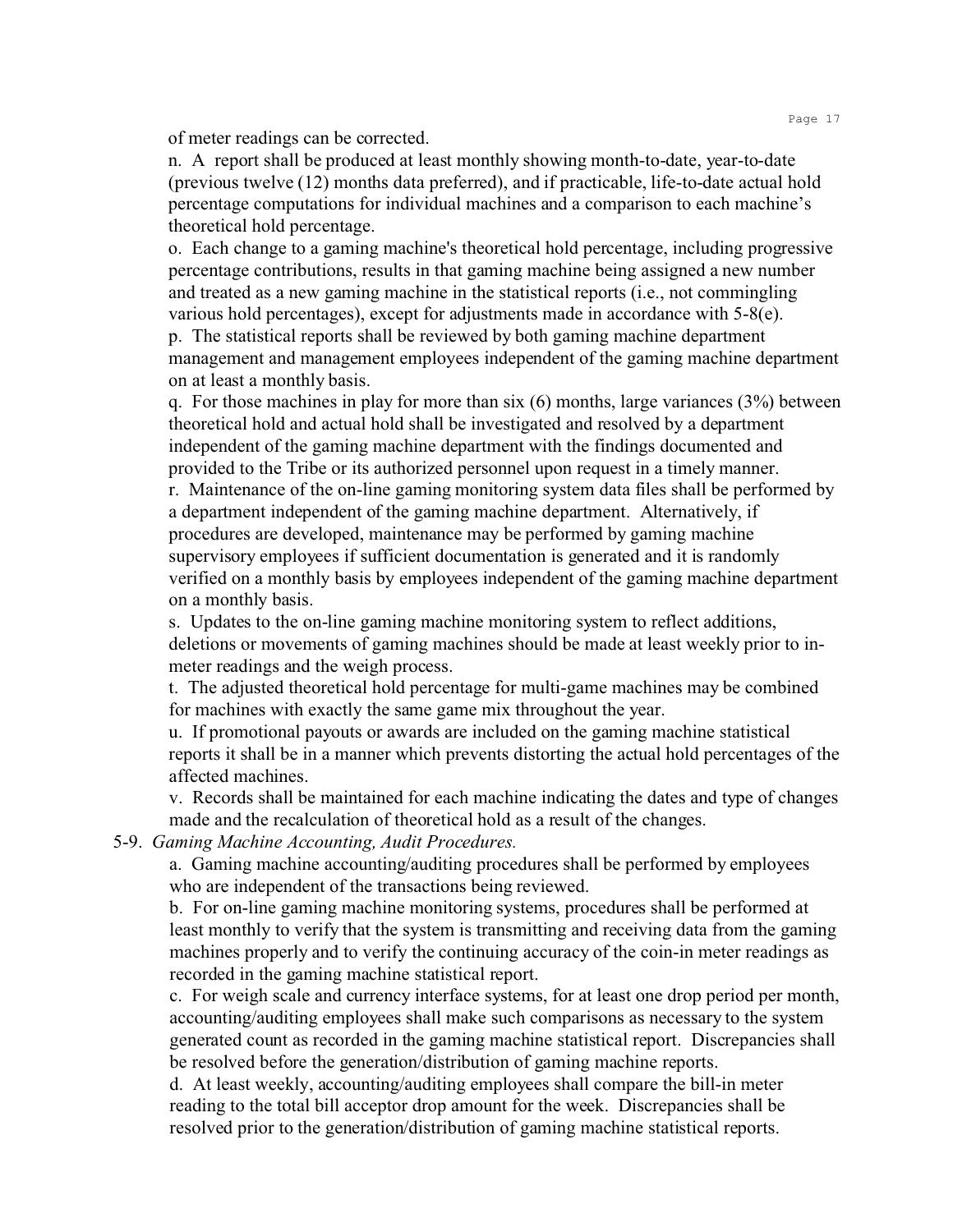Page 18

e. Accounting/auditing employees review exception reports for all computerized gaming machine systems on a daily basis for propriety of transactions and unusual occurrences.

f. All gaming machine auditing procedures and any follow-up performed shall be documented, maintained for inspection, and provided to authorized parties or personnel upon request.

g. For computerized player tracking systems, an accounting/auditing employee shall perform the following procedures at least one day per month:

1. Foot all points redeemed documentation and trace to the system generated totals; and

2. Review all points redeemed documentation for propriety.

h. For each drop period, accounting/auditing personnel shall compare the coin-to-drop meter reading to the actual drop amount. Discrepancies should be resolved prior to generation/distribution of on-line gaming machine monitoring system statistical reports. i. Follow-up shall be performed for any one machine having an unresolved variance between actual coin drop and coin-to-drop meter readings in excess of 3% and over \$25.00. The follow-up performed and the results of the investigation must be documented and maintained for inspection, and provided to the Tribe or its authorized personnel upon request.

j. Follow-up is performed for any one machine having an unresolved variance between actual currency drop and bill-in meter readings in excess of \$200.00. The follow-up performed and results of the investigation must be documented, maintained for inspection, and provided to authorized personnel upon request.

k. At least annually, accounting/auditing personnel shall randomly verify that EPROM, or other equivalent game software media, changes are properly reflected in the gaming machine analysis reports.

5-10. *Removal of Gaming Machines and Gaming Machine Hopper Contents Standards.* a. When gaming machines are temporarily removed from the floor, hopper contents and gaming machine drops shall be secured, protected, and accounted for to preclude the misappropriation of stored funds.

b. When gaming machines are permanently removed from the floor, hopper contents and gaming machine drops will be counted and recorded by at least two employees with appropriate documentation being routed to the accounting department for proper recording and accounting for initial hopper loads.

5-11. *Gaming Machine Equipment.*

a. All gaming machine movements will be documented with appropriate information and approvals to assure the changes are authorized, accurately recorded and effectively controlled.

b. A preventative maintenance program shall be maintained that assures each gaming machine, and all related wiring, is inspected at least annually with the results documented and retained for seven years.

c. All exception reports and work orders will be responded to in a timely manner. d. Any functional changes made to individual gaming machines (e.g., adding or removing a bill acceptor from a gaming machine) will be reported to the accounting department in a timely manner.

e. Each time a gaming machine is opened, a machine maintenance card will be updated. The gaming machine maintenance card contains the machine number, location, date, time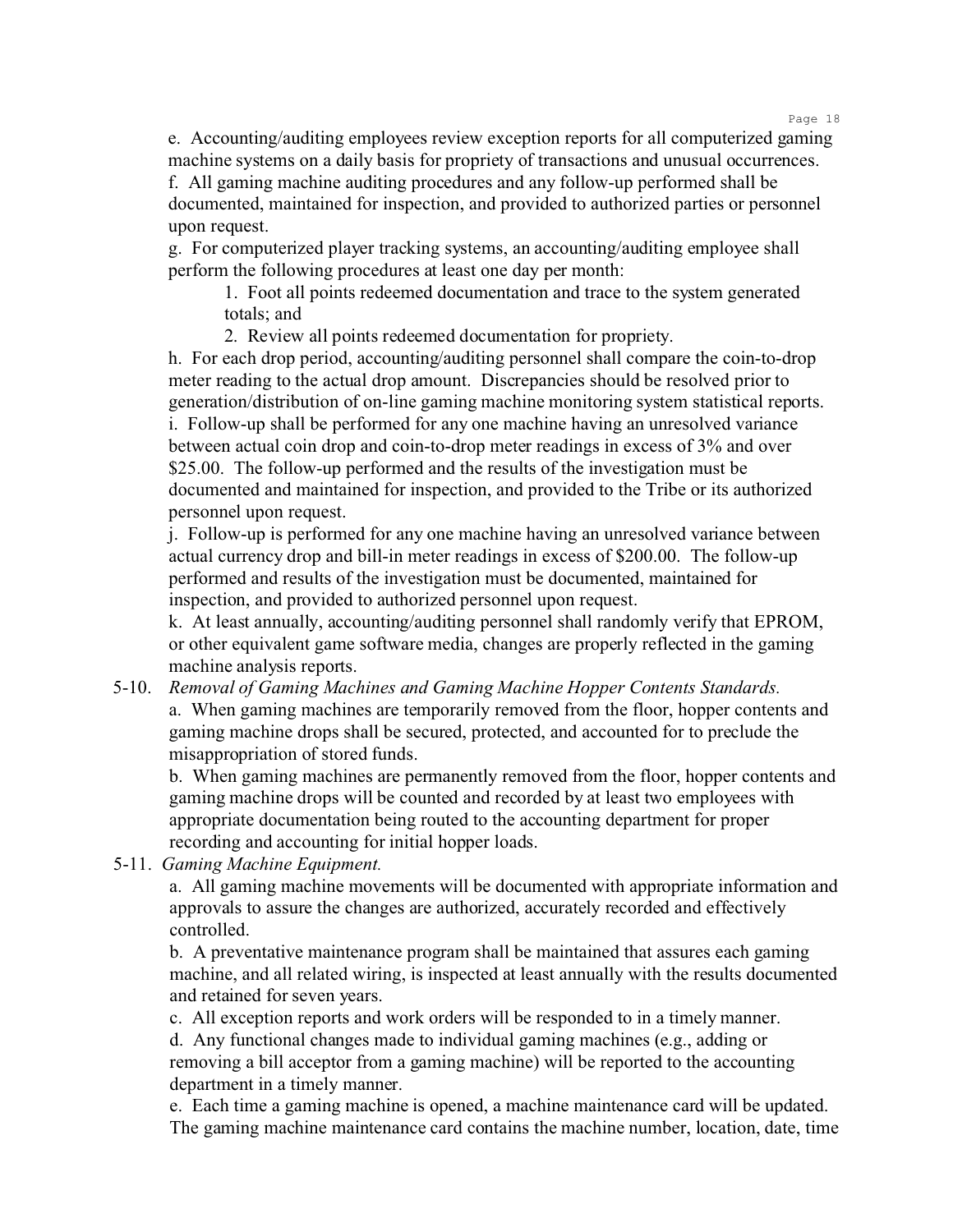Page 19

and reason the gaming machine was opened, and is signed by an authorized agent or employee opening the gaming machine in the presence of another authorized agent or employee.

5-12. *Cash-Out Tickets.* For gaming machines that utilize cash-out tickets, the following standards shall apply:

a. In addition to the applicable auditing and accounting standards in Section 5-9, on a quarterly basis, the Gaming Facility shall foot all jackpot cash-out tickets equal to or greater than \$1,200 and trace totals to those produced by the host validation computer system.

b. The customer may request a cash-out ticket from the gaming machine that reflects all remaining credits. The cash-out ticket shall be printed at the gaming machine by an internal document printer. The cash-out ticket shall be valid for a time period specified by the Tribe, or Tribal Gaming Management as approved by the Tribe. Cash-out tickets may be redeemed for payment or inserted in another gaming machine and wagered, if applicable, during the specified time period.

c. The customer may redeem the cash-out ticket at a change booth or cashier's cage. Alternatively, if a Gaming Facility utilizes a remote computer validation system, the Tribe, or Tribal Gaming Management as approved by the Tribe, shall develop alternate standards for the maximum amount that can be redeemed, which shall not exceed \$2,999.99 per cash-out transaction.

d. Upon presentation of the cash-out ticket(s) for redemption, the following shall occur:

- 1. Scan the bar code via an optical reader or its equivalent; or
- 2. Input the cash-out ticket validation number into the computer.

e. The information contained in subsection (d) shall be communicated to the host computer. The host computer shall verify the authenticity of the cash-out ticket and communicate directly to the redeemer of the cash-out ticket.

f. If valid, the cashier (redeemer of the cash-out ticket) pays the customer the appropriate amount and the cash-out ticket is electronically noted "paid" in the system. The "paid" cash-out ticket shall remain in the cashiers' bank for reconciliation purposes. The host validation computer system shall electronically reconcile the cashiers banks for the paid cashed-out tickets.

g. If invalid, the host computer shall notify the cashier (redeemer of the cash-out ticket). The cashier shall refuse payment to the customer and notify a supervisor of the invalid condition. The supervisor shall resolve the dispute.

h. If the host validation computer system temporarily goes down, cashiers may redeem cash-out tickets at a change booth or cashier's cage after recording the following:

- 1. Serial number of the cash-out ticket;
- 2. Date and time;
- 3. Dollar amount; and
- 4. Issuing gaming machine number; and
- 5. Marking ticket "paid".

The ticket shall remain in cashier's bank for reconciliation purposes.

i. Cash-out tickets shall be validated as expeditiously as possible when the host validation computer system is restored.

j. The Tribe, or Tribal Gaming Management as approved by the Tribe, shall establish and Tribal Gaming Management shall comply with procedures to control cash-out ticket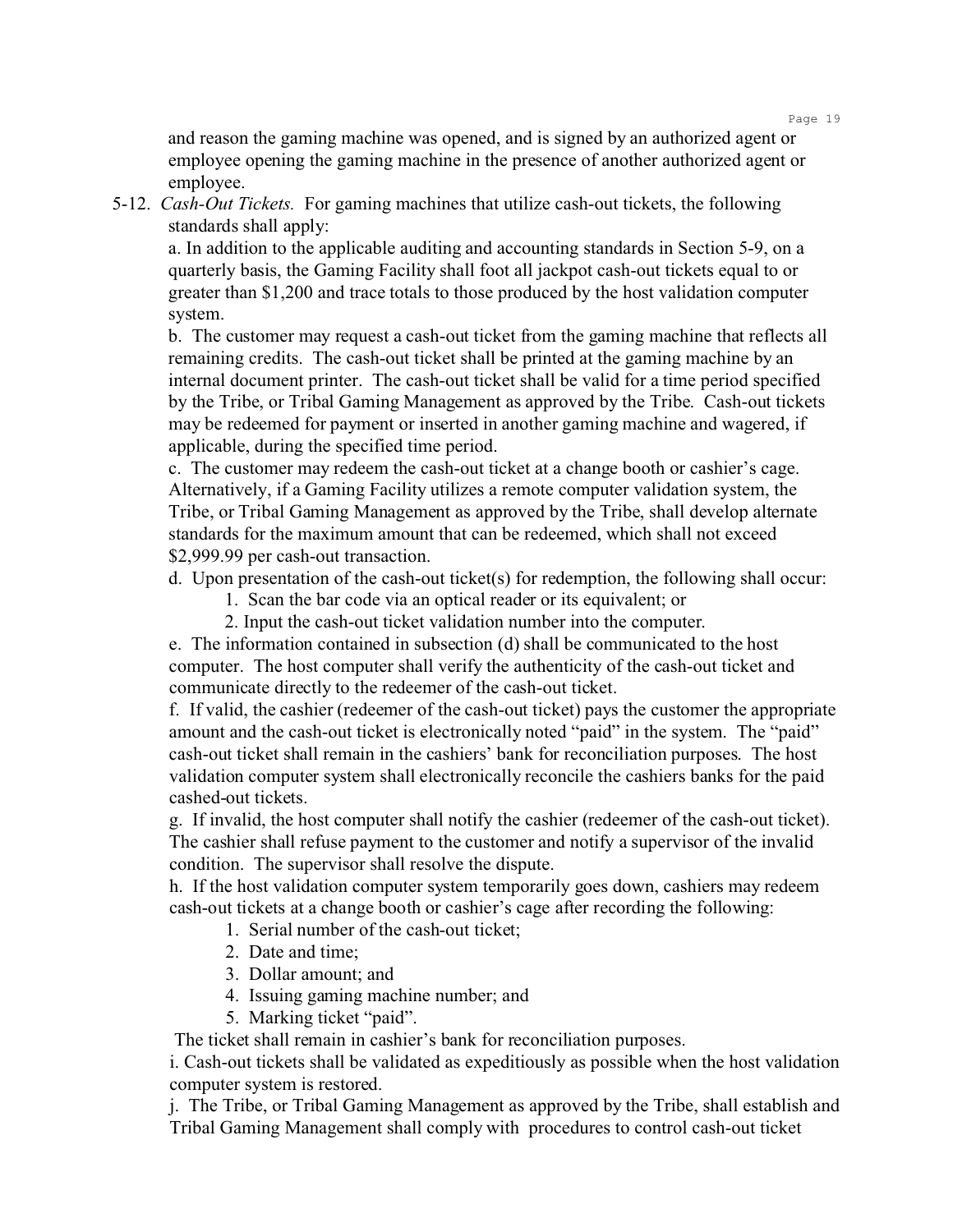paper. These procedures shall:

- 1. Mitigate the risk of counterfeiting of cash-out ticket paper;
- 2. Adequately control the inventory of cash-out ticket paper; and
- 3. Provide for the destruction of all unused cash-out ticket paper.

Alternatively, if the Gaming Facility utilizes a computer validation system, this standard shall not apply.

k. If the host validation computer system is down for more than four (4) hours, Tribal Gaming Management shall promptly notify the Gaming General Manager and Oneida Gaming Commission.

l. Gaming machine systems utilizing cash-out tickets shall comply with all other standards (as applicable) in this section, including:

- 1. Standards for bill acceptor drop and count;
- 2. Standards for coin drop and count; and
- 3. Standards concerning EPROMs or other equivalent game software media.

5-13. *Coinless/Cashless Gaming Machines.* For gaming machines that utilize account access cards to activate play of the machine, the following standards shall apply:

a. Equipment*.*

1. A central computer, with supporting hardware and software, to coordinate network activities, provide system interface, and store and manage a player/account database;

2. A network of contiguous player terminals with touchscreen or button controlled video monitors connected to an electronic selection device and the central computer via a communications network (referred to as the "bank"); and

3. One or more electronic selection devices, utilizing random number generators, each of which selects any combination or combinations of numbers, colors and/or symbols for a network of player terminals.

b. Player Terminals Standards*.*

1. The player terminals are connected to a game server;

2. The game server shall generate and transmit to the bank of player terminals a set of random numbers, colors and/or symbols at regular intervals. The subsequent gaming results are determined at the player terminal and the resulting information is transmitted to the account server; and

3. The game server shall be housed in a game server room or secure locked cabinet off the casino floor.

c. Customer Account Maintenance Standards*.*

1. A central computer acting as an account server shall provide customer account maintenance and the deposit/withdrawal function of those account balances;

2. Customers may access their accounts on the computer system by means of an account access Player Identification Card at the player terminal. Each player terminal may be equipped with a card reader and personal identification number (PIN) pad or touch screen array for this purpose; and

3. All communications between the player terminal, or bank of player terminals, and the account server shall be encrypted for security reasons.

d. Customer Account Generation Standards*.*

1. A computer file for each customer shall be prepared by a clerk, with no incompatible functions, prior to a customer being issued an account access card to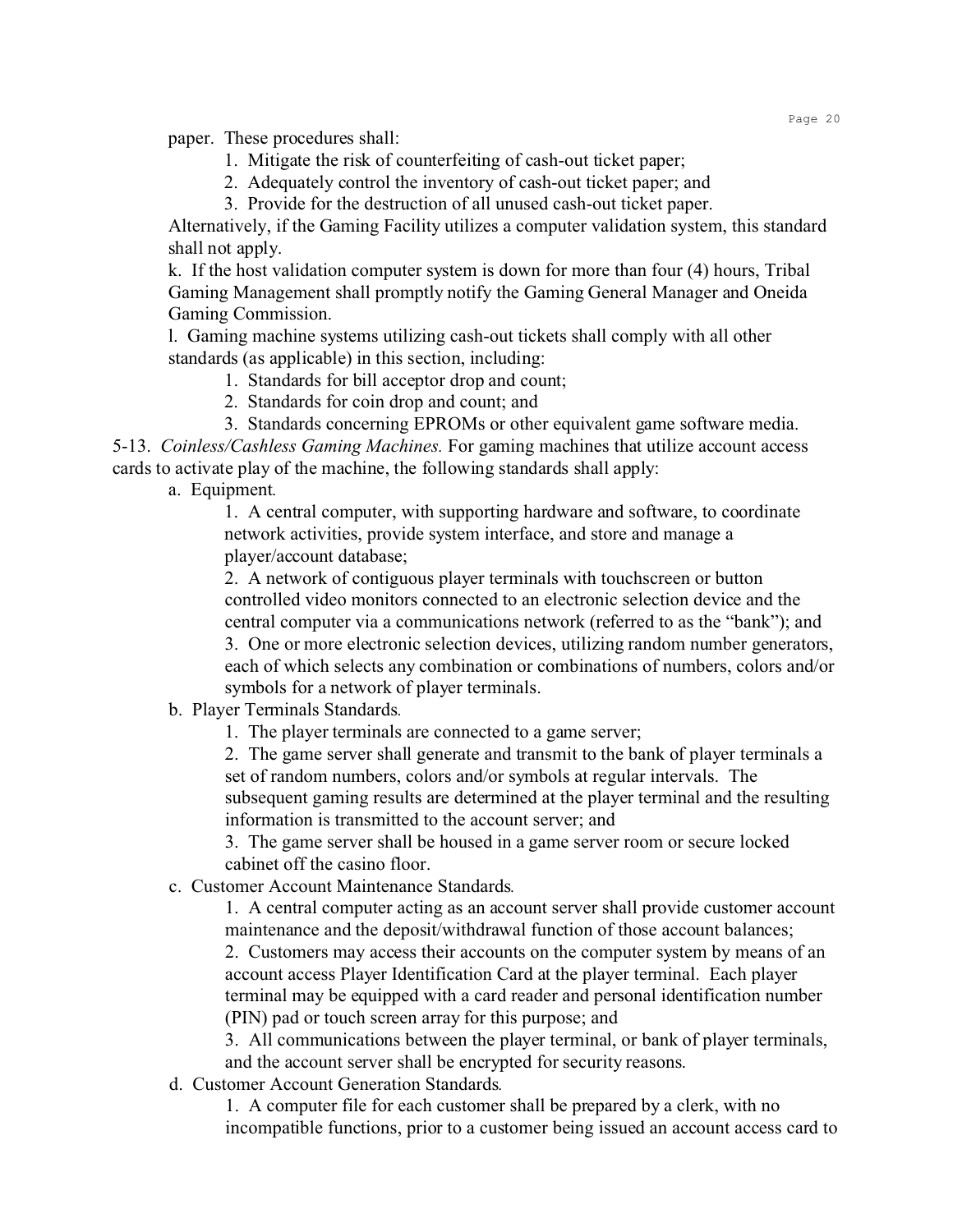be utilized for machine play. The customer may select his/her PIN to be used in conjunction with the account access card.

2. The clerk shall sign-on with a unique password to a terminal equipped with peripherals required to establish a customer account. Passwords are issued and can only be changed by information technology personnel at the direction of the department director.

3. After entering a specified number of incorrect PIN entries at the cage or player terminal, the customer shall be directed to proceed to the appropriate player development area to obtain a new PIN. If a customer forgets, misplaces or requests a change to their PIN, the customer shall proceed to the appropriate player development area.

e. Deposit of Credits Standards*.*

1. The cashier shall sign-on with a unique password to a cashier terminal equipped with peripherals required to complete the credit transactions. Passwords are issued and can only be changed by information personnel at the direction of the department director.

2. The customer shall present cash, chips, coin, or coupons along with their account access card to a cashier to deposit credits.

3. The cashier shall complete the transaction by utilizing a card scanner that the cashier shall slide the customer's account access card through.

4. The cashier shall accept the funds from the customer and enter the appropriate amount on the cashier terminal.

5. A multi-part deposit slip shall be generated by the point of sale receipt printer. The cashier shall direct the customer to sign the deposit slip receipt. One copy of the signed deposit slip shall be given to the customer. The other copy of the signed deposit slip shall be secured in the cashier's cash drawer.

6. The cashier shall verify the customer's balance before completing the transaction. The cashier shall secure the funds in their cash drawer and return the account access card to the customer.

7. Alternatively, if a kiosk is utilized to accept a deposit of credits, the Tribe, or Tribal Gaming Management as approved by the Tribe, shall establish and Tribal Gaming Management shall comply with procedures substantially similar to those detailed above that safeguard the integrity of the kiosk system.

f. Prize Standards*.*

1. Winners at the gaming machines may receive cash, prizes redeemable for cash or merchandise, at the discretion of Tribal Gaming Management;

2. If merchandise prizes are to be awarded, the specific type of prize or prizes which may be won shall be disclosed to the player before the game begins;

3. The redemption period of account access cards, as approved by the Tribe, shall be conspicuously posted in the Gaming Facility.

g. All smart cards (i.e., cards that possess the means to electronically store and retrieve data) that maintain the only source of account data are prohibited.

Page 21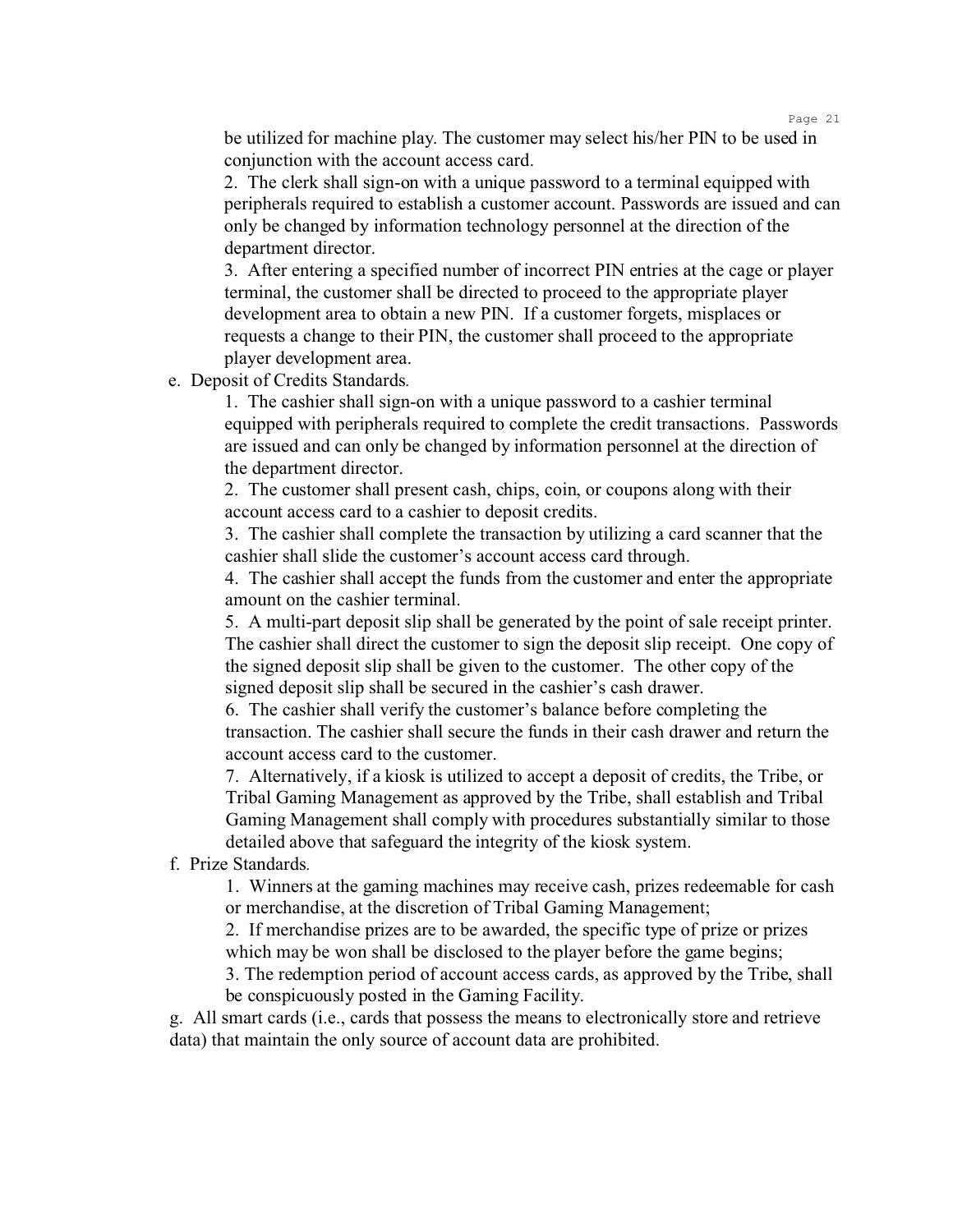#### *Subsection B. Table Games*.

5-14. *General.* The win or loss is computed by table and in total for all tables. Table games win or loss is equal to the table drop less net fills/credits and the change in table chip tray inventory.

a. The computer system shall be capable of generating adequate documentation of all information recorded on the source documents and transaction detail (e.g., fill/credit slips, etc.)

- b. This computer-generated documentation shall be restricted to authorized personnel.
- c. The documentation shall include, at a minimum:

1. System exception information (e.g., appropriate system parameter information, corrections, voids, etc.); and

- 2. Personnel access listing, which includes, at a minimum:
	- A. Employee name;

B. Employee identification number; and

C. Listing of functions employee can perform or equivalent means of identifying same.

d. An access control (password) shall be utilized to ensure unauthorized access does not occur.

e. For any computer applications utilized, alternate documentation and/or procedures which provide at least the level of control described by the standards of this Subsection will be acceptable.

f. The procedures for the collection of the table game drop and the count thereof shall comply with Subsection A of Article X, Subsection A of Article XI, and Subsection A of Article XII.

## 5-15. *Fills and Credits.*

a. Fill slips and credit slips shall be in at least triplicate form, and in a continuous, prenumbered series. Such slips shall be concurrently numbered in a form utilizing the alphabet and only in one series at a time. The alphabet need not be used if the numerical series is not repeated during the business year.

b. For Tier C gaming operations, the part of the fill slip that is placed in the table game drop box shall be of a different color for fills than for credits, unless the type of transaction is clearly distinguishable in another manner (the checking of a box on the form shall not be a clearly distinguishable indicator).

c. Unissued and issued fill/credit slips shall be safeguarded and adequate procedures shall be employed in their distribution, use, and control. Personnel from the cashier or pit departments shall not have access to the secured (control) copies of the fill/credit slips.

d. When a fill/credit slip is voided, the cashier shall clearly mark "void" across the face of the original and first copy, the cashier and one other person independent of the transaction shall sign both the original and first copy and the cashier shall submit them to the accounting department for retention and accountability.

e. Fill transactions shall be authorized by pit supervisory personnel before the issuance of fill slips and transfer of chips, tokens, or cash equivalents. The fill request shall be communicated to the cage where the fill slip is prepared.

f. At least three parts of each fill slip shall be utilized as follows:

1. One part shall be transported to the pit with the fill and, after the appropriate signatures are obtained, deposited in the table game drop box;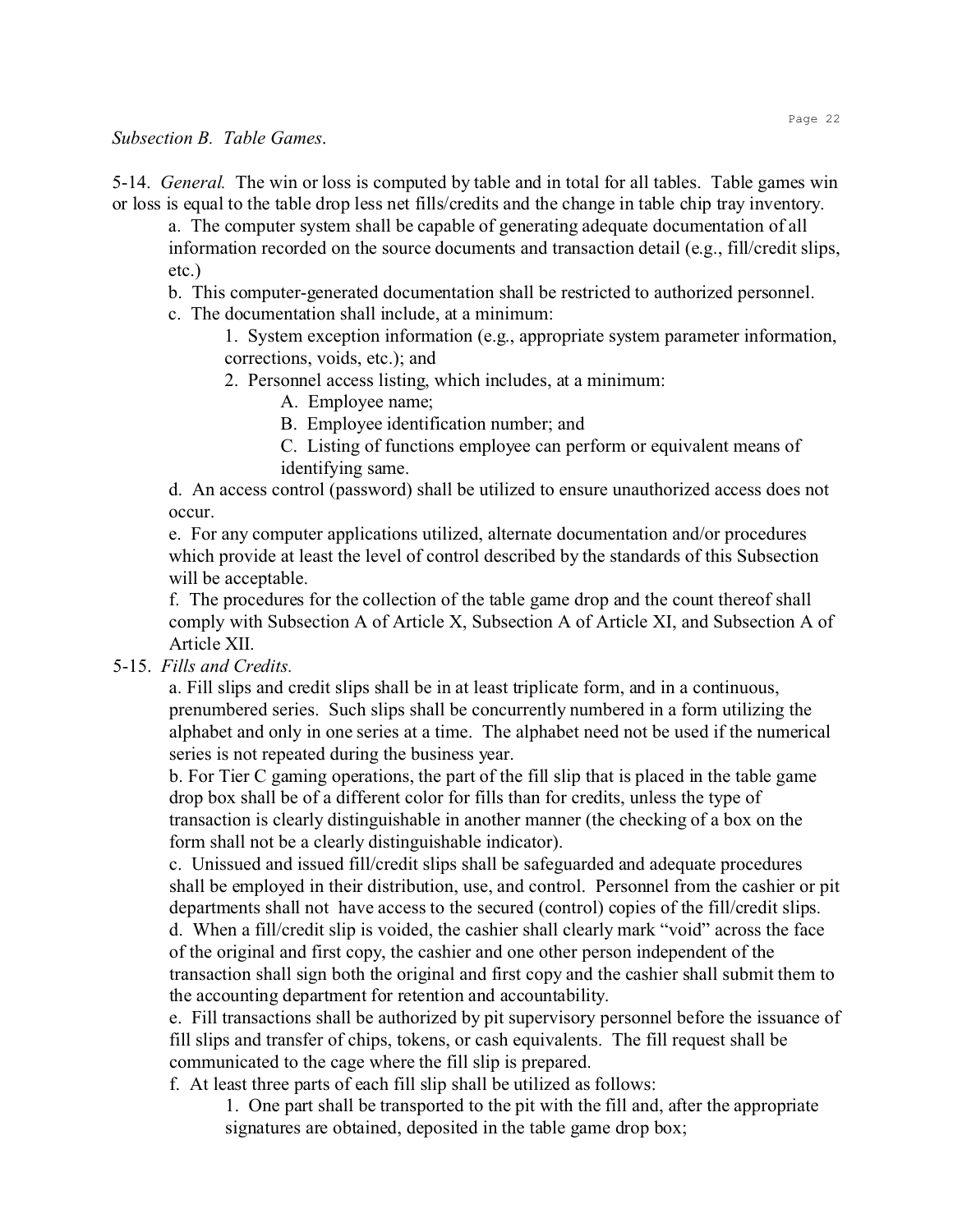Page 23

2. One part shall be retained in the cage for reconciliation of the cage bank;

3. For computer systems, one part shall be retained in a secure manner to insure that only authorized persons may gain access to it. For manual systems, one part shall be retained in a secure manner in a continuous unbroken form.

g. The table number, shift and amount of fill by denomination and in total shall be noted on all copies of the fill slip. The correct date and time shall be indicated on at least two copies.

h. All fills shall be carried from the cage by an individual who is independent of the cage or pit.

i. The fill slip shall be signed by at least the following persons (as an indication that each has counted the amount of the fill and the amount agrees with the fill slip):

1. Cashier who prepared the fill slip and issued the chips, tokens or cash equivalent;

2. Runner who carried the chips, tokens or cash equivalent from the cage to the pit;

3. Dealer or boxperson who received the chips, tokens or cash equivalent at the gaming table; and

4. Pit supervisory personnel who supervised the fill transaction.

j. Fills shall be broken down and verified by the dealer or boxperson in public view before the dealer or boxperson places the fill in the table tray.

k. A copy of the fill slip shall be inserted in the drop box by the dealer, where it shall appear in the soft count room with the cash receipts for the shift.

l. Table credit transactions shall be authorized by a pit supervisor before the issuance of credit slips and transfer of chips, tokens, or other cash equivalent. The credit request shall be communicated to the cage where the credit slip is prepared.

m. At least three parts of each credit slip shall be utilized as follows:

1. Two parts of the credit slip shall be transported by the runner to the pit. After signatures of the runner, dealer, and pit supervisor are obtained, one copy shall be deposited in the table game drop box and the original shall accompany transport of the chips, tokens, or cash equivalents from the pit to the cage for verification and signature of the cashier.

2. For computer systems, one part shall be retained in a secure manner to insure that only authorized persons may gain access to it. For manual systems, one part shall be retained in a secure manner in a continuous unbroken form.

n. The table number, shift, and the amount of credit by denomination and in total shall be noted on all copies of the credit slip. The correct date and time shall be indicated on at least two copies.

o. Chips, tokens and cash equivalents shall be removed from the table tray by the dealer or boxperson and shall be broken down and verified by the dealer or boxperson in public view prior to placing them in racks for transfer to the cage.

p. All chips, tokens and cash equivalents removed from the table shall be carried to the cage by a person who is independent of the cage or pit.

q. The credit slip shall be signed by at least the following employees in order to indicate that each has counted and verified the items transferred:

1. Cashier who received the items transferred from the pit and prepared the credit slip;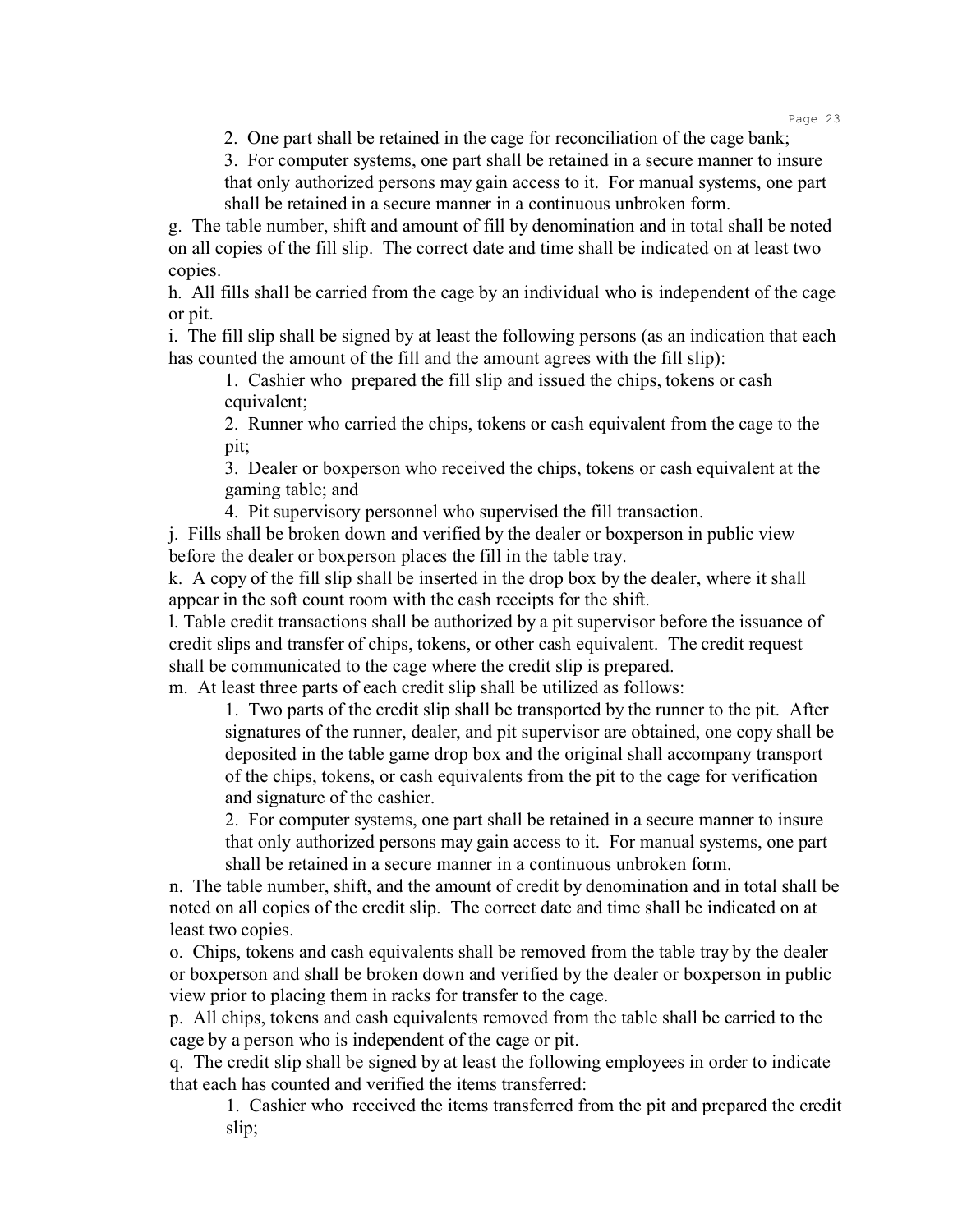3. Dealer or boxperson who had custody of the items prior to the transfer to the cage; and

- 4. Pit supervisory personnel who supervised the credit transaction.
- r. The credit slip shall be inserted in the drop box by the dealer or boxperson.

s. Chips, tokens, or other cash equivalents shall be put on or removed from gaming tables only when accompanied by the appropriate fill/credit forms.

t. Cross fills (the transfer of chips between table games) and even cash exchanges are prohibited in the pit.

5-16. *Table Inventory Forms.*

a. At the close of each shift, for those table banks that were opened during that shift:

1. The table's chip, token, and coin inventory shall be counted and recorded on a table inventory form; or

2. If the table banks are maintained on an imprest basis, a final fill or credit shall be made to bring the bank back to par.

b. If the final fills are not made, beginning and ending inventories shall be recorded on the master game sheet for shift win calculation purposes.

c. The accuracy of inventory forms prepared at shift end shall be verified by the outgoing pit supervisor and the dealer. Alternatively, if the dealer is not available, such verification may be provided by another pit supervisor or another supervisor from another gaming department. Verifications shall be evidenced by signatures on the inventory forms.

d. If inventory forms are placed in the drop box, such action shall be performed by an employee other than a pit supervisor.

## 5-17. *Standards for supervision*.

a. Pit supervisory personnel, with authority equal to or greater than those being supervised, shall provide supervision of all table games.

# 5-18. *Analysis of Table Game Performance Standards.*

a. Records reflecting hold percentage by table and type of game shall be maintained by shift, by day, cumulative month-to-date, and cumulative year-to-date.

b. This information shall be presented to and reviewed by Tribal Gaming Management independent of the pit department on at least a monthly basis.

c. The Tribal Gaming Management referenced in paragraph (b) of this section shall investigate any unusual fluctuations in hold percentages with pit supervisory personnel. At a minimum, all monthly fluctuations over 3% as compared to base level are to be investigated.

d. The results of such investigations shall be documented in writing and maintained for inspection for at least seven years. These results shall be provided to the Tribe and its authorized personnel upon request.

e. By day and shift, records shall be maintained in the computer system indicating any single-deck blackjack games that were dealt for an entire shift.

# 5-19. *Standards for Playing Cards and Dice.*

a. Playing cards and dice not yet issued to the pit shall be maintained in a secure location to prevent unauthorized access and reduce the possibility of tampering.

b. Used cards and dice shall be maintained in a secure location until marked, scored, or destroyed in a manner as approved by the Tribe, to prevent unauthorized access and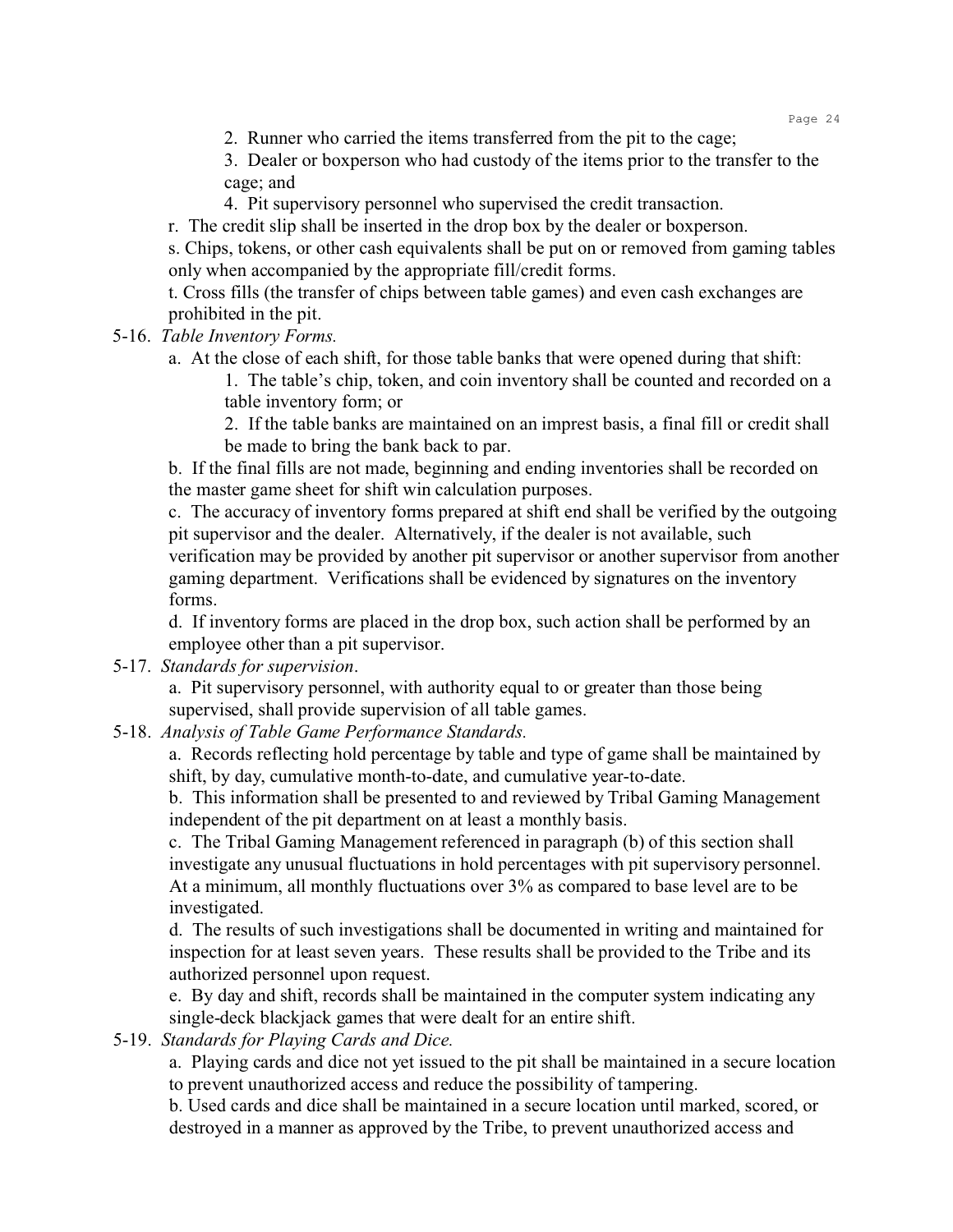reduce the possibility of tampering.

c. Used cards and dice shall be cancelled, marked, or destroyed in a timely manner not to exceed seven days. This standard shall not apply where playing cards or dice are retained for investigation by a Tribal investigatory agency.

d. A card control log shall be maintained that documents when cards and dice are received on site, distributed to and returned from tables and removed from play by the Gaming Facility.

e. Notwithstanding the provisions of this section, if a Gaming Facility uses plastic cards (not plastic-coated cards), the cards may be used for up to three (3) months if the plastic cards are routinely inspected and washed or cleaned in a manner and time frame approved by the Tribe.

5-20. *Accounting/Auditing Procedures.*

a. The table games accounting and auditing procedures shall be performed by employees who are independent of the transactions being audited/accounted for.

b. A daily recap shall be prepared for the day and month-to-date which shall include the following information:

1. Drop;

2. Win; and

3. Gross revenue.

c. All noted improper transactions or unusual occurrences shall be investigated with the results documented.

d. Evidence of table games auditing procedures and all follow-up performed shall be documented, maintained for inspection, and provided upon request to Tribal Gaming Management and the Oneida Gaming Commission.

e. Accounting/auditing employees shall review exception reports for all computerized table games systems at least monthly for propriety of transactions and unusual occurrences.

f. If a table game has the capability to determine drop (e.g., bill-in/coin-drop meters, bill acceptor, computerized record, etc.) the dollar amount of the drop shall be reconciled to the actual drop by shift.

5-21. *Promotional Payouts and Awards.* The payout/form documentation includes the following information:

a. Date and time;

b. Dollar amount of payout or description of personal property (e.g., jacket, car, etc.) including fair market value;

c. Type of promotion; and

d. Signature of at least one employee authorizing and completing the transaction.

*Subsection C. Bingo.* (For any computer application utilized under this Subsection, alternate documentation and/or procedures that provide at least the level of control described by the standards in this section, as approved by the Tribe, will be acceptable.)

# 5-22. *Controls over Bingo Balls.*

a. The Tribe, or the Gaming Facility as approved by the Tribe, shall establish and the gaming operation shall comply with, procedures that ensure the correct calling of numbers selected in the bingo game.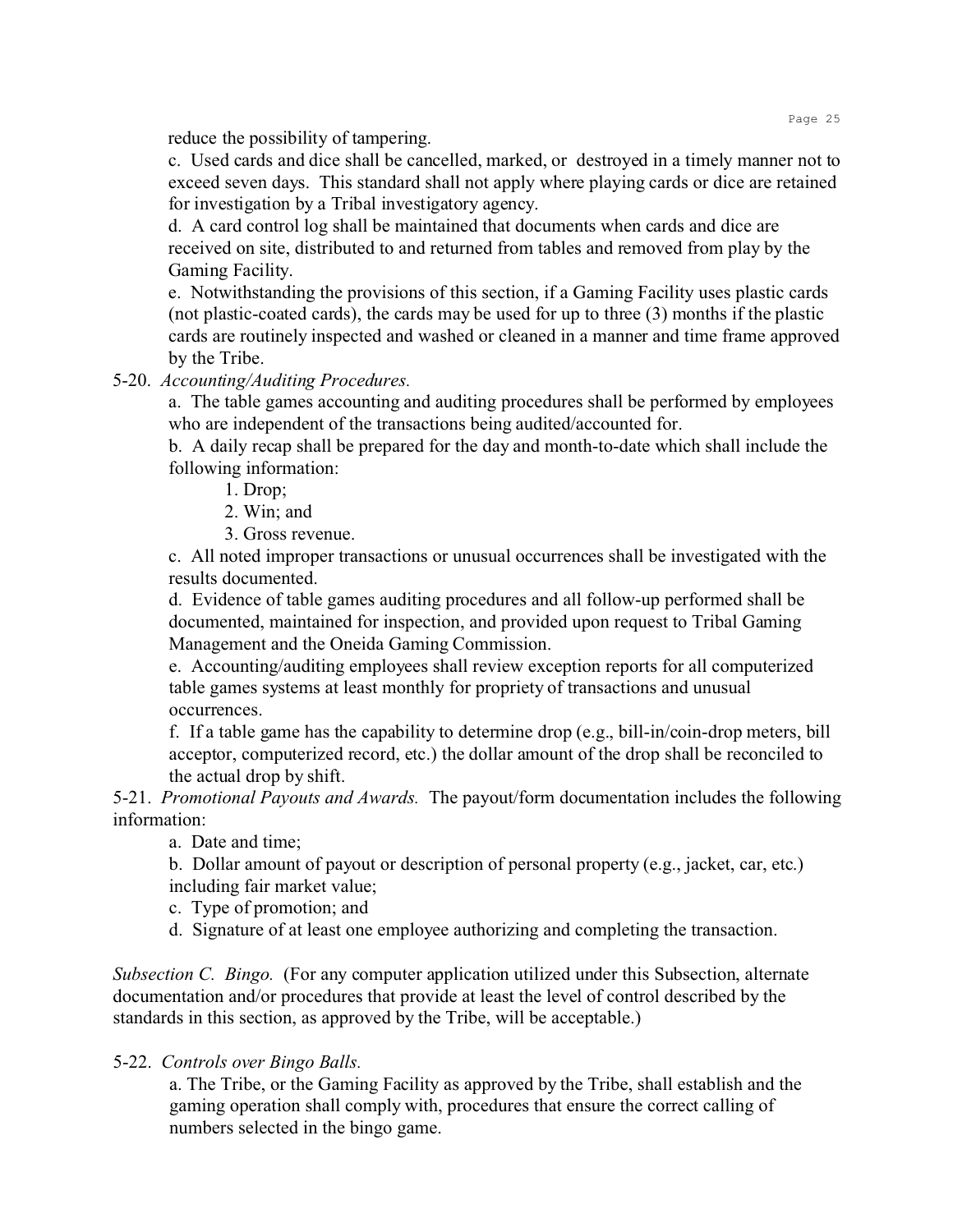b. Each ball shall be shown to a camera immediately before it is called so that it is individually displayed to all customers. For speed bingo games not verified by camera equipment, each ball drawn shall be verified by a person independent of the bingo caller responsible for calling the speed bingo game.

c. For all coverall games and other games offering a payout of \$1,200 or more, as the balls are called the numbers shall be immediately recorded by the caller and maintained for a minimum of twenty-four (24) hours.

d. Controls shall be present to assure that the numbered balls are placed back into the selection device prior to calling the next game.

e. Procedures approved by the Tribe, or Tribal Gaming Management as approved by the Tribe, shall be established to inspect new bingo balls put into play as well as for those in use.

5-23. *Bingo Paper Control.* The bingo paper inventory shall be controlled so as to assure the integrity of the cards being used as follows:

a. Purchased paper shall be inventoried and secured by a person or persons independent of bingo sales personnel;

b. The issue of paper to cashier shall be documented and signed for by the person responsible for inventory control and a cashier. The document log shall include the series number of the bingo paper;

c. A copy of the bingo paper control log shall be given to the bingo ball caller for purposes of determining if the winner purchased the paper that was issued for sale that day (electronic verification satisfies this standard);

d. At the end of each month, a person or persons independent of bingo sales and inventory control shall verify the accuracy of the ending balance in the bingo paper control by reconciling the paper on hand; and

e. Monthly, accounting shall compare for reasonableness the amount of paper sold from the bingo paper control log to the amount of revenue recognized.

5-24. *Winning Verification and Payout.*

a. The authenticity of each payout shall be verified by at least two employees. A computerized card verifying system may function as the second employee verifying the payout if the card with the winning numbers is displayed on a reader board.

b. In addition, payouts in excess of \$1200 shall require written approval, by personnel independent of the transaction, that the bingo card has been examined and verified with the bingo card record to ensure that the ticket has not been altered.

c. Total payout shall be computed and recorded by shift or session, if applicable.

5-25. *Gaming Play Standards.*

a. The functions of the seller and payout verifier shall be segregated. Employees who sell cards on the floor shall not verify payouts with cards in their possession. Employees who sell cards on the floor are permitted to announce the serial numbers of winning cards.

b. All sales of bingo cards shall be documented by recording at least the following:

- 1. Date;
- 2. Shift;
- 3. Session (if applicable);
- 4. Dollar amount;
- 5. Signature and employee number of at least one seller, if manually documented;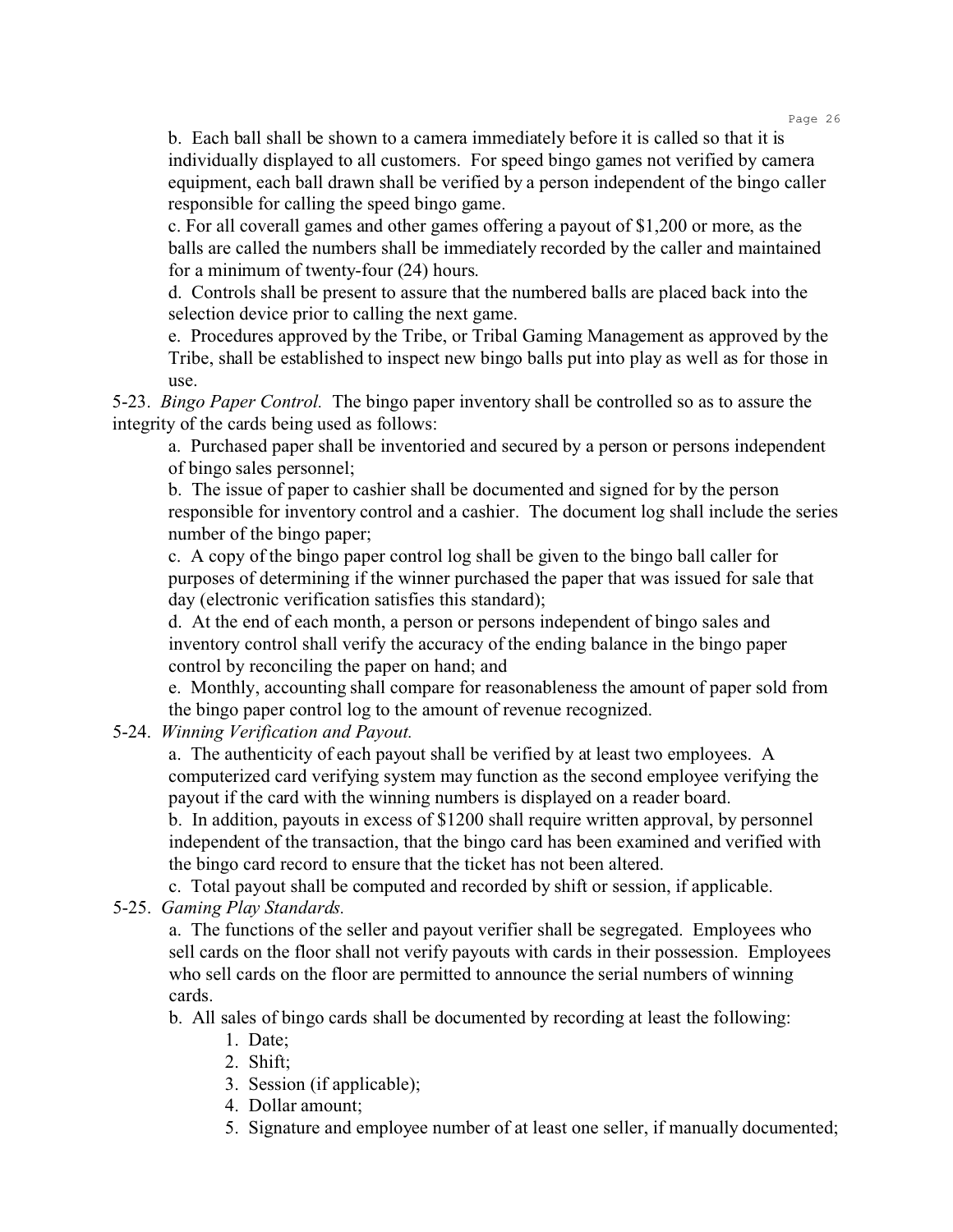and

6. Signature and employee number of person independent of seller who has randomly verified the card sales. This requirement is not applicable to locations with \$1,000,000 or less in annual write.

c. If the Gaming Facility utilizes electronic equipment in connection with the play of bingo, then the following standards shall also apply:

1. If the electronic equipment contains a bill acceptor, then the drop and count sections 10-4 and 10-5, 11-4 and 11-5, or 12-4 and 12-5 (as applicable) shall also apply;

2. If the electronic equipment uses a bar code or microchip reader, the reader shall be tested periodically by an entity independent of bingo department to determine that it is correctly reading the bar code or the microchip; and

3. If the electronic equipment returns a voucher or payment slip to the player, then the standards for coinless/cashless gaming machines set forth in section 5-13 (as applicable) shall apply.

d. Standards for linked electronic games. Tribal Gaming Management shall ensure that all agreements/contracts entered into after June 27, 2002 to provide linked electronic games shall contain language requiring the vendor to comply with the standards in this section applicable to the goods or services the vendor is providing.

e. Host requirements/game information (for linked electronic games):

1. Providers of any linked electronic game(s) shall maintain complete records of game data for a period of one (1) year from the date the games are played (or a time frame established by the Tribe). This data may be kept in an archived manner, provided the information can be produced within twenty-four (24) hours upon request. In any event, game data for the preceding seventy-two (72) hours shall be immediately accessible.

2. Data required to be maintained for each game played includes:

- A. Date and time game start and game end;
- B. Sales information by location;
- C. Cash distribution by location;
- D. Refund totals by location;
- E. Cards-in-play count by location;
- F. Identification number of winning card(s);
- G. Ordered list of bingo balls drawn; and
- H. Prize amounts at start and end of game.
- f. Host requirements/sales information (for linked electronic games).

1. Providers of any linked electronic game(s) shall maintain complete records of sales data for a period of one (1) year from the date the games are played (or a time frame established by the Tribe). This data may be kept in an archived manner, provided the information can be produced within twenty-four (24) hours upon request. In any event, sales data for the preceding ten (10) days shall be immediately accessible. Summary information must be accessible for at least 120 days.

2. Sales information required shall include:

- A. Daily sales totals by location;
- B. Commissions distribution summary by location;
- C. Game-by-game sales, prizes, refunds, by location; and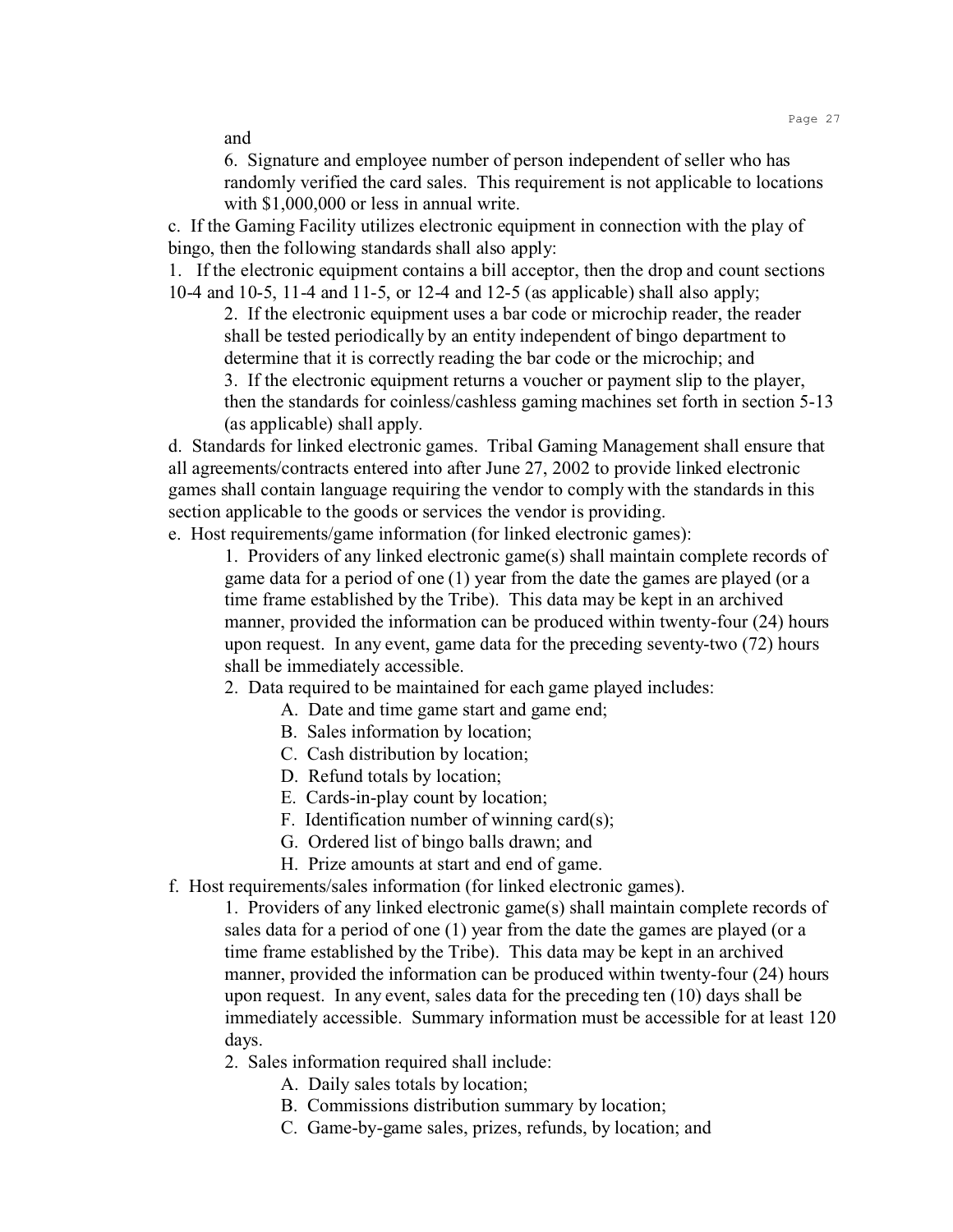- D. Daily network summary, by game by location.
- g. Remote host requirements (for linked electronic games).

1. Linked electronic game providers shall maintain on-line records at the remote host site for any game played. These records shall remain on-line until the conclusion of the session of which the game is a part. Following the conclusion of the session, records may be archived, but in any event, must be retrievable in a timely manner for at least seventy-two (72) hours following the close of the session. Records must be accessible through some archived media for at least ninety (90) days from the date of the game.

2. Game information required includes date and time of game start and game end, sales totals, cash distribution (prizes) totals, and refund totals.

3. Sales information required includes cash register reconciliations, detail and summary records for purchases, prizes, refunds, credits, and game/sales balance for each session.

h. Standards for player accounts (for proxy play and linked electronic games).

1. Prior to participating in any game, players shall be issued a unique player account number. The player account number can be issued through the following means:

A. Through the use of a point-of-sale (cash register device);

B. By assignment through an individual play station; or

C. Through the incorporation of "player tracking" media.

2. Printed receipts issued in conjunction with any player account should include a time/date stamp.

3. All player transactions shall be maintained, chronologically by account number, through electronic means on a data storage device. These transaction records shall be maintained on-line throughout the active game and for at least twenty-four (24) hours before they can be stored on an "off-line" data storage media.

4. The game software shall provide the ability to, upon request, produce a printed account history, including all transactions, and a printed game summary (total purchases, deposits, wins, debits, for any account that has been active in the game during the preceding twenty-four (24) hours).

5. The game software shall provide a "player account summary" at the end of every game. This summary shall list all accounts for which there were any transactions during the game day and include total purchases, total deposits, total credits (wins), total debits (cash-outs) and an ending balance.

## 5-26. *Access Controls.*

a. Access to controlled bingo equipment (e.g., blower, balls in play, and back-up balls) shall be restricted to authorized persons.

b. Bingo equipment shall be maintained and tested for accuracy by appropriate parties on a periodic basis.

5-27. *Promotional Payouts and Awards.* If the Gaming Facility offers promotional payouts or awards for bingo, the payout form/documentation shall include the following information:

a. Date and time;

b. Dollar amount of payout or description of personal property (e.g., jacket, car, etc.), including fair market value;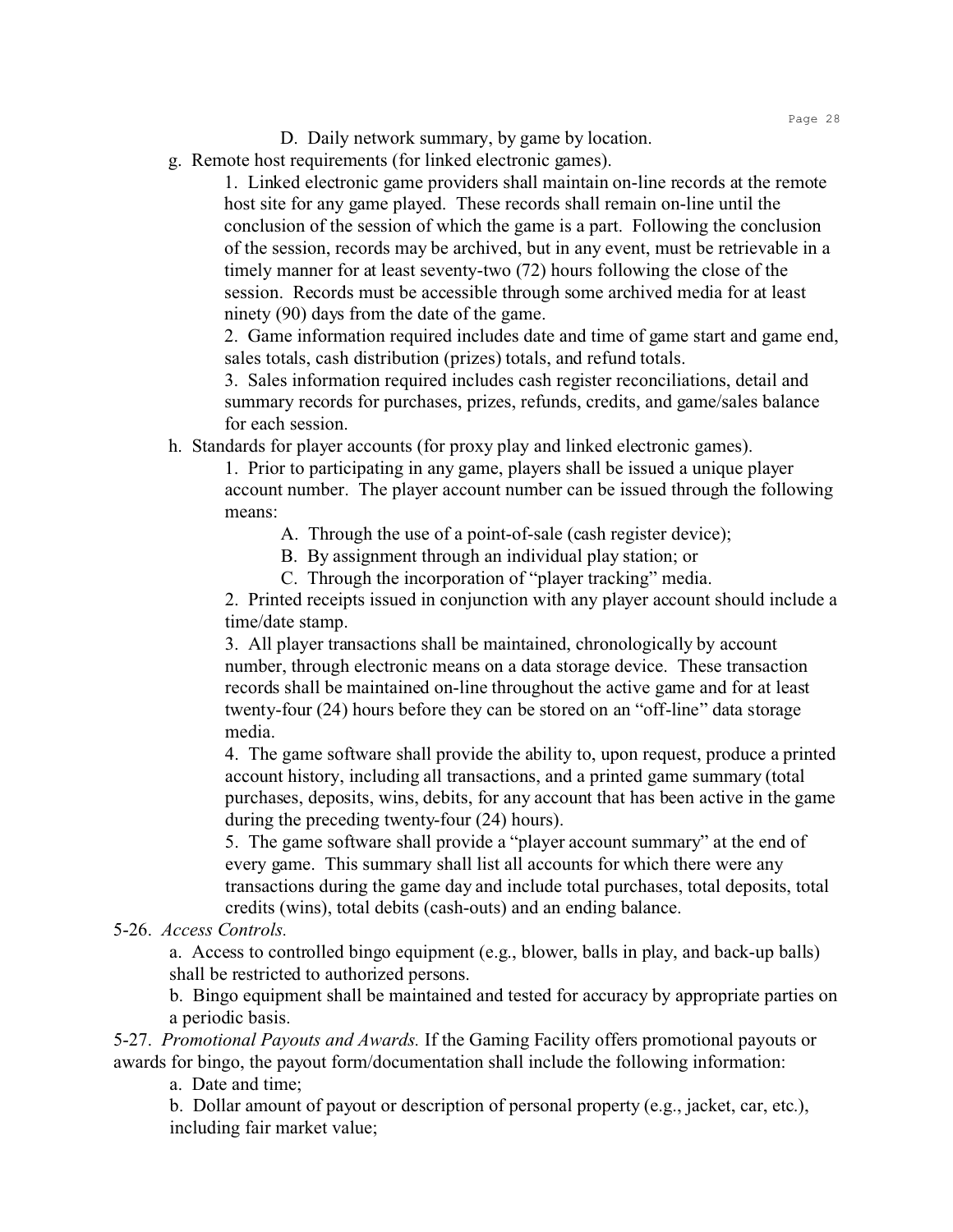c. Type of promotion; and

d. Signature of at least one employee authorizing and completing the transaction.

## 5-28. *Statistical Reports.*

a. Records shall be maintained which include win, write (card sales) and a win-to-write hold percentage for:

1. Each shift or each session;

2. Each day;

3. Month-to-date; and

4. Year-to-date or fiscal year-to-date.

b. A manager independent of the bingo department shall review bingo statistical information on at least a monthly basis and investigate any large or unusual statistical fluctuations. These investigations must be documented, maintained for inspection, and provided to authorized personnel upon request.

c. The total win and write shall be computed and recorded by shift (or session, if applicable).

5-29. *Accountability Form*.

a. All funds used to operate the bingo gaming shall be recorded on an accountability form.

b. All funds used to operate the bingo gaming shall be counted independently by at least two persons and reconciled to the recorded amounts at the end of each shift or session.

*Subsection D. Pull Tabs.* (For any computer application utilized under this Subsection, alternate documentation and/or procedures that provide at least the level of control described by the standards in this section, as approved by the Tribe, will be acceptable.)

# 5-30. *Access*.

a. Access to pull tabs shall be restricted to authorized persons.

5-31. *Accountability Form.*

a. All funds used to operate the Pull Tab department shall be recorded on an accountability form.

b. All funds used to operate the pull tab game shall be counted independently by at least two persons and reconciled to the recorded amounts at the end of each shift or session.

5-32. *Electronic Equipment*. If the Gaming Facility utilizes electronic equipment in connection with the play of pull tabs, then the following standards shall also apply:

a. If the electronic equipment contains a bill acceptor, then the drop and count provisions set forth in sections 10-4 and 10-5, 11-4 and 11-5, or 12-4 and 12-5 (as applicable) shall also apply.

b. If the electronic equipment uses a bar code or microchip reader, the reader shall be tested periodically to determine that it is correctly reading the bar code or microchip. c. If the electronic equipment returns a voucher or a payment slip to the player, then cash-out ticket standards set forth in section 5-12 (as applicable) shall apply.

# 5-33. *Statistical Reports.*

a. Records shall be maintained which include win, write (sales), and a win-to-write hold percentage as compared to the theoretical hold percentage derived from the flare, for each deal or type of game, for:

1. Each shift;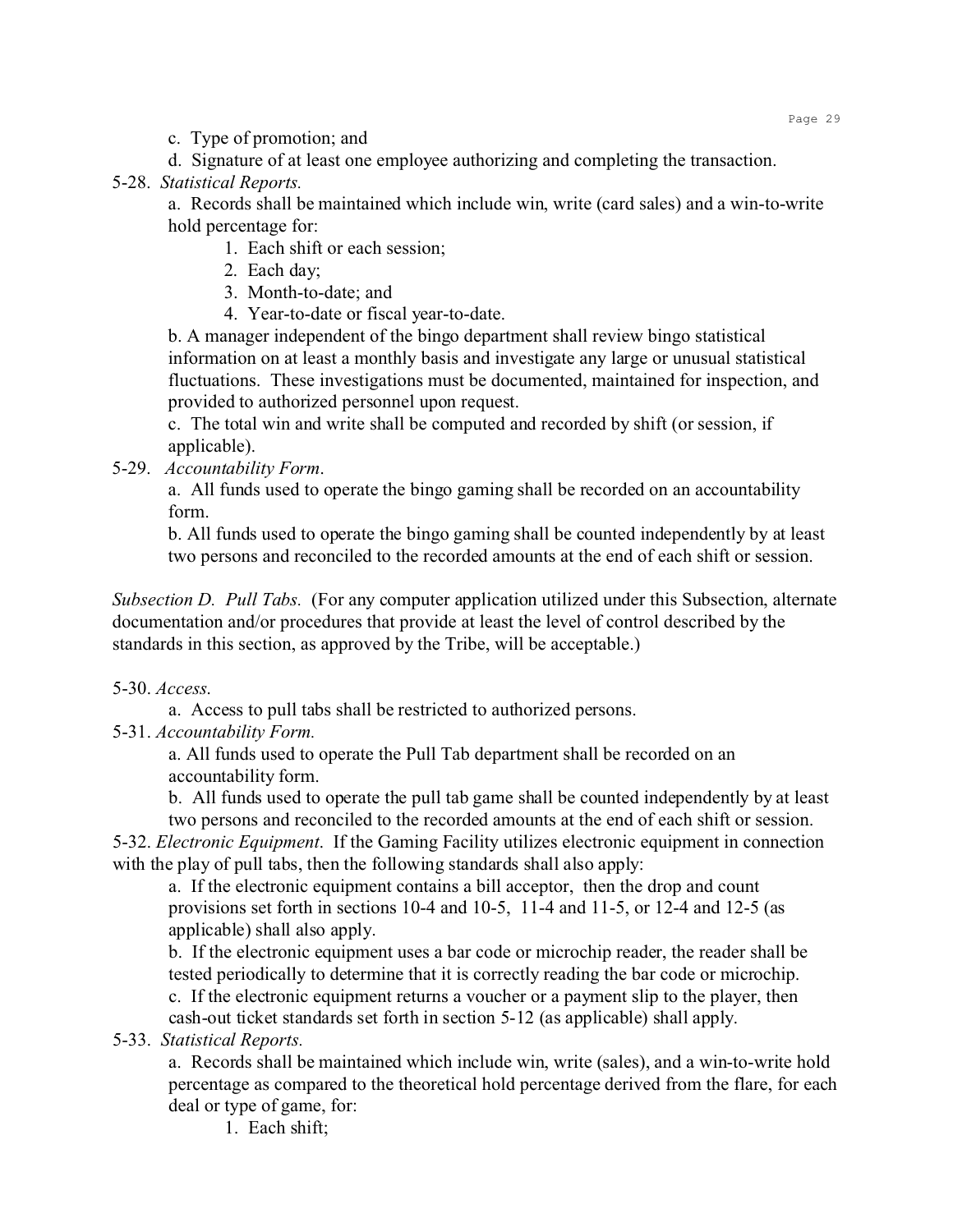- 2. Each day;
- 3. Month-to-date;
- 4. Year-to-date or fiscal year-to-date as applicable.

b. Non pull-tab management independent of pull tab personnel shall review statistical information at least on a monthly basis and shall investigate any large or unusual statistical fluctuations. These investigations shall be documented, maintained for inspection, and provided to authorized personnel upon request.

c. Each month, the actual hold percentage shall be compared to the theoretical hold percentage. Any significant variations exceeding three percent (3%) shall be investigated.

5-34. *Winning Verification and Payout.* Winning pull tabs shall be verified and paid as follows:

a. Payouts in excess of a dollar amount determined by Tribal Gaming Management, as approved by the Tribe, shall be verified by at least two employees.

b. Payouts of \$600 or more require completion of a W2-G by a cage cashier.

c. In addition to (b), payouts in excess of \$1,000 require verification and written approval of supervisory personnel independent of the transaction.

d. Total payout shall be computed and recorded by shift.

e. The winning pull tabs shall be voided so that they cannot be presented for payment again.

f. Personnel independent of the Pull Tab department shall verify the amount of winning pull tabs redeemed each day.

5-35. *Inventory.* Pull tab inventory (including unused tickets) shall be controlled, so as to assure the integrity of the pull tabs.

a. Purchased pull tabs shall be inventoried and secured by an employee independent from the pull tab sales.

b. Transfers of pull tabs from storage to the sales location shall be secured and independently controlled.

c. The issue of pull tabs to the cashier or sales location shall be documented and signed for by the person responsible for inventory control and the cashier. The document log shall include the serial number of the pull tabs issued.

d. Appropriate documentation shall be given to the redemption booth for purposes of determining if the winner purchased the pull tab from the pull tabs issued by the Gaming Facility. Electronic verification satisfies this requirement.

e. At the end of each month, a person or persons independent of pull tab sales and inventory control shall verify the accuracy of the ending balance in the pull tab control by reconciling the pull tabs on hand. Weighing the pull tabs satisfies this requirement.

f. A monthly comparison for reasonableness shall be made by accounting of the amount of pull tabs sold from the pull tab control log to the amount of revenue recognized.

## *Subsection E. Card Games.*

#### 5-36. *Standards for Card Games.*

a. Computer applications. For any computer applications referenced under this subsection, alternate documentation and/or procedures that provide at least the level of control described by the standards in this section, as approved by the Tribe, will be acceptable.

b. Standards for drop and count.The procedures for the collection of the card game drop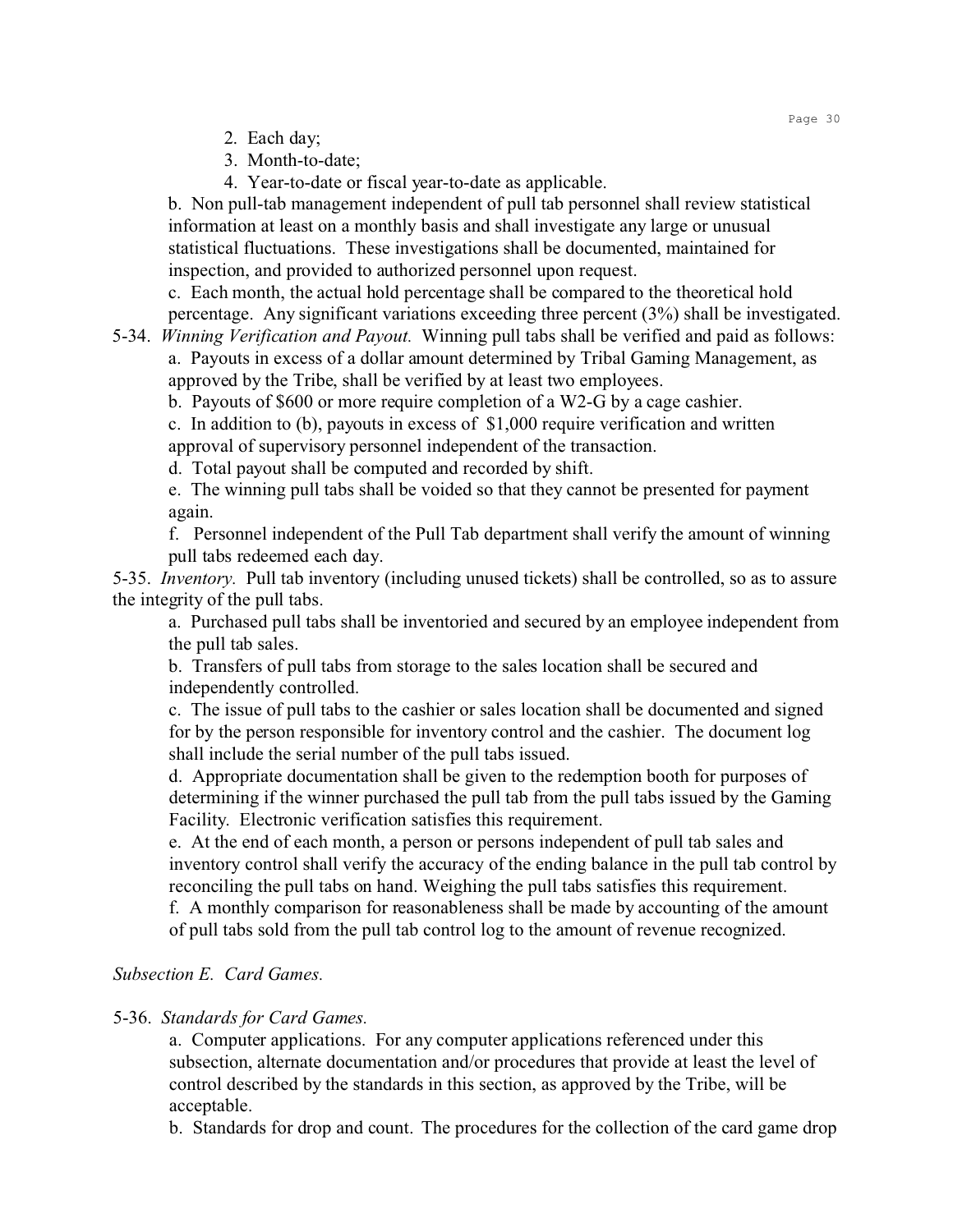and the count thereof shall comply with Subdivision A of Article X, XI, or XII (as applicable).

c. Standards for supervision.

1. Supervision shall be provided at all times the card room is in operation by personnel with authority equal to or greater than those being supervised.

2. Exchanges between table banks and the main card room bank (or cage, if a main card room bank is not used) in excess of \$100.00 shall be authorized by a supervisor. All exchanges shall be evidenced by the use of a lammer unless the exchange of chips, tokens, and/or cash takes place at the table.

3. Exchanges from the main card room bank (or cage, if a main card room bank is not used) to the table banks shall be verified by the card room dealer and the runner.

4. If applicable, transfers between the main card room bank and the cage shall be properly authorized and documented.

5. A rake collected or ante placed shall be performed in accordance with the posted rules.

d. Standards for playing cards.

1. Playing cards shall be maintained in accordance with section 5-19.

e. Standards for shills.

1. Issuance of shill funds shall have the written approval of the card games supervisor.

2. Shill returns shall be recorded and verified on the shill sign-out form.

- 3. The replenishment of shill funds shall be documented.
- f. Standards for reconciliation of card room bank.

1. The amount of the main card room bank shall be counted, recorded, and reconciled on at least a per shift basis.

2. At least once per shift, the table banks that were opened during that shift shall be counted, recorded, and reconciled by a dealer or other person, and a supervisor, and shall be attested to by their signatures on the check-out form.

g. Standards for promotional progressive pots and pools.

1. All funds contributed by players into the pools shall be returned when won in accordance with the posted rules with no commission or administrative fee withheld.

2. Rules governing promotional pools shall be conspicuously posted and designate:

A. The amount of funds to be contributed from each pot;

B. What type of hand it takes to win the pool (e.g., what constitutes a "bad beat");

C. How the promotional funds will be paid out;

D. How/when the contributed funds are added to the jackpots; and

E. Amount/percentage of funds allocated to primary and secondary jackpots, if applicable.

3. Promotional pool contributions shall not be placed in or near the rake circle, in the drop box, or commingled with gaming revenue from card games or any other gambling game.

4. The amount of the jackpot shall be conspicuously displayed in the card room.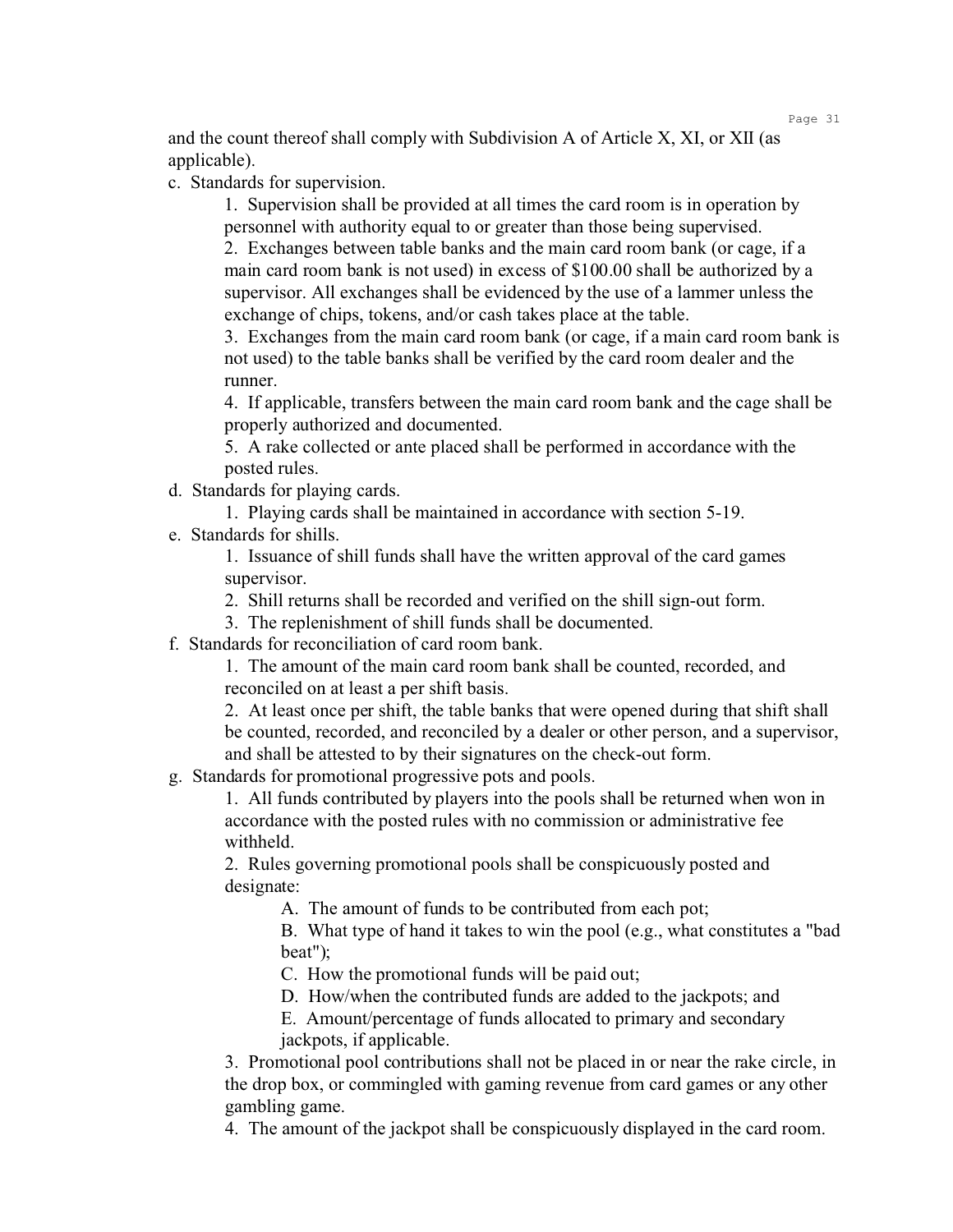5. At least once a day, the posted pool amount shall be updated to reflect the current pool amount.

6. At least once a day, increases to the posted pool amount shall be reconciled to the cash previously counted or received by the cage by personnel independent of the card room.

7. All decreases to the pool must be properly documented, including a reason for the decrease.

h. Promotional progressive pots and pools where funds are displayed in the card room.

1. Promotional funds displayed in the card room shall be placed in a locked container in plain view of the public.

2. Persons authorized to transport the locked container shall be precluded from having access to the contents keys.

3. The contents key shall be maintained by personnel independent of the card room.

4. At least once a day, the locked container shall be removed by two persons, one of whom is independent of the card games department, and transported directly to the cage or other secure room to be counted, recorded, and verified.

5. The locked container shall then be returned to the card room where the posted pool amount shall be updated to reflect the current pool amount.

i. Promotional progressive pots and pools where funds are maintained in the cage.

1. Promotional funds removed from the card game shall be placed in a locked container.

2. Persons authorized to transport the locked container shall be precluded from having access to the contents keys.

3. The contents key shall be maintained by personnel independent of the card room.

4. At least once a day, the locked container shall be removed by two persons, one of whom is independent of the card games department, and transported directly to the cage or other secure room to be counted, recorded, and verified, prior to accepting the funds into cage accountability.

5. The posted pool amount shall then be updated to reflect the current pool amount.

# *Subsection F. Keno.*

#### 5-37. *Standards for Keno*.

a. Computer applications. For any computer applications utilized, alternate documentation and/or procedures that provide at least the level of control described by the standards in this subsection, as approved by the Tribe, will be acceptable. b. Game play standards.

1. The computerized customer ticket shall include the date, game number, ticket sequence number, station number, and terms of the wager (including multi-race if applicable).

2. The information on the ticket shall be recorded on a restricted transaction log or computer storage media concurrently with the generation of the ticket.

3. Keno personnel shall be precluded from having access to the restricted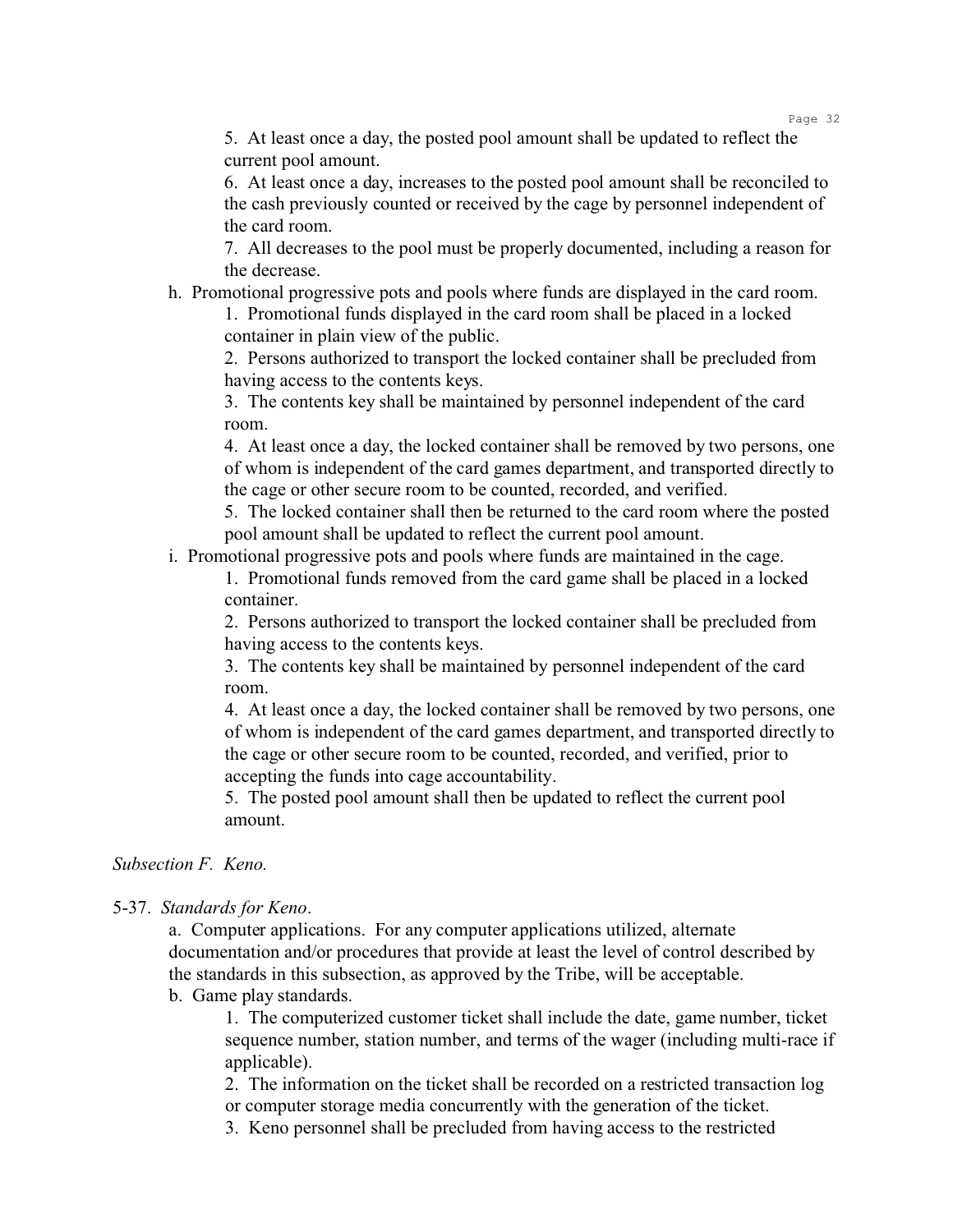transaction log or computer storage media.

4. When it is necessary to void a ticket, the void information shall be inputted in the computer and the computer shall document the appropriate information pertaining to the voided wager (e.g., void slip is issued or equivalent documentation is generated).

5. Controls shall exist to prevent the writing and voiding of tickets after a game has been closed and after the number selection process for that game has begun.

6. The controls in effect for tickets prepared in outstations (if applicable) shall be identical to those in effect for the primary keno game.

- c. Rabbit ear or wheel system.
	- 1. The following standards shall apply if a rabbit ear or wheel system is utilized:

A. A dedicated camera shall be utilized to monitor the following both

prior to, and subsequent to, the calling of a game:

- i. Empty rabbit ears or wheel;
- ii. Date and time;
- iii. Game number; and

iv. Full rabbit ears or wheel.

B. The film of the rabbit ears or wheel shall provide a legible identification of the numbers on the balls drawn.

C. Keno personnel shall immediately input the selected numbers in the computer and the computer shall document the date, the game number, the time the game was closed, and the numbers drawn.

D. The Tribe, or Tribal Gaming Management as approved by the Tribe, shall establish and Tribal Gaming Management shall comply with procedures that prevent unauthorized access to keno balls in play.

E. Back-up keno ball inventories shall be secured in a manner to prevent unauthorized access.

F. The Tribe, or Tribal Gaming Management as approved by the Tribe, shall establish and Tribal Gaming Management shall comply with procedures for inspecting new keno balls put into play as well as for those in use.

- d. Random number generator.
	- 1. The following standards shall apply if a random number generator is utilized: A. The random number generator shall be linked to the computer system and shall directly relay the numbers selected into the computer without manual input.

B. Keno personnel shall be precluded from access to the random number generator.

e. Winning tickets. Winning tickets shall be verified and paid as follows:

1. The sequence number of tickets presented for payment shall be inputted into the computer, and the payment amount generated by the computer shall be given to the customer;

2. The Tribe, or Tribal Gaming Management as approved by the Tribe, shall establish and Tribal Gaming Management shall comply with procedures that preclude payment on tickets previously presented for payment, unclaimed winning tickets (sleepers) after a specified period of time, voided tickets, and tickets that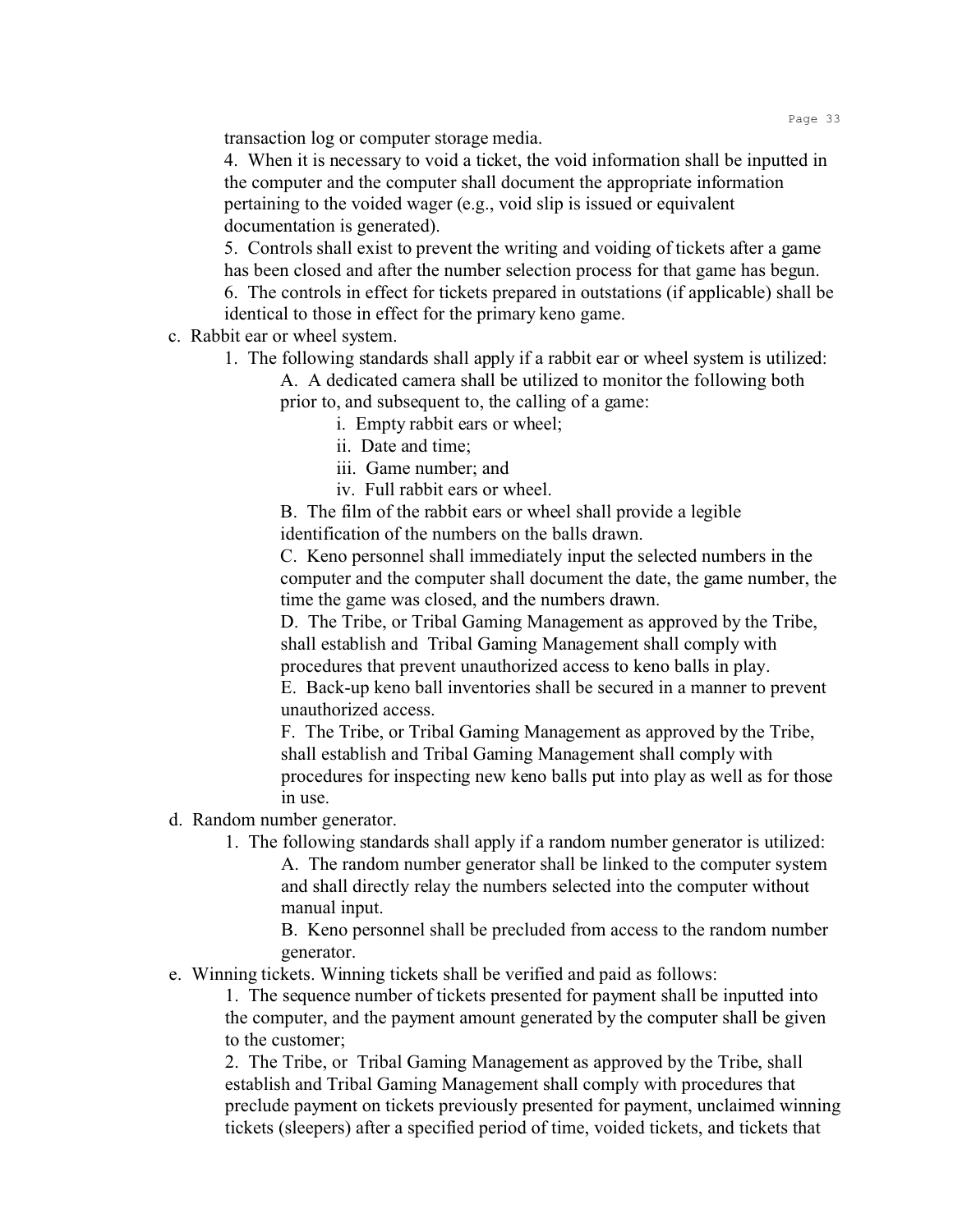have not been issued yet;

3. All payouts shall be supported by the customer (computer-generated) copy of the winning ticket (payout amount is indicated on the customer ticket or a payment slip is issued);

4. A manual report or other documentation shall be produced and maintained documenting any payments made on tickets that are not authorized by the computer;

5. Winning tickets over a specified dollar amount (not to exceed \$10,000 for locations with more than \$5 million annual keno write and \$3,000 for all other locations) shall also require the following:

A. Approval of management personnel independent of the keno department, evidenced by their signature;

B. Review of the video recording and/or digital record of the rabbit ears or wheel to verify the legitimacy of the draw and the accuracy of the draw ticket (for rabbit ear or wheel systems only);

C. Comparison of the winning customer copy to the computer reports;

D. Regrading of the customer copy using the payout schedule and draw information; and

E. Documentation and maintenance of the procedures in this paragraph; and

6. When the keno game is operated by one person, all winning tickets in excess of an amount to be determined by management (not to exceed \$1,500) shall be reviewed and authorized by a person independent of the keno department.

f. Check out standards at the end of each keno shift.

1. For each writer station, a cash summary report (count sheet) shall be prepared that includes:

A. Computation of net cash proceeds for the shift and the cash turned in; and

 B. Signatures of two employees who have verified the net cash proceeds for the shift and the cash turned in.

g. Promotional payouts or awards.

1. If a Gaming Facility offers promotional payouts or awards, the payout form/documentation shall include the following information:

A. Date and time;

B. Dollar amount of payout or description of personal property (e.g., jacket, toaster, car, etc.), including fair market value;

C. Type of promotion; and

D. Signature of at least one employee authorizing and completing the transaction.

h. Standards for statistical reports.

1. Records shall be maintained that include win and write by individual writer for each day.

2. Records shall be maintained that include win, write, and win-to-write hold percentage for:

A. Each shift;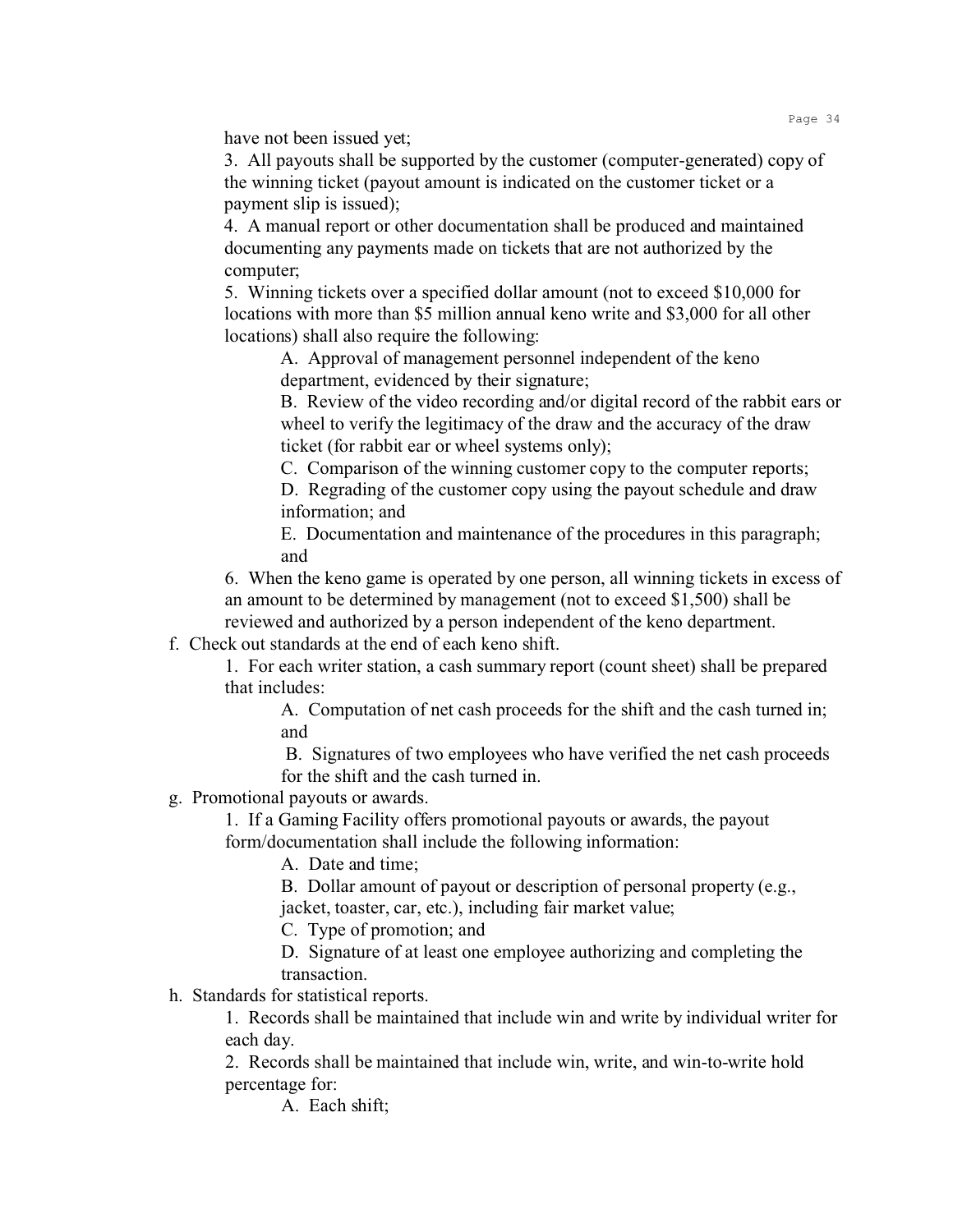- B. Each day;
- C. Month-to-date; and
- D. Year-to-date or fiscal year-to-date as applicable.

3. A manager independent of the keno department shall review keno statistical data at least on a monthly basis and investigate any large or unusual statistical variances.

4. At a minimum, investigations shall be performed for statistical percentage fluctuations from the base level for a month in excess of three percent (3%). The base level shall be defined as the Gaming Facility's win percentage for the previous business year or the previous twelve (12) months.

5. Such investigations shall be documented, maintained for inspection, and provided to authorized Tribal personnel upon request.

i. System security standards.

1. All keys (including duplicates) to sensitive computer hardware in the keno area shall be maintained by a department independent of the keno function.

2. Personnel independent of the keno department shall be required to accompany such keys to the keno area and shall observe changes or repairs each time the sensitive areas are accessed.

j. Documentation standards.

1. Adequate documentation of all pertinent keno information shall be generated by the computer system.

- 2. This documentation shall be restricted to authorized personnel.
- 3. The documentation shall include, at a minimum:
	- A. Ticket information (as described in paragraph (b)(1) of this section);
	- B. Payout information (date, time, ticket number, amount, etc.);
	- C. Game information (number, ball draw, time, etc.);
	- D. Daily recap information, including:
		- i. Write;
		- ii. Payouts; and
		- iii. Gross revenue (win);
	- E. System exception information, including:
		- i. Voids;
		- ii. Late pays; and

iii. Appropriate system parameter information (e.g., changes in pay tables, ball draws, payouts over a predetermined amount, etc.); and

- F. Personnel access listing, including:
	- i. Employee name or employee identification number; and
	- ii. Listing of functions employee can perform or equivalent means
	- of identifying same.
- k. Keno audit standards.
	- 1. The keno audit function shall be independent of the keno department.

2. At least annually, keno audit shall foot the write on the restricted copy of the keno transaction report for a minimum of one shift and compare the total to the total as documented by the computer.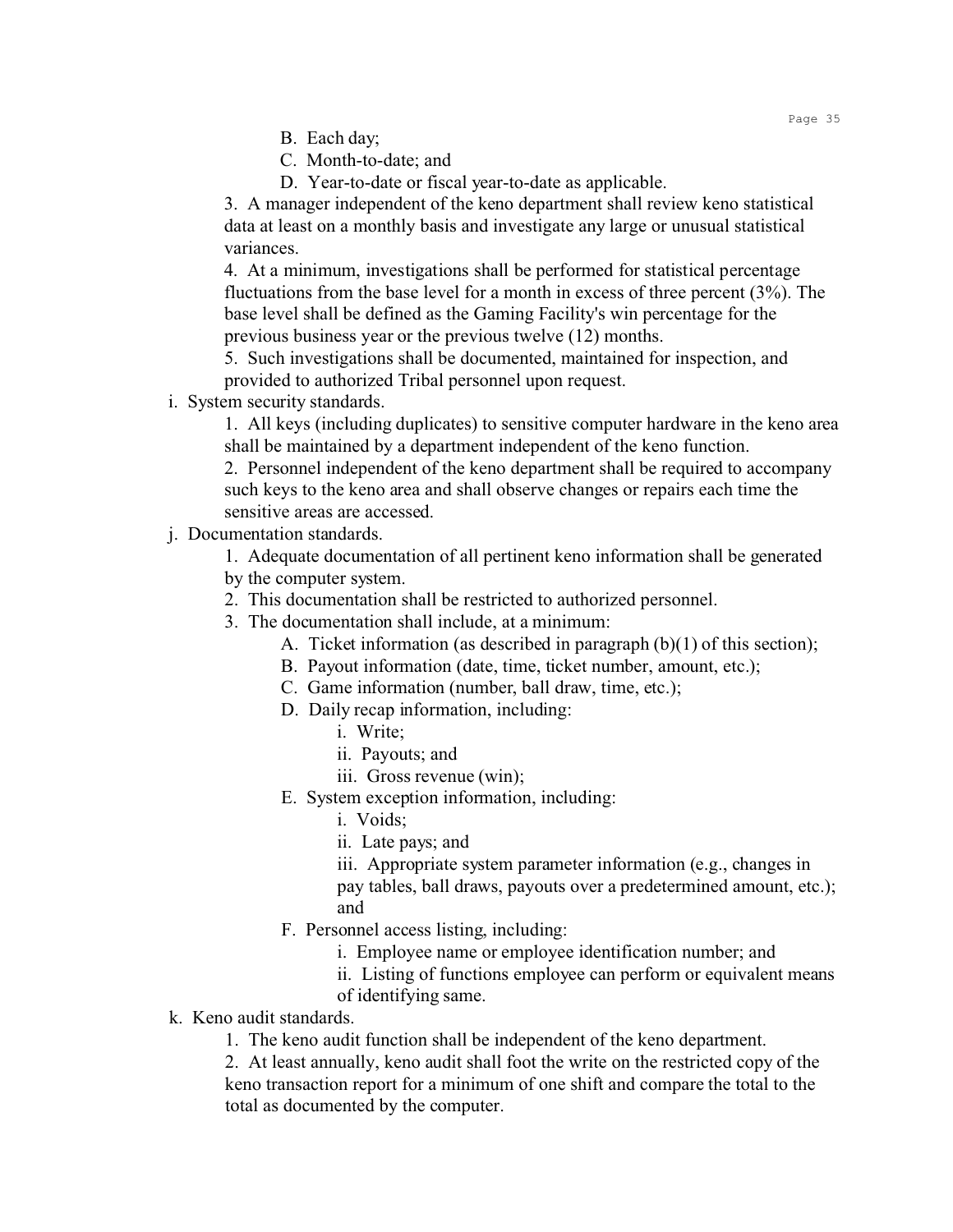3. For at least one shift every other month, keno audit shall perform the following:

> A. Foot the customer copy of the payouts and trace the total to the payout report; and

B. Regrade at least one percent (1%) of the winning tickets using the payout schedule and draw ticket.

4. Keno audit shall perform the following:

A. For a minimum of five games per week, compare the video recording and/or digital record of the rabbit ears or wheel to the computer transaction summary;

B. Compare net cash proceeds to the audited win/loss by shift and investigate any large cash overages or shortages (i.e., in excess of \$25.00); C. Review and regrade all winning tickets greater than or equal to \$1,500, including all forms that document that proper authorizations and verifications were obtained and performed;

D. Review the documentation for payout adjustments made outside the computer and investigate large and frequent payments;

E. Review personnel access listing for inappropriate functions an employee can perform;

F. Review system exception information on a daily basis for propriety of transactions and unusual occurrences including changes to the personnel access listing;

G. If a random number generator is used, then at least weekly review the numerical frequency distribution for potential patterns; and

H. Investigate and document results of all noted improper transactions or unusual occurrences.

5. When the keno game is operated by one person:

A. The customer copies of all winning tickets in excess of \$100 and at least five percent (5%) of all other winning tickets shall be regraded and traced to the computer payout report;

B. The video recording and/or digital record of rabbit ears or wheel shall be randomly compared to the computer game information report for at least 10% of the games during the shift; and

C. Keno audit personnel shall review winning tickets for proper authorization pursuant to paragraph (e)(6) of this section.

6. In the event any person performs the writer and deskman functions on the same shift, the procedures described in paragraphs  $(k)(5)(A)$  and  $(B)$  of this section (using the sample sizes indicated) shall be performed on tickets written by that person.

7. Documentation (e.g., a log, checklist, etc.) that evidences the performance of all keno audit procedures shall be maintained.

8. A manager independent of the keno department shall review keno audit exceptions, and perform and document investigations into unresolved exceptions. These investigations shall be documented, maintained for inspection, and provided to the Tribe and its authorized personnel upon request.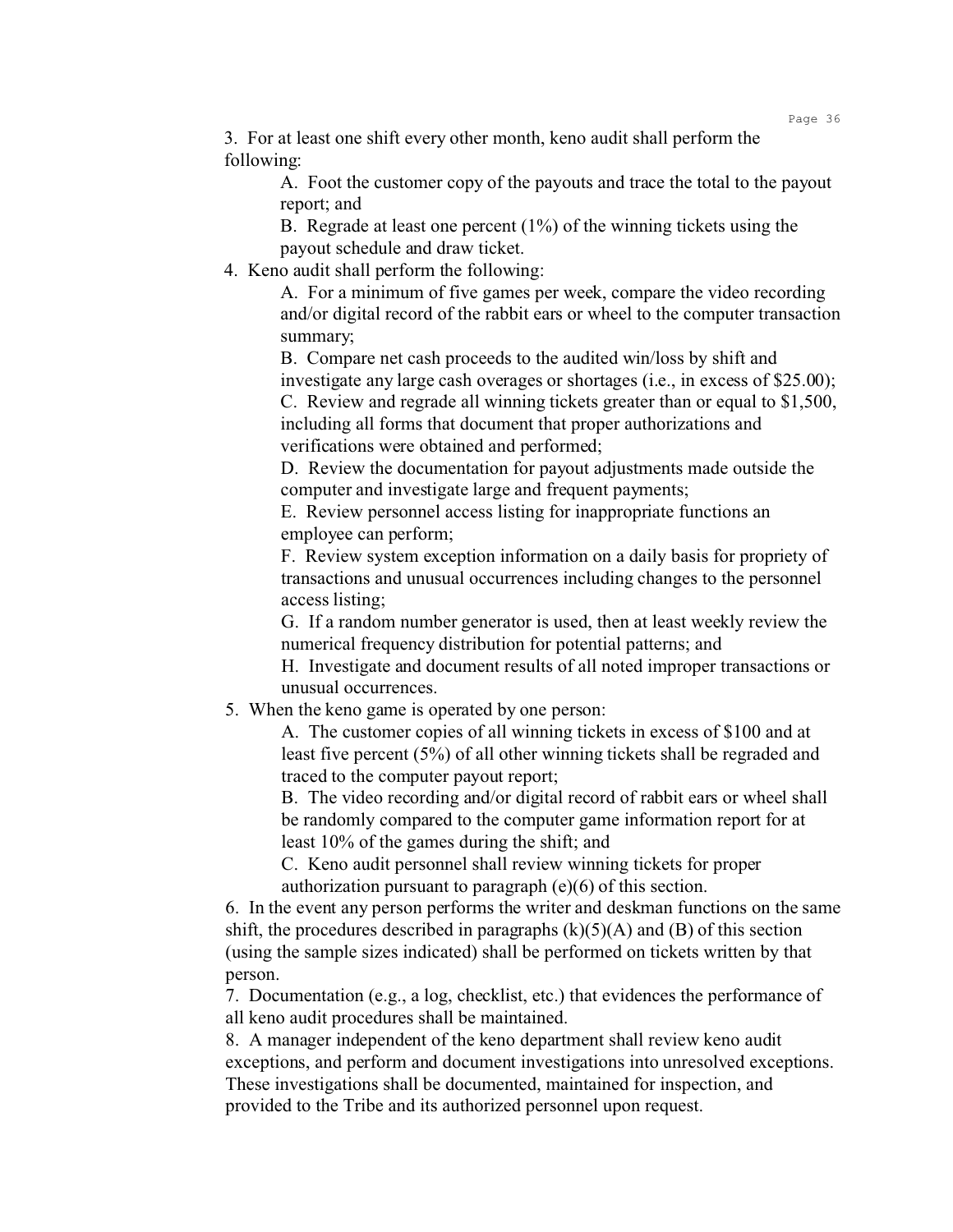9. When a multi-game ticket is part of the sample in paragraphs  $(k)(3)(B)$ ,

 $(k)(5)(A)$  and  $(k)(6)$  of this section, the procedures may be performed for ten  $(10)$ games or ten percent (10%) of the games won, whichever is greater.

l. Access. Access to the computer system shall be adequately restricted (i.e., passwords are changed at least quarterly, access to computer hardware is physically restricted, etc.). m. Equipment standards.

1. There shall be effective maintenance planned to service keno equipment, including computer program updates, hardware servicing, and keno ball selection equipment (e.g., service contract with lessor).

2. Keno equipment maintenance (excluding keno balls) shall be independent of the operation of the keno game.

3. Keno maintenance personnel shall report irregularities to management personnel independent of the keno department.

4. If the Gaming Facility utilizes a barcode or microchip reader in connection with the play of keno, the reader shall be tested at least annually by personnel independent of the keno department to determine that it is correctly reading the barcode or microchip.

n. Document retention.

1. All documents (including computer storage media) discussed in this section shall be retained for five (7) years, except for the following, which shall be retained for at least seven (7) days:

A. Video recordings and/or digital records of rabbit ears or wheel;

B. All copies of winning keno tickets of less than \$1,500.00.

o. Multi-race tickets.

1. Procedures shall be established to notify keno personnel immediately of large multi-race winners to ensure compliance with standards in paragraph (e)(5) of this section.

2. Procedures shall be established to ensure that keno personnel are aware of multi-race tickets still in process at the end of a shift.

p. Manual keno. For gaming facilities that conduct manual keno games, alternate procedures that provide at least the level of control described by the standards in this section shall be developed and implemented.

*Subsection G. Pari-mutuel Wagering.*

5-38. *Standards for Pari-Mutuel Wagering.*

a. Exemptions.

1. The requirements of this section shall not apply to gaming facilities who house pari-mutuel wagering operations conducted entirely by a state licensed simulcast service provider pursuant to an approved tribal-state compact if:

A. The simulcast service provider utilizes its own employees for all aspects of the pari-mutuel wagering operation;

B. The Gaming Facility posts, in a location visible to the public, that the simulcast service provider and its employees are wholly responsible for the conduct of pari-mutuel wagering offered at that location;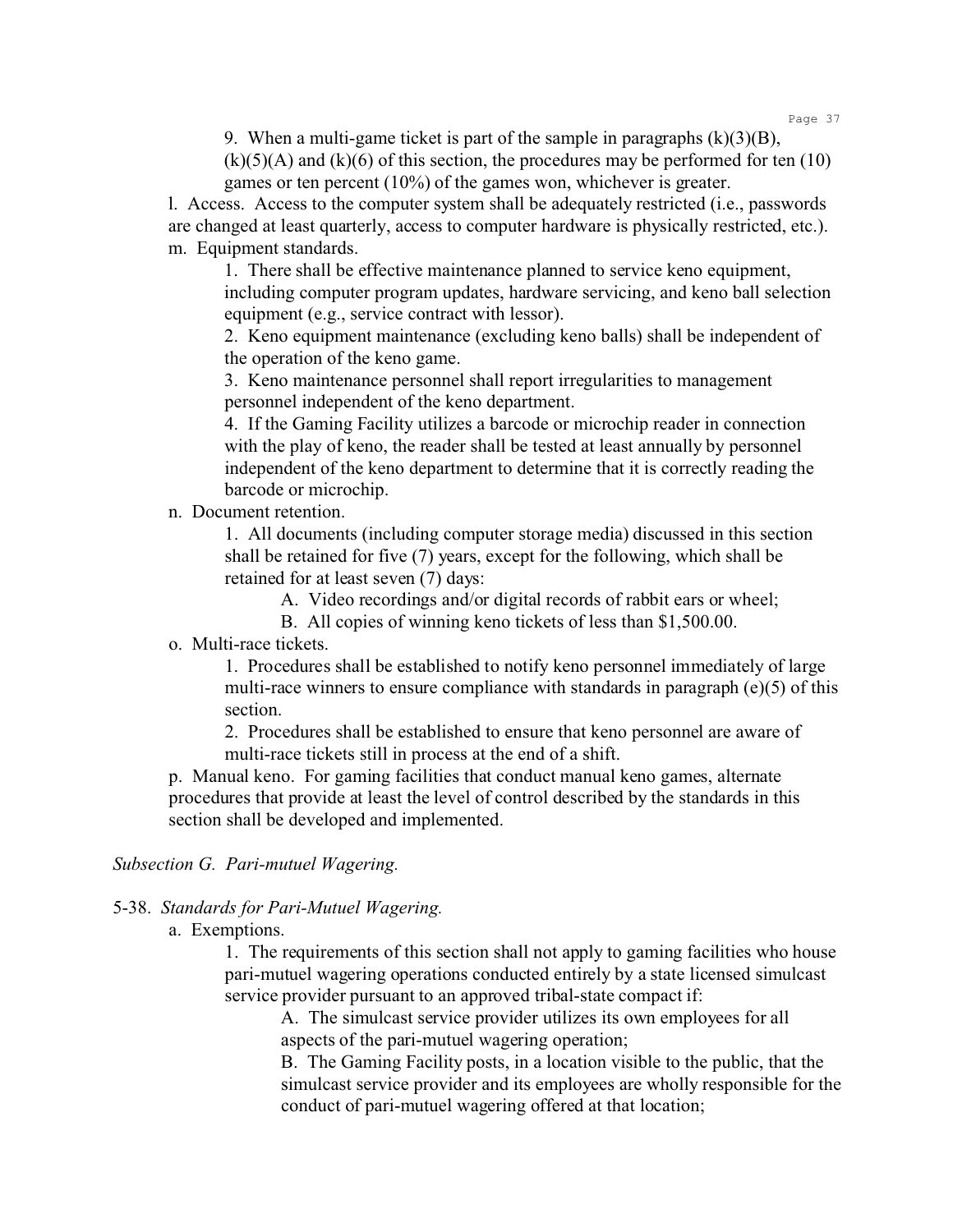C. The Gaming Facility receives a predetermined fee from the simulcast service provider; and

D. In addition, the Tribe, or Tribal Gaming Management as approved by the Tribe, shall establish and Tribal Gaming Management shall comply with standards that ensure that the Gaming Facility receives, from the racetrack, its contractually guaranteed percentage of the handle.

2. Gaming facilities that contract directly with a state regulated racetrack as a simulcast service provider, but whose on-site pari-mutuel operations are conducted wholly or in part by tribal gaming employees, shall not be required to comply with paragraphs  $(h)(5)$  thru  $(h)(9)$  of this subsection.

A. If any standard contained within this subsection conflicts with state law, the Gaming Compact, or a contract, then the Gaming Facility shall document the basis for noncompliance and shall maintain such documentation for inspection by the Tribe and the Commission. B. In addition, the Tribe, or Tribal Gaming Management as approved by the Tribe, shall establish and Tribal Gaming Management shall comply with standards that ensure that the Gaming Facility receives, from the racetrack, its contractually guaranteed percentage of the handle.

b. Computer applications. For any computer applications utilized, alternate documentation and/or procedures that provide at least the level of control described by the standards in this section, as approved by the Tribe, will be acceptable.

c. Betting ticket and equipment standards.

1. All pari-mutuel wagers shall be transacted through the pari-mutuel satellite system. In case of computer failure between the pari-mutuel book and the hub, no tickets shall be manually written.

2. Whenever a betting station is opened for wagering or turned over to a new writer/cashier, the writer/cashier shall sign on and the computer shall document Gaming Facility name (or identification number), station number, the writer/cashier identifier, and the date and time.

3. A betting ticket shall consist of at least two parts:

A. An original, which shall be transacted and issued through a printer and given to the customer; and

B. A copy that shall be recorded concurrently with the generation of the original ticket either on paper or other storage media (e.g., tape or diskette).

4. Upon accepting a wager, the betting ticket that is created shall contain the following:

A. A unique transaction identifier;

B. Gaming Facility name (or identification number) and station number;

C. Race track, race number, horse identification or event identification, as applicable;

D. Type of bet(s), each bet amount, total number of bets, and total take; and

E. Date and time.

5. All tickets shall be considered final at post time.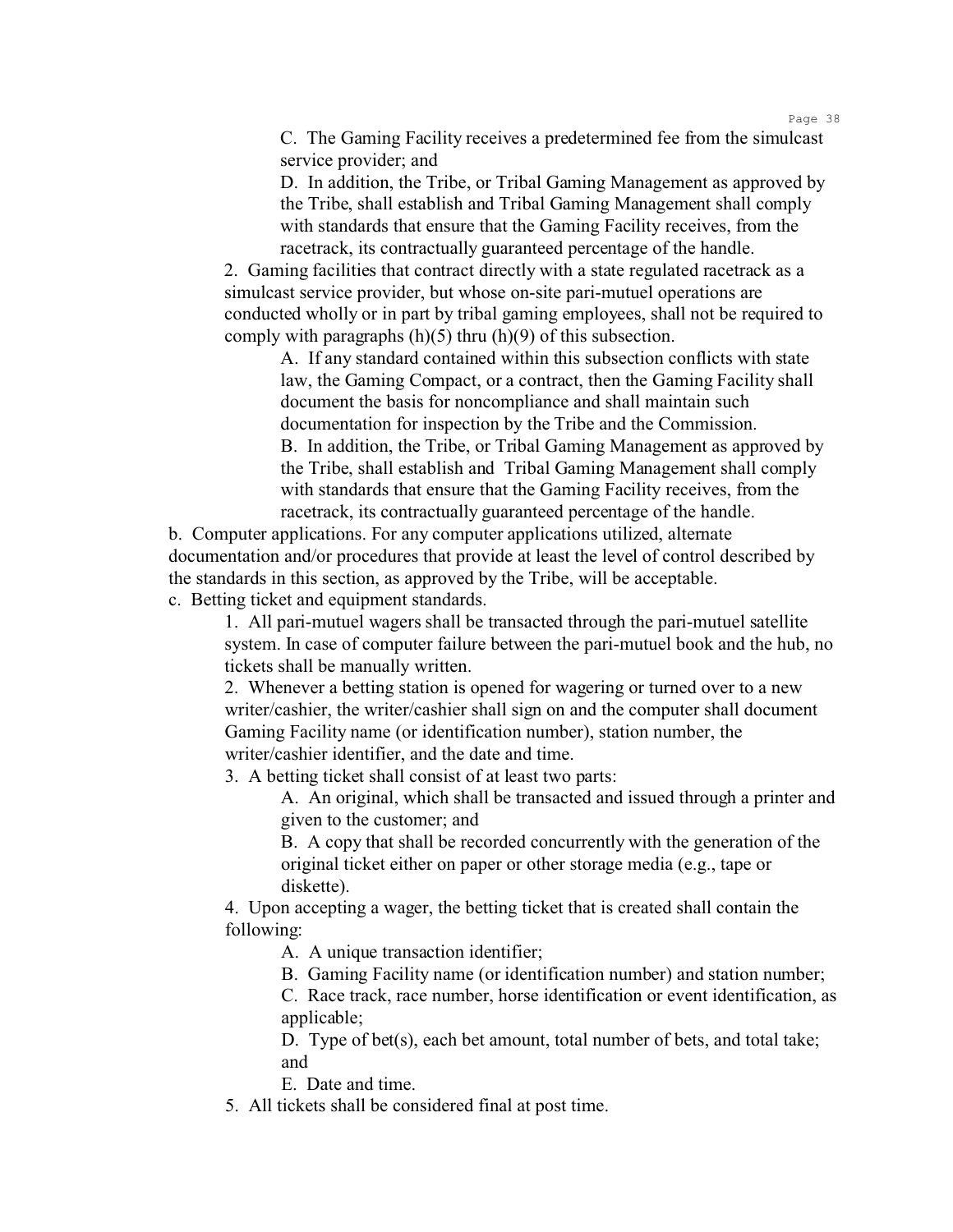6. If a Gaming Facility voids a betting ticket written prior to post time, it shall be immediately entered into the system.

7. Future wagers shall be accepted and processed in the same manner as regular wagers.

d. Payout standards.

1. Prior to making payment on a ticket, the writer/cashier shall input the ticket for verification and payment authorization.

2. The computer shall be incapable of authorizing payment on a ticket that has been previously paid, a voided ticket, a losing ticket, or an unissued ticket.

e. Checkout standards.

1. Whenever the betting station is closed or the writer/cashier is replaced, the writer/cashier shall sign off and the computer shall document the Gaming Facility name (or identification number), station number, the writer/cashier identifier, the date and time, and cash balance.

2. For each writer/cashier station a summary report shall be completed at the conclusion of each shift including:

A. Computation of cash turned in for the shift; and

B. Signatures of two employees who have verified the cash turned in for the shift.

f. Employee wagering. Pari-mutuel employees shall be prohibited from wagering on race events while on duty, including during break periods.

g. Computer reports standards.

1. Adequate documentation of all pertinent pari-mutuel information shall be generated by the computer system.

2. This documentation shall be restricted to authorized personnel.

3. The documentation shall be created for each day's operation and shall include, but is not limited to:

- A. Unique transaction identifier;
- B. Date/time of transaction;
- C. Type of wager;

D. Animal identification or event identification;

- E. Amount of wagers (by ticket, writer/SAM, track/event, and total);
- F. Amount of payouts (by ticket, writer/SAM, track/event, and total);
- G. Tickets refunded (by ticket, writer, track/event, and total);

H. Unpaid winners/vouchers ("outs") (by ticket/voucher, track/event, and total);

I. Voucher sales/payments (by ticket, writer/SAM, and track/event);

J. Voids (by ticket, writer, and total);

K. Future wagers (by ticket, date of event, total by day, and total at the time of revenue recognition);

L. Results (winners and payout data);

- M. Breakage data (by race and track/event);
- N. Commission data (by race and track/event); and
- O. Purged data (by ticket and total).
- 4. The system shall generate the following reports: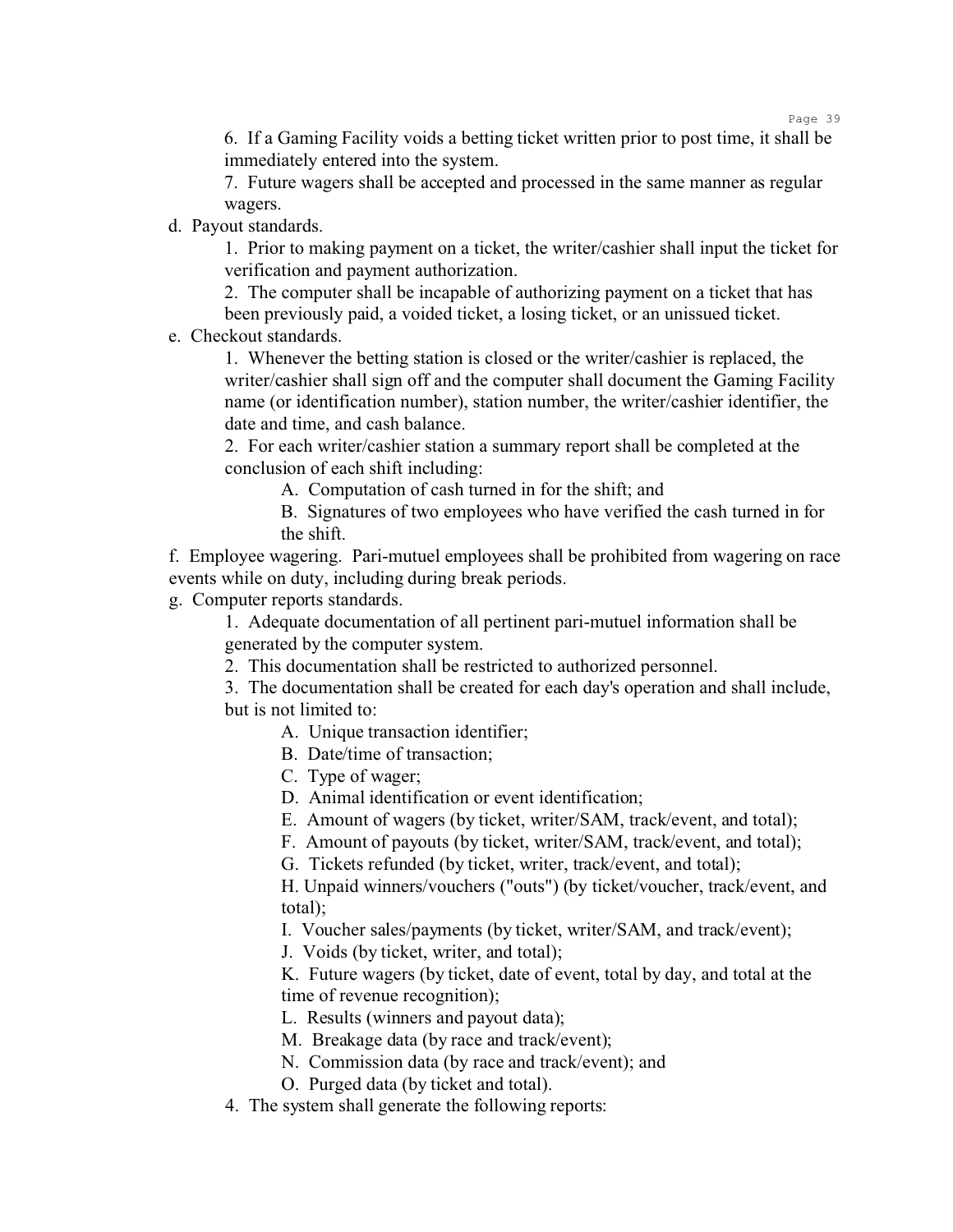A. A reconciliation report that summarizes totals by track/event, including write, the day's winning ticket total, total commission and breakage due the Gaming Facility, and net funds transferred to or from the Gaming Facility's bank account;

B. An exception report that contains a listing of all system functions and overrides not involved in the actual writing or cashing of tickets, including sign-on/off, voids, and manually input paid tickets; and

C. A purged ticket report that contains a listing of the unique transaction identifier(s), description, ticket cost and value, and date purged.

h. Accounting and auditing functions. A Gaming Facility shall perform the following accounting and auditing functions:

1. The pari-mutuel audit shall be conducted by personnel independent of the parimutuel operation.

2. Documentation shall be maintained evidencing the performance of all parimutuel accounting and auditing procedures.

3. An accounting employee shall review handle, commission, and breakage for each day's play and recalculate the net amount due to or from the systems operator on a weekly basis.

4. The accounting employee shall verify actual cash/cash equivalents turned in to the system's summary report for each cashier's drawer (Beginning balance, (+) fills (draws), (+) net write (sold less voids), (-) payouts (net of IRS withholding),  $(-)$  cashbacks (paids),  $(=)$  cash turn-in).

5. An accounting employee shall produce a gross revenue recap report to calculate gross revenue for each day's play and for a month-to-date basis, including the following totals:

A. Commission;

- B. Positive breakage;
- C. Negative breakage;
- D. Track/event fees;
- E. Track/event fee rebates; and
- F. Purged tickets.

6. All winning tickets and vouchers shall be physically removed from the SAM's for each day's play.

7. In the event a SAM does not balance for a day's play, the auditor shall perform the following procedures:

A. Foot the winning tickets and vouchers deposited and trace to the totals of SAM activity produced by the system;

B. Foot the listing of cashed vouchers and trace to the totals produced by the system;

C. Review all exceptions for propriety of transactions and unusual occurrences;

D. Review all voids for propriety;

E. Verify the results as produced by the system to the results provided by an independent source;

F. Regrade 1% of paid (cashed) tickets to ensure accuracy and propriety;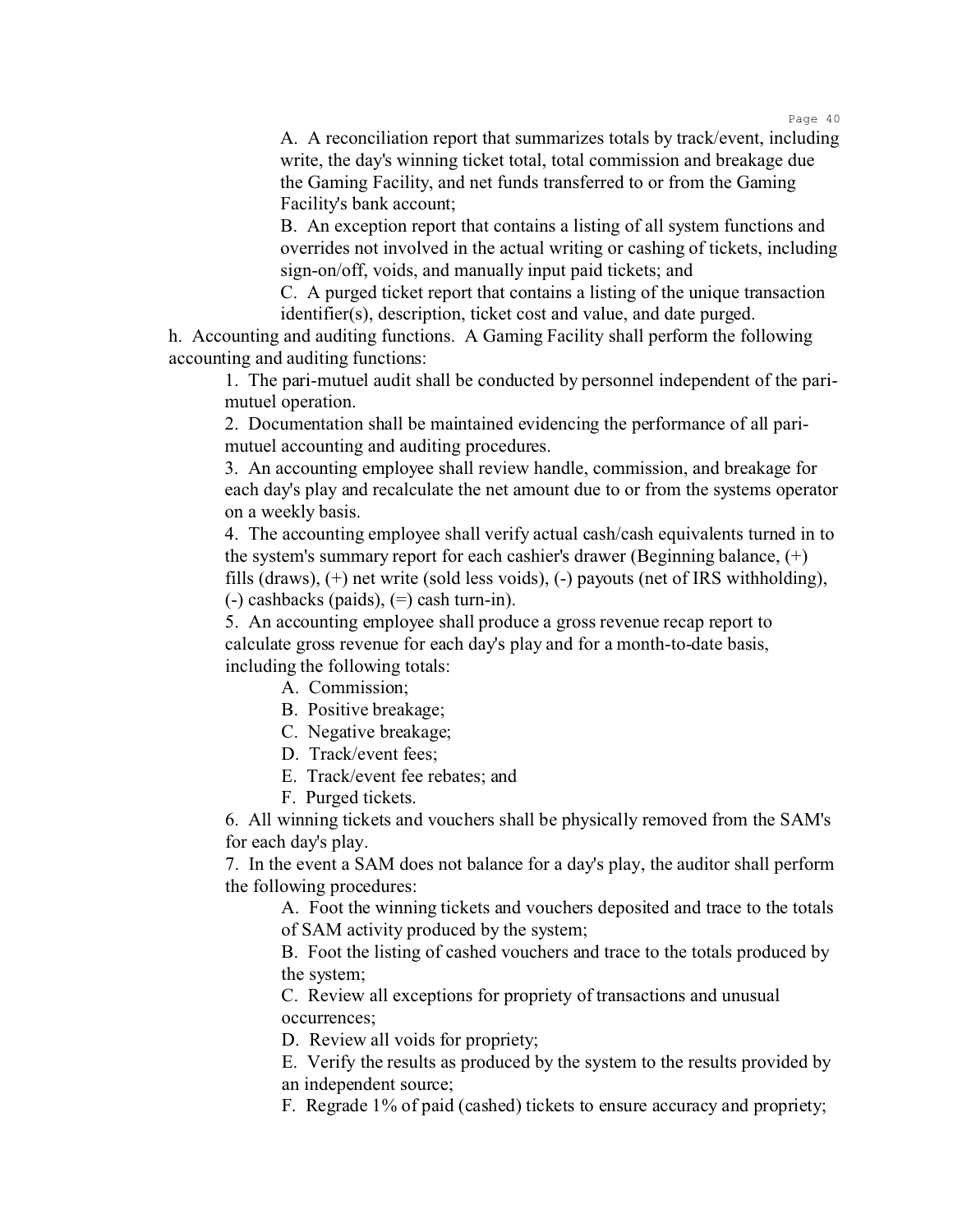and G. When applicable, reconcile the totals of future tickets written to the totals produced by the system for both earned and unearned take, and review the reports to ascertain that future wagers are properly included on the day of the event.

8. At least annually, the auditor shall foot the wagers for one day and trace to the total produced by the system.

9. At least one day per quarter, the auditor shall recalculate and verify the change in the unpaid winners to the total purged tickets.

### *Subsection H. Cage*.

5-39. *General*.

a. All gaming shall be conducted on a cash basis. No person shall be extended credit.

b. For any computer applications referenced under this subsection, alternate

documentation and/or procedures that provide at least the level of control described by the standards in this subsection, as approved by the Tribe, will be acceptable.

5-40. *Checks.*

a. If checks (i.e., personal, payroll, money order and cashier's checks) are cashed at the cage, Tribal Gaming Management or its designees shall do the following for the purpose of security and integrity:

1. Verify proper endorsement and identification by examining at least one item of customer identification, such as a driver's license, passport or identification card;

2. Record source of identification on the check; and

3. Verify business authenticity of payroll check. No third party checks may be cashed.

b. If traveler's checks or other guaranteed drafts such as cashier's checks are presented, Tribal Gaming Management shall follow the procedures established by the issuer, witness the customer signing the checks, and compare that signature to the customer's signature placed on the purchased checks. In addition, for checks in excess of \$100, the cashier must perform those requirements stated in subsection (a)(1).

c. The Tribe, or Tribal Gaming Management as approved by the Tribe, shall establish and implement procedures for collecting and recording checks returned after deposit including re-deposit procedures, notification of appropriate departments and custodianship of returned checks.

5-41. *Cage/Vault Accountability.*

a. All transactions that flow through the cage/vault, other than customer even money exchanges, shall be summarized with a cage/vault accountability form on a per shift basis and supported by documentation.

b. The Gaming Facility cash-on-hand shall include, but is not limited to the following components:

1. Currency and coins;

2. House chips, including reserve chips;

3. Personal checks, cashier's checks, counter checks, and traveler's checks for deposit;

4. Customer deposits;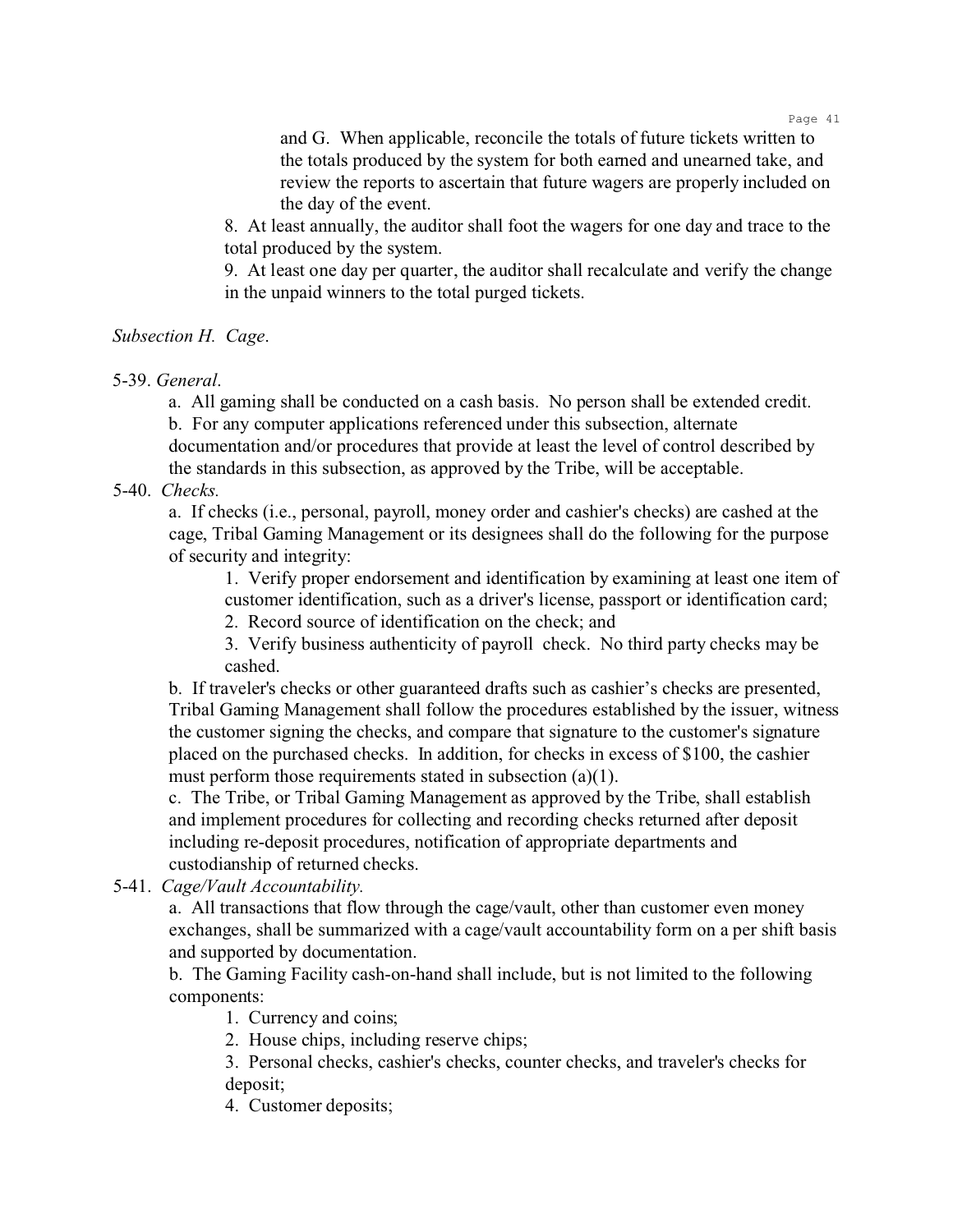6. Chips on tables;

7. Hopper loads (coins put into machines when they are placed in service); and 8. Fills and credits (these documents are treated as assets and liabilities,

respectively, of the cage during a business day. When win or loss is recorded at the end of the business day, they are removed from the accountability).

c. The cage and vault (including coin room) inventories shall be counted by the oncoming and outgoing cashiers. These employees shall make individual counts for comparison of accuracy and maintenance of individual accountability. Such counts shall be recorded at the end of each shift during which activity took place. All discrepancies shall be noted and investigated.

# 5-42. *Accounting/Auditing Standards*.

a. The cage accountability shall be reconciled to the general ledger at least monthly.

b. All cage/vault accounting procedures and any follow up performed shall be documented, maintained for inspection, and provided to the Tribe and its authorized personnel upon request.

# *Subsection I. Complimentary Services or Items*.

5-43. *Authorization and Issuance.* Each Gaming Facility shall establish and comply with procedures for the authorization, issuance, and tracking of complimentary services and items including cash and noncash gifts. Such procedures shall be approved by the Tribe and shall include, but shall not be limited to:

a. The procedures by which Tribal Gaming Management delegates to its employees the authority to approve the issuance of complimentary services and items;

b. The procedures by which conditions or limits, if any, which may apply to such authority are established and modified (including limits based on relationships between the authorizer and recipient); and

c. The procedures by which the authorization and issuance of complimentary services and items are audited.

5-44. *Reports.* At least monthly, accounting, information technology, or audit personnel that cannot grant or receive complimentary privileges shall prepare reports that include the following information for all complimentary services or items that exceed \$100.00:

- a. Name of customer who received the complimentary service or item;
- b. Name(s) of authorized issuer of the complimentary service or item;
- c. The actual cash value of the complimentary service or item;
- d. The type of complimentary service or item (i.e., food, beverage, etc.); and
- e. Date the complimentary service or item was issued.

f. The internal audit or accounting departments shall review the reports required in this section at least monthly. These reports shall be made available to the Tribe, the audit committee, and any other entity designated by the Tribe, upon request.

## *Subsection J. Currency Transaction Reporting*.

5-45. *General.* All areas of a Gaming Facility which may encounter reportable transactions are required to provide documentation thereof, and shall comply with Title 31 of the Code of Federal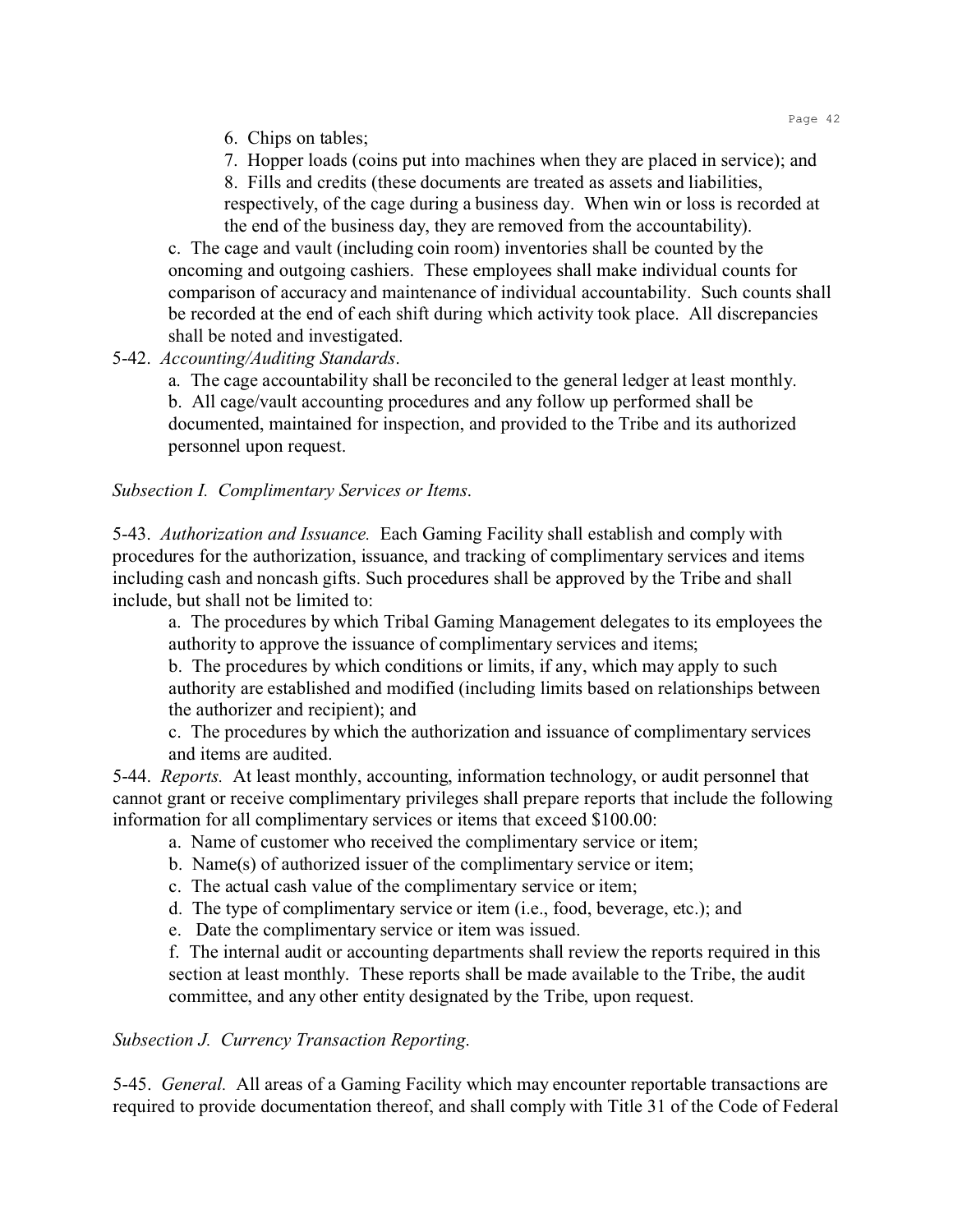Regulations ("Title 31").

5-46. *Document Requirements*. The following documentation shall be available to all departments in a Gaming Facility, which may encounter reportable transactions:

a. Currency Transaction Reports (CTRs) - Form 8362;

b. Suspicious Activity Reports (SARs);

c. Title 31 Internal Controls; and

d. Supporting documentation to include, but not limited to, Multiple Transaction Logs.

5-47. *Multiple Transaction Logs (MTLs).* A Multiple Transaction Log (MTL) is a two-part log maintained in each monitoring area for purposes of recording information relative to cash transactions.

a. Only one MTL shall be used at a time, per monitoring area, for each designated 24 hour period (i.e., gaming day).

b. Transactions involving cash in the amount of \$3,000 or more shall be recorded on a MTL. In addition, subsequent cash transactions relative to a recorded customer shall also be recorded for aggregation purposes.

Cash-in and cash-out transactions for each customer shall be totaled separately. Also, transactions shall be logged after each occurrence. In addition, once the monitoring process has been initiated for a customer, the information shall be communicated as relevant to personnel and other departments which may be involved in the process (i.e., Surveillance, Security, and other gaming departments).

c. A MTL shall contain the following information for each logged transaction:

1. Description of the customer which shall include, but is not limited to, age, sex, race, eye color, hair, weight, height, and attire;

2. Customer's name, if known;

3. Table number, station number, window number, or other identification of the location where the transaction occurred;

4. Time and date when the transaction occurred;

5. Type of transaction (i.e. Cash in or cash out, safekeeping, chip redemption, etc.);

6. Dollar amount of the transaction; and

7. Signature and employee number of the person recording each transaction.

*Note*: In the event a customer is using an agent during game play or for cash exchange purposes, each person is logged separately on the MTL and an indication is made to illustrate the two customer amounts must be accrued combined.

d. MTLs shall be reviewed by the oncoming supervisory personnel at the beginning of their shift and continually monitored for possible reporting requirements.

e. If within a 24 hour period, a monitored customer attempts to complete a transaction which when combined with previously recorded cash-in or cash-out transactions, exceeds the \$10,000 threshold, a Currency Transaction Report (Form 8362) shall be completed. Reporting shall occur when the accumulated amount exceeds the threshold for cash-in or cash-out transactions respectively.

f. Completed logs shall be signed by the responsible supervisory personnel for each shift of the gaming day attesting to their proper completion.

g. Responsible employees shall engage due diligence to ensure the proper reporting of multiple cash transactions and record keeping requirements.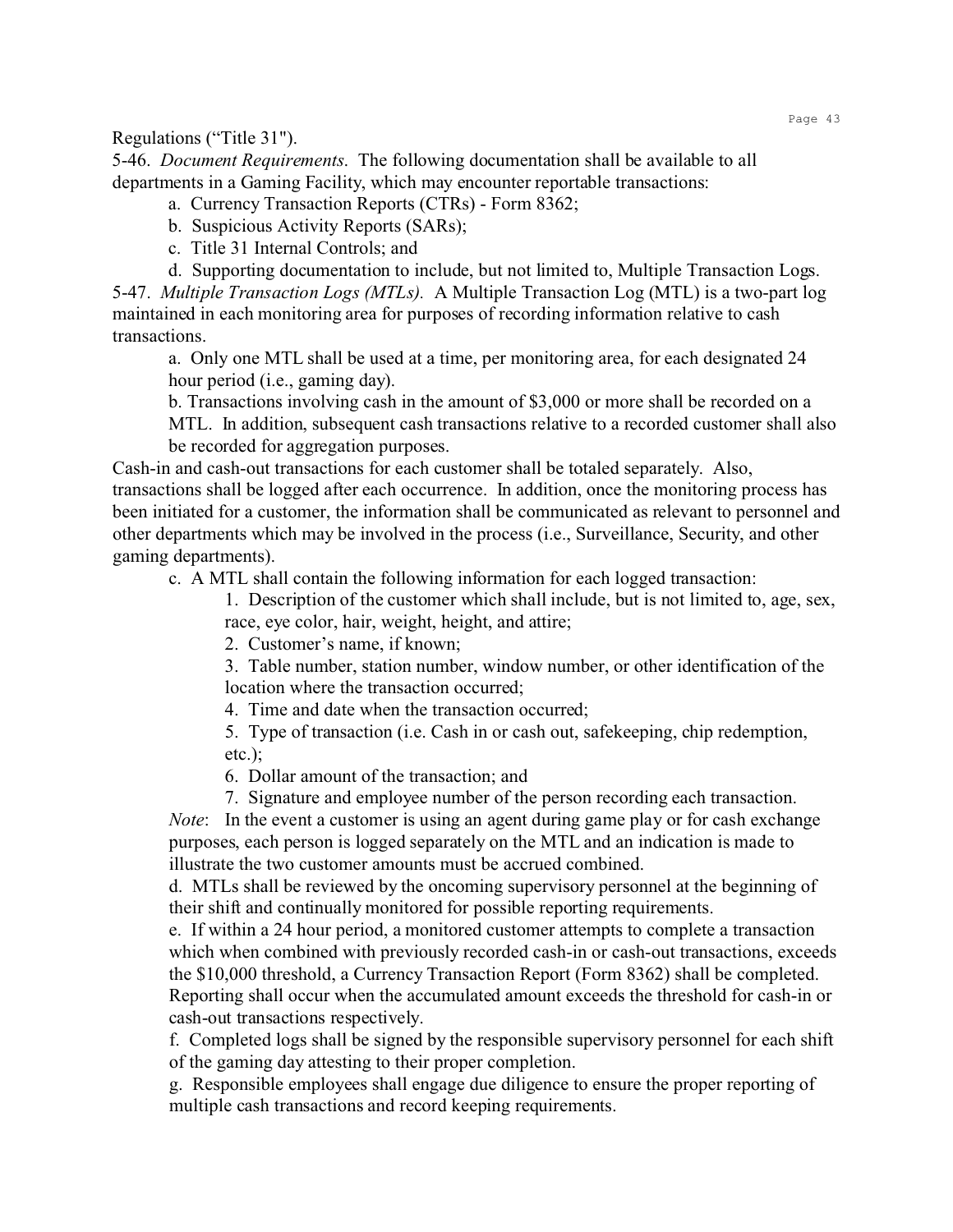h. A MTL shall be completed and appropriately signed for each gaming day for each monitoring area regardless of whether or not any reportable transactions have occurred. i. If there are no reportable transactions recorded for the entire shift or other period of supervision, the monitoring supervisor shall clearly indicate that "no activity" has occurred and sign the MTL attesting to the accuracy and completeness of the MTL.

j. At the conclusion of the designated 24 hour period, a new MTL shall be initiated.

k. All completed MTLs shall be promptly forwarded to the Accounting Department, retained in chronological order and maintained for inspection for seven (7) years.

5-48. *Currency Transaction Reports (CTR - form 8362).* When a customer attempts to complete a Title 31 type transaction, or attempts to complete a Title 31 transaction that would cause a customer's transactions to exceed the \$10,000 threshold, the employee handling the transaction or the monitoring supervisor shall:

a. Prior to completing the transaction, obtain the following:

1. Customer's name;

2. Social security number or tax identification number (EIN);

3. Permanent address; and

4. Identification (e.g., driver's license, passport, non-resident alien identification card, government issued identification credential, etc.).

b. Initiate the procedures for the reporting requirements of Title 31. If the transaction has occurred, proper reporting and identification procedures shall be completed.

c. As an option to requesting the necessary identification and other data from an established customer, it is acceptable to use information on file if:

1. The person completing the transaction is a known customer;

2. The customer's information was obtained from the customer for a previous transaction;

3. The information on file is adequate to properly complete a CTR, and

4. The customer information on file is periodically updated as follows:

A. Original identification credentials were examined;

B. Documentation of the examination is included in information on file;

C. Expiration dates of identification credentials are included in the information; and

D. The transaction date is prior to the expiration date on file.

d. In each instance, the specific identifying information (i.e., the driver's license number, etc.) used to verify the identity of the customer shall be recorded on the report.

e. When identification requirements cannot be met, the appropriate Tribal Gaming Management shall be notified, and the transaction shall be terminated until such time as the identification can be obtained and examined. If the customer refuses to provide identification, the customer shall not be allowed to engage in any additional gaming or currency transactions within the Gaming Facility until such time as the identification is provided.

f. All completed CTR forms and supplemental documentation shall be forwarded to the Accounting Department within 24 hours of the end of the gaming day.

5-49. *Suspicious Activity Reporting (SAR).* Customer activity which raises the suspicion that the customer is intentionally evading Title 31 reporting requirements or using funds derived from illegal activities shall require completion of a SAR form.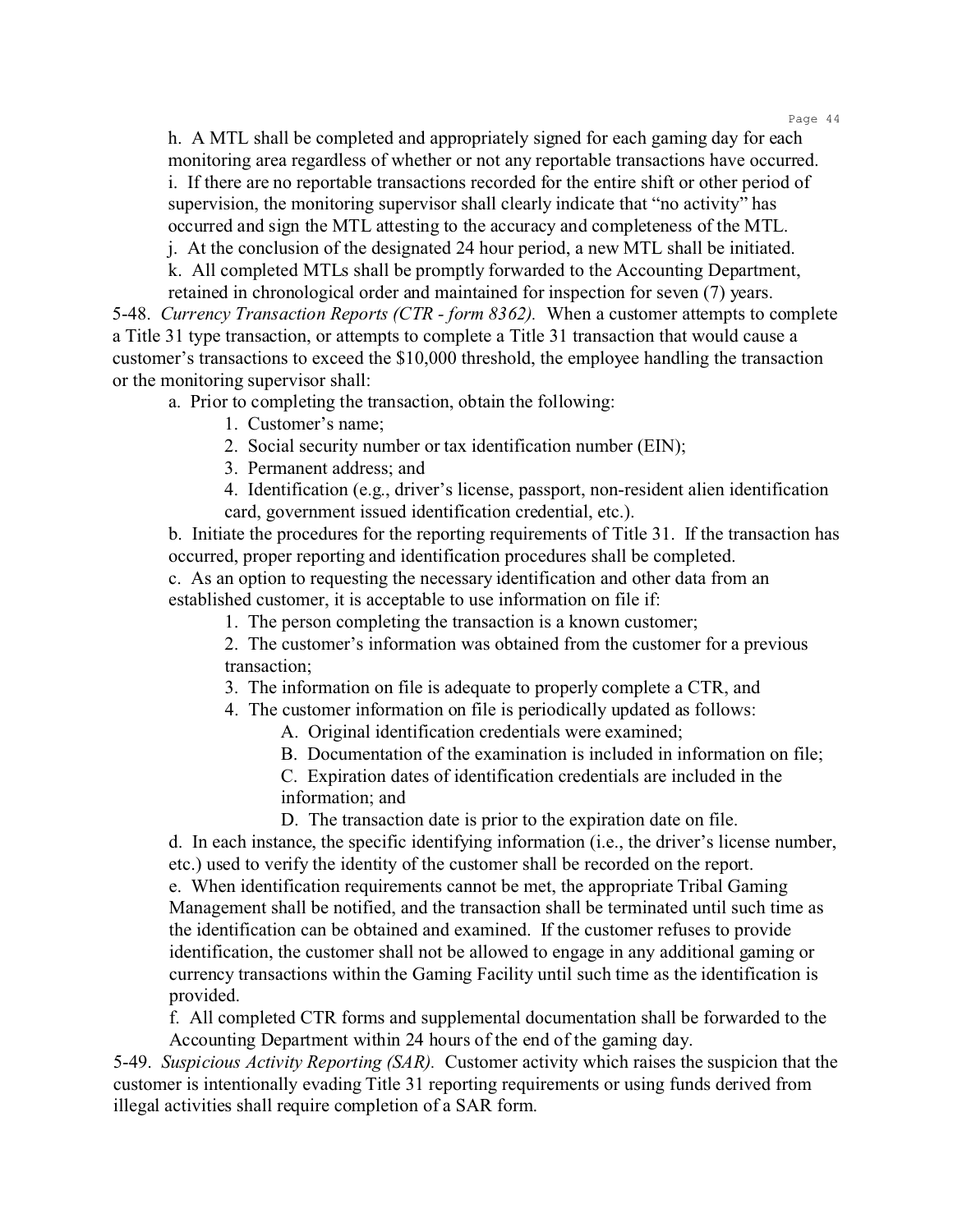a. If potentially suspicious activity is observed by an employee, the appropriate supervisory personnel shall be notified for assistance in evaluating the situation and documenting circumstances that may result in the filing of a SAR.

b. A SAR form shall contain the information required by Title 31 and any other available information that is requested.

c. Pursuant to Title 31, a completed SAR is considered a confidential document and the customer shall not be informed of the completion of this report.

d. SAR forms shall be available to all departments which may encounter suspicious transactions.

e. A copy of a completed SAR shall be retained for seven (7) years along with all supporting documentation, in chronological order and shall be readily available for inspection.

f. Procedures shall be established and enforced for evaluating all available records to determine the identity of customers suspected of performing a suspicious activity.

5-50. *Player Tracking Records.* Original documents can be used to document cash activity for Title 31 compliance and are retained for a period of seven years. Summary documents may be used in lieu of original documents if:

a. The summary documents include, on a daily basis, a minimum of all cash transaction information recorded on the original player tracking records;

b. Original player tracking records are retained for a minimum of seven days; and

c. Both original and summary player tracking records are retained, if possible, when used to support a SAR.

#### 5-51. *Gaming Safekeeping.*

a. All gaming safekeeping deposit and withdrawal transactions of \$3,000 or more, respectively, shall be recorded on a receipt form which, at a minimum, contains the following information:

- 1. Date;
- 2. Time;
- 3. Customer's name;
- 4. Description of the customer or copy of picture identification card;
- 5. Customer's permanent address and date of birth;
- 6. Customer's social security number;
- 7. Transaction type;
- 8. Nature of the deposit (e.g., checks, tokens, or cash);
- 9. Amount of the transaction; and
- 10. Denominations of the funds if transaction is separated by denomination.
- b. Such transactions and any subsequent deposits or withdrawals shall be subject to Title

31 regulations being properly recorded and monitored for possible reporting requirements.

5-52. *Gaming Department Standards.* All gaming departments including, but not limited to, the cage, security, pit personnel, gaming machines, and surveillance, which may witness cash transactions are responsible for:

a. Ensuring prohibited transactions pursuant to Title 31 do not occur;

b. Ensuring all transactions that fall under the Title 31 criteria are properly recorded on the appropriate forms and logs;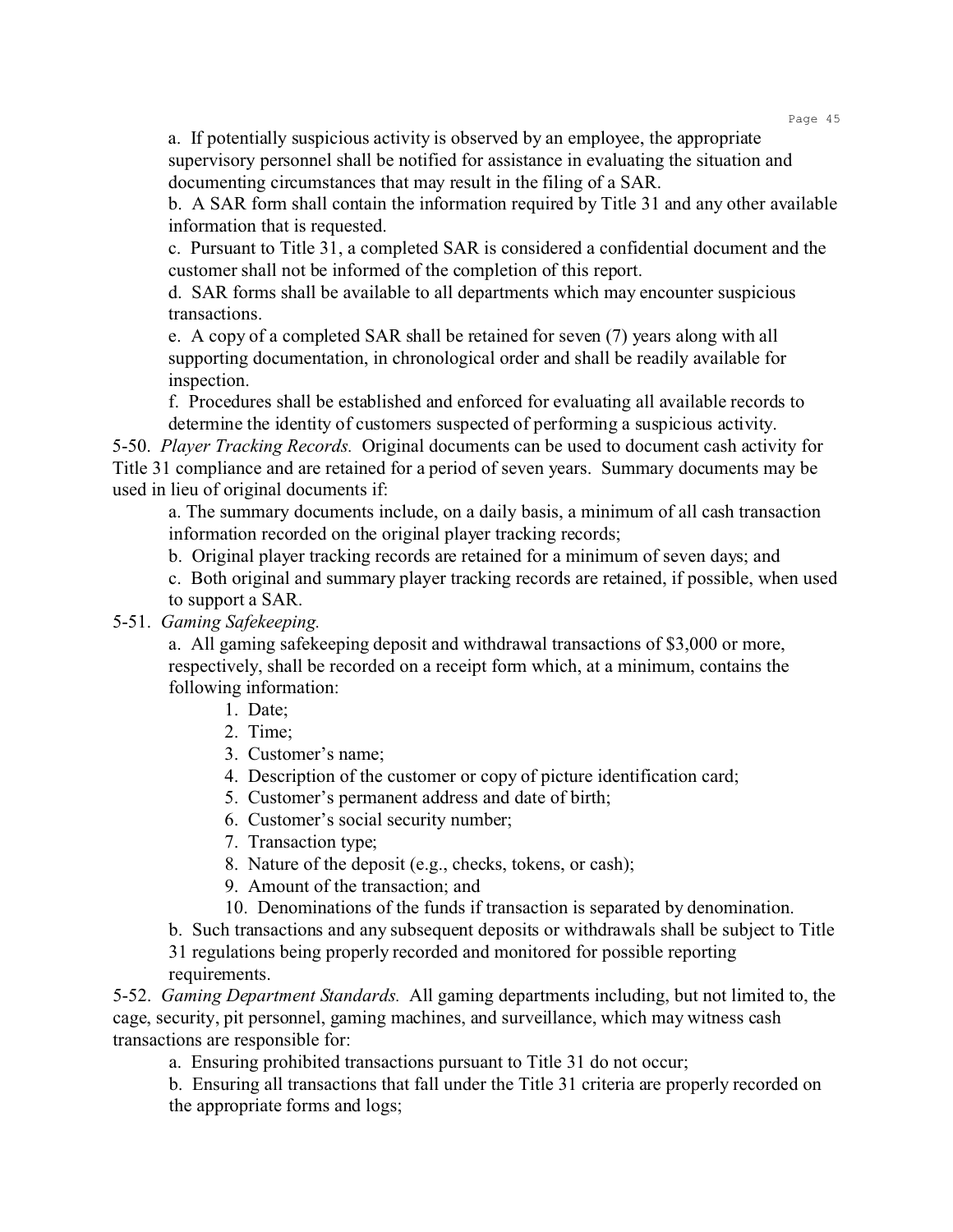c. Making a diligent effort to prevent circumvention of the Title 31 recording and reporting requirements of single and multiple transactions within the designated 24 hour period;

d. Being familiar with what is considered a suspicious transaction and making a diligent effort to identify and report suspicious transactions; and

e. Having knowledge of Title 31 and the minimum internal control regulations relative to Title 31.

5-53. *Accounting Requirements.*

a. The Accounting Department shall develop and implement procedures to assure Title 31 compliance and proper record keeping which include:

1. Ensuring prohibited transactions do not occur;

2. Properly recording, reporting, and processing all transactions that fall under the criteria of Title 31;

3. Making a diligent effort to prevent the circumvention of Title 31 or the reporting and record keeping requirements thereof by multiple transactions in a designated 24 hour period;

4. Being knowledgeable of, and appropriately updated on Title 31 regulations, suspicious transactions and record keeping requirements;

5. Receiving CTRs, SARs, MTLs and any supporting documentation from the various departments or monitoring areas in accordance with established deadlines; 6. Inspecting all documents for Title 31 compliance. MTLs shall be reviewed to

ensure CTRs were completed for reportable transactions; 7. Verifying all exceptions discovered through the accounting review are

documented and forwarded to the appropriate personnel;

8. Signing reports attesting to the review and remit CTRs and SARs in accordance with Title 31; and

9. Filing a copy of each CTR and SAR and the original MTL and any related documentation including any relevant Title 31 information or records in chronological order and such documents shall be readily available for examination by appropriate personnel.

b. Accounting personnel shall review supporting documents to determine if cash activity or other activity occurred which may disclose transactions that were not properly recorded. Such supporting documentation shall include the following records:

1. All completed IRS tax filings or similar information;

- 2. Safekeeping documentation;
- 3. Check cashing documentation;
- 4. Player tracking documentation; or
- 5. Any records displaying cash activity.

5-54. *Compliance Officer.* Pursuant to Title 31, this position refers to an employee responsible for assuring compliance to Title 31 regulations and includes the following responsibilities:

a. Ensure Title 31 procedure manuals or other appropriate documentation are updated, in place and available to employees for reference purposes;

b. Ensures a Title 31 training program is established, maintained and effective;

c. Ensure the policies, procedures, and practices relative to Title 31 are established, maintained, and effective; and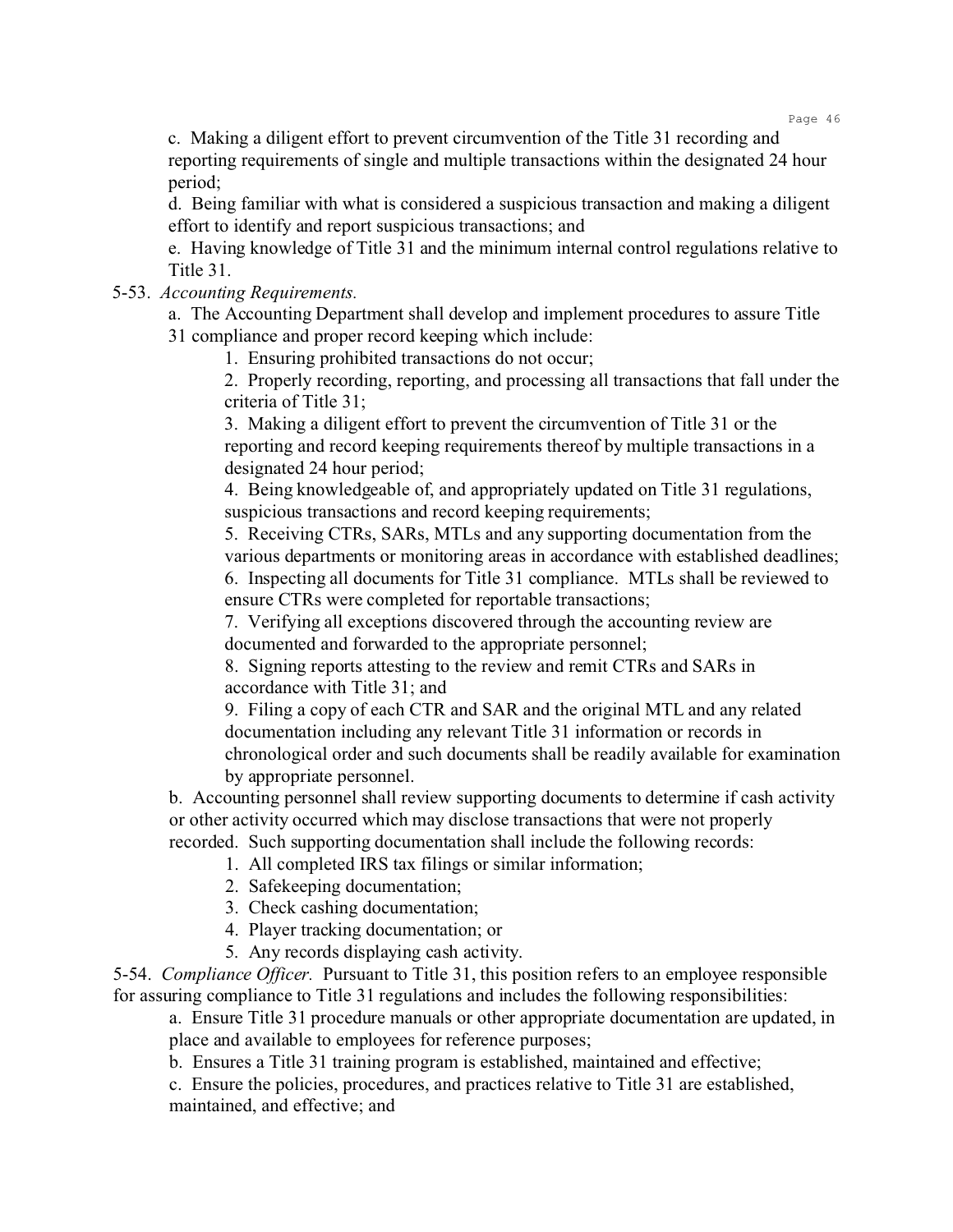d. Reviews and evaluates all Title 31 exceptions and areas of noncompliance to include reviewing internal audit and independent accountant findings. Associated follow-up shall be documented and maintained.

e. The compliance officer may have other job duties but shall not be responsible for performing gaming department procedures related to Title 31, except for those associated with SAR requirements.

5-55. *Training Program.* A training program shall be established and maintained to instruct employees as to the requirements of Title 31, Currency Transaction Reporting Minimum Internal Control Standards, and the applicable policies, procedures, and practices.

a. A training coordinator shall oversee the training program. The training coordinator may have other job duties; however, the compliance officer may also function in this capacity.

b. Records shall be maintained to document when training was provided, which employees received the training, the contents of the training session, and the written examination results.

c. Employees shall receive training and pass a written test before they are permitted to function in any capacity that entails the possibility of encountering a Title 31 transaction or relative procedures thereof.

d. Training and testing of each casino employee involved in complying with the requirements of Title 31 and related minimum internal controls shall be on-going.

e. Training includes, but is not limited to:

1. Presentation and discussion of related documents and materials as required by Title 31 regulations, SAR guidelines, minimum internal controls and any appropriate procedure manuals;

2. Explanations of prohibited Title 31 transactions, reportable transactions, suspicious transactions, and multiple transaction logs, to include appropriate monetary thresholds;

3. Reviewing the proper use and completion of a CTR, SAR, and MTL;

4. Reviewing the document and record maintenance and retention requirements relative to Title 31;

5. Explanation of the consequences of noncompliance with Title 31;

6. Reviewing the definition of "customer"; and

7. Reviewing the definition of "established customer" and when "established customer information on file" may be used.

f. Internal and/or external independent testing for compliance of all employees referenced in section 5-55(c) above shall occur at least once per year.

# **Article VI. Gaming Integrity**.

*Subsection A. Operation of Gaming Facilities*.

6-1. *Conduct of Games/Game Rules.*

a. Posting of Game Rules*.* The Gaming Facility shall conspicuously post game play procedures that are significant to customers. The Gaming Facility shall conspicuously post a notice that the gaming is conducted and regulated by the Oneida Tribe, the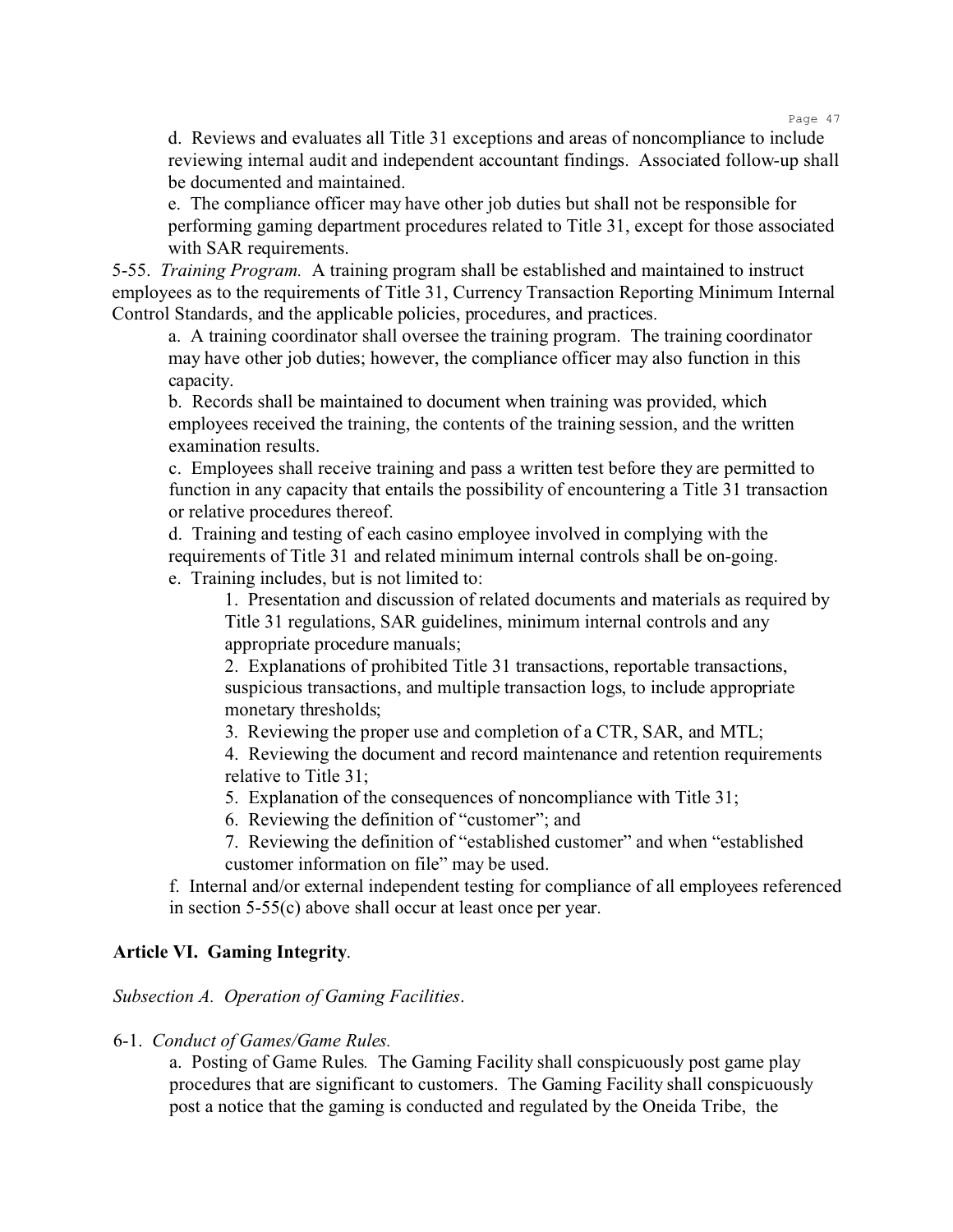procedures that customers can follow to resolve player disputes, and any other notices as required by the Gaming Compact.

b. Minimum Bankroll. Tribal Gaming Management, as approved by the Tribe, shall establish and comply with a minimum bankroll formula to ensure that the Gaming Facility maintains cash or cash equivalents (on hand and in the bank, if readily accessible) in an amount sufficient to satisfy obligations to the Gaming Facility's customers as they are incurred. Each Gaming Facility, on a quarterly basis, is responsible to comply with a bankroll formula that ensures that the Gaming Facility can satisfy its obligations to customers and meet all reasonably expected cash flow needs of the Facility.

6-2. *Player Tracking.* The following standards apply if a player tracking system is utilized: a. The player tracking system shall be secured so as to prevent unauthorized access (e.g., changing passwords at least quarterly and physical access to computer hardware, etc.). b. The addition of points to members accounts other than through actual gaming machine play shall be sufficiently documented (including substantiation of reasons for increases) and shall be authorized by a department independent of the player tracking and gaming machines. Alternatively, and at the election of Tribal Gaming Management through the development of an alternative process, the addition of points to members' accounts may be authorized by gaming machine supervisory employees if sufficient documentation is generated and it is randomly verified by employees independent of the gaming machine department on a quarterly basis.

c. Booth employees who redeem points for members shall be allowed to receive lost players club cards, provided that they are immediately deposited into a secured container for retrieval by independent personnel.

d. Changes to player tracking system parameters, such as point structures and employee access, shall be performed by supervisory employees independent of the gaming machine department. Alternatively, and at the election of Tribal Gaming Management through the development of an alternative process, changes to player tracking system parameters may be performed by gaming machine department supervisory employees if documentation is generated and it is randomly verified by supervisory employees independent of the gaming machine department on a monthly basis.

e. All other changes to player tracking system shall be appropriately documented.

#### 6-3. *Employee Requirements.*

a. Gaming by Key Persons*.* Section XI.A. of the Gaming Compact requires that the Oneida Tribe shall adopt within its Oneida Comprehensive Gaming Ordinance provisions restricting the conduct of gaming by persons employed by the Oneida Tribe at any Gaming Facility.

b. Incompatible Gaming Positions Among Gaming Employees*.* The Oneida Gaming Commission, in consultation with the auditor, shall develop procedures to ensure that anytime transactions occur with different departments for fill/credit, table drop and count, and gaming machine drop and count transactions (i.e., pit, cage, table drop, soft count, cage, gaming machine drop and hard count), that immediate family members do not participate in the same transaction or series of transactions.

c. Gaming-Related Contractor*.* The Oneida Gaming Commission shall maintain a current listing of all Class III gaming-related contractors, as defined by the Gaming Compact, along with their Wisconsin Gaming Commission Certificate Numbers.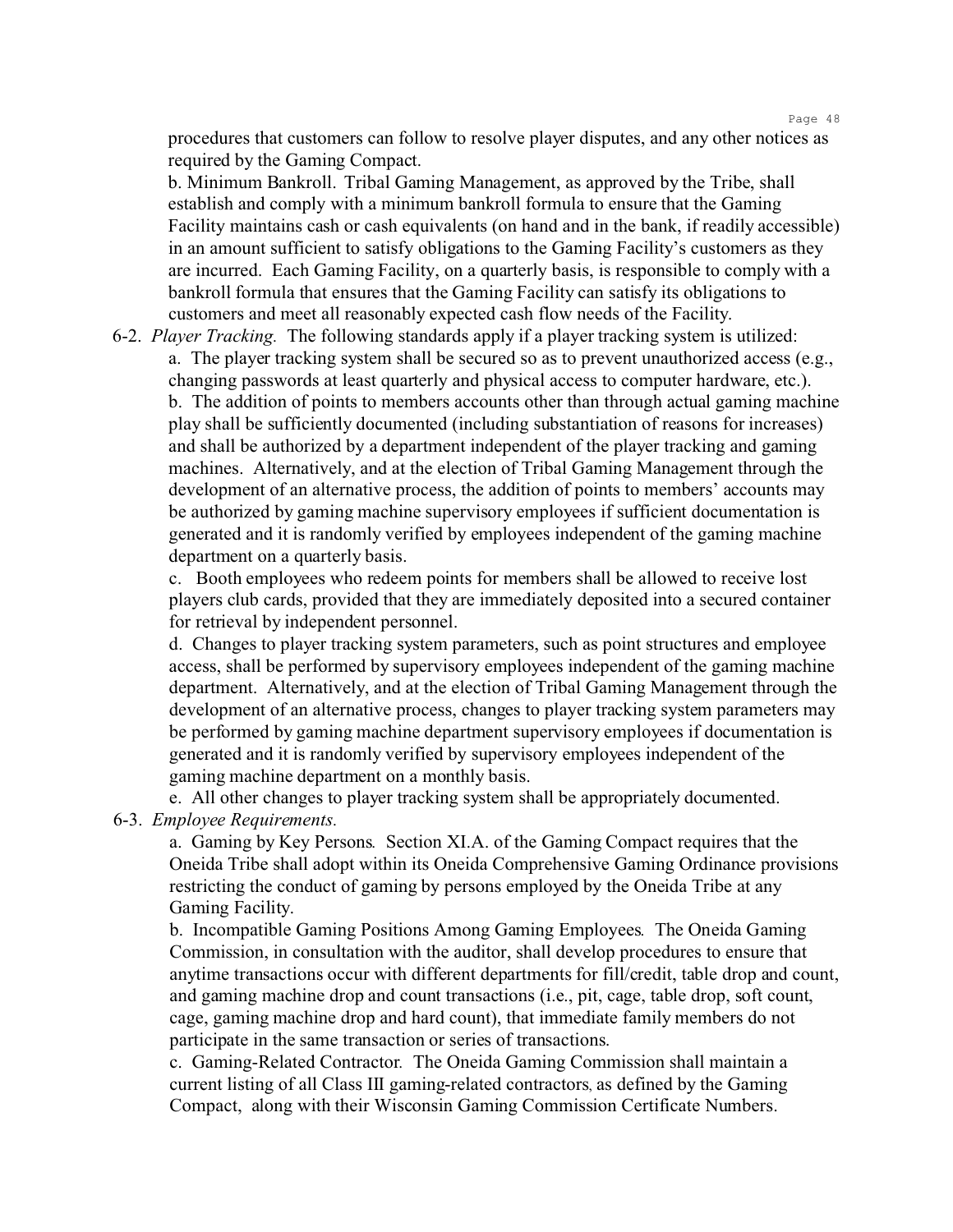d. Uniforms*.* All employees who work with unaccounted for funds will wear pocket less uniforms.

e. Signatures*.* Signatures, where required, will consist of the employee's full name and employee number.

f. No extraneous items, such as purses, magazines, food, newspapers, etc., are allowed in the cage, vault, coin room, and count room. No team member is allowed to have personal currency on them.

6-4. *Liability Insurance.* The Oneida Tribe must maintain the public liability insurance coverages as specified in its Gaming Compact.

6-5. *Gaming Facility Perimeters.*

a. Internal*.* All entrances and exits to the Gaming Facility shall be monitored by stationary cameras. For Tier A gaming facilities, a PTZ may be used instead of stationary cameras as long as all areas can be covered.

b. External*.* Cameras and/or security in the parking lot shall be positioned to enable coverage of the entire Gaming Facility.

*Subsection B. Electronic Gaming Devices*.

6-6. *Hardware Requirements.*

a. General*.* The hardware for gaming machines should be in compliance with the provisions of Section XV of the Gaming Compact.

b. Gaming Device Listing*.* The Gaming Facility shall maintain a current listing of all Class III gaming machines including the game type, game serial number, EPROM chip identification number, tribal identification number and location.

#### 6-7. *Software Requirements.*

a. Percentage Payout*.* Each gaming machine should meet the theoretical percentage payout guidelines specified in Section XV of the Gaming Compact.

b. Compliance with Technical Specifications*.* Each gaming machine should meet the technical standards guidelines specified in Section XV of the Gaming Compact.

6-8. *Cabinet Security.*

a. A gaming machine must resist forced illegal entry and must retain evidence of any entry until properly cleared or until a new play is initiated.

b. The hopper coins and currency compartment shall be locked separately from the drop bucket area.

## 6-9. *Progressive Gaming Machines.*

a. Tribal Gaming Management, with review and approval by the Oneida Gaming Commission, may limit a progressive jackpot to an amount that is equal to or greater than the amount of the jackpot when the limit is imposed. Tribal Gaming Management, with review and approval by the Oneida Gaming Commission, shall post a conspicuous notice of the limit at or near the gaming machine or gaming machines to which the limit applies. b. Tribal Gaming Management, with review and approval by the Oneida Gaming Commission, shall not reduce the amount displayed on a progressive jackpot meter or otherwise reduce or eliminate the progressive jackpot unless:

- 1. A player wins the jackpot;
- 2. Tribal Gaming Management, with review and approval by the Oneida Gaming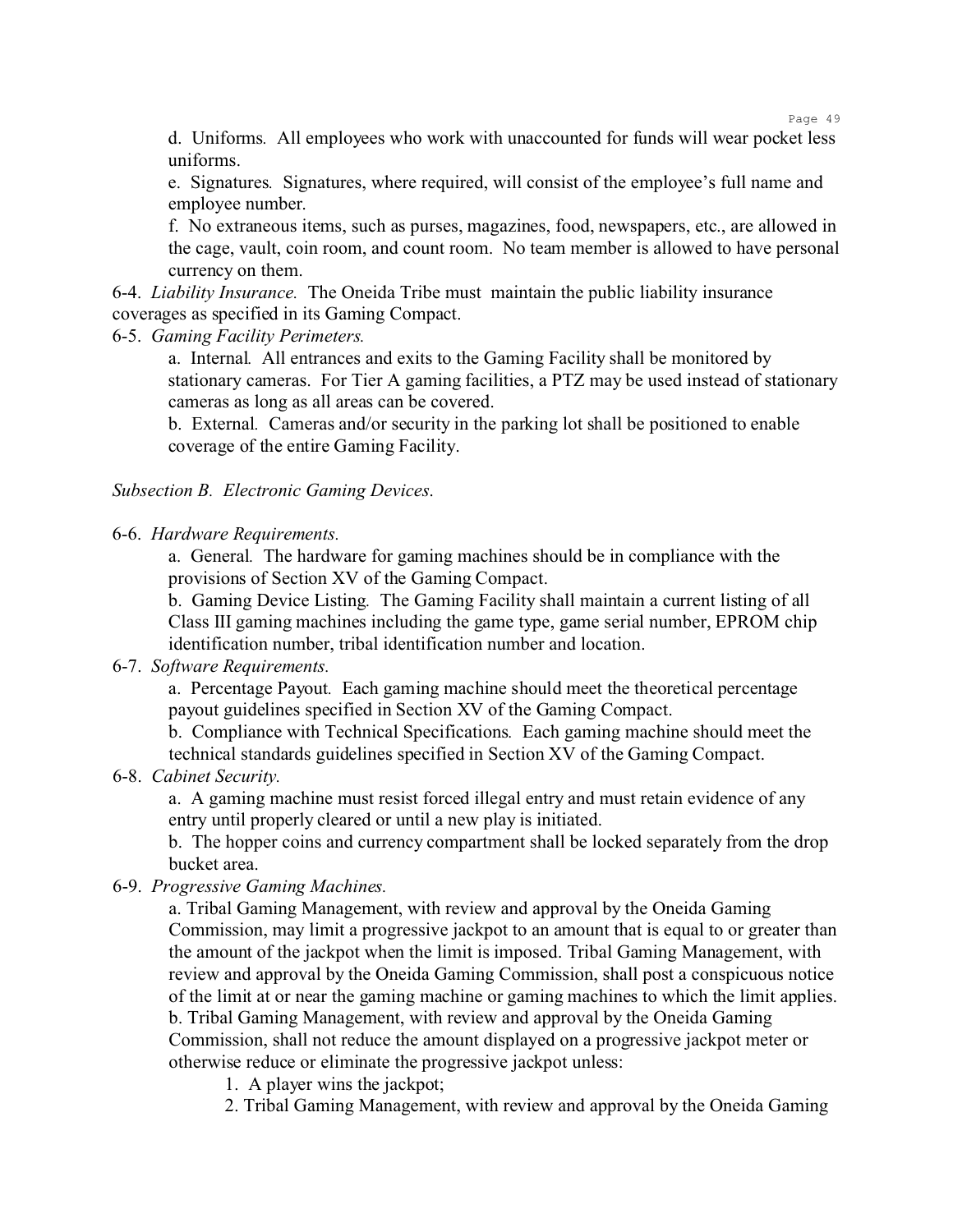Commission, adjusts the progressive jackpot meter to correct a malfunction or to prevent the display of an amount greater than an imposed limit, and the Gaming Facility (with review and approval by the Oneida Gaming Commission) documents the adjustment and the reasons for it;

3. Tribal Gaming Management, with review and approval by the Oneida Gaming Commission, distributes the increment amount to another progressive jackpot at the Gaming Facility and the following:

A. Tribal Gaming Management, with review and approval by the Oneida Gaming Commission, documents the distribution.

B. Any gaming machine offering the jackpot to which Tribal Gaming Management, with review and approval by the Oneida Gaming Commission, distributes the incremental amount does not require that more money be played on a single play to win the jackpot than the machine from which the incremental amount is distributed.

C. Any machine offering the jackpot to which the incremental amount is distributed complies with the minimum theoretical payout requirement of the Gaming Compact.

D. The distribution is completed within 30 days after the progressive jackpot is removed from play.

4. Tribal Gaming Management, with review and approval by the Oneida Gaming Commission, shall preserve the records required by this section for at least seven years.

*Subsection C. Table Games*.

6-10. *Supervision.* Pit supervisors should provide supervision of all table games.

6-11. At least one pit manager or supervisor should actively oversee the conduct of every six tables staffed by a dealer.

6-12. *Game Play Requirements*. Table games shall be conducted in accordance with any Rules of Play enacted pursuant to the Gaming Compact.

6-13. *Blackjack Game Play Requirements.* Blackjack should be dealt and the game should be conducted in accordance with the provisions of Section XVI of the Gaming Compact or any Rules of Play enacted pursuant to the Gaming Compact.

*Subsection D. Chips, Tokens and Coupons.*

6-14. Tribal Gaming Management shall establish and comply with procedures for the receipt, inventory, storage, and destruction of chips and tokens.

6-15. *Use of Chips and Tokens.*

a. Chips and tokens are solely representatives of value which evidence a debt owed to their custodian by the Oneida Tribe and are not the property of anyone other than the Oneida Tribe.

b. The Oneida Tribe uses chips or tokens at its Gaming Facility and shall:

- 1. Issue chips and tokens only to customers of its Gaming Facility;
- 2. Promptly redeem its own chips and tokens from its customers by cash or check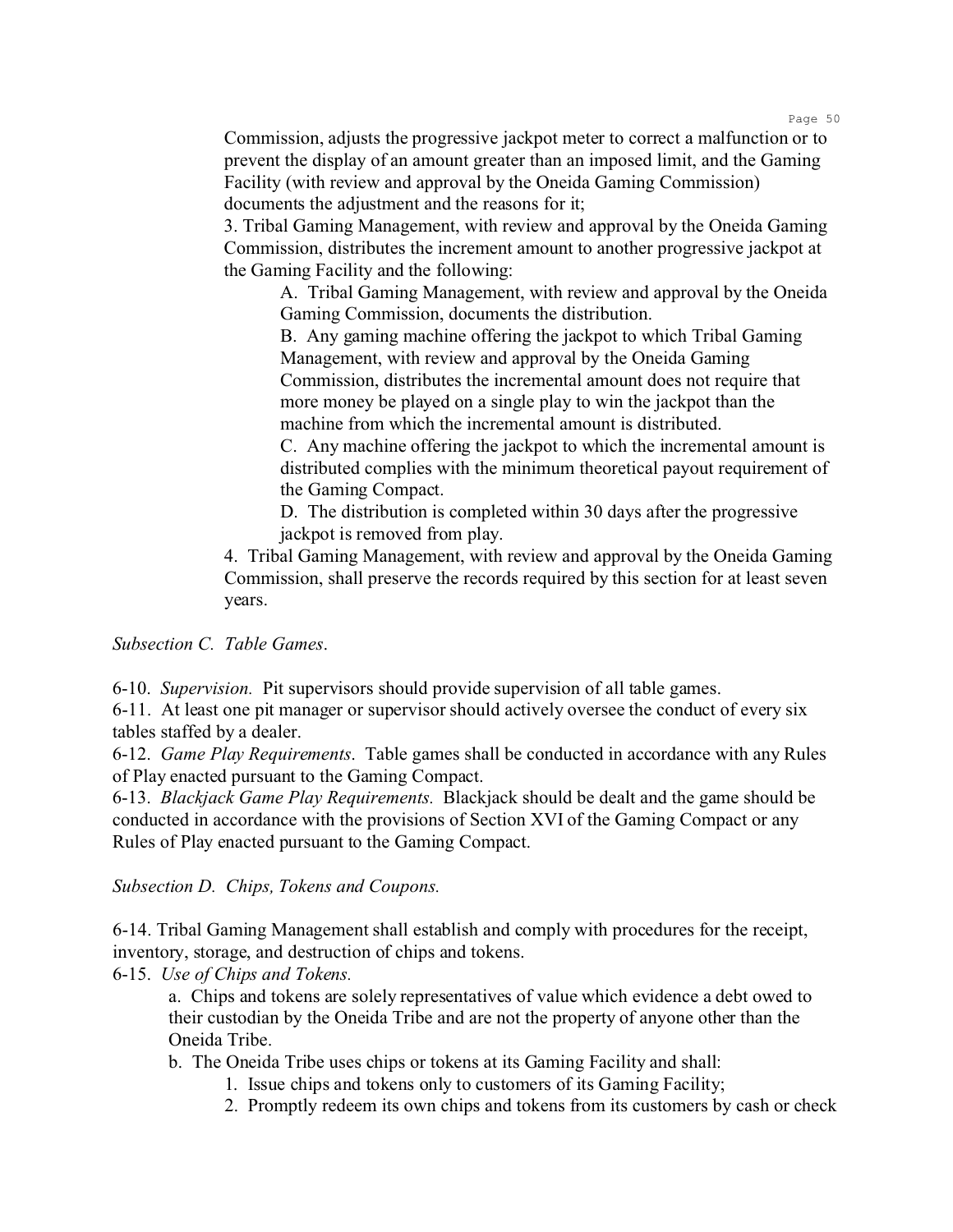drawn on an account of the Oneida Tribe;

3. Post conspicuous signs at its Gaming Facility notifying customers that the use of the Oneida Tribe's tokens and chips outside the establishment for any monetary purpose whatever is prohibited, and that the chips and tokens issued by the Oneida Tribe are the property of the Oneida Tribe only; and

4. Establish a policy for the exchange of foreign chips and tokens.

c. Promotional chips and tokens may be used for promotions and tournaments as long as each chip and token conspicuously bears the inscription "No Cash Value."

6-16. *Redemption and Disposal of Discontinued Chips and Tokens.*

a. When Tribal Gaming Management permanently removes from use or replaces chips or tokens at its Gaming Facility, or ceases operating its Gaming Facility, Tribal Gaming Management must redeem discontinued chips and tokens that remain outstanding by giving public notice at the Gaming Facility of the date on which use of the chips or tokens will be discontinued and the date by which the discontinued tokens or chips must be redeemed.

b. The destruction of chips and tokens must be witnessed by Tribal Gaming Management, security and accounting departments and the documentation thereof maintained for at least seven years. Prior to the destruction or defacing of chips and tokens, notification must be sent to the Oneida Gaming Commission.

6-17. *Coupon standards*. Any program for the exchange of coupons for chips, tokens, and/or another coupon program shall be approved by the Tribe prior to implementation. If approved, Tribal Gaming Management shall establish and comply with procedures that account for and control such programs.

# **Article VII. Independent Auditors.**

*Subsection A. Engagement.*

7-1. The audit engagement partner of the engaged CPA firm must be a member of, and be in good standing in a state CPA regulatory body.

7-2. The CPA firm must hold a vendor certificate issued by the Wisconsin Gaming Commission if the proposed audit fees will likely exceed the amount established in Section VII.. A of the Gaming Compact for a gaming-related contract. The audit must be conducted in accordance with generally accepted auditing standards, and consistent with the most current edition of the "Accounting and Audit Guide--Audit of Casinos" published by the American Institute of Certified Public Accountants.

7-3. As required by Section XII(C) of the Gaming Compact, Tribal Gaming Management shall give 30 day's written notice to the Wisconsin Gaming Commission and Legislative Audit Bureau of intent to engage an auditor. Tribal Gaming Management shall provide a copy of the proposed engagement letter and audit procedures with the written notice.

# *Subsection B. Audit Requirements*.

7-4. *CPA testing***.** The independent certified public accountant (CPA) shall be engaged to perform procedures to verify, on a test basis, that the Gaming Facility's policies, procedures and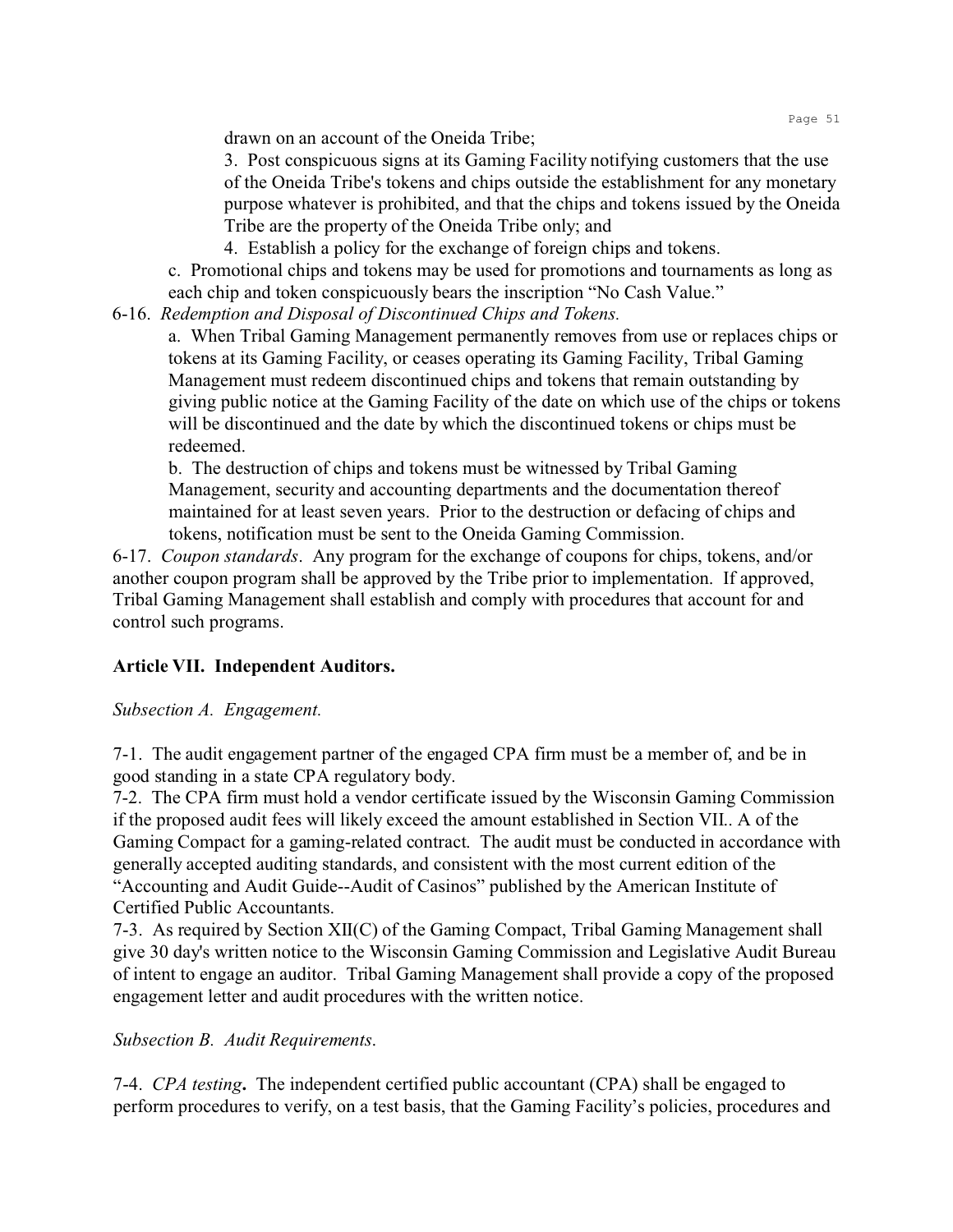practices are in substantial compliance with the Oneida Gaming Minimum Internal Control Regulations. The Tribe shall submit a copy of the report to designated parties within 120 days of the Gaming Facility's fiscal year end.

7-5. The CPA shall perform procedures to verify, on a test basis, that the Gaming Facility has implemented and is in substantial compliance with its own policies, procedures and practices. 7-6. The procedures indicated within this subsection may be performed in conjunction with the Gaming Facility's annual audit.

7-7. The CPA shall prepare a report of the findings for the Tribe and Tribal Gaming Management.

### **Article VIII. Accounting**.

#### 8-1. *Accounting Department*.

a. The Accounting Department (Accounting) is responsible for the complete analysis and reporting of all gaming revenue. Accounting is responsible for reviewing, analyzing, comparing, reconciling, filing, and maintaining all source documents. Additional responsibilities include preparing statistical reports, and analyzing and documenting variances noted as a result of reviewing these statistical reports. The results of all reviews and investigations must be documented in writing as evidence that required procedures (adequate explanation criteria) have been performed. Adequate explanation criteria must include the procedures used to investigate the variance and the results of the investigation.

b. Accounting must implement a process to identify continued variances on the same gaming device from drop to drop in order to initiate a different level of review (e.g., a review by a more experienced gaming employee, performance of different tests, contact gaming machine manufacturer, etc.). The point at which a different level of review should be initiated is specific to each Gaming Facility (depending upon the frequency of statistical report generation) and must be incorporated into the Gaming Facility's written accounting plan, which is discussed below. It is the Gaming Facility's responsibility through the segregation of duties, redundancy of task, and tracking of statistical performance to ensure the effective detection and deterrence of irregularities. c. Accounting personnel cannot participate in any gaming transactions or activities (i.e., drops, counts, fills, cashiering, shift manager functions, etc.) other than reading and recording progressive meters. The objective of this restriction is to ensure accounting personnel maintain independence of the creation of original source documents and do not have a vested interest in transactions pertaining to gaming or gaming related activities.

#### 8-2. *System Overrides*.

a. Tribal Gaming Management must have procedures in place that address how to handle any necessary overrides to system-generated information. All system overrides must be independently authorized. Additionally, accounting must review all overrides for reasonableness and proper authority. Accounting's review must be evidenced on the supporting documentation with the date of the review and the initials of the reviewer.

8-3. *Written Accounting Plan*. Tribal Gaming Management must develop a detailed written accounting plan which outlines their methodology, process, and procedures regarding the preparation, review, analysis, and maintenance of the statistical reports. The objective of the plan is to provide sufficient detail for each member of the casino's gaming accounting staff to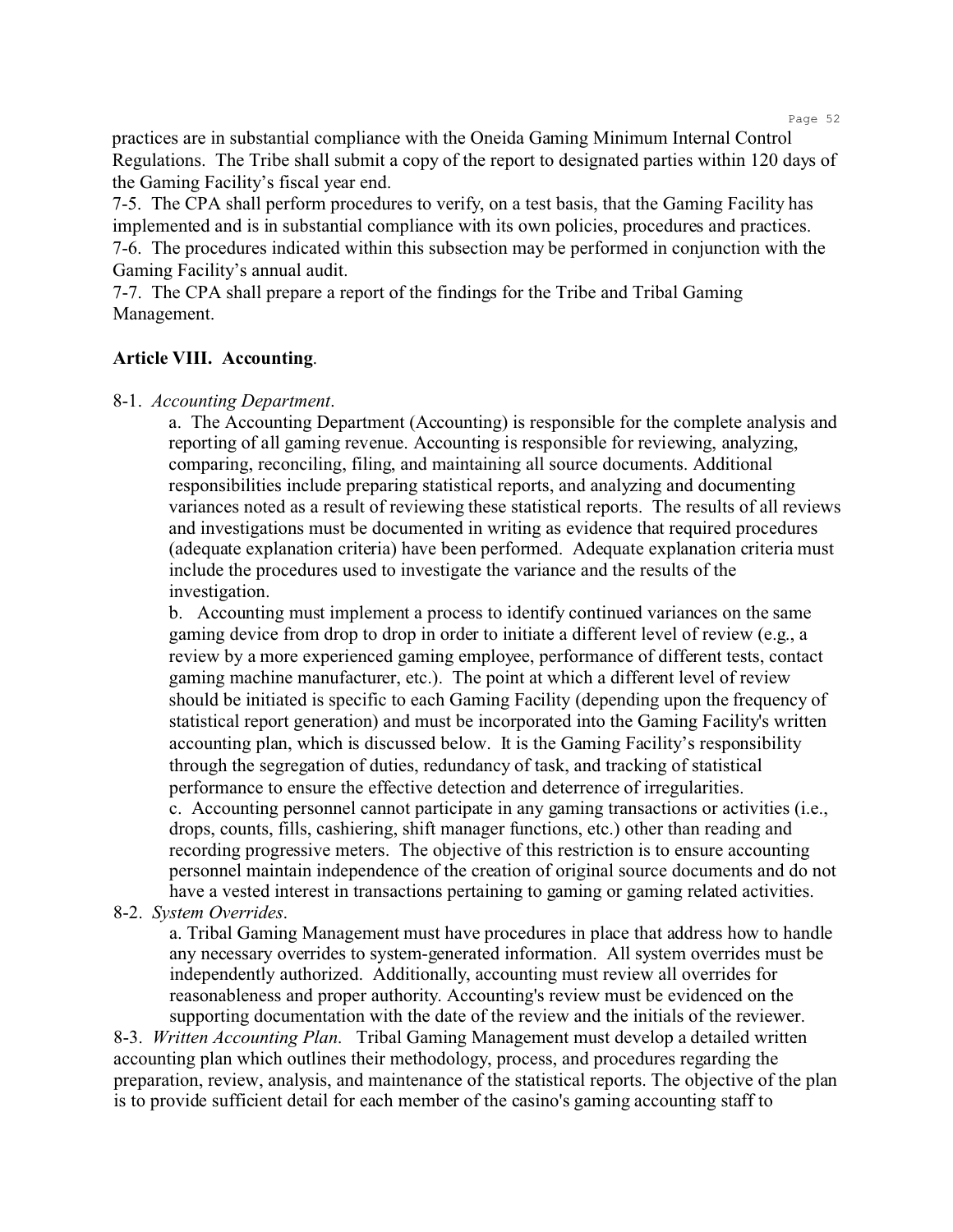adequately perform their job.

a. This plan includes at a minimum:

1. Job positions responsible for preparing the reports, reviewing the reports, investigating variances, correcting erroneous information, and ensuring corrective action has been taken.

2. List of source documents used to obtain meter information and actual drop information.

- 3. Procedures for:
	- A. Preparing reports;
	- B. Reviewing the reports for accuracy;

C. Investigating variances that exceed the allowable threshold (including thresholds used to initiate the investigation, method of documenting variance review and investigation, events that signal and initiate a different level of review or investigation, etc.);

D. Correcting erroneous information; and

- E. Identifying and communicating noncompliance issues to employees.
- 4. Time frames for each step of the processes (e.g., reports are prepared and reviewed, variances are investigated, etc.).

b. To ensure an adequate control environment and proper segregation of duties, the person who prepares the reports must be someone other than the person who performs the final review of the reports. The final review of the reports includes reviewing corrections made to the reports and reviewing variance investigation results. Any corrections by the accounting department to gaming documents, forms, reports, etc., must be made in accordance with the Gaming Facility's written accounting plan. In the case where reports are reprinted to reflect any corrections and/or adjustments made by accounting personnel (e.g., "final run" reports), corrected and/or adjusted information reflected on these "final run" reports must be reviewed by someone other than the individual who made the correction/adjustment. This review must be evidenced by the reviewer's initials and date of review. The first run and the final run of reports are considered gaming documents and must be maintained for at least seven years.

8-4. *Accounting Standards*.

a. Each Gaming Facility shall prepare accurate, complete, legible, and permanent records of all transactions pertaining to revenue and gaming activities.

b. Each Gaming Facility shall prepare general accounting records according to Generally Accepted Accounting Principles on a double entry system of accounting, maintaining detailed, supporting, subsidiary records, including, but not limited to:

1. Detailed records identifying revenues, expenses, assets, liabilities, and equity for each Gaming Facility;

2. Individual and statistical game records to reflect statistical drop, statistical win, and the percentage of statistical win to statistical drop for each type of table game, by shift, by day, cumulative month-to-date, and cumulative year-to-date, and individual and statistical game records reflecting similar information for all other games;

3. Gaming machine analysis reports which, by each machine, compare actual hold percentages to theoretical hold percentages;

- 4. Records required by these OGMICR;
- 5. Journal entries prepared by the Gaming Facility and by its independent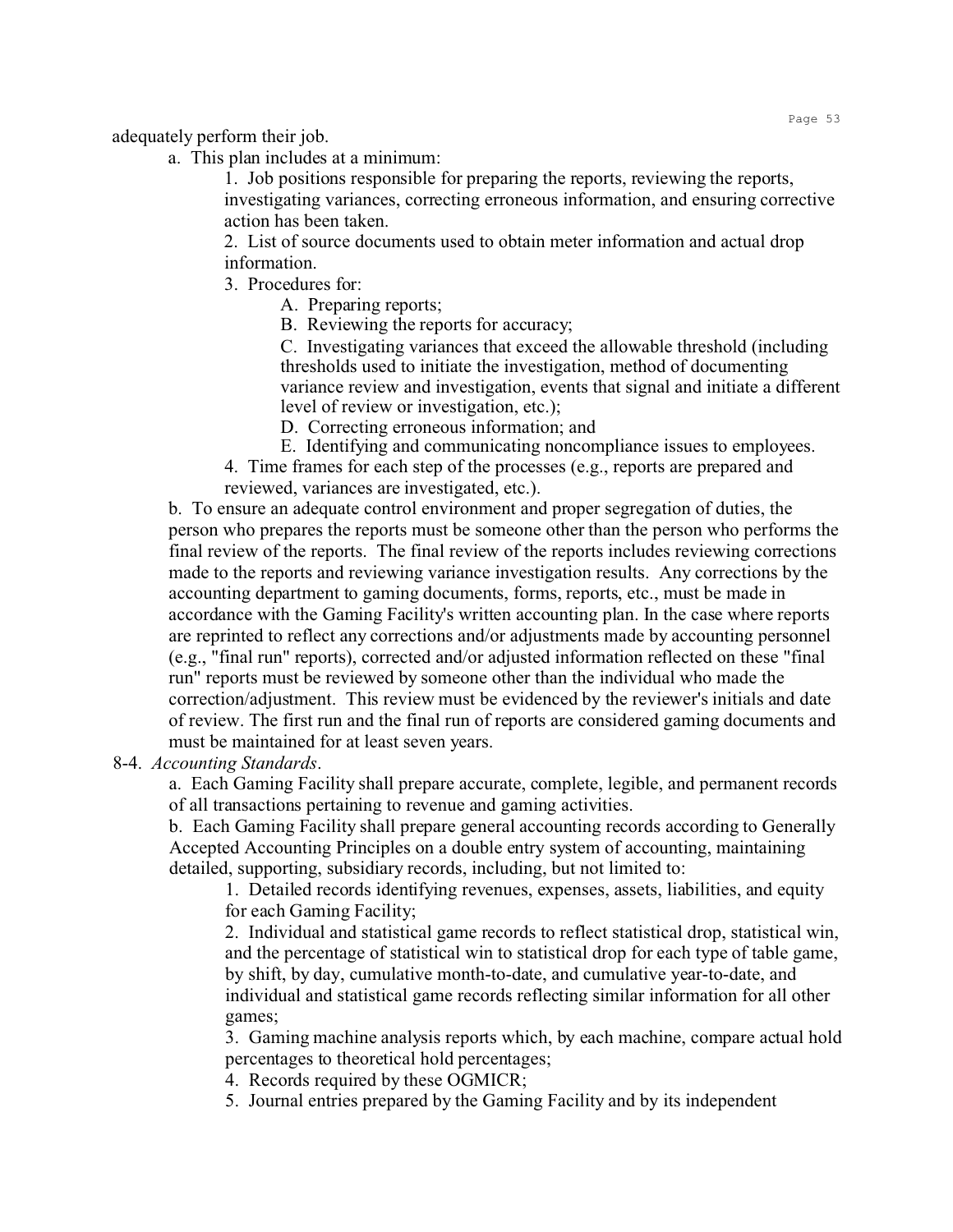accountants;

6. Any other records specifically required to be maintained; and Monthly financial statements are prepared by gaming accounting and distributed to Tribal Gaming Management within thirty (30) days of month end.

c. Each Gaming Facility shall establish administrative and accounting procedures for the purpose of determining effective control over a Gaming Facility's fiscal affairs. The procedures shall be designed to reasonably ensure that:

1. Assets are safeguarded;

2. Financial records are accurate and reliable;

3. Transactions are performed only in accordance with Tribal Gaming Management's general and specific authorization;

4. Transactions are recorded adequately to permit proper reporting of gaming revenue and of fees and taxes, and to maintain accountability of assets;

5. Recorded accountability of assets is compared with actual assets at reasonable intervals and appropriate action is taken with respect to any discrepancies; and

6. Functions, duties, and responsibilities are appropriately segregated in accordance with sound practices by competent, qualified personnel.

d. Gross Revenue Computations.

1. For table games gross revenue equals the closing table bankroll plus drop, less opening table bankroll and fills to the table.

2. For gaming machines gross revenue equals drop less fills, jackpot payouts and personal property awarded to patrons as gambling winnings.

3. For each counter game, gross revenue equals:

A. The money accepted by the Gaming Facility on events or games that occur during the month or will occur in subsequent months, less money paid out during the month to patrons on winning wagers; or

B. The money accepted by the Gaming Facility on events or games that occur during the month plus money, not previously included in gross revenue, that was accepted by the Gaming Facility in previous months on events or games occurring in the month, less money paid out during the month to patrons as winning wagers.

4. For each card game and any other game in which the Gaming Facility is not a party to a wager, gross revenue equals all money received by the Gaming Facility as compensation for conducting the game.

A. A Gaming Facility shall not include either shill win or loss in gross revenue computations.

e. Each Gaming Facility shall establish policies, procedures, and practices to ensure currency (other than tips or gratuities) received from a patron in the gaming area is promptly placed in a locked box in the table, in the case of cashier, in the appropriate place in the cashier's cage, or on those games which do not have a locked drop box or on card game tables, in an appropriate place on the table, in the cash register or other approved repository.

f. Periodic payment of winnings awarded to patron may be made if the method of funding the periodic payments assures such payments to the winning patron by establishing an irrevocable method of funding.

g. Maintenance and preservation of books, records and documents.

1. All original books, records and documents pertaining to the conduct of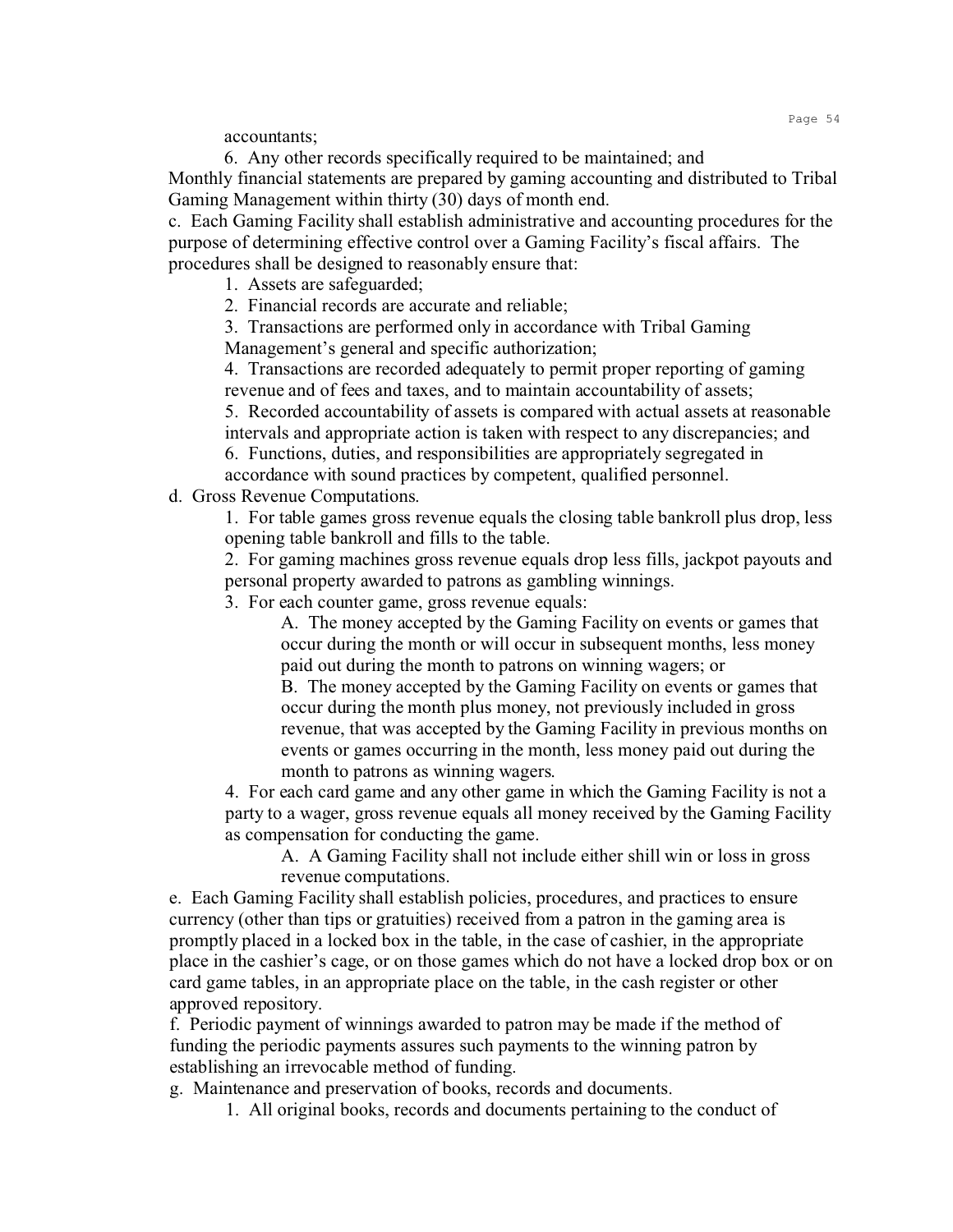wagering activities shall be retained by a Gaming Facility in accordance with the following schedule. A record that summarizes gaming transactions is sufficient provided that all documents containing original signature(s) attesting to the accuracy of a gaming related transaction is independently preserved. Original books, records, or documents shall not include copies of originals, except for copies that contain original comments or notations or parts of multi-part forms. The following original books, records, and documents shall be retained by a Gaming Facility for a minimum of seven (7) years:

- a. Casino cage documents;
- b. Documentation supporting the calculation of table game win;
- c. Documentation supporting the calculation of gaming machine win;

d. Documentation supporting the calculation of revenue from all other gaming activities offered by the Gaming Facility;

- e. Table games statistical analysis reports;
- f. Gaming machine statistical analysis reports;
- g. Bingo and pull tab statistical reports;
- h. Internal audit reports; and

i. All other books, records, and documents pertaining to the conduct of wagering activities that contain original signature(s) attesting to the accuracy of the gaming related transaction.

2. Unless otherwise specified in these OGMCIR, all other books, records, and documents shall be retained until such time as the accounting records have been audited by the Gaming Facility's independent Certified Public Accountants.

3. The above definition shall apply without regard to the medium through which the book, record, or document is generated or maintained (paper, computer generated, magnetic media, etc.).

8-5. The Oneida Tribe shall engage an independent accountant licensed within the State of Wisconsin. The accountant shall examine the statements in accordance with generally accepted auditing standards.

## **Article IX. Information Technology.**

*Subsection A. General Controls*.

9-1. Tribal Gaming Management shall take an active role in making sure physical and logical security measures are implemented, maintained and adhered to by employees to prevent unauthorized access which could cause errors or compromise data or processing integrity.

a. Tribal Gaming Management shall ensure that all new gaming vendor hardware and software agreements/contracts contain language requiring the vendor to adhere to the tribal internal control standards applicable to the goods and services the vendor is providing.

b. Physical security measures shall exist over computer, computer terminals and storage media to prevent unauthorized access and loss of integrity of data and processing.

c. Access to systems software and application programs shall be limited to authorized employees.

d. Access to computer data (including but not limited to data files and data bases) shall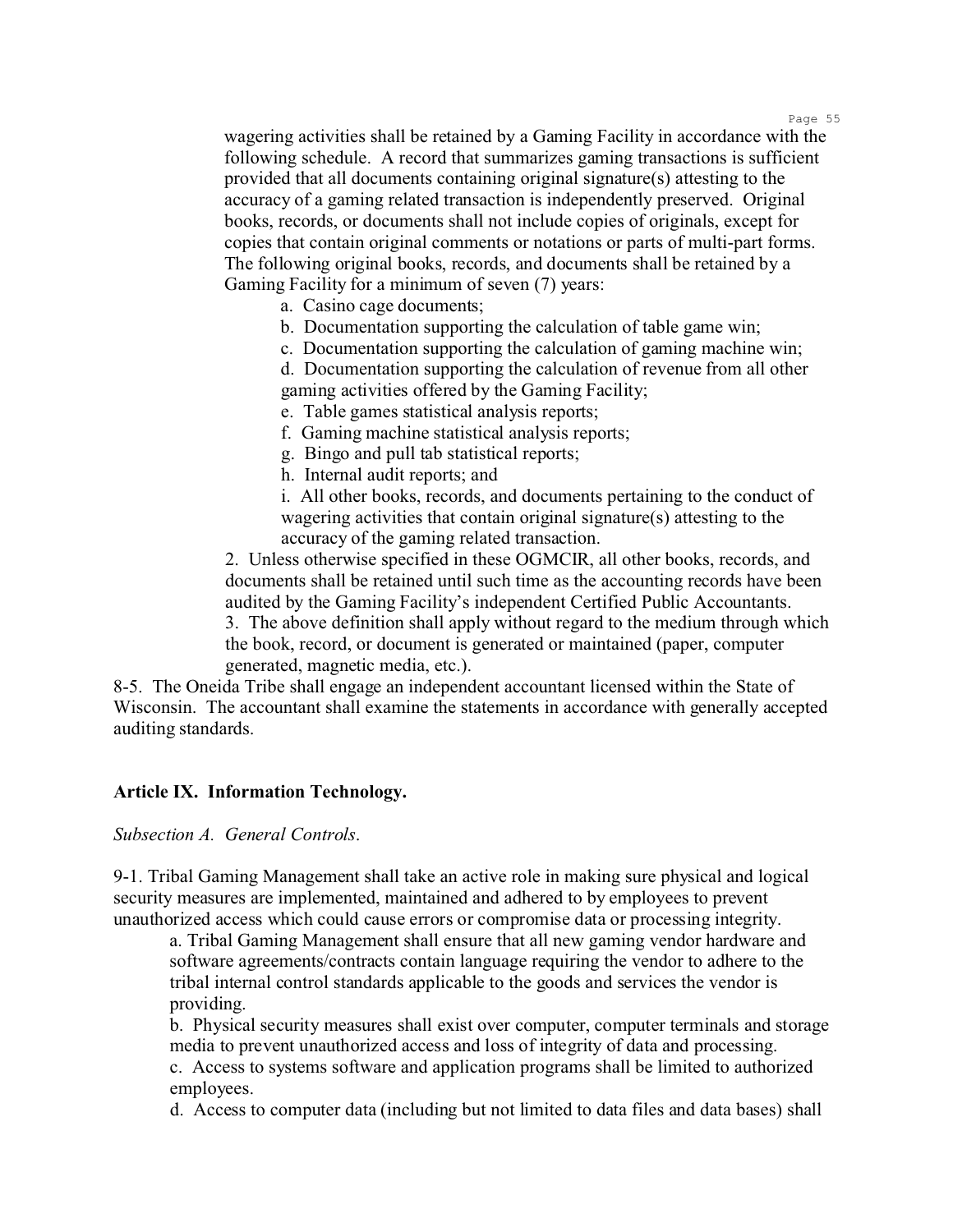be limited to authorized employees.

e. Access to computer communications facilities or the computer system or access to information transmissions shall be limited to authorized employees.

9-2. The main computers (i.e., hardware, software and data files) for each gaming application (e.g., keno, gaming machines, etc.) shall be in a secured area with access restricted to authorized persons, including vendors.

9-3. Access to computer operations shall be restricted to authorized employees to reduce the risk of loss of integrity of data or processing.

9-4. Incompatible duties shall be adequately segregated and monitored to prevent error in general information technology procedures to go undetected or fraud to be concealed.

9-5. Non-information technology employees shall be precluded from having unrestricted access to the secured computer areas.

9-6. The computer systems, including application software, shall be secured through the use of passwords or other approved means when applicable. Tribal Gaming Management or employees independent of the department being controlled shall assign and control access to system functions by formulating proper policies and procedures, which shall be documented and communicated to authorize access, prevent unauthorized computer processing or inadequate controls of computer system and data.

9-7. Passwords shall be controlled as follows unless otherwise addressed in the standards of this section:

a. Each user shall have their own individual password;

b. Passwords shall be changed at least quarterly with changes documented; and

c. For computer systems that automatically force a password change on a quarterly basis, documentation shall be maintained listing the systems and the date the user was given access.

9-8. Adequate backup and recovery procedures shall be in place that include:

a. Daily backup of data files;

b. Backup of all programs;

c. Secured off-site storage of all backup data files and programs, or other adequate protection; and

d. Recovery procedures which shall be tested at least annually with documentation of results.

9-9. Adequate information technology system documentation shall be maintained, including descriptions of both hardware and software, operator manuals, etc.

9-10. Computer security logs, if generated by the system, shall be reviewed by Electronic Data Processing ("EDP") /MIS supervisory employees for evidence of:

a. Multiple attempts to log-on, or alternatively, the system will deny user access after three attempts to log-on;

b. Unauthorized changes to live data files; or

c. Any other unusual transactions.

This paragraph shall not apply to personal computers.

*Subsection B. MIS Department*.

9-11. The MIS department shall be independent of gaming departments (e.g., cage, pit, count rooms, etc.).

9-12. MIS procedures and controls shall be defined, documented and responsibilities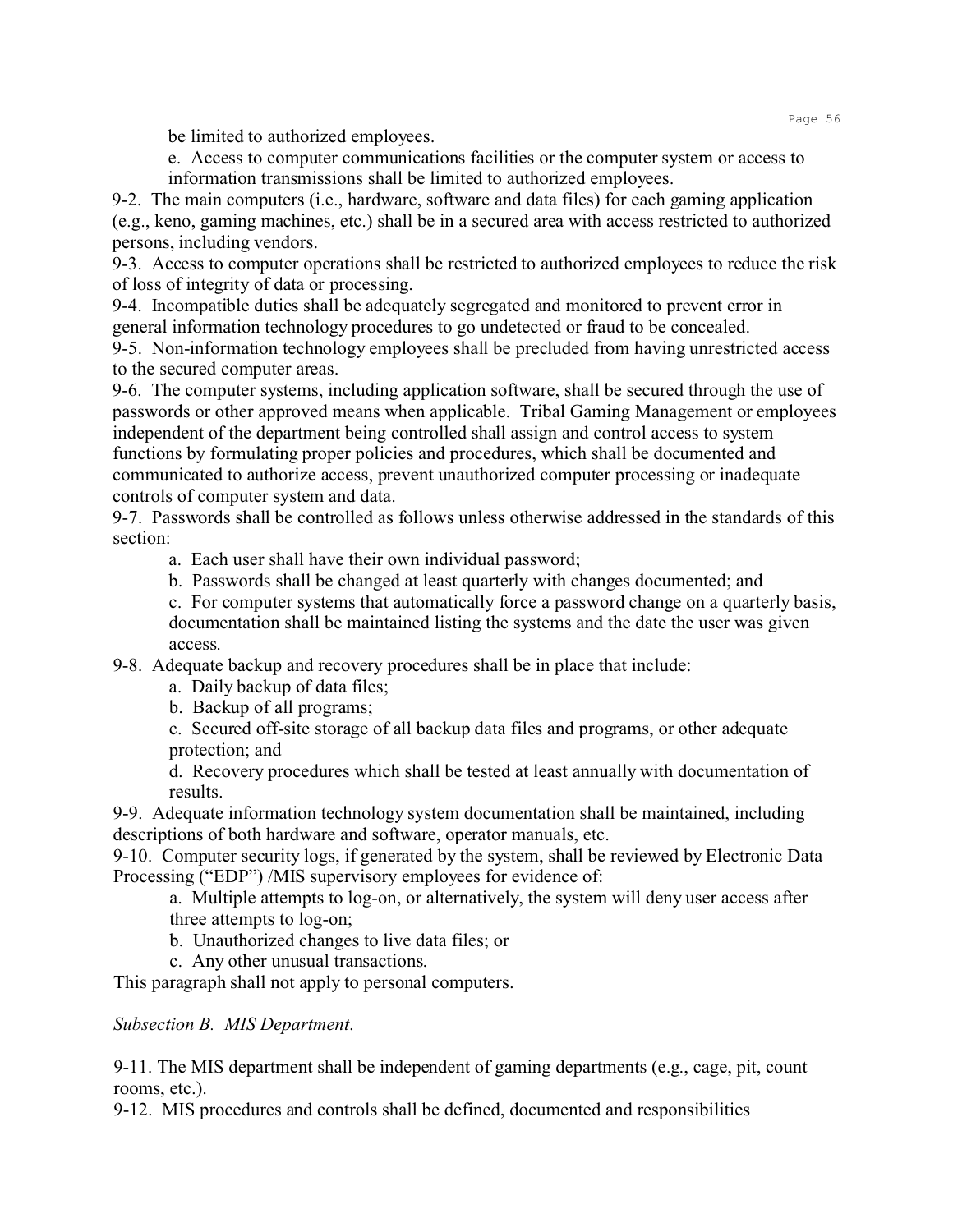communicated.

9-13. MIS department employees shall be precluded from unauthorized access to:

- a. Computers and terminals located in gaming areas;
- b. Source documents; and
- c. Live data files (not test data).
- 9-14. MIS employees shall be:
	- a. Restricted from having access to cash or other liquid assets; and
	- b. Prohibited from initiating general or subsidiary ledger entries.
- 9-15. Program changes for in-house developed systems shall be documented as follows: a. Requests for new programs or program changes shall be reviewed by the EDP/MIS supervisor. Approvals to begin work on the program shall be documented;

b. A written plan of implementation for new and modified programs shall be maintained and include, at a minimum, the date the program is to be placed into service, the nature of the change, a description of procedures required in order to bring the new or modified program into service (conversion or input of data, installation procedures, etc.), and an indication of who is to perform all such procedures;

c. Testing of new and modified programs shall be performed and documented prior to implementation; and

d. A record of the final program or program changes, including evidence of user acceptance, date in service, programmer, and reason for changes, shall be documented and maintained.

# *Subsection C. Remote Dial Up*.

9-16. If remote dial up to any associated equipment is allowed for software support, the Gaming Facility must maintain an access log which includes:

- a. Name of employee authorizing modem access;
- b. Name of authorized programmer or manufacturer representative;
- c. Reason for modem access;
- d. Description of work performed; and
- e. Date, time and duration of access.

## *Subsection D. Document Storage*.

9-17. Documents may be scanned or directly stored to an unalterable storage medium under the following conditions:

a. The storage medium shall contain the exact duplicate of the original document;

b. All documents stored on the storage medium shall be maintained with a detailed index containing the Gaming Facility department and date. This index must be available upon request by the Tribe or other body as designated by the Tribe.

c. Upon request and adequate notice by the Tribe or other body as designated by the Tribe, hardware (terminal, printer, etc.) shall be made available in order to perform auditing procedures.

d. Controls shall exist to ensure the accurate reproduction of records, including the printing of stored documents used for auditing purposes.

e. The unalterable storage medium on which the documents are scanned or directly stored shall be retained for a minimum of seven years.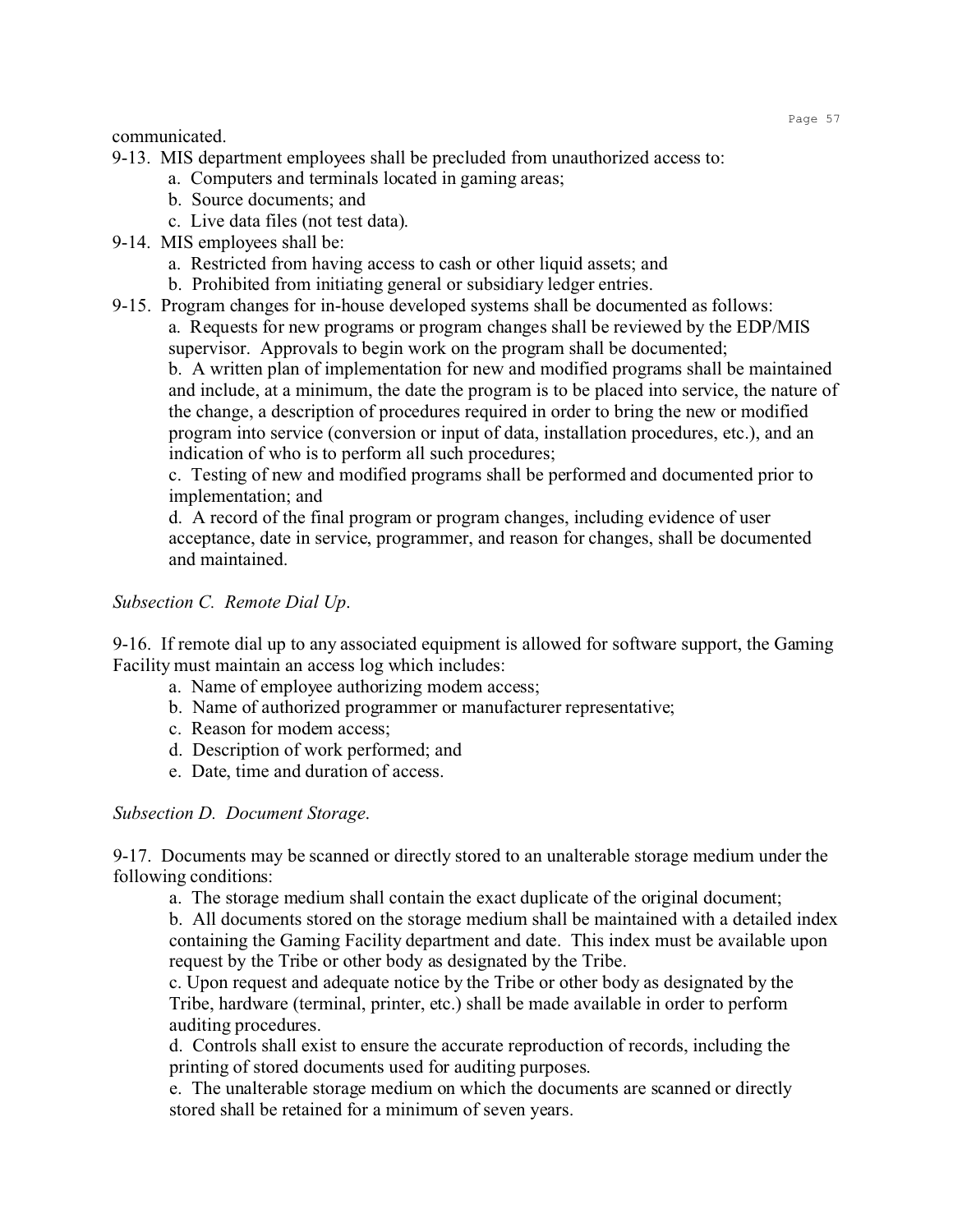f. Original documents must be retained until the books and records have been audited by an independent certified public accountant.

Page 58

# **ARTICLE X. Tier A Facilities**.

*Subsection A. Tier A Drop and Count.*

10-1. *Computer Applications*. For any computer applications used, alternate documentation and/or procedures that provide at least the level of control described by the standards in this subsection, as approved by the Tribe, will be acceptable.

## 10-2. *Table Game Drop Standards*.

a. The setting out of empty table game drop boxes and the drop shall be a continuous process.

b. At the end of each shift:

1. All locked table game drop boxes shall be removed from the tables by a person independent of the pit shift being dropped;

2. A separate drop box shall be placed on each table opened at any time during each shift or a Gaming Facility may utilize a single drop box with separate openings and compartments for each shift; and

3. Upon removal from the tables, table game drop boxes shall be transported directly to the count room or other equivalently secure area with comparable controls and locked in a secure manner until the count takes place.

c. If drop boxes are not placed on all tables, then the pit department shall document which tables were open during the shift.

d. The transporting of table game drop boxes shall be performed by a minimum of two persons, at least one of whom is independent of the pit shift being dropped.

e. All table game drop boxes shall be posted with a number corresponding to a permanent number on the gaming table and marked to indicate game, table number, and shift.

f. If the drop team accidentally attaches the wrong drop box to a table, the pit supervisor shall be notified and an identification tag, which shows the correct table number, game type and shift, is securely attached to the drop box. This identification tag shall be left on the drop box until the soft count is finished. The pit supervisor shall note the incident, deposits a note in the drop box and records the incident on the pit report.

10-3. *Soft Count Room Personnel*.

a. The table game soft count and the gaming machine bill acceptor count shall be performed by a minimum of two employees.

b. Count room personnel shall not be allowed to exit or enter the count room during the count except for emergencies or scheduled breaks. At no time during the count shall there be fewer than two employees in the count room until the drop proceeds have been accepted into cage/vault accountability.

c. Count team members shall be rotated on a routine basis such that the count team is not consistently the same two persons more than four (4) days per week.

d. The count team shall be independent of transactions being reviewed and counted. The count team shall be independent of the cage/vault departments; however, a dealer or a cage cashier may be used if this person is not allowed to perform the recording function. An accounting representative may be used if there is an independent audit of all soft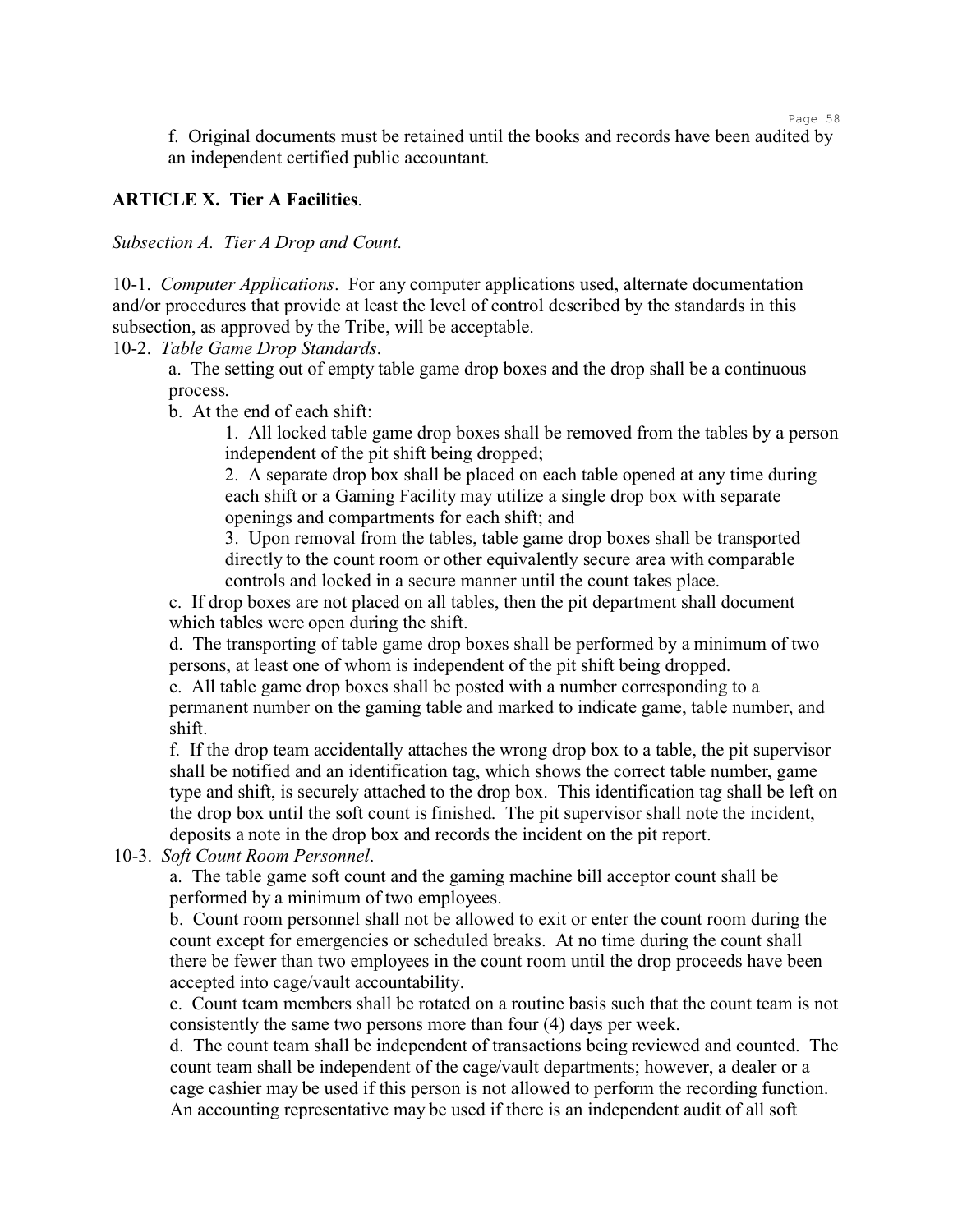count documentation.

10-4. *Table Game Soft Count Standards*.

a. The table game soft count shall be performed in a soft count room or other equivalently secure area with comparable controls.

b. Access to the count room during the count shall be restricted to members of the drop and count teams, with the exception of authorized observers, supervisors for resolution of problems, and authorized maintenance personnel.

c. If counts from various Revenue Centers occur simultaneously in the count room, procedures shall be in effect that prevent the commingling of funds from different Revenue Centers.

d. The table game drop boxes shall be individually emptied and counted in such a manner to prevent the commingling of funds between boxes until the count of the box has been recorded.

1. The count of each box shall be recorded in ink or other permanent form of recordation.

2. A second count shall be performed by an employee on the count team who did not perform the initial count.

3. Corrections to information originally recorded by the count team on soft count documentation shall be made by drawing a single line through the error, writing the correct figure above the original figure, and then obtaining the initials of at least two count team members who verified the change, unless the count team only has two (2) members in which case the initials of only one (1) verifying member is required.

e. If currency counters are utilized and the count room table is used only to empty boxes and sort/stack contents, a count team member shall be able to observe the loading and unloading of all currency at the currency counter, including rejected currency.

f. Table game drop boxes, when empty, shall be shown to another member of the count team, or to another person who is observing the count, or to surveillance.

g. Orders for fill/credit (if applicable) shall be matched to the fill/credit slips. Fills and credits shall be traced to or recorded on the count sheet.

h. The opening/closing table inventory forms (if applicable) shall either be:

1. Examined and traced to or recorded on the count sheet; or

2. If a computerized system is used, accounting personnel can trace the

opening/closing table inventory forms to the count sheet. Discrepancies shall be investigated with the findings documented and maintained for inspection.

i. The count sheet shall be reconciled to the total drop by a count team member who shall not function as the sole recorder.

j. All members of the count team shall sign the count document or a summary report to attest to their participation in the count.

k. All drop proceeds and cash equivalents that were counted shall be turned over to the cage or vault cashier (who shall be independent of the count team) or to an authorized person/employee independent of the revenue generation and the count process for verification. Such person shall certify by signature as to the accuracy of the drop proceeds delivered and received.

l. The count sheet, with all supporting documents, shall be delivered to the accounting department by a count team member or a person independent of the cashiers department. Alternatively, it may be adequately secured (e.g., locked container to which only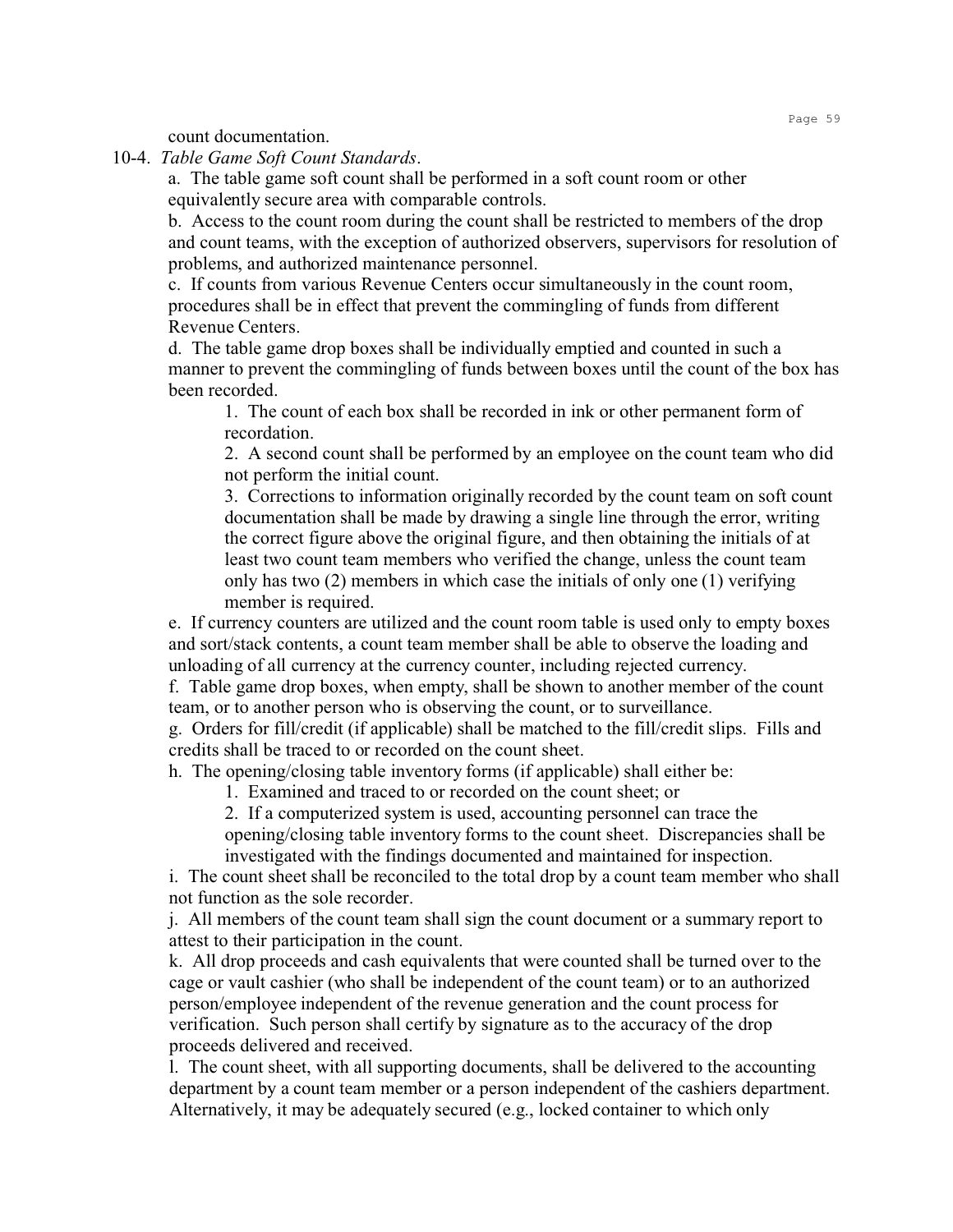accounting personnel can gain access) until retrieved by the accounting department. m. Access to stored, full table game drop boxes shall be restricted to authorized members of the drop and count teams.

10-5. *Gaming Machine Bill Acceptor Drop Standards*.

a. A minimum of two employees shall be involved in the removal of the gaming machine drop, at least one of whom is independent of the gaming machine department.

b. All bill acceptor canisters shall be removed only at the time previously designated by Tribal Gaming Management and reported to the Tribe, except for emergency drops.

c. The bill acceptor canisters shall be removed by a person independent of the gaming machine department, then transported directly to the count room or other equivalently secure area with comparable controls and locked in a secure manner until the count takes place.

d. Security in the form of at least one internal security officer shall be provided over the bill acceptor canisters removed from the gaming machines and awaiting transport to the count room.

e. The transporting of bill acceptor canisters shall be performed by a minimum of two persons, at least one of who is independent of the gaming machine department.

f. All bill acceptor canisters shall be posted with a number corresponding to a permanent number on the gaming machine.

10-6. *Gaming Machine Bill Acceptor Count Standards*.

a. The gaming machine bill acceptor count shall be performed in a soft count room or other equivalently secure area with comparable controls.

b. Access to the count room during the count shall be restricted to members of the drop and count teams, with the exception of authorized observers, supervisors for resolution of problems, and authorized maintenance personnel.

c. If counts from various Revenue Centers occur simultaneously in the count room, procedures shall be in effect that prevent the commingling of funds from different Revenue Centers.

d. The bill acceptor canisters shall be individually emptied and counted in such a manner to prevent the commingling of funds between canisters until the count of the canister has been recorded.

1. The count of each canister shall be recorded in ink or other permanent form of recordation.

2. A second count shall be performed by an employee on the count team who did not perform the initial count.

3. Corrections to information originally recorded by the count team on soft count documentation shall be made by drawing a single line through the error, writing the correct figure above the original figure, and then obtaining the initials of at least two count team members who verified the change.

e. If currency counters are utilized and the count room table is used only to empty canisters and sort/stack contents, a count team member shall be able to observe the loading and unloading of all currency at the currency counter, including rejected currency. f. Canisters, when empty, shall be shown to another member of the count team, or to

another person who is observing the count, or to surveillance.

g. The count sheet shall be reconciled to the total drop by a count team member who shall not function as the sole recorder.

h. All members of the count team shall sign the count document or a summary report to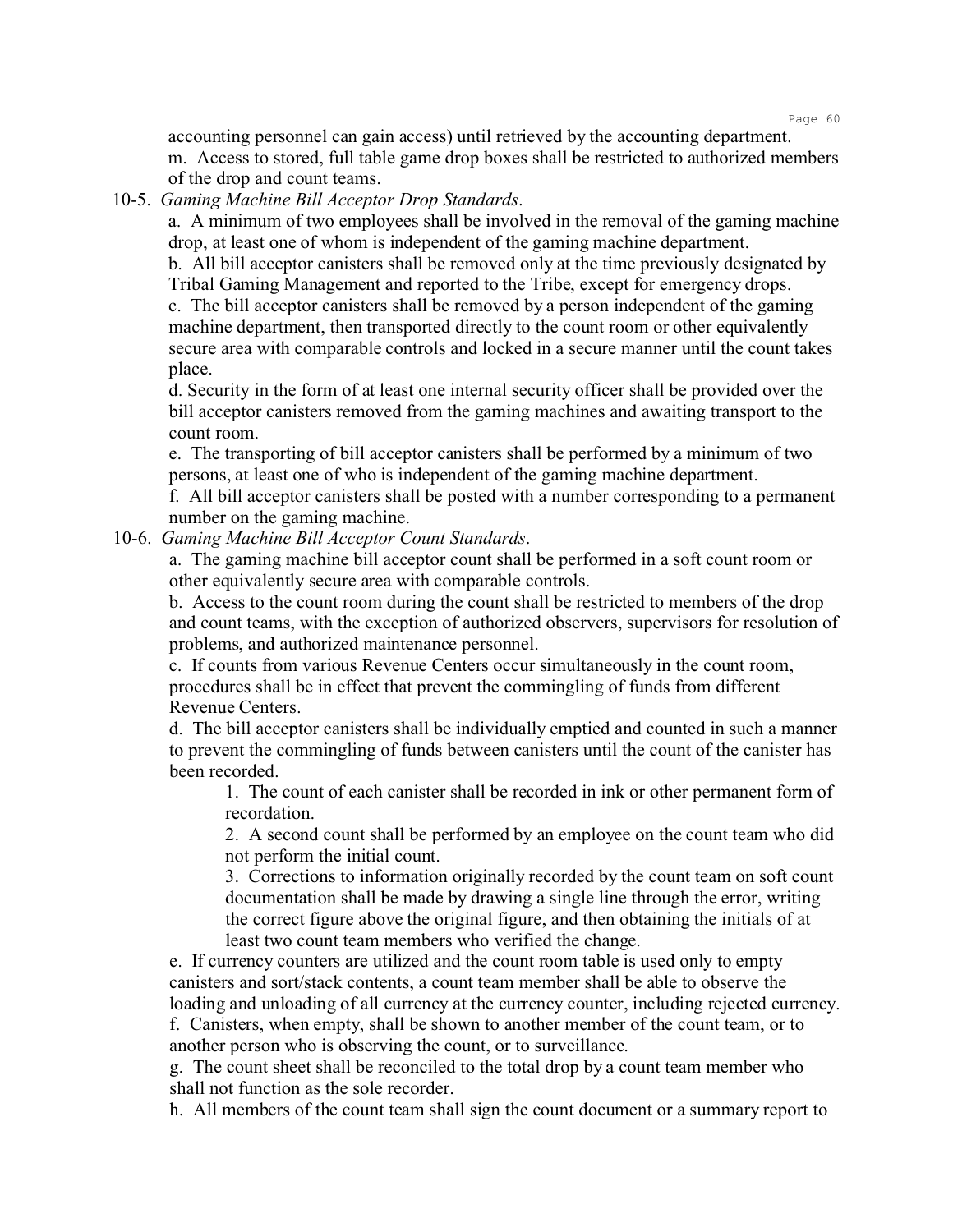attest to their participation in the count

i. All drop proceeds and cash equivalents that were counted shall be turned over to the cage or vault cashier (who shall be independent of the count team) or to an authorized person/employee independent of the revenue generation and the count process for verification. Such person shall certify by signature as to the accuracy of the drop proceeds delivered and received.

j. The count sheet, with all supporting documents, shall be delivered to the accounting department by a count team member or a person independent of the cashiers department. Alternatively, it may be adequately secured (e.g., locked container to which only accounting personnel can gain access) until retrieved by the accounting department. k. Access to stored bill acceptor canisters, full or empty, shall be restricted to:

1. Authorized members of the drop and count teams; and

2. Authorized personnel in an emergency for the resolution of a problem.

l. All bill acceptor canisters shall be posted with a number corresponding to a permanent number on the gaming machine.

10-7. *Gaming Machine Coin Drop Standards*.

a. A minimum of two employees shall be involved in the removal of the gaming machine drop, at least one of whom is independent of the gaming machine department.

b. All drop buckets shall be removed only at the time previously designated by Tribal Gaming Management and reported to the Tribe, except for emergency drops.

c. Security in the form of at least one internal security officer shall be provided over the buckets removed from the gaming machine drop cabinets and awaiting transport to the count room.

d. As each machine is opened, the contents shall be tagged with its respective machine number if the bucket is not permanently marked with the machine number. The contents shall be transported directly to the area designated for the counting of such drop proceeds. If more than one trip is required to remove the contents of the machines, the filled carts of coins shall be securely locked in the room designed for counting or in another equivalently secure area with comparable controls. There shall be a locked covering on any carts in which the drop route includes passage out of doors.

e. Alternatively, a smart bucket system that electronically identifies and tracks the gaming machine number, and facilitates the proper recognition of gaming revenue, shall satisfy the requirements of (a) through (e).

f. Each drop bucket in use shall be:

1. Housed in a locked compartment separate from any other compartment of the gaming machine and keyed differently than other gaming machine compartments; and

2. Identifiable to the gaming machine from which it is removed. If the gaming machine is identified with a removable tag that is placed in the bucket, the tag shall be placed on top of the bucket when it is collected.

g. Each gaming machine shall have drop buckets into which coins or tokens that are retained by the gaming machine are collected. Drop bucket contents shall not be used to make change or pay hand-paid payouts.

h. The collection procedures may include procedures for dropping gaming machines that have trays instead of drop buckets.

10-8. *Hard Count Room Personnel*.

a. The weigh/count shall be performed by a minimum of two employees.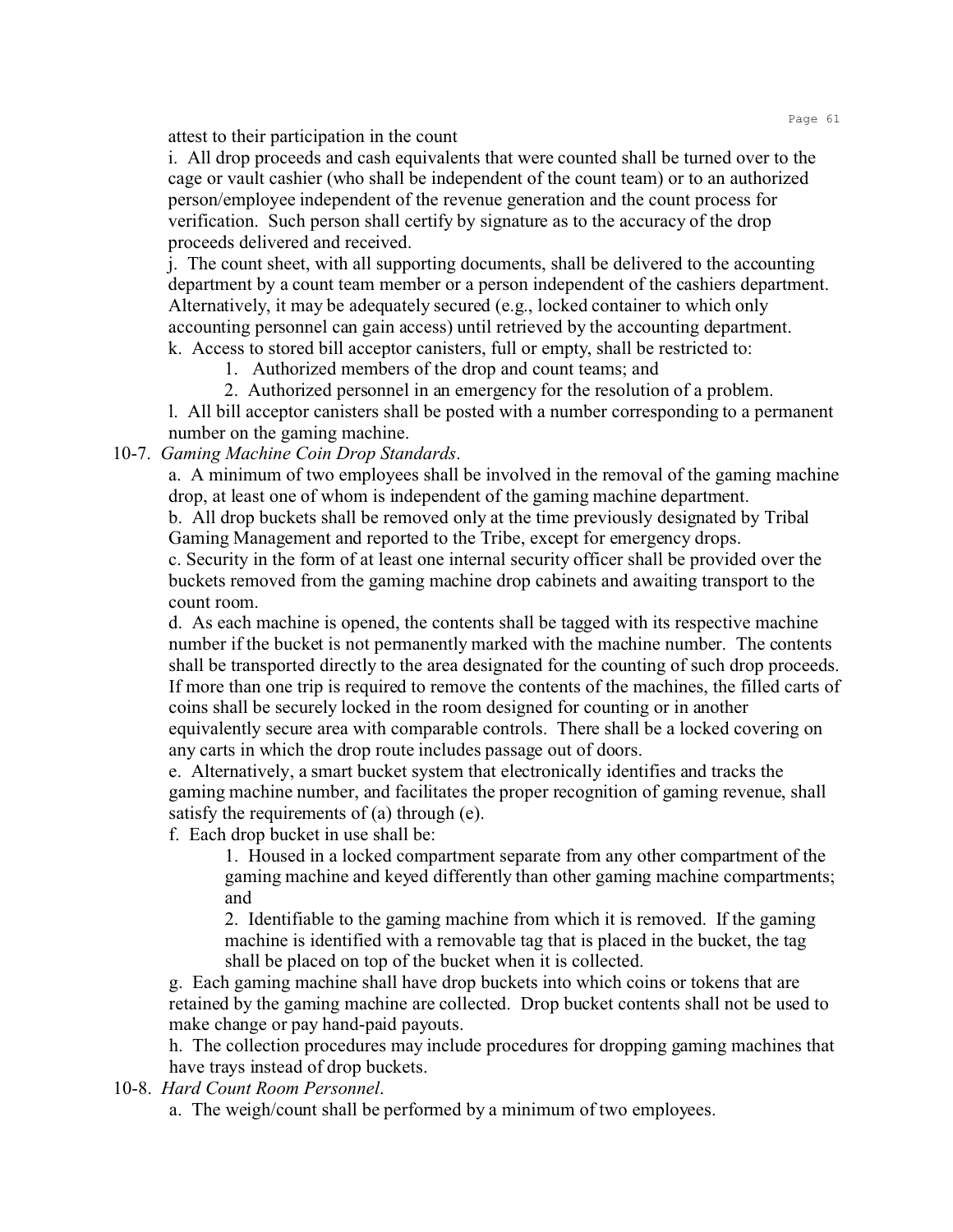b. At no time during the weigh/count shall there be fewer than two employees in the count room until the drop proceeds have been accepted into cage/vault accountability.

1. If the gaming machine count is conducted with a continuous mechanical count meter that is not reset during the count and is verified in writing by at least two employees at the start and end of each denomination count, then one employee may perform the wrap.

c. Count team members shall be rotated on a routine basis such that the count team does not contain the same two persons more than four (4) days per week.

d. The count team shall be independent of transactions being reviewed and counted. The count team shall be independent of the cage/vault departments, unless they are nonsupervisory gaming machine employees and perform the laborer function only. (A nonsupervisory gaming machine employee is defined as a person below the level of gaming machine supervisor). A cage cashier may be used if this person is not allowed to perform the recording function. An accounting representative may be used if there is an independent audit of all count documentation.

10-9. *Gaming Machine Coin Count and Wrap Standards*.

a. Coins shall include tokens.

b. The gaming machine coin count and wrap shall be performed in a count room or other equivalently secure area with comparable controls.

c. Alternatively, an on-the-floor drop system utilizing a mobile scale shall satisfy the requirements of (b), subject to the following conditions:

1. The Gaming Facility shall utilize and maintain an effective on-line gaming machine monitoring system, as described in 5-15(c);

2. Components of the on-the-floor drop system shall include, but not be limited to, a weigh scale, a laptop computer through which weigh/count applications are operated, a security camera available for the mobile scale system, and a VCR to be housed within the video compartment of the mobile scale. The system may include a mule cart used for mobile weigh scale system locomotion;

3. The Gaming Facility must obtain the security camera available with the system, and this camera must be added in such a way as to eliminate tampering; 4. Prior to the drop, the drop/count team shall ensure the scale batteries are charged;

5. Prior to the drop, a videotape shall be inserted into the VCR used to record the drop in conjunction with the security camera system and the VCR shall be activated;

6. The weigh scale test shall be performed prior to removing the unit from the hard count room for the start of the weigh/drop/count;

7. Surveillance shall be notified when the weigh/drop/count begins and shall be capable of monitoring the entire process;

8. An observer independent of the weigh/drop/count teams (independent observer) shall remain by the weigh scale at all times and shall observe the entire weigh/drop/count process;

9. Physical custody of the key(s) needed to access the laptop and video compartment shall require the involvement of two persons, one of whom is independent of the drop and count team;

10. The mule key (if applicable), the laptop and video compartment keys, and the remote control for the VCR shall be maintained by a department independent of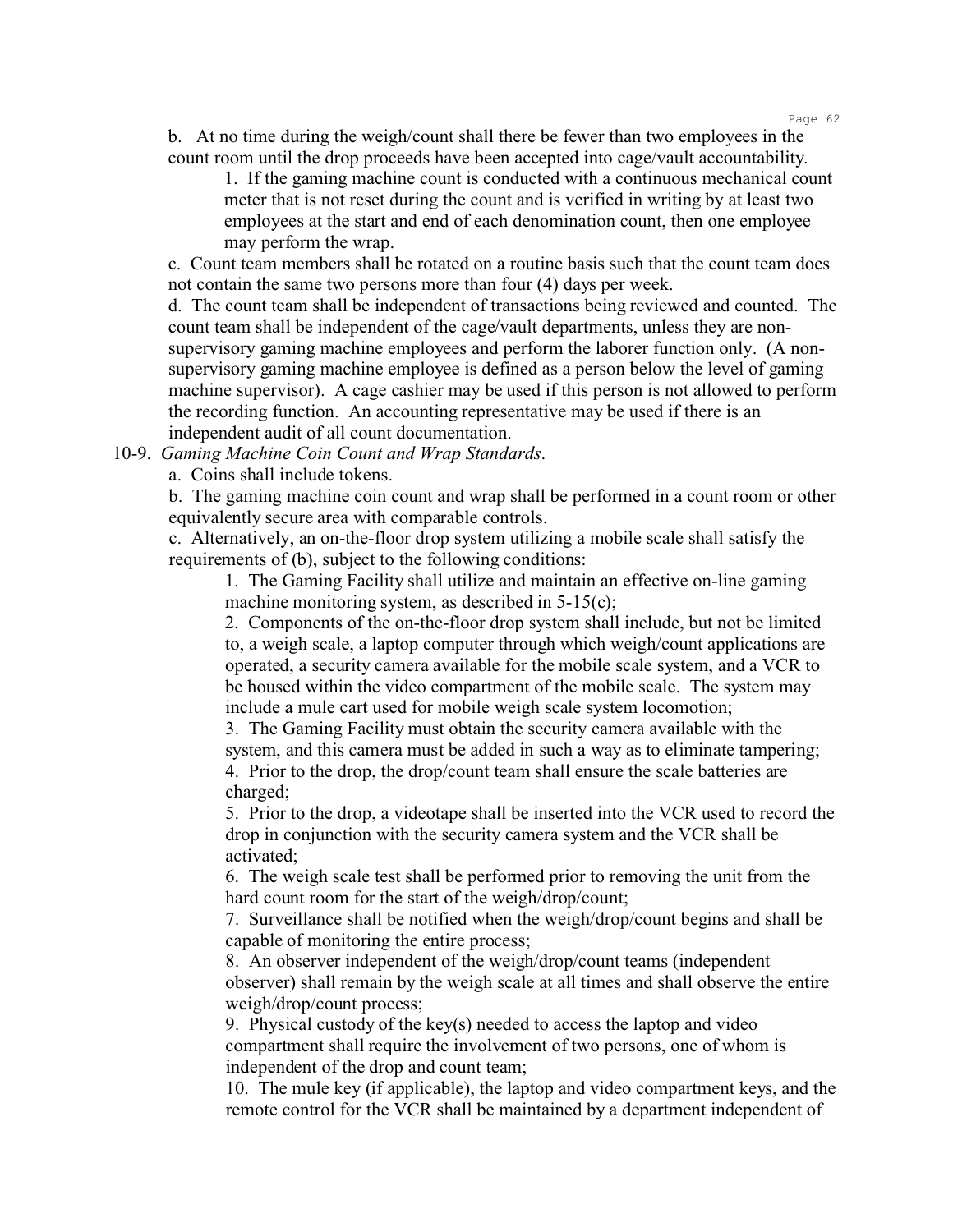the gaming machine department. The appropriate personnel shall sign out these keys;

11. A person independent of the weigh/drop/count teams shall be required to accompany these keys while they are checked out, and observe each time the laptop compartment is opened;

12. The laptop access panel shall not be opened outside the hard count room, except in instances when the laptop must be rebooted as a result of a crash, lock up, or other situation requiring immediate corrective action;

13. User access to the system shall be limited to those employees required to have full or limited access to complete the weigh/drop/count; and

14. When the weigh/drop/count is completed, the independent observer shall access the laptop compartment, end the recording session, eject the videotape, and deliver the videotape to surveillance.

d. Access to the count room during the count shall be restricted to members of the drop and count teams, with the exception of authorized observers, supervisors for the resolution of problems, and authorized maintenance personnel.

e. If counts from various Revenue Centers occur simultaneously in the count room, procedures shall be in effect that prevent the commingling of funds from different Revenue Centers.

f. The following functions shall be performed in the counting of the gaming machine drop:

1. Recorder function, which involves the recording of the gaming machine count; and

2. Count team supervisor function, which involves the control of the gaming machine weigh and wrap process. The supervisor shall not perform the initial recording of the weigh/count unless a weigh scale with a printer is used.

g. The gaming machine drop shall be counted, wrapped, and reconciled in such a manner to prevent the commingling of gaming machine drop coin with coin (for each denomination) from the next gaming machine drop until the count of the gaming machine drop has been recorded. If the coins are not wrapped immediately after being weighed or counted, they shall be secured and not commingled with other coins.

1. The amount of the gaming machine drop from each machine shall be recorded in ink or other permanent form of recordation on a gaming machine count document by the recorder or mechanically printed by the weigh scale.

2. Corrections to information originally recorded by the count team on gaming machine count documentation shall be made by drawing a single line through the error, writing the correct figure above the original figure, and then obtaining the initials of at least two count team members who verified the change.

3. If a weigh scale interface is used, corrections to gaming machine count data shall be made using either of the following:

A. Drawing a single line through the error on the gaming machine document, writing the correct figure above the original figure, and then obtaining the initials of at least two count team employees. If this procedure is used, an employee independent of the gaming machine department and count team shall enter the correct figure into the computer system prior to the generation of related gaming machine reports; or B. During the count process, correct the error in the computer system and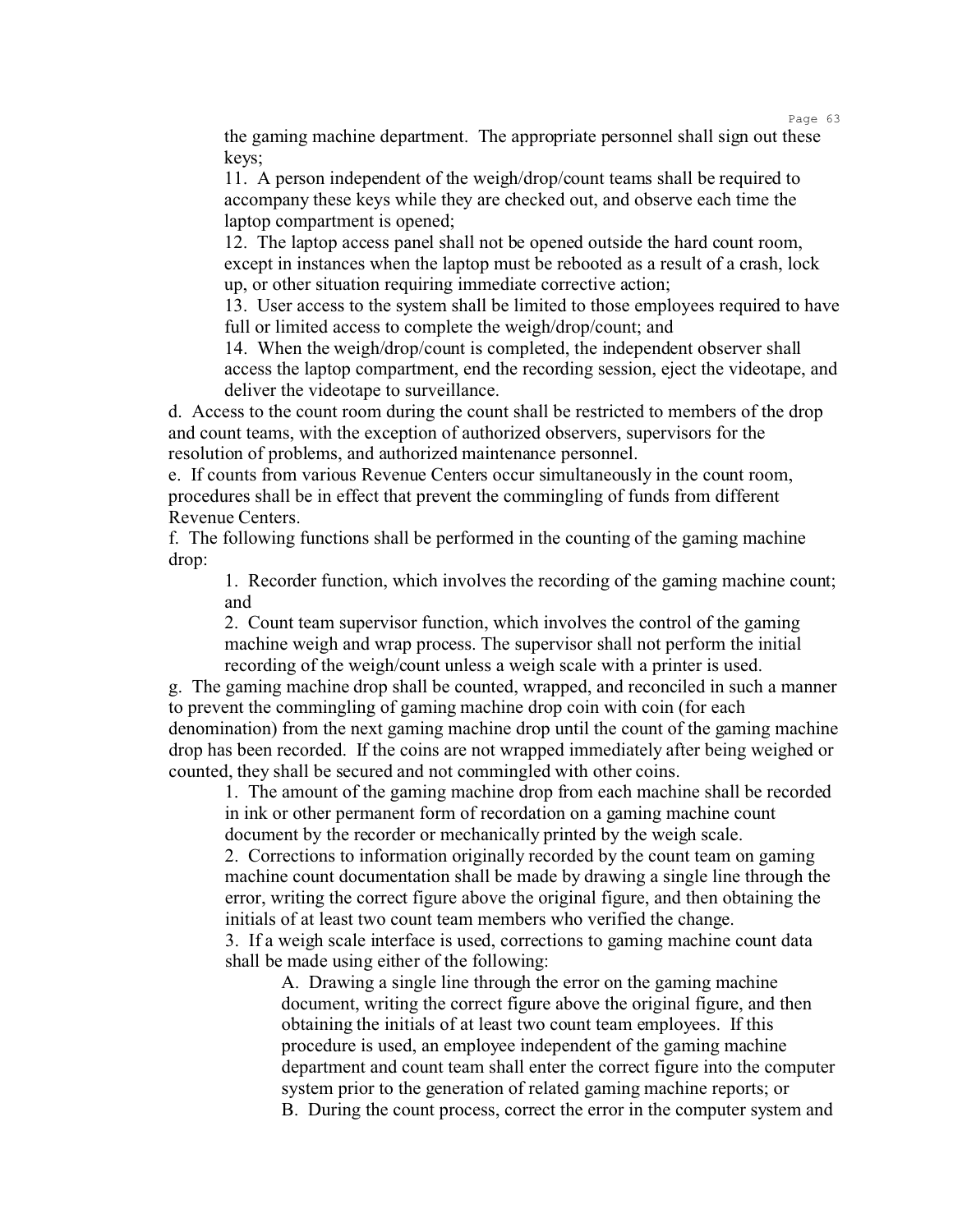enter the passwords of at least two count team employees. If this procedure is used, an exception report shall be generated by the computer system identifying the gaming machine number, the error, the correction, and the count team employees attesting to the correction.

h. If applicable, the weight shall be converted to dollar amounts before reconciliation of the weigh to the wrap.

i. If a coin meter is used, a count team member shall convert the coin count for each denomination into dollars and shall enter the results on a summary sheet.

j. The recorder and at least one other count team member shall sign the weigh tape and the gaming machine count document attesting to the accuracy of the weigh/count.

k. All members of the count team shall sign the count document or a summary report to attest to their participation in the count.

l. All drop proceeds and cash equivalents that were counted shall be turned over to the cage or vault cashier (who shall be independent of the count team) or to an authorized person/employee independent from the revenue generation and the count process for verification. Such a person shall certify by signature as to the accuracy of the drop proceeds delivered and received.

m. All gaming machine count and wrap documentation, including any applicable computer storage media, shall be delivered to the accounting department by a count team member or a person independent of the cashier's department. Alternatively, it may be adequately secured (e.g., locked container to which only accounting personnel can gain access) until retrieved by the accounting department.

n. If the coins are transported off the property, a second (alternative) count procedure shall be performed before the coins leave the property. Any variances shall be documented.

o. Variances. Large (by denomination, either \$1,000 or 2% of the drop, whichever is less) or unusual (e.g., zero for weigh/count or patterned for all counts) variances between the weigh/count and wrap shall be investigated by Tribal Gaming Management personnel independent of the gaming machine department, count team, and the cage/vault functions on a timely basis. The results of such investigation shall be documented, maintained for inspection, and provided to appropriate Tribal personnel upon request.

10-10. *Security of the Coin Room Inventory During the Gaming Machine Coin Count and Wrap*. a. If the count room serves as a coin room and coin room inventory is not secured so as to preclude access by the count team, then the following standards shall apply:

> 1. At the commencement of the gaming machine count the following requirements shall be met:

> > A. The coin room inventory shall be counted by at least two employees, one of whom is a member of the count team and the other is independent of the weigh/count and wrap procedures;

> > B. The count in paragraph  $(1)(A)$  of this section shall be recorded on an appropriate inventory form;

2. Upon completion of the wrap of the gaming machine drop:

A. At least two members of the count team (wrap team), independently from each other, shall count the ending coin room inventory;

B. The counts in paragraph  $(2)(A)$  of this section shall be recorded on a summary report(s) that evidences the calculation of the final wrap by subtracting the beginning inventory from the sum of the ending inventory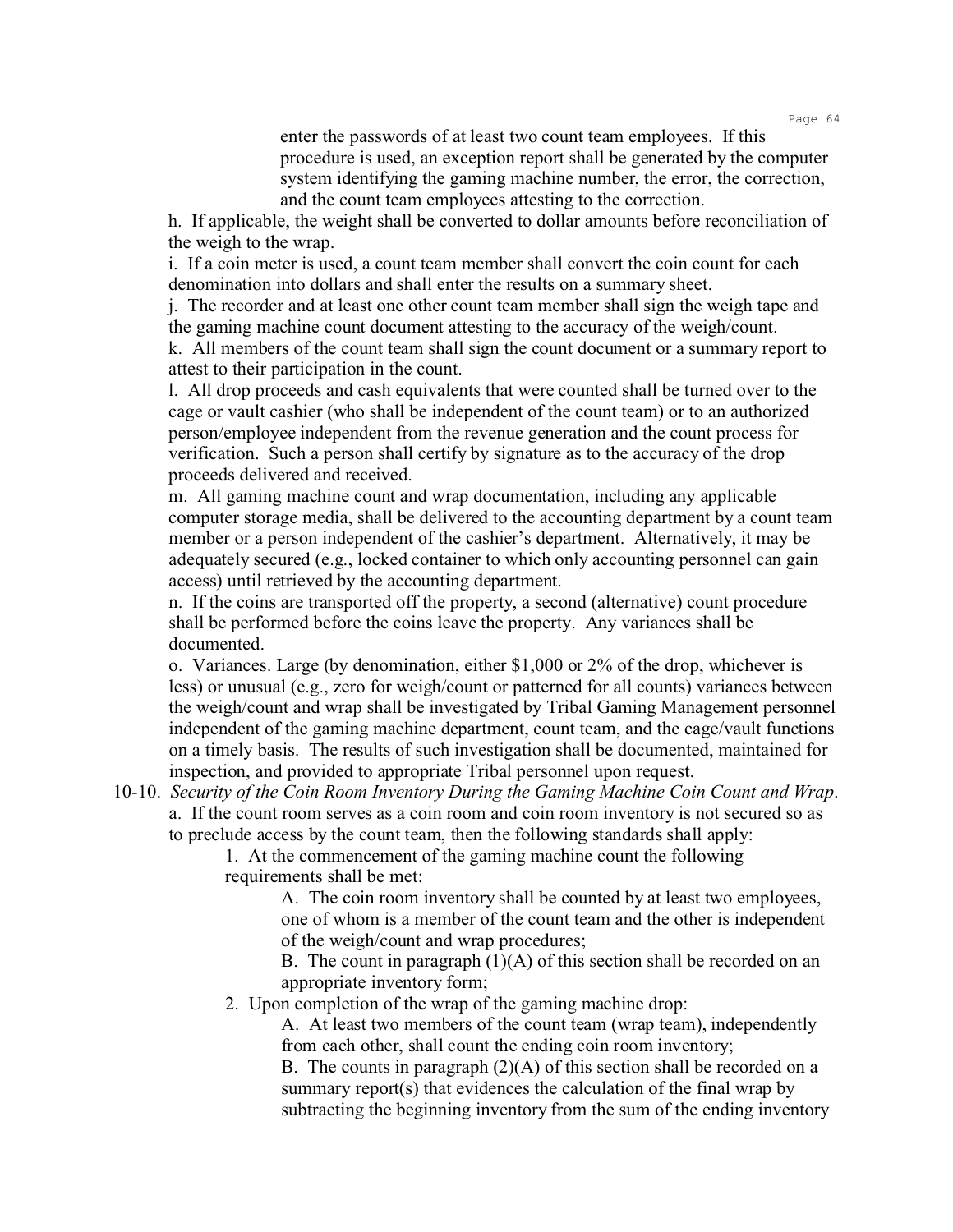and transfers in and out of the coin room;

C. The same count team members shall compare the calculated wrap to the weigh/count, recording the comparison and noting any variances on the summary report;

D. A member of the cage/vault department shall count the ending coin room inventory by denomination and shall reconcile it to the beginning inventory, wrap, transfers, and weigh/count; and

E. At the conclusion of reconciliation, at least two count/wrap team members and the verifying employee shall sign the summary report(s) attesting to its accuracy.

F. The functions described in (A) and (C) of this section may be performed by only one count team member. That count team member must then sign the summary report, along with the verifying employee, as required under (E) of this section.

b. If the count room is segregated from the coin room, or if the coin room is used as a count room and the coin room inventory is secured to preclude access by the count team, all of the following requirements shall be completed, at the conclusion of the count:

1. At least two members of the count/wrap team shall count the final wrapped gaming machine drop independently from each other;

2. The counts shall be recorded on a summary report;

3. The same count team members (or the accounting department) shall compare the final wrap to the weigh/count, recording the comparison and noting any variances on the summary report;

4. A member of the cage/vault department shall count the wrapped gaming machine drop by denomination and reconcile it to the weigh/count;

5. At the conclusion of the reconciliation, at least two count team members and the cage/vault employee shall sign the summary report attesting to its accuracy; and

6. The wrapped coins (exclusive of proper transfers) shall be transported to the cage, vault or coin vault after the reconciliation of the weigh/count to the wrap.

10-11. *Transfers During the Gaming Machine Coin Count and Wrap (moving coin, by denomination, into the Vault accountability records prior to the completion of the entire count and wrap).*

a. Transfers may be permitted during the count and wrap only if permitted under the policies, procedures and practices approved by the Tribe.

b. Each transfer shall be recorded on a separate multi-part form with a preprinted or concurrently-printed form number (used solely for gaming machine count transfers) that shall be subsequently reconciled by the accounting department to ensure the accuracy of the reconciled gaming machine drop.

c. Each transfer must be counted and signed for by at least two members of the count team and by a person independent of the count team who is responsible for authorizing the transfer.

10-12. *Gaming Machine Drop Key Control Standards*.

a. Gaming machine coin drop cabinet keys, including duplicates, shall be maintained by a department independent of the gaming machine department.

b. The physical custody of the keys needed to access gaming machine coin drop cabinets, including duplicates, shall require the involvement of two persons, one of who is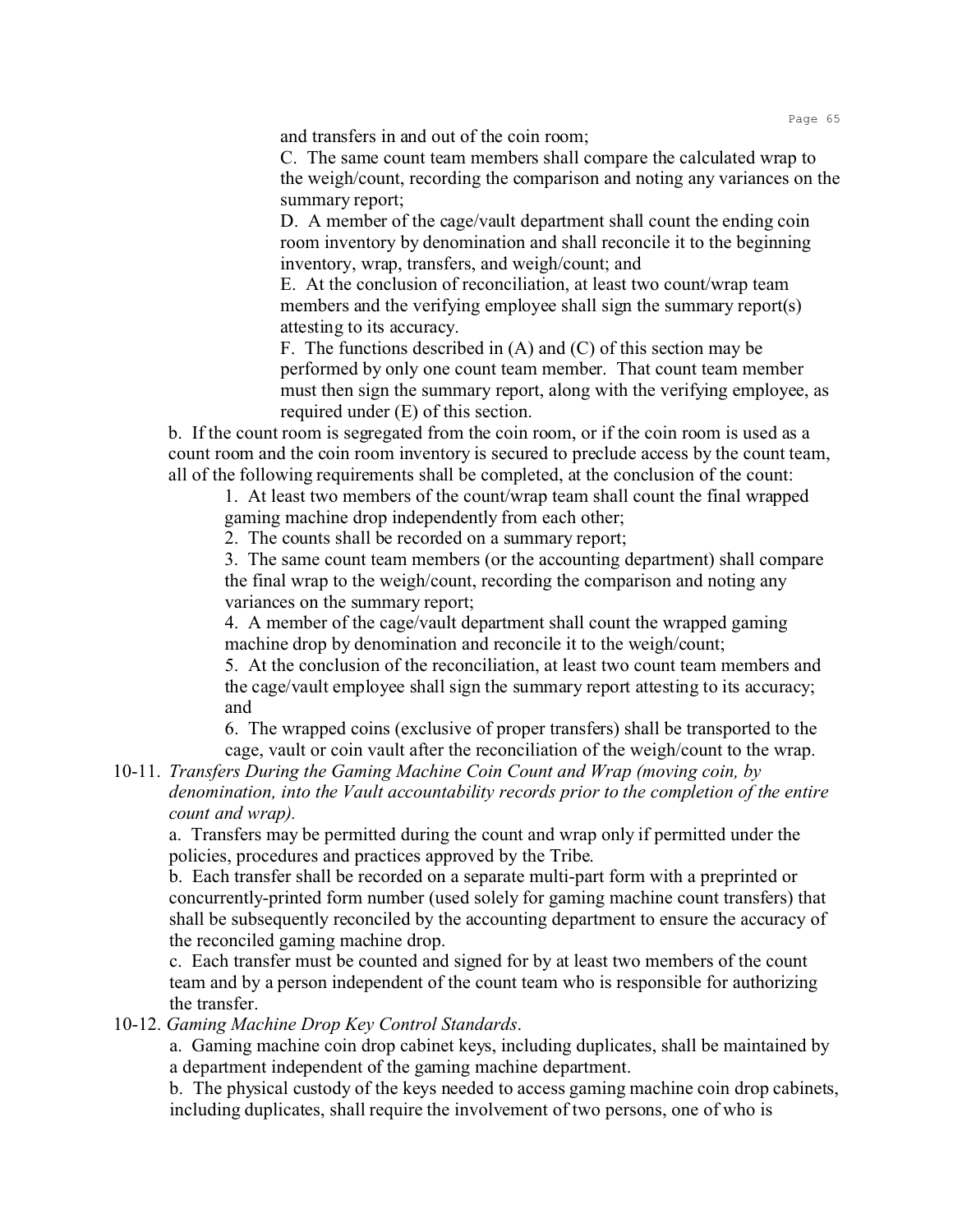independent of the gaming machine department.

c. Two employees (separate from key custodian) shall be required to accompany such keys while checked out and observe each time gaming machine drop cabinets are accessed.

## 10-13. *Table Game Drop Box Key Control Standards*.

a. Procedures shall be developed and implemented to insure that unauthorized access to empty table game drop boxes shall not occur from the time the boxes leave the storage racks until they are placed on the tables.

b. The involvement of at least two persons independent of the cage department shall be required to access stored empty table game drop boxes.

c. The release keys shall be separately keyed from the contents keys.

d. At least two count team members are required to be present at the time count room and other count keys are issued for the count.

e. All duplicate keys shall be maintained in a manner that provides the same degree of control as is required for the original keys. Records shall be maintained for each key duplicated that indicate the number of keys made and destroyed.

f. Logs shall be maintained by the custodian of sensitive keys (and duplicates) to document authorization of personnel accessing keys.

10-14. *Table Game Drop Box Release Keys*.

a. The table game drop box release keys shall be maintained by a department independent of the pit department.

b. Only the person(s) authorized to remove table game drop boxes from the tables shall be allowed access to the table game drop box release keys.

c. Persons authorized to remove the table game drop boxes shall be precluded from having simultaneous access to the table game drop box contents keys and release keys. d. The count team members may have access to the release keys during the count in order to reset the drop boxes if necessary.

e. For situations requiring access to a table game drop box at a time other than the scheduled drop, the date, time, and signature of employee signing out/in the release key must be documented.

10-15. *Bill Acceptor Canister Release Keys*.

a. The bill acceptor canister release keys shall be maintained by a department independent of the gaming machine department.

b. Only the person(s) authorized to remove the bill acceptor canisters from the gaming machines shall be allowed access to the release keys.

c. Persons authorized to remove the bill acceptor canisters shall be precluded from having simultaneous access to the bill acceptor canister contents keys and release keys. d. The count team members may have access to the release keys during the count in order to reset the canisters if necessary.

e. For situations requiring access to a bill acceptor canister at a time other than the scheduled drop, the date, time, and signature of employee signing out/in the release key must be documented.

10-16. *Table Game Drop Box Storage Rack Keys*.

a. Persons authorized to obtain table game drop box storage rack keys shall be precluded from having simultaneous access to table game drop box contents keys with the exception of the count team.

b. Security shall be required to accompany drop box storage rack keys and observe each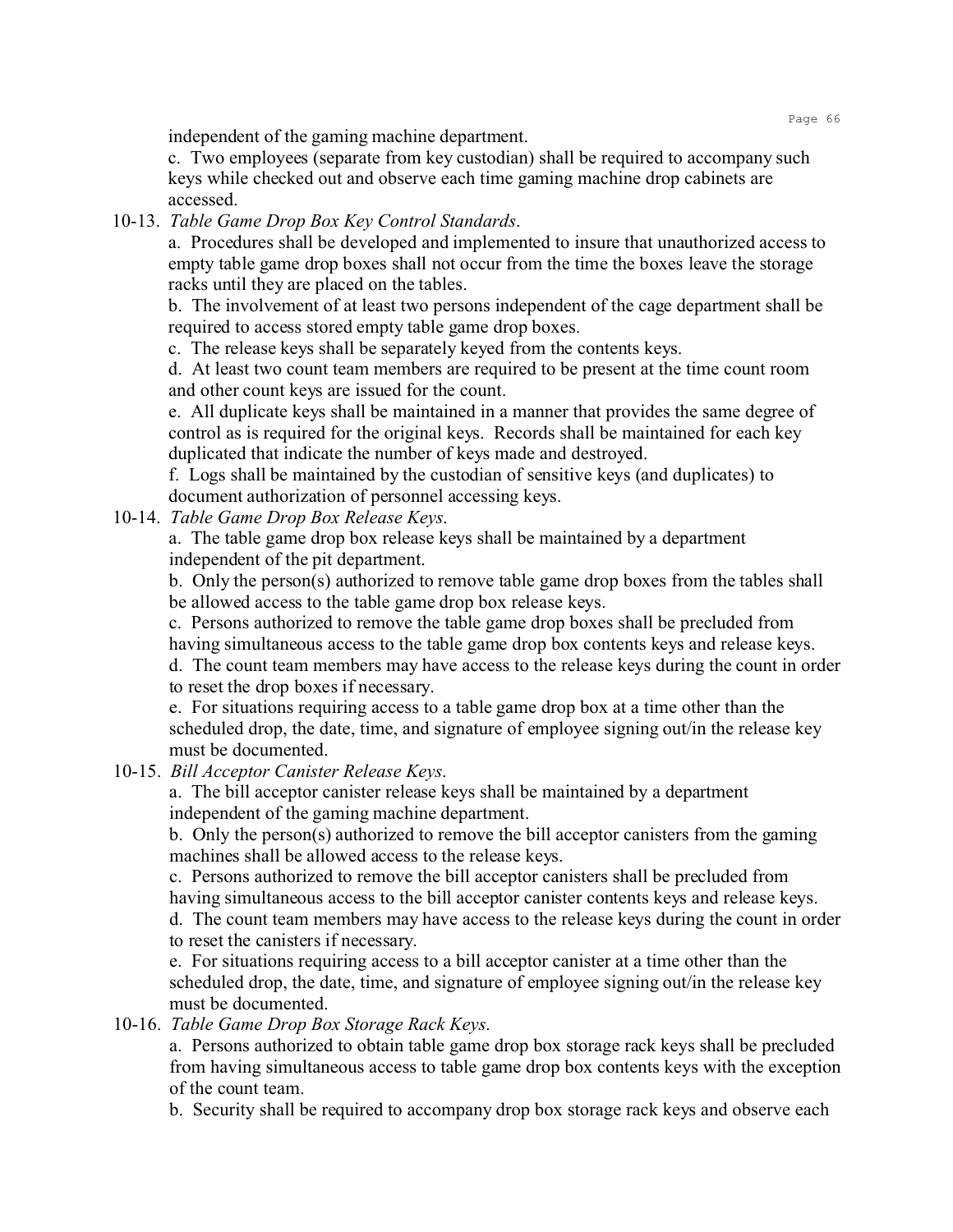time drop boxes are removed from or placed in storage racks.

10-17. *Bill Acceptor Canister Storage Rack Keys*.

a. Security shall be required to accompany the bill acceptor canister storage rack keys and observe each time canisters are removed from or placed in storage racks.

b. Persons authorized to obtain bill acceptor canister storage rack keys shall be precluded from having simultaneous access to bill acceptor canister contents keys, with the exception of the count team.

c. Two persons are required to access the bill acceptor drop box storage rack keys.

10-18. *Table Game Drop Box Contents Keys*.

a. The physical custody of the keys needed for accessing stored, full table game drop box contents shall require the involvement of persons from at least two separate departments, with the exception of the count team.

b. Access to the table game drop box contents keys at other than scheduled count times shall require the involvement of at least two persons from separate departments, including Tribal Gaming Management. The reason for access shall be documented with the signatures of all participants and observers.

c. Only count team members shall be allowed access to table game drop box contents keys during the count process.

10-19. *Bill Acceptor Canister Contents Keys*.

a. The physical custody of the keys needed for accessing stored, full bill acceptor canister contents shall require involvement of persons from two separate departments, with the exception of the count team.

b. Access to the bill acceptor canister contents key at other than scheduled count times shall require the involvement of at least two persons from separate departments, one of whom must be a supervisor. The reason for access shall be documented with the signatures of all participants and observers.

c. Only the count team members shall be allowed access to bill acceptor canister contents keys during the count process.

10-20. *Emergency Drop Procedures*. Emergency drop procedures shall be developed by the Tribe, or Tribal Gaming Management as approved by the Tribe.

10-21. *Equipment Standards for Gaming Machine Count*.

a. Weigh scale calibration modules shall be secured so as to prevent unauthorized access (e.g., prenumbered seal, lock and key, etc.).

b. A person independent of the cage, vault, gaming machine, and count team functions shall be required to be present whenever the calibration module is accessed. Such access shall be documented and maintained.

c. If a weigh scale interface is used, it shall be adequately restricted so as to prevent unauthorized access (passwords, keys, etc.).

d. If the weigh scale has a zero adjustment mechanism, it shall be physically limited to minor adjustments (e.g., weight of a bucket) or physically situated such that any unnecessary adjustments to it during the weigh process would be observed by other count team members.

e. The weigh scale and weigh scale interface (if applicable) shall be tested by a person or persons independent of the cage, vault, and gaming machine departments and count team at least quarterly. At least annually, this test shall be performed by internal audit in accordance with the internal audit standards. The result of those tests shall be documented and signed by the person or persons performing the test.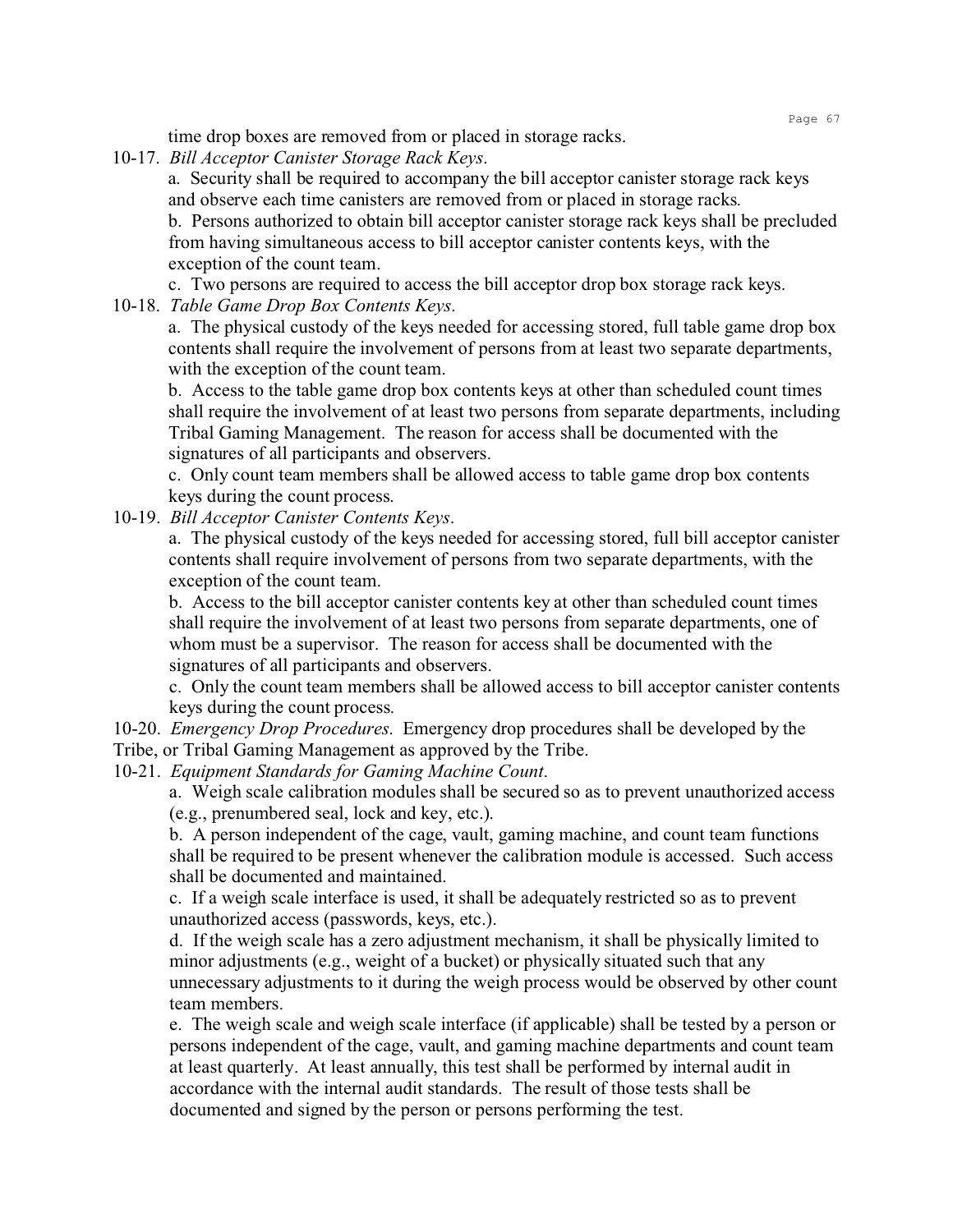f. Prior to the gaming machine count, at least two employees shall verify the accuracy of the weigh scale with varying weights or with varying amounts of previously counted coin for each denomination to ensure the scale is properly calibrated (varying weights/coin from drop to drop is acceptable).

g. If a mechanical coin counter is used (instead of a weigh scale), the Tribe, or Tribal Gaming Management as approved by the Tribe, shall establish and Tribal Gaming Management shall comply with procedures that are equivalent to those described in (d), (e), and (f) of this section.

h. If a coin meter count machine is used, the count team member shall record the machine number denomination and number of coins in ink on a source document, unless the meter machine automatically records such information.

1. A count team member shall test the coin meter count machine before the actual count to ascertain if the metering device is functioning properly with a predetermined number of coins for each denomination.

## *Subsection B*. *Tier A Internal Audit*.

#### 10-22. *Internal Audit Personnel*.

a. A separate internal audit department shall be maintained. Alternatively, designating personnel (who are independent with respect to the departments/procedures being examined) to perform internal audit work satisfies the requirements of this paragraph. b. The internal audit personnel shall report directly to the Tribe, or other entity as designated by the Tribe.

#### 10-23. *Audits*.

a. Internal audit personnel shall perform audits of all major gaming departments of the Gaming Facility, such as the following departments which shall be reviewed at least annually:

1. Bingo, including but not limited to, bingo card control, payout procedures, and cash reconciliation process;

2. Pull tabs, including but not limited to, statistical records, winner verification, perpetual inventory, and accountability of sales versus inventory;

3. Card games, including but not limited to, card games operation, cash exchange procedures, shill transactions, and count procedures;

4. Keno, including but not limited to, game write and payout procedures,

sensitive key location and control, and a review of keno auditing procedures;

5. Pari-mutuel wagering, including write and payout procedures, and pari-mutuel auditing procedures;

6. Table games, including but not limited to, fill and credit procedures, soft drop/count procedures and the subsequent transfer of funds, unannounced testing of count room currency counters and/or currency interface, location and control over sensitive keys, the tracing of source documents to summarized

documentation and accounting records, and reconciliation to restricted copies; 7. Gaming machines, including but not limited to, jackpot payout and gaming machine fill procedures, gaming machine drop/count and bill acceptor drop/count and subsequent transfer of funds, unannounced testing of weigh scale and weigh scale interface, unannounced testing of count room currency counters and/or currency interface, gaming machine drop cabinet access, tracing of source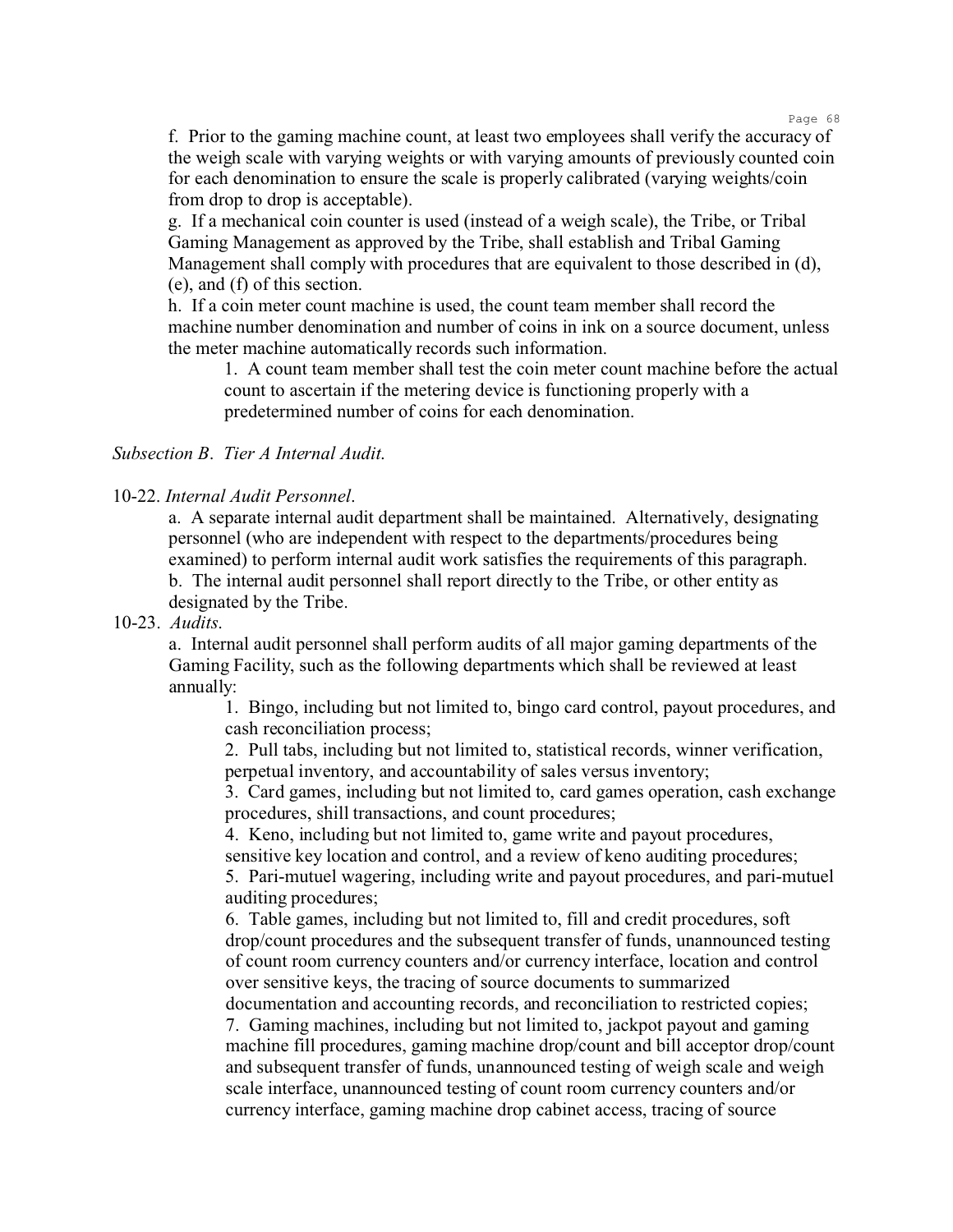documents to summarized documentation and accounting records, reconciliation to restricted copies, location and control over sensitive keys, compliance with EPROM duplication procedures, and compliance with OGMICR procedures for gaming machines that accept currency or coin(s) and issue cash-out tickets or gaming machines that do not accept currency or coin(s) and do not return currency or coin(s);

8. All cage procedures. Cage accountability shall be reconciled to the general ledger;

9. Information technology functions, including review for compliance with information technology standards;

10. Complimentary service or items, including but not limited to, procedures whereby complimentary service items are issued, authorized, and redeemed; and

11. Any other internal audits as required by the Tribe or other entity designated by the Tribe.

b. In addition to the observation and examinations performed under 10-23(a) of this section, follow-up observations and examinations shall be performed to verify that corrective action has been taken regarding all instances of noncompliance cited by internal audit, the independent accountant, and/or the Commission. The verification shall be performed within six (6) months following the date of notification.

c. Whenever possible, internal audit observations shall be performed on an unannounced basis (i.e., without the employees being forewarned that their activities will be or are being observed). Additionally, if the independent accountant also performs the internal audit function, the accountant shall perform separate observations of the table games/gaming machine drops and counts to satisfy the internal audit observation requirements and independent accountant tests of controls as required by the American Institute of Certified Public Accountants guide.

## 10-24. *Documentation*.

a. Documentation (e.g., checklists, programs, reports, etc.) shall be prepared to evidence all internal audit work performed as it relates to the requirements in this section, including all instances of noncompliance.

b. The internal audit department shall operate with audit programs, which, at a minimum, address the OGMICR. Additionally, the department shall properly document the work performed, the conclusions reached, and the resolution of all exceptions. Institute of Internal Auditors standards are required.

# 10-25. *Reports*.

a. Reports documenting audits performed shall be maintained and made available to the Tribe, or such entity as designated by the Tribe, upon request.

b. Such audit reports shall include the following information:

- 1. Audit objectives;
- 2. Audit procedures and scope;
- 3. Findings and conclusions;
- 4. Recommendations, if applicable; and
- 5. Tribal Gaming Management's response.

10-26. *Material exceptions*. All material exceptions resulting from internal audit work shall be investigated and resolved with the results of such being documented and retained for seven (7) years.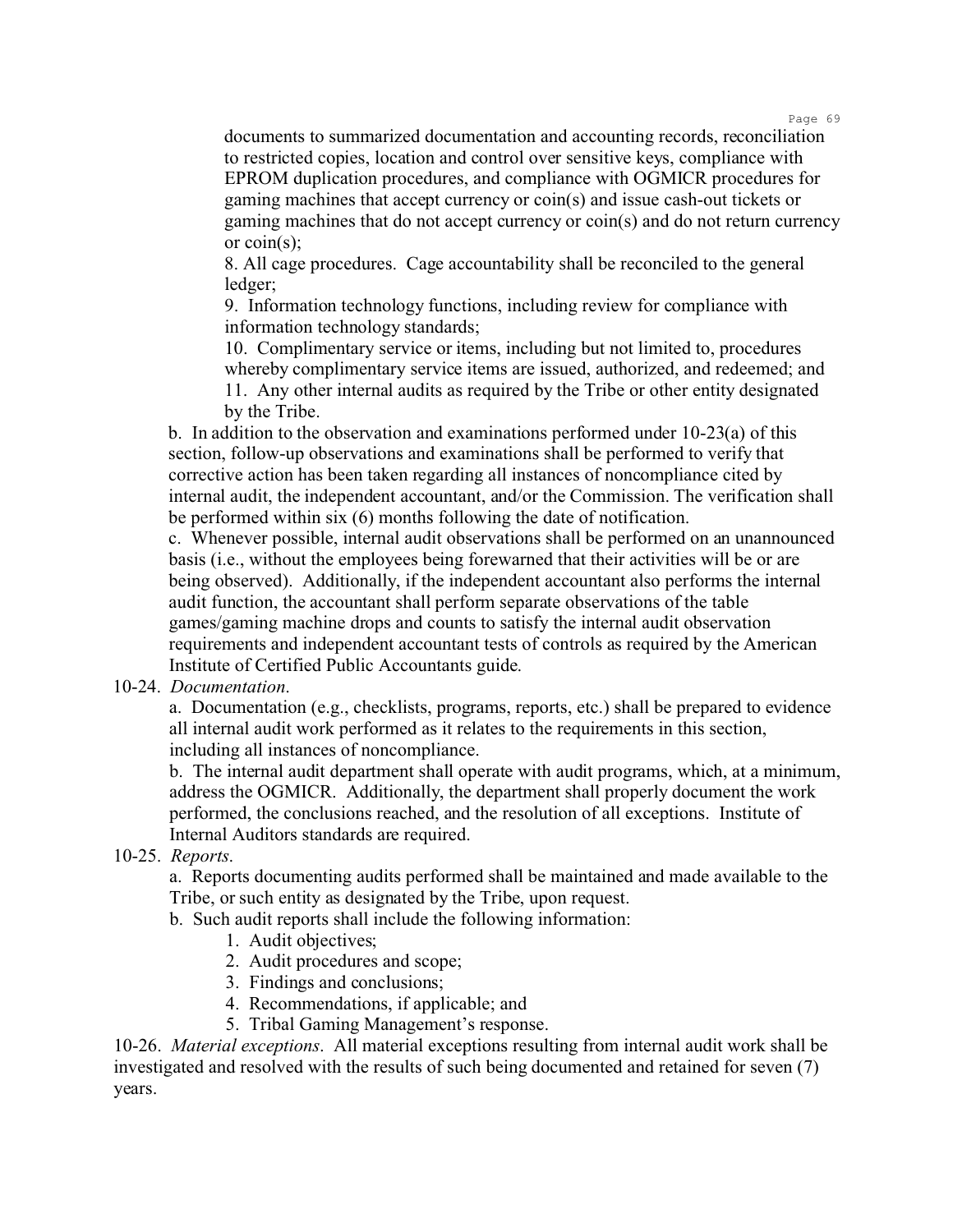10-27. *Role of Tribal Gaming Management*.

a. Internal audit findings shall be reported to Tribal Gaming Management and the Tribe. b. Tribal Gaming Management shall be required to respond to internal audit findings

stating corrective measures to be taken to avoid recurrence of the audit exception.

c. Such Tribal Gaming Management responses shall be included in the internal audit report that will be delivered to Tribal Gaming Management, the Tribe, or other entity designated by the Tribe.

## 10-28. *Title 31.*

a. Minimum procedures to determine compliance with Title 31 and the Minimum Internal Control Regulations relative to Title 31 include:

1. Reviews of established procedures in effect for all departments performed once each calendar year. Procedures for the review shall include:

A. A compliance walk-through of those departments with employees where Title 31 transactions may occur, including interview with employees who handle transactions. The compliance walk-through is performed for all three shifts;

B. Examination of available Title 31 documentation including CTRs, SARs, and MTLs;

C. General observation;

D. Sufficient procedures to address prohibited actions for all casino areas and banks with more than \$3,000 in currency and coin and safekeeping deposits; and

E. Identification and reporting procedures for reportable transactions that may occur as the result of single, multiple and/or dissimilar transactions;

b. An annual examination of all types of documents prepared pursuant to Title 31 and the Currency Transaction Reporting Minimum Internal Control Standards which include:

1. Examinations of Title 31 documentation including CTRs, SARs, and MTLs with testing done on a quarterly basis which includes samples; and

2. Examinations of Gaming Facility records, independent of Title 31 (i.e., safekeeping, cage/vault documentation, bank deposit records, gaming machine payout tickets, cash receipts/disbursements, etc.) on a sample basis to determine whether or not:

A. CTRs were completed and filed for all reportable transactions;

B. SARs were completed and filed for all transactions classified as suspicious transactions;

C. The information contained within the CTRs and SARs was complete; and,

D. Prohibited transactions have occurred.

c. An evaluation of the established policies, procedures, and processes in effect; d. The performance and results of the internal audit procedures are documented and, all exceptions discovered are also documented and forwarded to Tribal Gaming Management. Tribal Gaming Management is responsible for ensuring corrective action has been taken;

e. Internal Audit will perform follow-up observation and examination to verify corrective action has been taken;

f. Internal audit procedures performed are completed by those employees (or employees of affiliates) designated to perform such duties and who are independent of the functions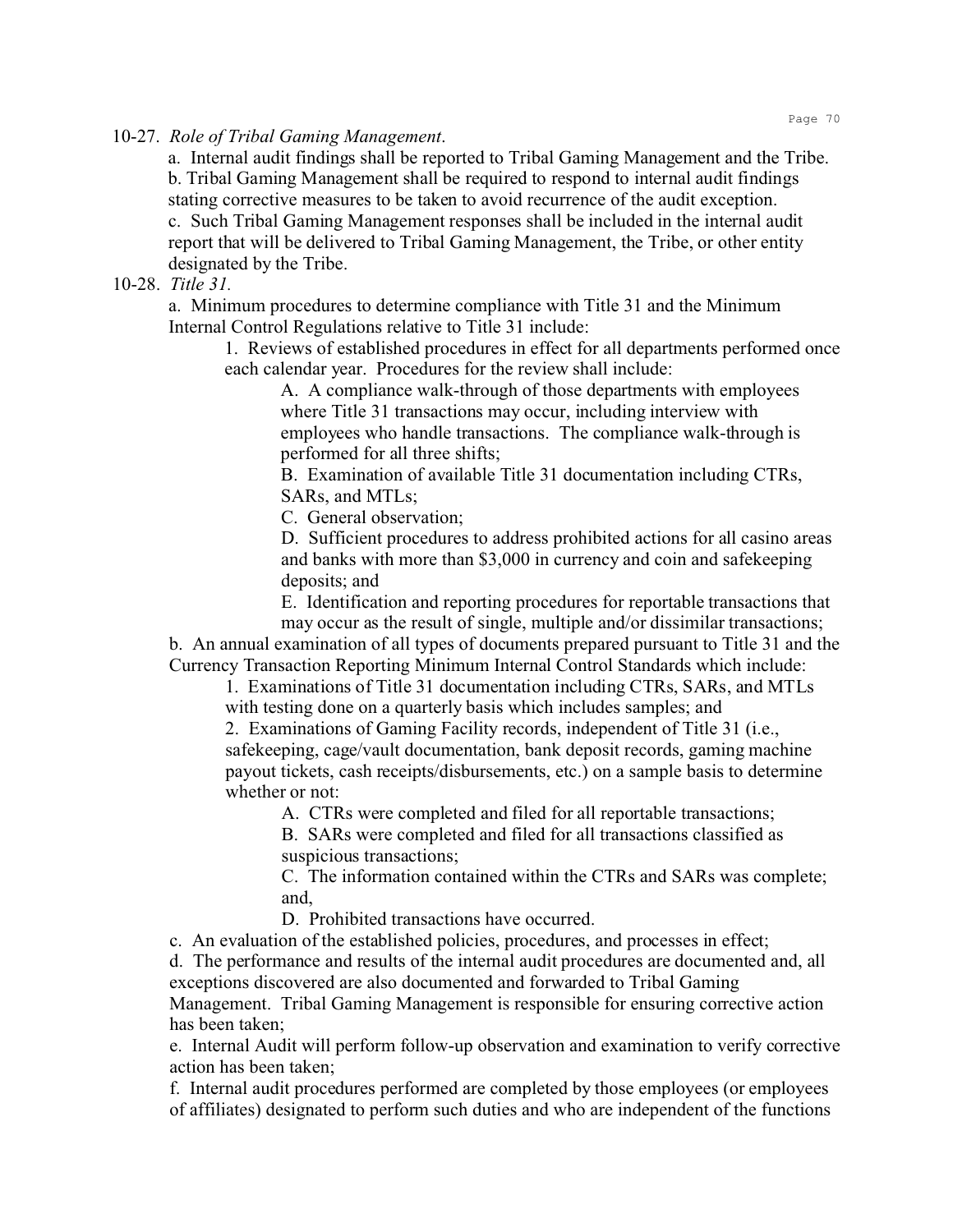being examine; and.

g. An independent accountant may be engaged to perform all or part of the internal audit procedures under section 10-28(b).

## *Subsection C. Tier A Surveillance*.

## 10-29. *General*.

a. Tier A gaming facilities must, at a minimum, maintain and operate an unstaffed surveillance system in a secured location whereby the areas under surveillance are continually recorded.

b. The entrance to the surveillance room shall be located so that it is not readily accessible by either Gaming Facility employees who work primarily on the casino floor, or the general public.

c. Access to the surveillance room shall be limited to surveillance personnel, designated employees, and other persons authorized in accordance with the surveillance department policy. Such policy shall be approved by the Tribe.

d. The surveillance system shall include the date and time generators that possess the capability to display the date and time of recorded events on the video and/or digital recordings. The displayed date and time shall not significantly obstruct the recorded view.

e. The surveillance department shall strive to ensure staff is trained in the use of the equipment, knowledge of the games, and house rules.

f. Each camera required by the standards in this section shall be installed in a manner that will prevent it from being readily obstructed, tampered with, or disabled by customers or employees.

g. Each camera required by the standards in this section shall possess the capability of having its picture recorded. The surveillance system shall include sufficient numbers of recorders to simultaneously record multiple gaming and count room activities, and record the views of all dedicated cameras and motion activated dedicated cameras.

h. Reasonable effort shall be made to repair each malfunction of surveillance system equipment required by the standards in this section within seventy-two (72) hours after the malfunction is discovered. The Tribe shall be notified of any camera(s) that has malfunctioned for more than twenty-four (24) hours.

1. In the event of a dedicated camera malfunction, the Gaming Facility and/or the surveillance department shall, upon identification of the malfunction, immediately provide alternative camera coverage or other security measures, such as additional supervisory or security personnel, to protect the subject activity.

i. Count rooms, vaults, and cages must have room lighting hard wired. There may be no ability to turn off the lights from inside the room or near the doors.

j. A complete index and guide to the casino cameras, monitors and controls must be readily available in the surveillance room. This guide must include, but not be limited to, a map of the camera locations, how to call up each camera and the number of each camera.

k. Each Gaming Facility must be monitored by video surveillance. Surveillance rooms must be separate from other functions and must remain locked.

10-30. *Bingo*.

a. The surveillance system shall record the bingo ball drawing device, the game board,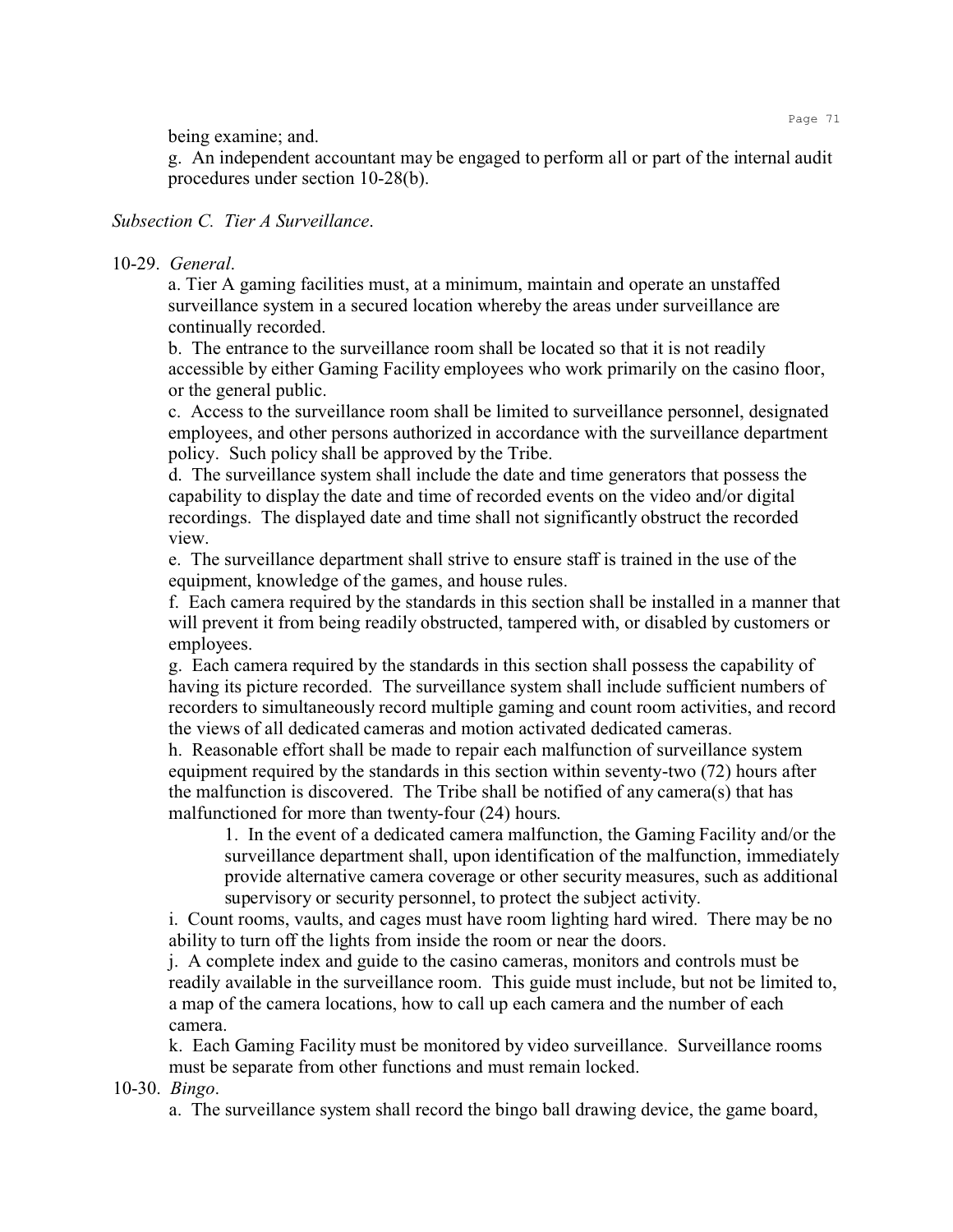and the activities of the employees responsible for drawing, calling, and entering the balls drawn or numbers selected.

10-31. *Card games*.

a. The surveillance system shall record the general activities in each card room and be capable of identifying the employees performing the different functions.

10-32. *Keno*.

a. The surveillance system shall record the keno ball-drawing device, the general activities in each keno game area, and be capable of identifying the employees performing the different functions.

10-33. *Table Games*.

a. Except as otherwise provided in 10-34, 10-35, and 10-36, the surveillance system of Gaming Facilities operating four (4) or more table games shall provide at a minimum one (1) pan-tilt-zoom camera per two (2) tables and surveillance must be capable of taping:

1. With sufficient clarity to identify customers and dealers; and

2. With sufficient coverage and clarity to simultaneously view the table bank and determine the configuration of wagers, card values, and game outcome.

3. One (1) dedicated camera per table and one (1) pan-tilt-zoom camera per four (4) tables may be an acceptable alternative procedure to satisfy the requirements of this paragraph.

b. The surveillance system of gaming facilities operating three (3) or fewer table games shall:

1. Comply with the requirements in 10-33(a); or

2. Have one (1) overhead camera at each table.

c. Blackjack. At all times during the conduct of blackjack games, the following surveillance shall be required:

1. Domes are required over each camera that completely enclose each video camera and conceal such cameras' actions, yet accommodate clear, unobstructed camera views;

2. At least one employee or Tribal Gaming Management official monitoring the video surveillance feed on closed circuit video monitors;

3. Video surveillance camera feed must be recorded;

4. All blackjack tables with limits greater than \$200 after double-down or splitting, and those offering the "double-pitch" variant, must have continuous camera coverage. This camera should be positioned to provide an overview of the whole table; and

5. Blackjack area views may be quadraplexed (a multi-view system that records on one VCR and when viewed on a monitor has four different camera inputs) if the pan-tilt-zoom (PTZ) camera images can be switched to a "call-up" monitor (a monitor that is able to view all cameras).

## 10-34. *Craps*.

a. All craps tables shall have two (2) dedicated cross view cameras covering both ends of the table.

10-35. *Roulette*.

a. All roulette areas shall have one (1) overhead dedicated camera covering the roulette wheel and shall also have one (1) dedicated camera covering the play of the table.

## 10-36. *Big Wheel*.

a. All big wheel games shall have one (1) dedicated camera viewing the wheel.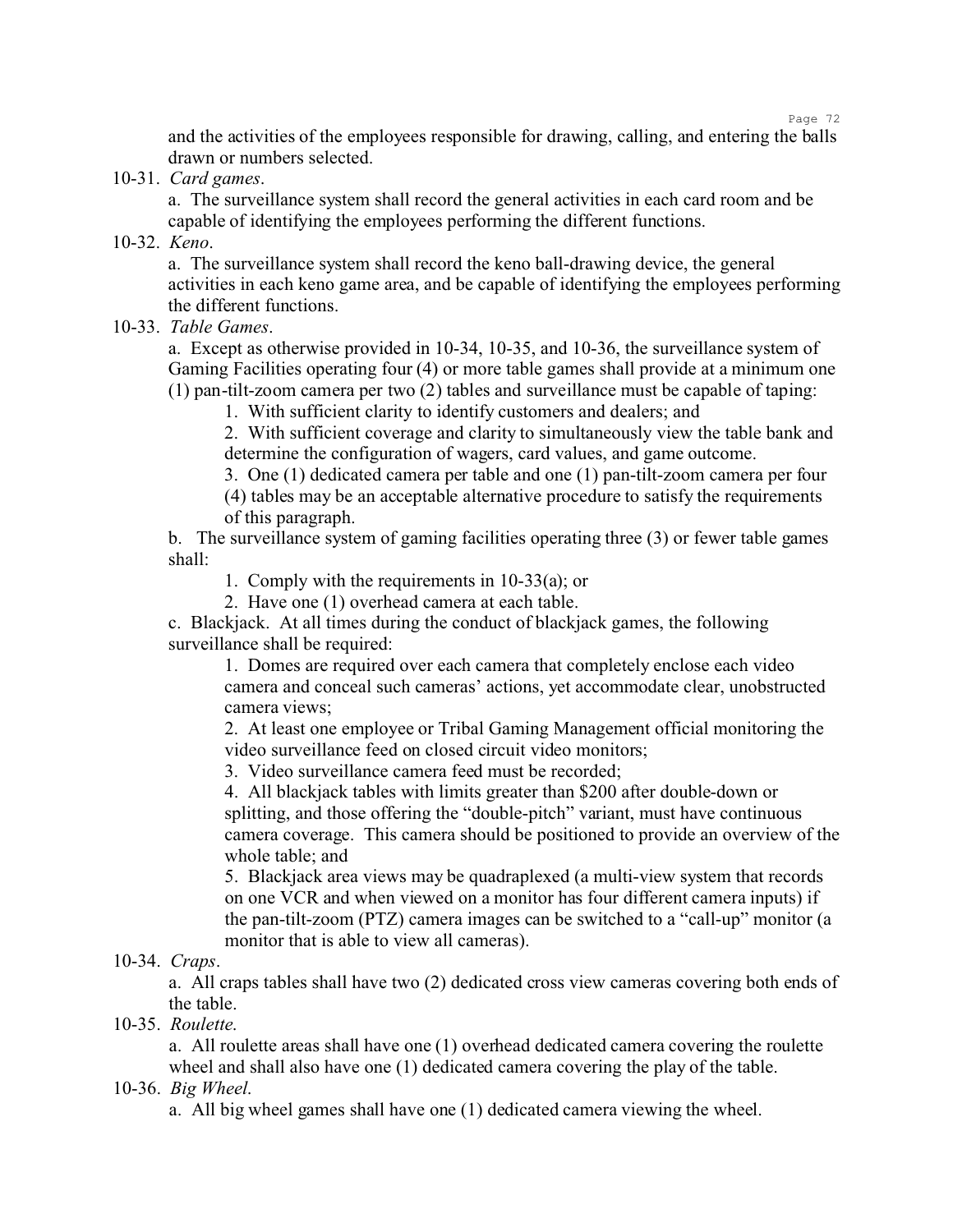10-37. *Progressive Table Games*.

a. Progressive table games with a progressive jackpot of \$25,000 or more shall be recorded by dedicated cameras that provide coverage of:

1. The table surface, sufficient that the card values and card suits can be clearly identified;

2. An overall view of the entire table with sufficient clarity to identify customers and dealer; and

3. A view of the progressive meter jackpot amount. If several tables are linked to the same progressive jackpot meter, only one meter need be recorded.

## 10-38. *Gaming Machines.*

a. Except as otherwise provided in provisions  $10-38$  (f) and (g), gaming machines offering a payout of more than \$250,000 shall be recorded by a dedicated camera(s) to provide coverage of:

1. All customers and employees at the gaming machine, and

2. The face of the gaming machine, with sufficient clarity to identify the payout line(s) of the gaming machine.

b. A gaming machine area which has 75 machines or more, per floor, must have at least 1 PTZ camera.

c. All gaming machine booths, including transaction areas, must be monitored and recorded by stationary camera surveillance. For those gaming machine booths which have fill and jackpot payout capabilities, cage/vault surveillance standards shall apply. d. The entire drop route must have surveillance coverage.

e. Surveillance shall record in a proper log or journal in a legible manner any exceptions or variations to established procedures during the drop. Such log or journal shall be made available for review to authorized persons only.

f. In-house Progressive Machine. In house progressive gaming machines offering a base payout amount (jackpot reset amount) of more than \$100,000 shall be recorded by a dedicated camera(s) to provide coverage of:

1. All customers and employees at the gaming machine; and

2. The face of the gaming machine, with sufficient clarity to identify the payout line(s) of the gaming machine.

g. Wide-area Progressive Machine. Wide area progressive machines offering a base payout amount of more than \$1.5 million and monitored by an independent vendor utilizing an on-line progressive computer system shall be recorded by a dedicated camera(s) to provide coverage of:

1. All customers and employees at the gaming machine; and

2. The face of the gaming machine, with sufficient clarity to identify the payout line(s) of the gaming machine.

h. Notwithstanding provision 10-33(a), if the gaming machine is a multi-game machine, the Tribe, or Tribal Gaming Management subject to approval of the Tribe, may develop and implement alternative procedures to monitor, record, and confirm payouts.

10-39. *Currency and Coin*.

a. The surveillance system shall record a general overview of all areas where currency or coin may be stored or counted.

10-40. *Video Recording and/or Digital Record Retention*.

a. All video recordings and/or digital records of coverage provided by the dedicated cameras or motion-activated dedicated cameras required by the standards in this section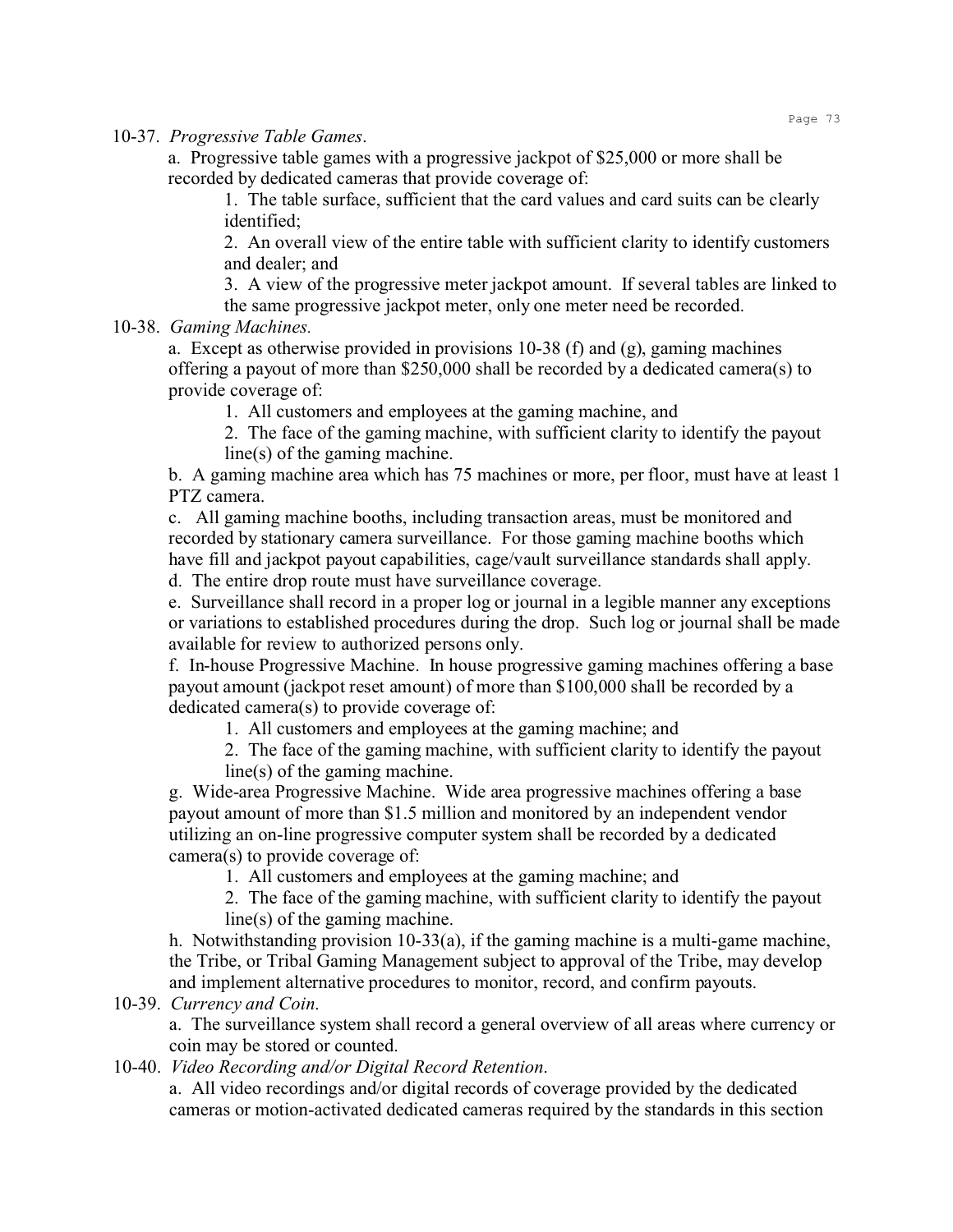shall be retained for a minimum of seven (7) days.

- b. All video recordings shall be retained as follows:
	- 1. Thirty (30) days for all blackjack recordings;

2. Thirty (30) days for all recordings involving suspected or confirmed gaming crimes, unlawful activity, or detentions and questioning by security personnel; 3. Thirty (30) days for all recordings of linked systems (e.g., bingo, ball draws,

gaming machines, etc.); and

4. Seven days for all other recordings.

c. Duly authenticated copies of video recordings and/or digital records shall be provided to the Tribe, or other entity as designated by the Tribe, upon request.

10-41. *Video Library Log*.

a. A video library log, or comparable alternative procedure approved by the Tribe, shall be maintained to demonstrate compliance with the storage, identification, and retention standards required in this section.

10-42. *Malfunction and Repair Log*.

a. Surveillance personnel shall maintain a log or alternative procedure approved by the Tribe that documents each malfunction and repair of the surveillance system as defined in this section.

b. The log shall state the time, date, and nature of each malfunction, the efforts expended to repair the malfunction, and the date of each effort, the reasons for any delays in repairing the malfunction, the date the malfunction is repaired, and where applicable, any alternative security measures that were taken.

10-43. *Cage, Vault, and Count Rooms*.

a. Cameras in the cage should provide views of the door entering the cage, the cage area, the cashier area and the customer filing area. Diagonally opposed cameras with wide angle lenses must be positioned so that all areas of the room to the full height of the employees are within the camera view.

b. Identifying marks shall be placed on the counter so that cashiers know where to place currency and fill/credit documents. A transaction camera must be able to differentiate between bill denominations and chip denominations by edge design and amounts listed on paperwork.

c. Internal hallways to and from count, vault, and cage rooms must have surveillance viewing the approach.

- d. Each vault shall have a stationary camera on each work station.
- e. Two stationary cross views shall be used covering the vault, preventing blind spots.
- f. Each cage, vault, hard count and soft count room must have at least one PTZ camera.

# **ARTICLE XI. Tier B Facilities.**

## *Subsection A. Tier B Drop and Count*.

11-1. *Computer Applications*. For any computer applications used, alternate documentation and/or procedures that provide at least the level of control described by the standards in this subsection, as approved by the Tribe, will be acceptable.

11-2. *Table Game Drop Standards*.

a. The setting out of empty table game drop boxes and the drop shall be a continuous process.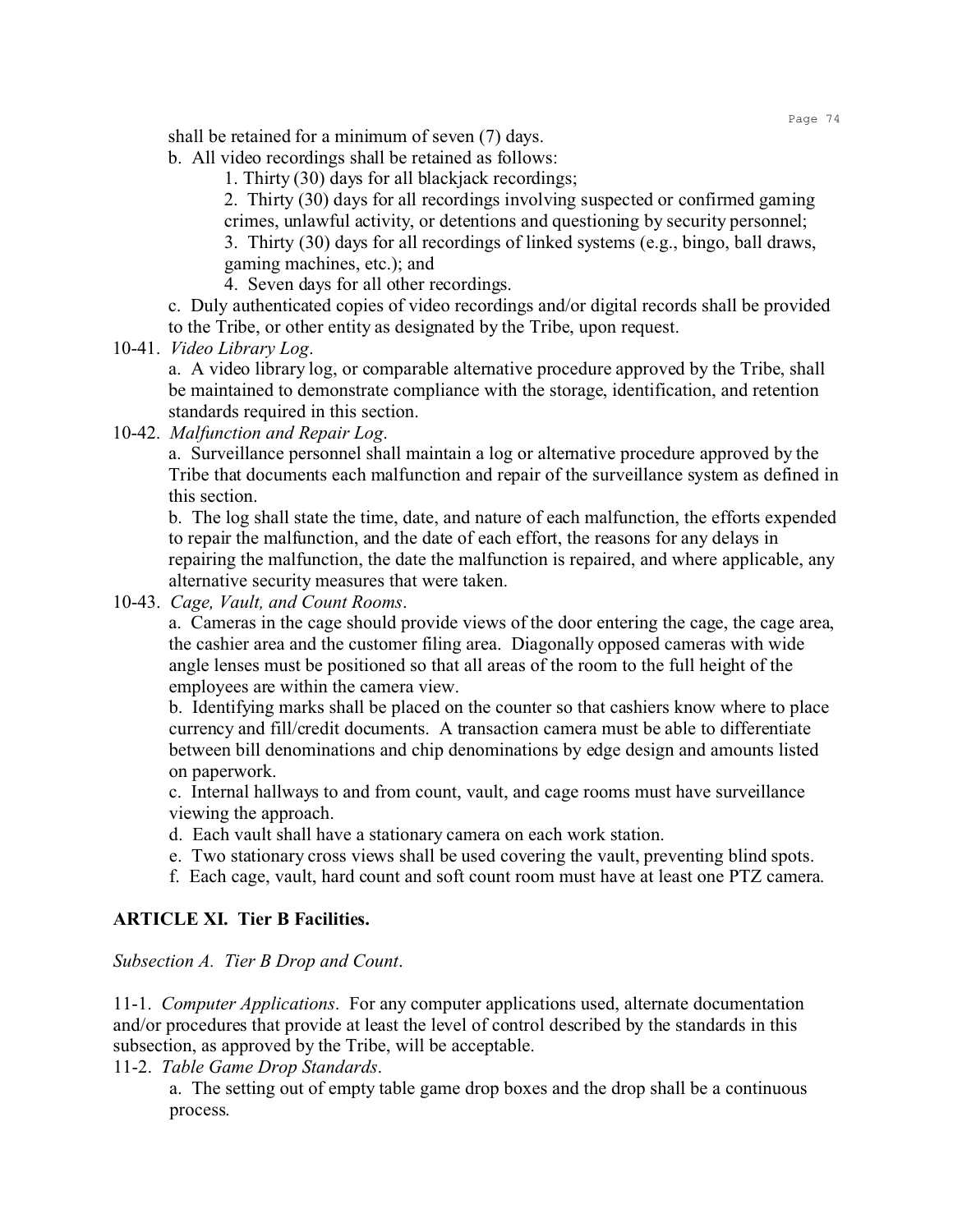b. At the end of each shift:

1. All locked table game drop boxes shall be removed from the tables by a person independent of the pit shift being dropped;

2. A separate drop box shall be placed on each table opened at any time during each shift or a Gaming Facility may utilize a single drop box with separate openings and compartments for each shift; and

3. Upon removal from the tables, table game drop boxes shall be transported directly to the count room or other equivalently secure area with comparable controls and locked in a secure manner until the count takes place.

c. If drop boxes are not placed on all tables, then the pit department shall document which tables were open during the shift.

d. The transporting of table game drop boxes shall be performed by a minimum of two persons, at least one of whom is independent of the pit shift being dropped.

e. All table game drop boxes shall be posted with a number corresponding to a permanent number on the gaming table and marked to indicate game, table number, and shift.

f. Surveillance shall be notified when the drop is to begin so that surveillance may monitor the activities.

g. If the drop team accidentally attaches the wrong drop box to a table, the pit supervisor shall be notified and an identification tag, which shows the correct table number, game type and shift, is securely attached to the drop box. This identification tag shall be left on the drop box until the soft count is finished. The pit supervisor shall note the incident, deposits a note in the drop box and records the incident on the pit report.

# 11-3. *Soft Count Room Personnel*.

a. The table game soft count and the gaming machine bill acceptor count shall be performed by a minimum of two employees.

1. The count shall be viewed live, or on video recording and/or digital record, within seven (7) days by an employee independent of the count.

b. Count room personnel shall not be allowed to exit or enter the count room during the count except for emergencies or scheduled breaks. At no time during the count shall there be fewer than two employees in the count room until the drop proceeds have been accepted into cage/vault accountability. Surveillance shall be notified whenever count room personnel exit or enter the count room during the count.

c. Count team members shall be rotated on a routine basis such that the count team is not consistently the same two persons more than four (4) days per week.

d. The count team shall be independent of transactions being reviewed and counted. The count team shall be independent of the cage/vault departments; however, a dealer or cage cashier may be used if this person is not allowed to perform the recording function. An accounting representative may be used if there is an independent audit of all soft count documentation.

# 11-4. *Table Game Soft Count Standards*.

a. The table game soft count shall be performed in a soft count room or other equivalently secure area with comparable controls.

b. Access to the count room during the count shall be restricted to members of the drop and count teams, with the exception of authorized observers, supervisors for resolution of problems, and authorized maintenance personnel.

c. If counts from various Revenue Centers occur simultaneously in the count room,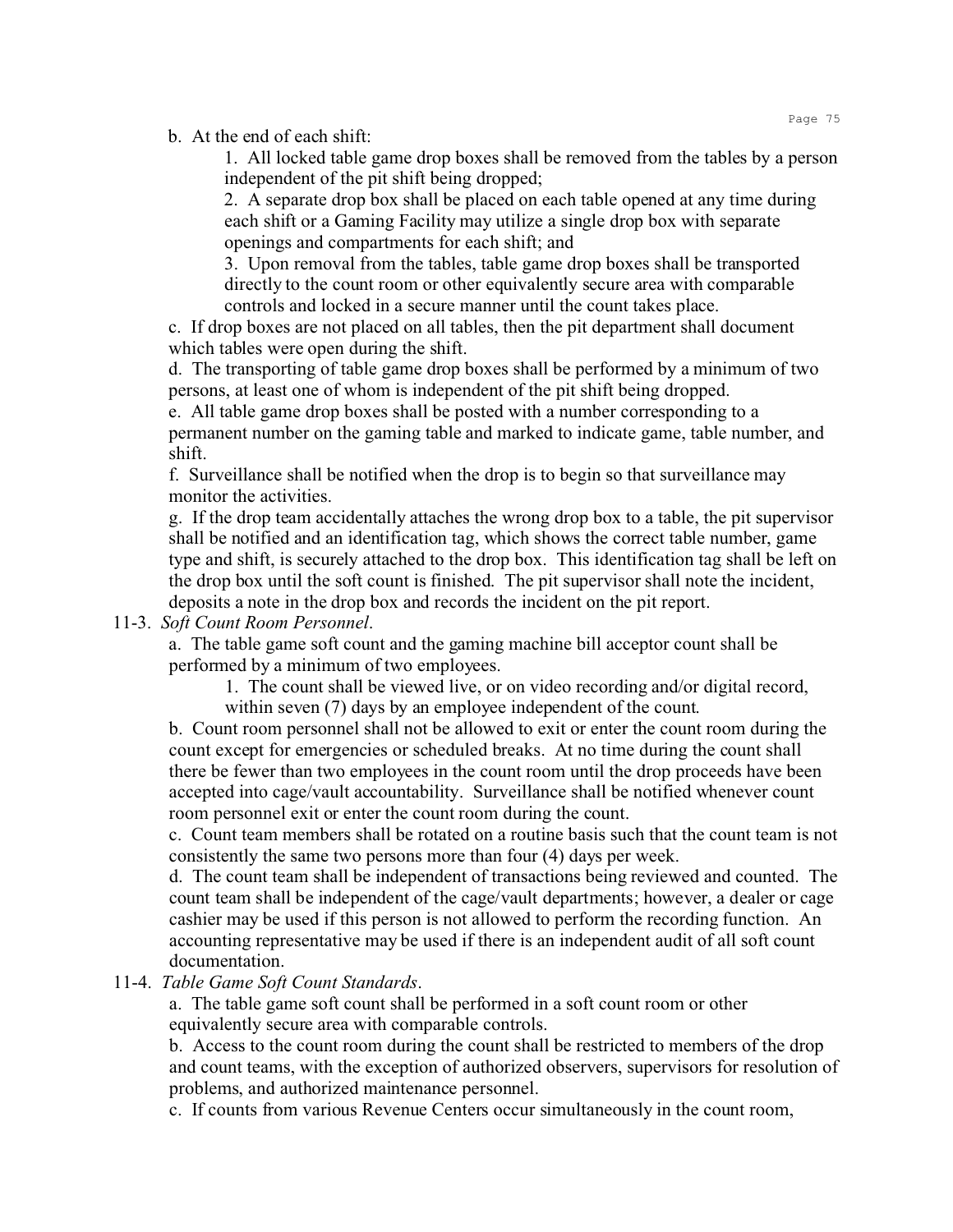procedures shall be in effect that prevent the commingling of funds from different Revenue Centers.

d. The table game drop boxes shall be individually emptied and counted in such a manner to prevent the commingling of funds between boxes until the count of the box has been recorded.

1. The count of each box shall be recorded in ink or other permanent form of recordation.

2. A second count shall be performed by an employee on the count team who did not perform the initial count.

3. Corrections to information originally recorded by the count team on soft count documentation shall be made by drawing a single line through the error, writing the correct figure above the original figure, and then obtaining the initials of at least two count team members who verified the change, unless the count team has only two (2) members, in which case the initials of only one (1) verifying count team member is required.

e. If currency counters are utilized and the count room table is used only to empty boxes and sort/stack contents, a count team member shall be able to observe the loading and unloading of all currency at the currency counter, including rejected currency.

f. Table game drop boxes, when empty, shall be shown to another member of the count team, or to another person who is observing the count, or to surveillance, provided the count is monitored in its entirety by a person independent of the count.

g. Orders for fill/credit (if applicable) shall be matched to the fill/credit slips. Fills and credits shall be traced to or recorded on the count sheet.

h. The opening/closing table inventory forms (if applicable) shall either be:

1. Examined and traced to or recorded on the count sheet; or

2. If a computerized system is used, accounting personnel can trace the

opening/closing table inventory forms tot he count sheet. Discrepancies shall be investigated with the findings documented and maintained for inspection.

i. The count sheet shall be reconciled to the total drop by a count team member who shall not function as the sole recorder.

j. All members of the count team shall sign the count document or a summary report to attest to their participation in the count.

k. All drop proceeds and cash equivalents that were counted shall be turned over to the cage or vault cashier (who shall be independent of the count team) or to an authorized person/employee independent of the revenue generation and the count process for verification. Such person shall certify by signature as to the accuracy of the drop proceeds delivered and received.

l. The count sheet, with all supporting documents, shall be delivered to the accounting department by a count team member or a person independent of the cashiers department. Alternatively, it may be adequately secured (e.g., locked container to which only accounting personnel can gain access) until retrieved by the accounting department.

m. Access to stored, full table game drop boxes shall be restricted to authorized members of the drop and count teams.

11-5. *Gaming Machine Bill Acceptor Drop Standards*.

a. A minimum of two employees shall be involved in the removal of the gaming machine drop, at least one of who is independent of the gaming machine department.

b. All bill acceptor canisters shall be removed only at the time previously designated by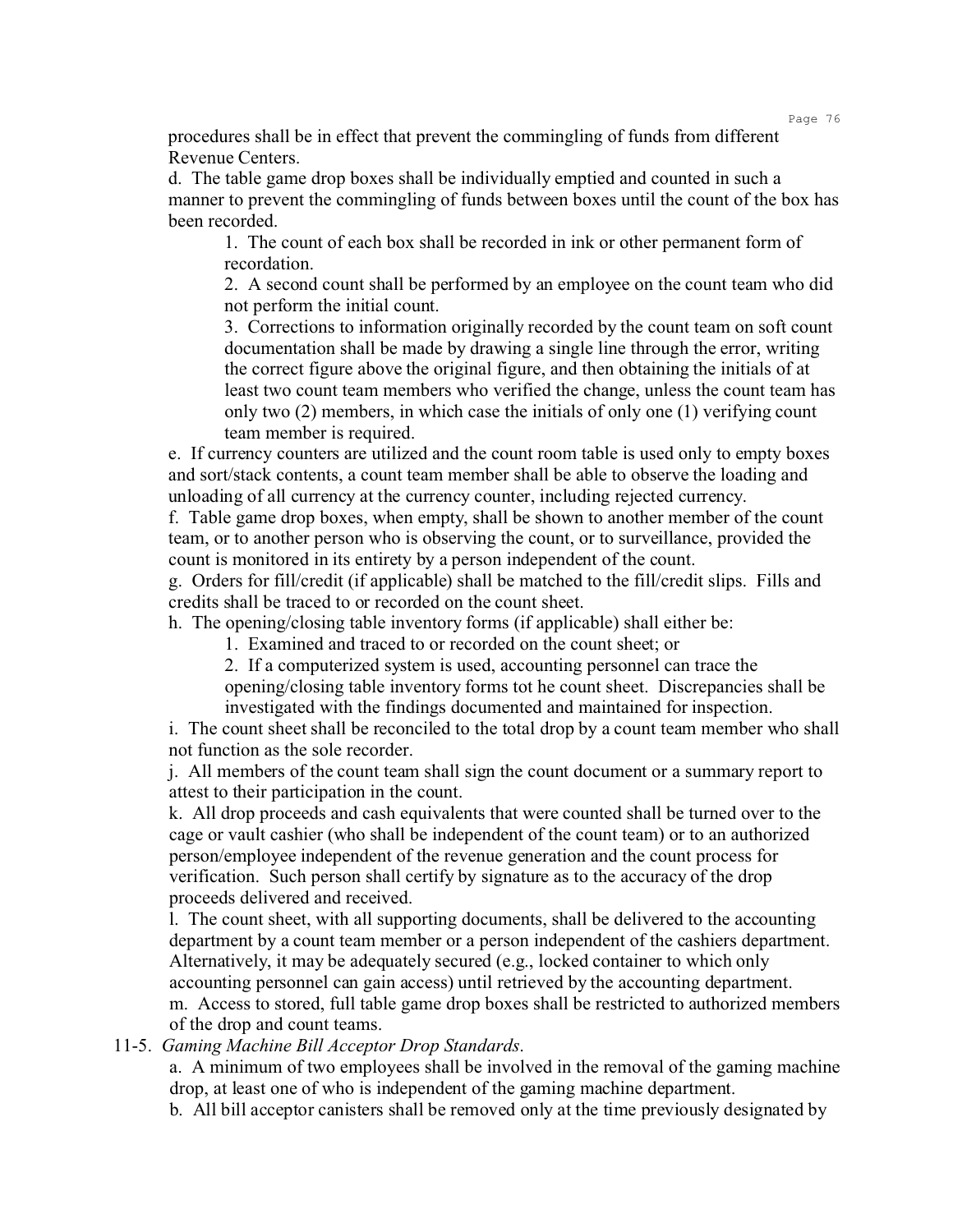Tribal Gaming Management and reported to the Tribe, except for emergency drops. c. Surveillance shall be notified when the drop is to begin so that surveillance may monitor the activities.

d. The bill acceptor canisters shall be removed by a person independent of the gaming machine department, then transported directly to the count room or other equivalently secure area with comparable controls and locked in a secure manner until the count takes place.

e. Security in the form of at least one internal security officer shall be provided over the bill acceptor canisters removed from the gaming machines and awaiting transport to the count room.

f. The transporting of bill acceptor canisters shall be performed by a minimum of two persons, at least one of who is independent of the gaming machine department.

g. All bill acceptor canisters shall be posted with a number corresponding to a permanent number on the gaming machine.

11-6. *Gaming Machine Bill Acceptor Count Standards*.

a. The gaming machine bill acceptor count shall be performed in a soft count room or other equivalently secure area with comparable controls.

b. Access to the count room during the count shall be restricted to members of the drop and count teams, with the exception of authorized observers, supervisors for resolution of problems, and authorized maintenance personnel.

c. If counts from various Revenue Centers occur simultaneously in the count room, procedures shall be in effect that prevent the commingling of funds from different Revenue Centers.

d. The bill acceptor canisters shall be individually emptied and counted in such a manner to prevent the commingling of funds between canisters until the count of the canister has been recorded.

1. The count of each canister shall be recorded in ink or other permanent form of recordation.

2. A second count shall be performed by an employee on the count team who did not perform the initial count.

3. Corrections to information originally recorded by the count team on soft count documentation shall be made by drawing a single line through the error, writing the correct figure above the original figure, and then obtaining the initials of at least two count team members who verified the change.

e. If currency counters are utilized and the count room table is used only to empty canisters and sort/stack contents, a count team member shall be able to observe the loading and unloading of all currency at the currency counter, including rejected currency.

f. Canisters, when empty, shall be shown to another member of the count team, to another person who is observing the count, or to surveillance, provided the count is monitored in its entirety by a person independent of the count.

g. The count sheet shall be reconciled to the total drop by a count team member who shall not function as the sole recorder.

h. All members of the count team shall sign the count document or a summary report to attest to their participation in the count

i. All drop proceeds and cash equivalents that were counted shall be turned over to the cage or vault cashier (who shall be independent of the count team) or to an authorized person/employee independent of the revenue generation and the count process for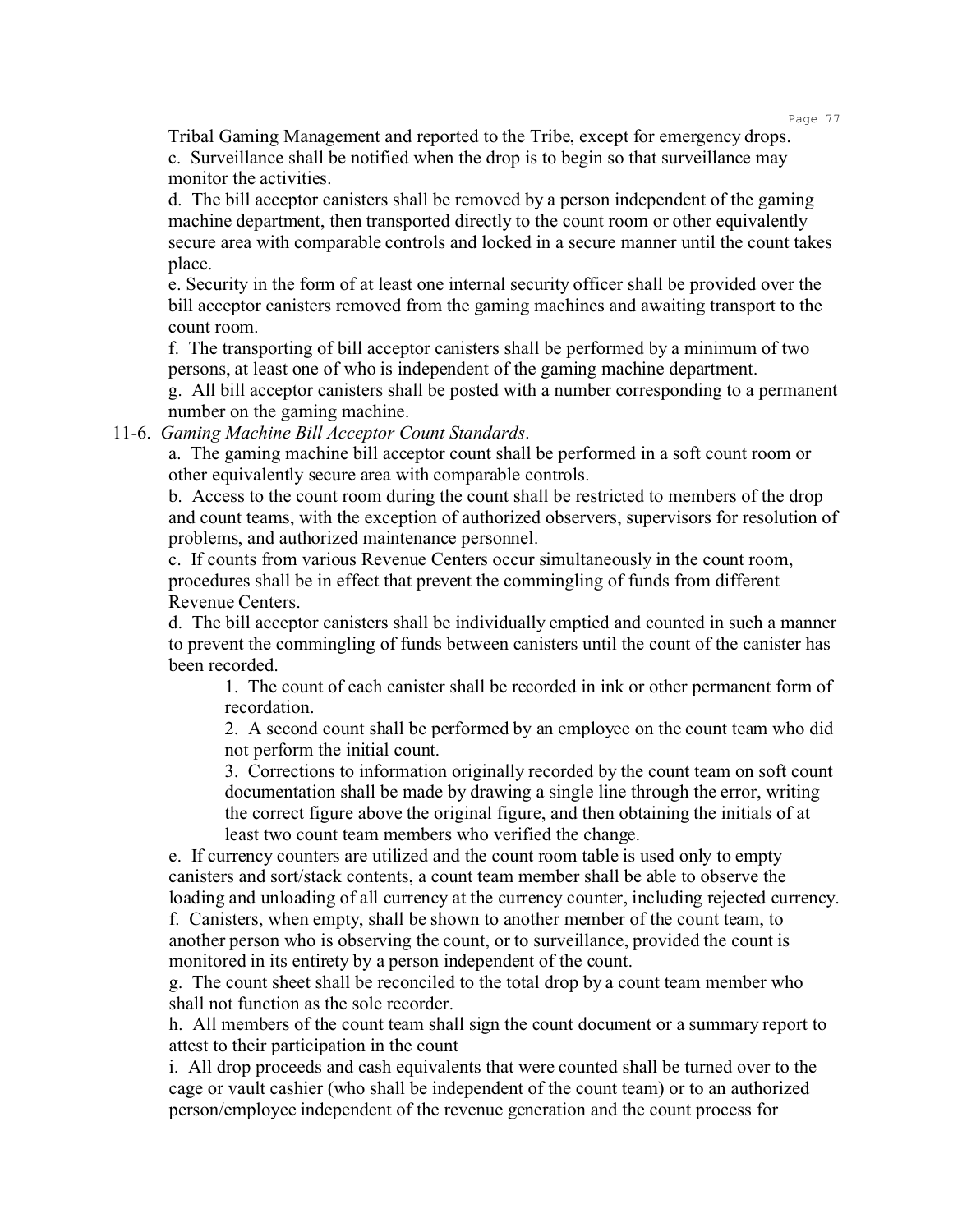verification. Such person shall certify by signature as to the accuracy of the drop proceeds delivered and received.

j. The count sheet, with all supporting documents, shall be delivered to the accounting department by a count team member or a person independent of the cashiers department. Alternatively, it may be adequately secured (e.g., locked container to which only accounting personnel can gain access) until retrieved by the accounting department. k. Access to stored bill acceptor canisters, full or empty, shall be restricted to:

1. Authorized members of the drop and count teams; and

2. Authorized personnel in an emergency for the resolution of a problem.

l. All bill acceptor canisters shall be posted with a number corresponding to a permanent number on the gaming machine.

11-7. *Gaming Machine Coin Drop Standards*.

a. A minimum of two employees shall be involved in the removal of the gaming machine drop, at least one of who is independent of the gaming machine department.

b. All drop buckets shall be removed only at the time previously designated by Tribal Gaming Management and reported to the Tribe, except for emergency drops.

c. Surveillance shall be notified when the drop is to begin so that surveillance may monitor the activities.

d. Security in the form of at least one internal security officer shall be provided over the buckets removed from the gaming machine drop cabinets and awaiting transport to the count room.

e. As each machine is opened, the contents shall be tagged with its respective machine number if the bucket is not permanently marked with the machine number. The contents shall be transported directly to the area designated for the counting of such drop proceeds. If more than one trip is required to remove the contents of the machines, the filled carts of coins shall be securely locked in the room designed for counting or in another equivalently secure area with comparable controls. There shall be a locked covering on any carts in which the drop route includes passage out of doors.

f. Alternatively, a smart bucket system that electronically identifies and tracks the gaming machine number, and facilitates the proper recognition of gaming revenue, shall satisfy the requirements of (a) through (e).

g. Each drop bucket in use shall be:

1. Housed in a locked compartment separate from any other compartment of the gaming machine and keyed differently than other gaming machine compartments; and

2. Identifiable to the gaming machine from which it is removed. If the gaming machine is identified with a removable tag that is placed in the bucket, the tag shall be placed on top of the bucket when it is collected.

h. Each gaming machine shall have drop buckets into which coins or tokens that are retained by the gamin machine are collected. Drop bucket contents may not be used to make change or pay hand-paid payouts.

i. The collection procedures may include procedures for dropping gaming machines that have trays instead of drop buckets.

## 11-8. *Hard Count Room Personnel*.

a. The weigh/count shall be performed by a minimum of two employees.

1. The count shall be viewed either live, or on video recording and/or digital record within seven (7) days by an employee independent of the count.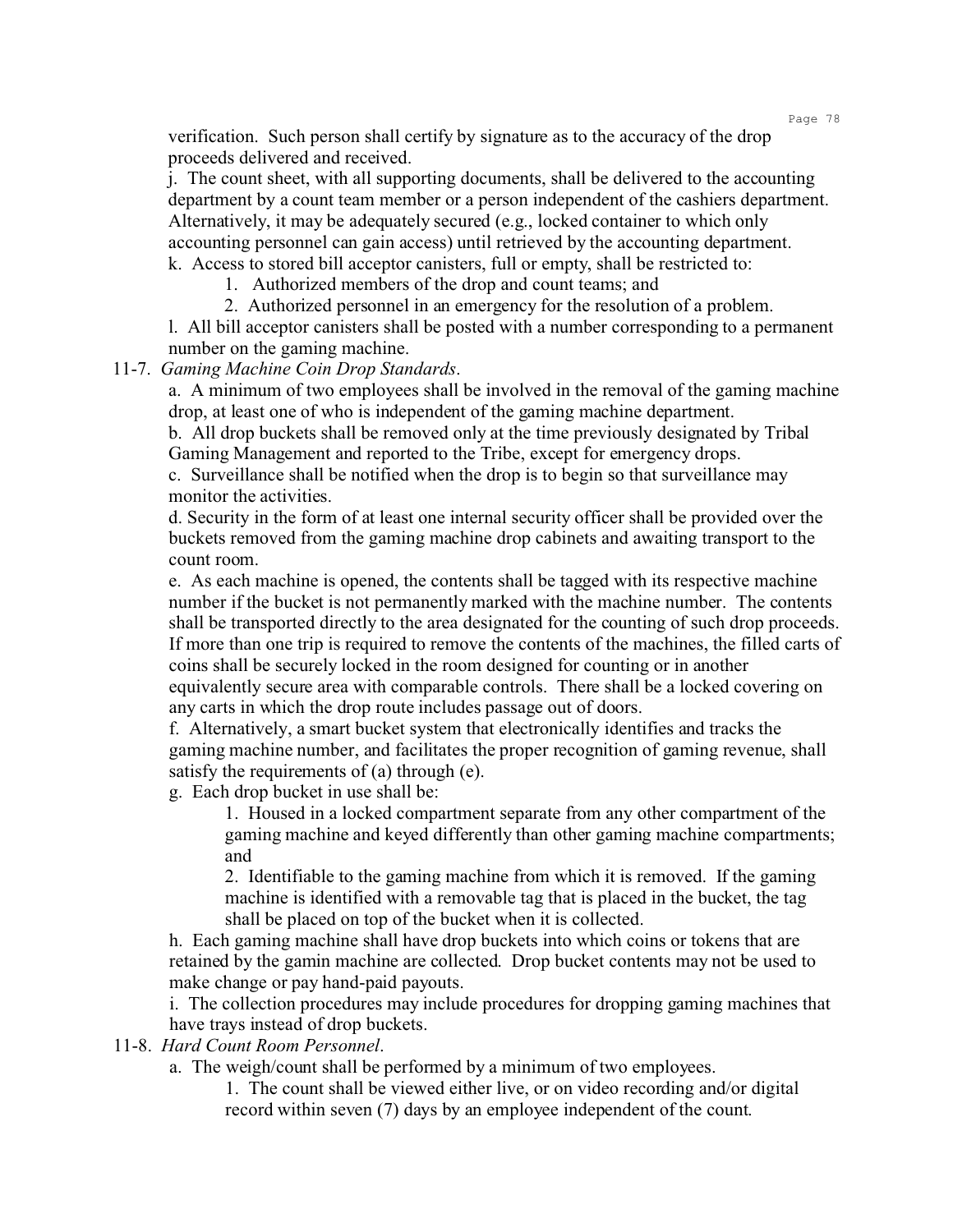b. At no time during the weigh/count shall there be fewer than two employees in the count room until the drop proceeds have been accepted into cage/vault accountability. Surveillance shall be notified whenever count room personnel exit or enter the count room during the count.

1. If the gaming machine count is conducted with a continuous mechanical count meter that is not reset during the count and is verified in writing by at least two employees at the start and end of each denomination count, then one employee may perform the wrap.

c. Count team members shall be rotated on a routine basis such that the count team does not contain the same two persons more than four (4) days per week.

d. The count team shall be independent of transactions being reviewed and counted. The count team shall be independent of the cage/vault departments, unless they are nonsupervisory gaming machine employees and perform the laborer function only. (A nonsupervisory gaming machine employee is defined as a person below the level of gaming machine supervisor). A cage cashier may be used if this person is not allowed to perform the recording function. An accounting representative may be used if there is an independent audit of all count documentation.

11-9. *Gaming Machine Coin Count and Wrap Standards*.

a. Coins shall include tokens.

b. The gaming machine coin count and wrap shall be performed in a count room or other equivalently secure area with comparable controls.

c. Alternatively, an on-the-floor drop system utilizing a mobile scale shall satisfy the requirements of (b), subject to the following conditions:

1. The Gaming Facility shall utilize and maintain an effective on-line gaming machine monitoring system, as described in provision 5-9(c);

2. Components of the on-the-floor drop system shall include, but not be limited to, a weigh scale, a laptop computer through which weigh/count applications are operated, a security camera available for the mobile scale system, and a VCR to be housed within the video compartment of the mobile scale. The system may include a mule cart used for mobile weigh scale system locomotion;

3. The Gaming Facility must obtain the security camera available with the system, and this camera must be added in such a way as to eliminate tampering; 4. Prior to the drop, the drop/count team shall ensure the scale batteries are charged;

5. Prior to the drop, a videotape shall be inserted into the VCR used to record the drop in conjunction with the security camera system and the VCR shall be activated;

6. The weigh scale test shall be performed prior to removing the unit from the hard count room for the start of the weigh/drop/count;

7. Surveillance shall be notified when the weigh/drop/count begins and shall be capable of monitoring the entire process;

8. An observer independent of the weigh/drop/count teams (independent observer) shall remain by the weigh scale at all times and shall observe the entire weigh/drop/count process;

9. Physical custody of the key(s) needed to access the laptop and video compartment shall require the involvement of two persons, one of whom is independent of the drop and count team;

Page 79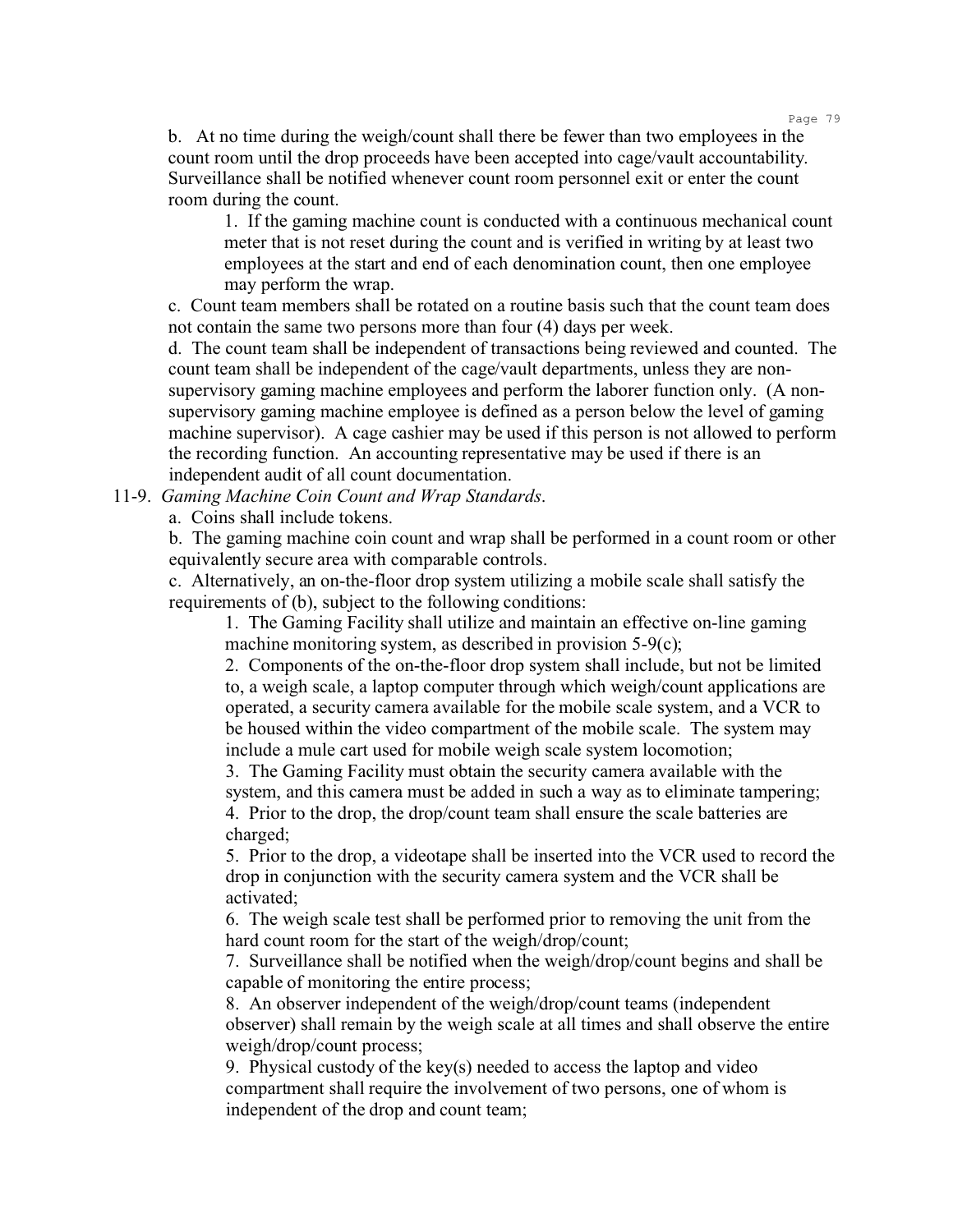10. The mule key (if applicable), the laptop and video compartment keys, and the remote control for the VCR shall be maintained by a department independent of the gaming machine department. The appropriate personnel shall sign out these keys;

11. A person independent of the weigh/drop/count teams shall be required to accompany these keys while they are checked out, and observe each time the laptop compartment is opened;

12. The laptop access panel shall not be opened outside the hard count room, except in instances when the laptop must be rebooted as a result of a crash, lock up, or other situation requiring immediate corrective action;

13. User access to the system shall be limited to those employees required to have full or limited access to complete the weigh/drop/count; and

14. When the weigh/drop/count is completed, the independent observer shall access the laptop compartment, end the recording session, eject the videotape, and deliver the videotape to surveillance.

d. Access to the count room during the count shall be restricted to members of the drop and count teams, with the exception of authorized observers, supervisors for the resolution of problems, and authorized maintenance personnel.

e. If counts from various Revenue Centers occur simultaneously in the count room, procedures shall be in effect that prevent the commingling of funds from different Revenue Centers.

f. The following functions shall be performed in the counting of the gaming machine drop:

1. Recorder function, which involves the recording of the gaming machine count; and

2. Count team supervisor function, which involves the control of the gaming machine weigh and wrap process. The supervisor shall not perform the initial recording of the weigh/count unless a weigh scale with a printer is used.

g. The gaming machine drop shall be counted, wrapped, and reconciled in such a manner to prevent the commingling of gaming machine drop coin with coin (for each denomination) from the next gaming machine drop until the count of the gaming machine drop has been recorded. If the coins are not wrapped immediately after being weighed or counted, they shall be secured and not commingled with other coin.

1. The amount of the gaming machine drop from each machine shall be recorded in ink or other permanent form of recordation on a gaming machine count document by the recorder or mechanically printed by the weigh scale.

2. Corrections to information originally recorded by the count team on gaming machine count documentation shall be made by drawing a single line through the error, writing the correct figure above the original figure, and then obtaining the initials of at least two count team members who verified the change

3. If a weigh scale interface is used, corrections to gaming machine count data shall be made using either of the following:

A. Drawing a single line through the error on the gaming machine document, writing the correct figure above the original figure, and then obtaining the initials of at least two count team employees. If this procedure is used, an employee independent of the gaming machine department and count team shall enter the correct figure into the computer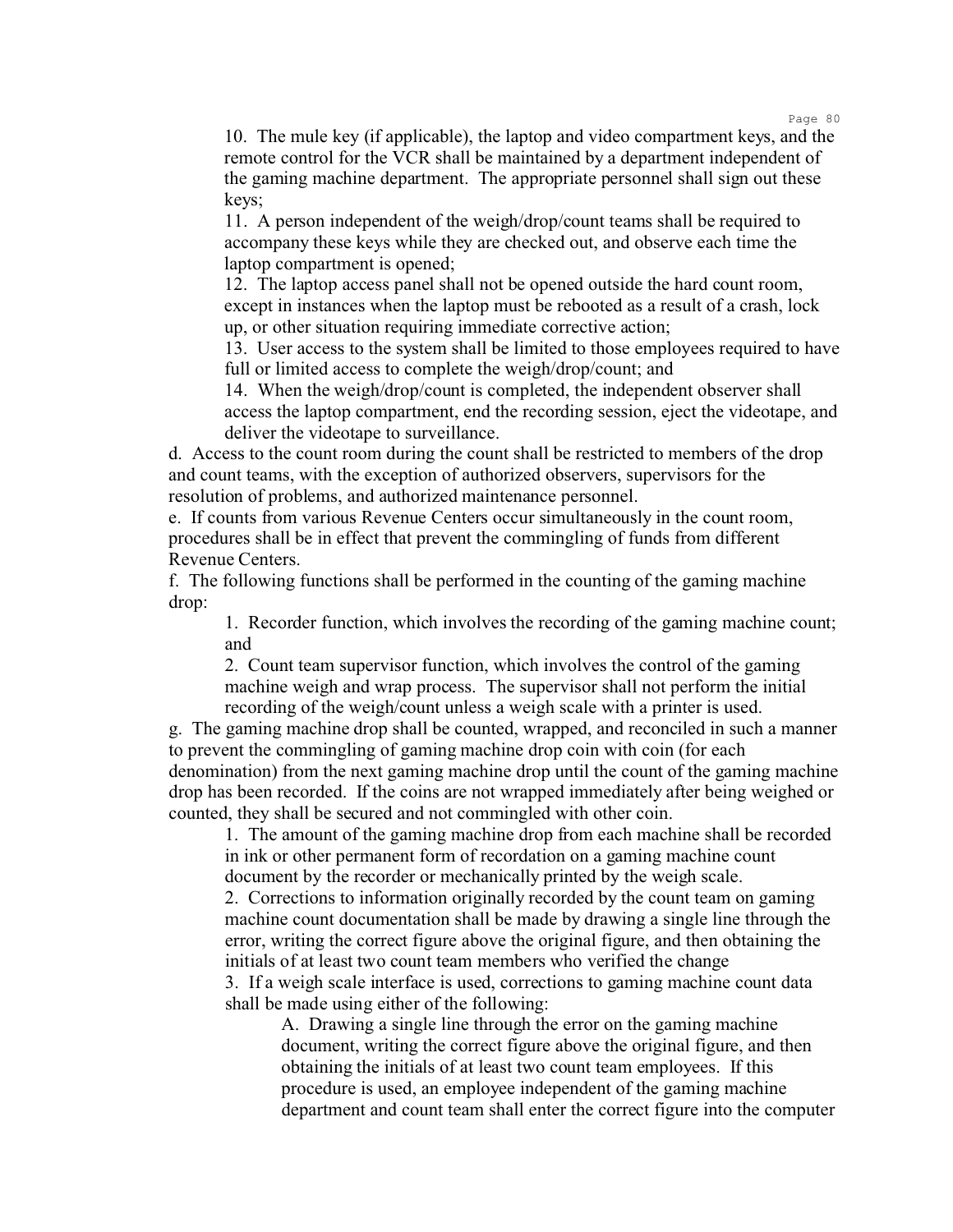system prior to the generation of related gaming machine reports; or B. During the count process, correct the error in the computer system and enter the passwords of at least two count team employees. If this procedure is used, an exception report shall be generated by the computer system identifying the gaming machine number, the error, the correction, and the count team employees attesting to the correction.

h. If applicable, the weight shall be converted to dollar amounts before reconciliation of the weigh to the wrap.

i. If a coin meter is used, a count team member shall convert the coin count for each denomination into dollars and shall enter the results on a summary sheet.

j. The recorder and at least one other count team member shall sign the weigh tape and the gaming machine count document attesting to the accuracy of the weigh/count.

k. All members of the count team shall sign the count document or a summary report to attest to their participation in the count.

l. All drop proceeds and cash equivalents that were counted shall be turned over to the cage or vault cashier (who shall be independent of the count team) or to an authorized person/employee independent from the revenue generation and the count process for verification. Such a person shall certify by signature as to the accuracy of the drop proceeds delivered and received.

m. All gaming machine count and wrap documentation, including any applicable computer storage media, shall be delivered to the accounting department by a count team member or a person independent of the cashier's department. Alternatively, it may be adequately secured (e.g., locked container to which only accounting personnel can gain access) until retrieved by the accounting department.

n. If the coins are transported off the property, a second (alternative) count procedure shall be performed before the coins leave the property. Any variances shall be documented.

o. Variances. Large (by denomination, either \$1,000 or 2% of the drop, whichever is less) or unusual (e.g., zero for weigh/count or patterned for all counts) variances between the weigh/count and wrap shall be investigated by Tribal Gaming Management personnel independent of the gaming machine department, count team, and the cage/vault functions on a timely basis. The results of such investigation shall be documented, maintained for inspection, and provided to appropriate Tribal personnel upon request.

11-10. *Security of the Coin Room Inventory During the Gaming Machine Coin Count and Wrap*. a. If the count room serves as a coin room and coin room inventory is not secured so as to preclude access by the count team, then the following standards shall apply:

> 1. At the commencement of the gaming machine count the following requirements shall be met:

> > A. The coin room inventory shall be counted by at least two employees, one of whom is a member of the count team and the other is independent of the weigh/count and wrap procedures;

> > B. The count in paragraph  $(1)(A)$  of this section shall be recorded on an appropriate inventory form;

2. Upon completion of the wrap of the gaming machine drop:

A. At least two members of the count team (wrap team), independently from each other, shall count the ending coin room inventory;

B. The counts in paragraph  $(2)(A)$  of this section shall be recorded on a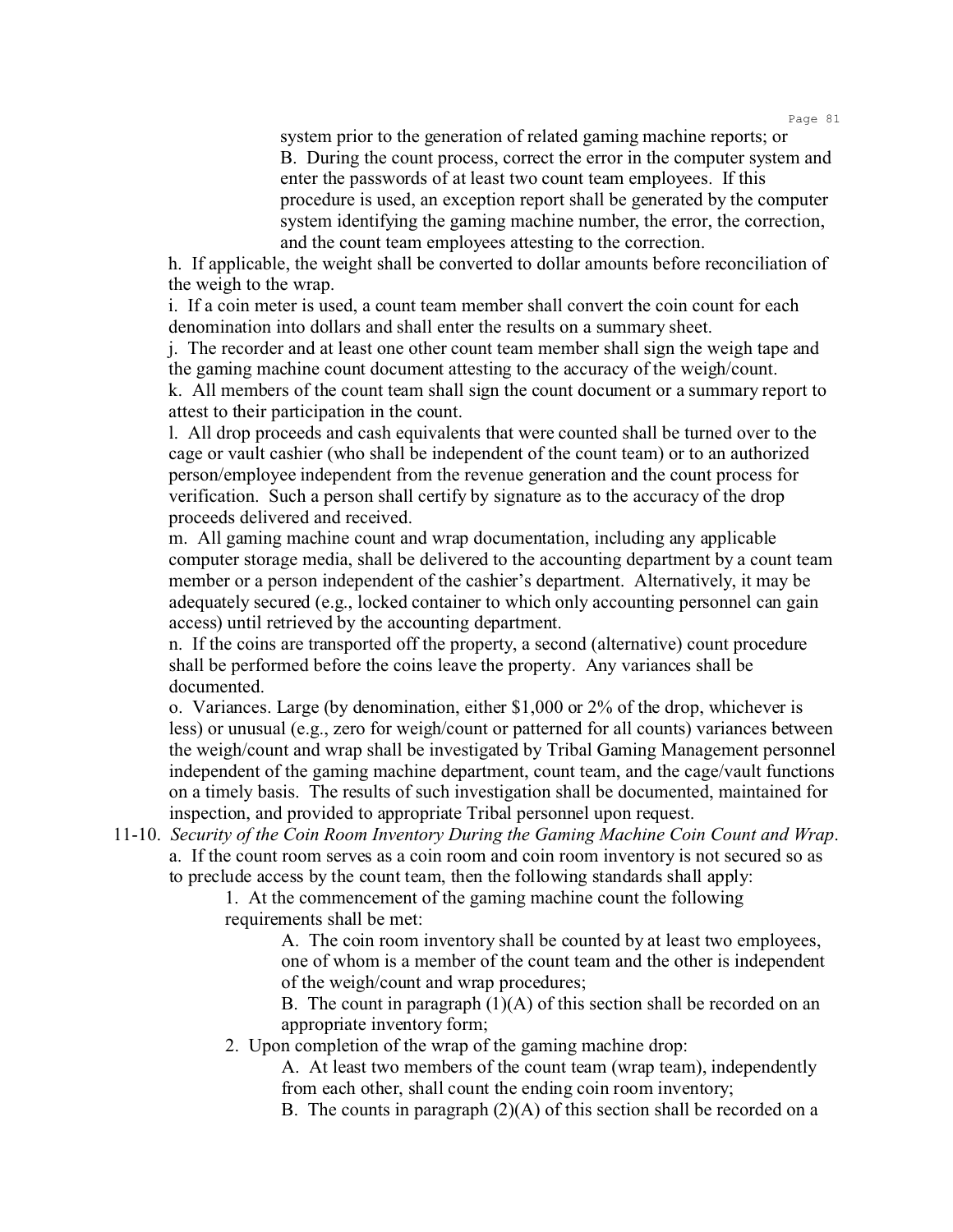summary report(s) that evidences the calculation of the final wrap by subtracting the beginning inventory from the sum of the ending inventory and transfers in and out of the coin room;

C. The same count team members shall compare the calculated wrap to the weigh/count, recording the comparison and noting any variances on the summary report;

D. A member of the cage/vault department shall count the ending coin room inventory by denomination and shall reconcile it to the beginning inventory, wrap, transfers, and weigh/count; and

E. At the conclusion of reconciliation, at least two count/wrap team members and the verifying employee shall sign the summary report(s) attesting to its accuracy.

3. The functions described in paragraphs (A) and (C) of this section may be performed by only one count team member. That count team member must then sign the summary report, along with the verifying employee, as required under paragraph (E).

b. If the count room is segregated from the coin room, or if the coin room is used as a count room and the coin room inventory is secured to preclude access by the count team, all of the following requirements shall be completed, at the conclusion of the count:

1. At least two members of the count/wrap team shall count the final wrapped gaming machine drop independently from each other;

2. The counts shall be recorded on a summary report;

3. The same count team members (or the accounting department) shall compare the final wrap to the weigh/count, recording the comparison and noting any variances on the summary report;

4. A member of the cage/vault department shall count the wrapped gaming machine drop by denomination and reconcile it to the weigh/count;

5. At the conclusion of the reconciliation, at least two count team members and the cage/vault employee shall sign the summary report attesting to its accuracy; and

6. The wrapped coins (exclusive of proper transfers) shall be transported to the cage, vault or coin vault after the reconciliation of the weigh/count to the wrap.

11-11. *Transfers During the Gaming Machine Coin Count and Wrap (moving coin, by denomination, into the Vault accountability records prior to the completion of the entire count and wrap).*

a. Transfers may be permitted during the count and wrap only if permitted under the policies, procedures and practices approved by the Tribe.

b. Each transfer shall be recorded on a separate multi-part form with a preprinted or concurrently-printed form number (used solely for gaming machine count transfers) that shall be subsequently reconciled by the accounting department to ensure the accuracy of the reconciled gaming machine drop.

c. Each transfer must be counted and signed for by at least two members of the count team and by a person independent of the count team who is responsible for authorizing the transfer.

11-12. *Gaming Machine Drop Key Control Standards*.

a. Gaming machine coin drop cabinet keys, including duplicates, shall be maintained by a department independent of the gaming machine department.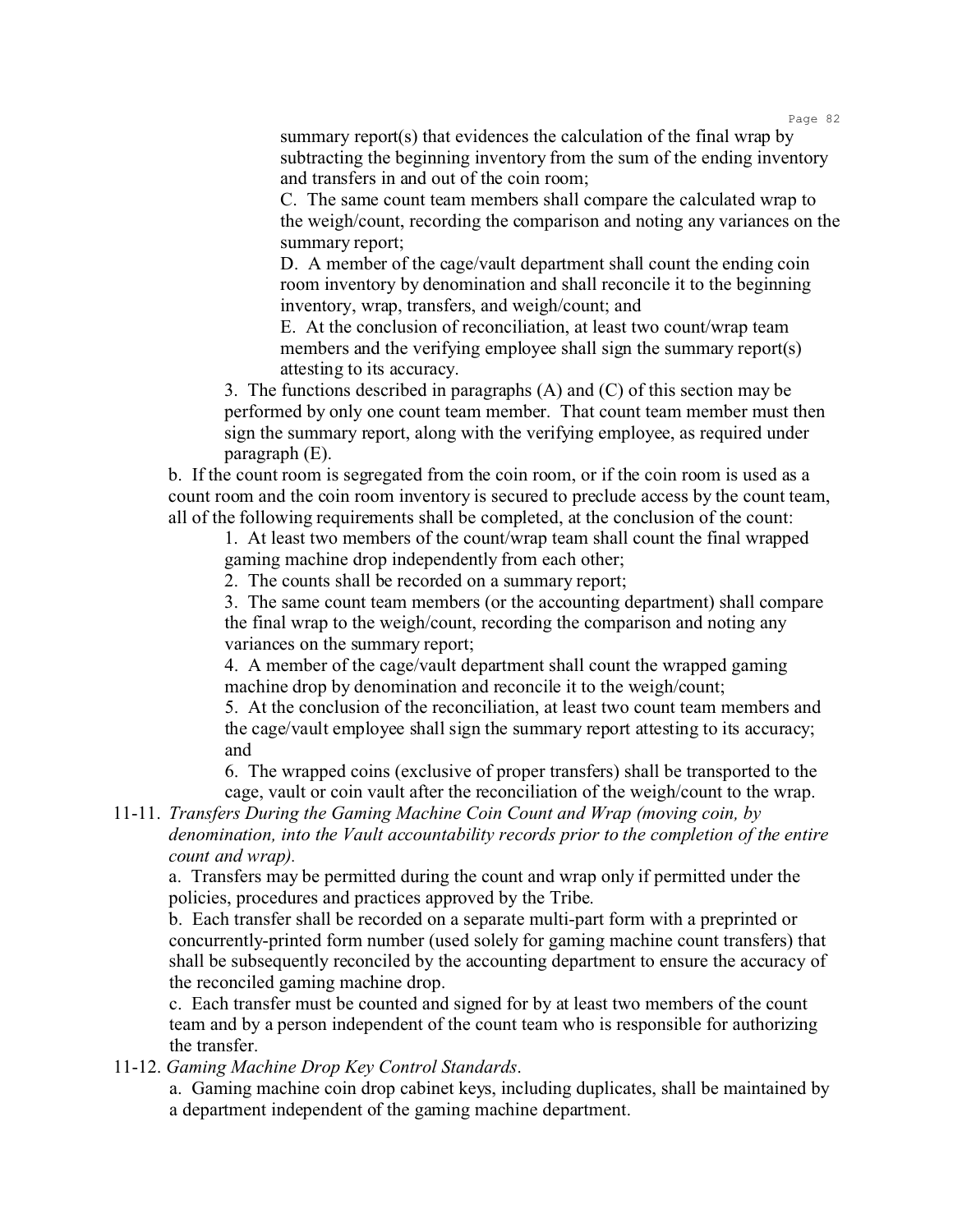b. The physical custody of the keys needed to access gaming machine coin drop cabinets, including duplicates, shall require the involvement of two persons, one of who is independent of the gaming machine department.

c. Two employees (separate from key custodian) shall be required to accompany such keys while checked out and observe each time gaming machine drop cabinets are accessed, unless surveillance is notified each time keys are checked out and surveillance observes the person throughout the period the keys are checked out.

11-13. *Table Game Drop Box Key Control Standards*.

a. Procedures shall be developed and implemented to insure that unauthorized access to empty table game drop boxes shall not occur from the time the boxes leave the storage rack until they are placed on the tables.

b. The involvement of at least two persons independent of the cage department shall be required to access stored empty table game drop boxes.

c. The release keys shall be separately keyed from the contents keys.

d. At least two count team members are required to be present at the time count room and other count keys are issued for the count.

e. All duplicate keys shall be maintained in a manner that provides the same degree of control as is required for the original keys. Records shall be maintained for each key duplicated that indicate the number of keys made and destroyed.

f. Logs shall be maintained by the custodian of sensitive keys (and duplicates) to document authorization of personnel accessing keys.

11-14. *Table Game Drop Box Release Keys*.

a. The table game drop box release keys shall be maintained by a department independent of the pit department.

b. Only the person(s) authorized to remove table game drop boxes from the tables shall be allowed access to the table game drop box release keys.

c. Persons authorized to remove the table game drop boxes shall be precluded from having simultaneous access to the table game drop box contents keys and release keys.

d. The count team members may have access to the release keys during the count in order to reset the drop boxes if necessary.

e. For situations requiring access to a table game drop box at a time other than the scheduled drop, the date, time, and signature of employee signing out/in the release key must be documented.

11-15. *Bill Acceptor Canister Release Keys*.

a. The bill acceptor canister release keys shall be maintained by a department independent of the gaming machine department.

b. Only the person(s) authorized to remove bill acceptor canisters from the gaming machines shall be allowed access to the release keys.

c. Persons authorized to remove the bill acceptor canisters shall be precluded from having simultaneous access to the bill acceptor canister contents keys and release keys. d. The count team members may have access to the release keys during the count in order to reset the canisters if necessary.

e. For situations requiring access to a bill acceptor canister at a time other than the scheduled drop, the date, time, and signature of employee signing out/in the release key must be documented.

11-16. *Table Game Drop Box Storage Rack Keys*.

a. Security shall be required to accompany the drop box storage rack keys and observe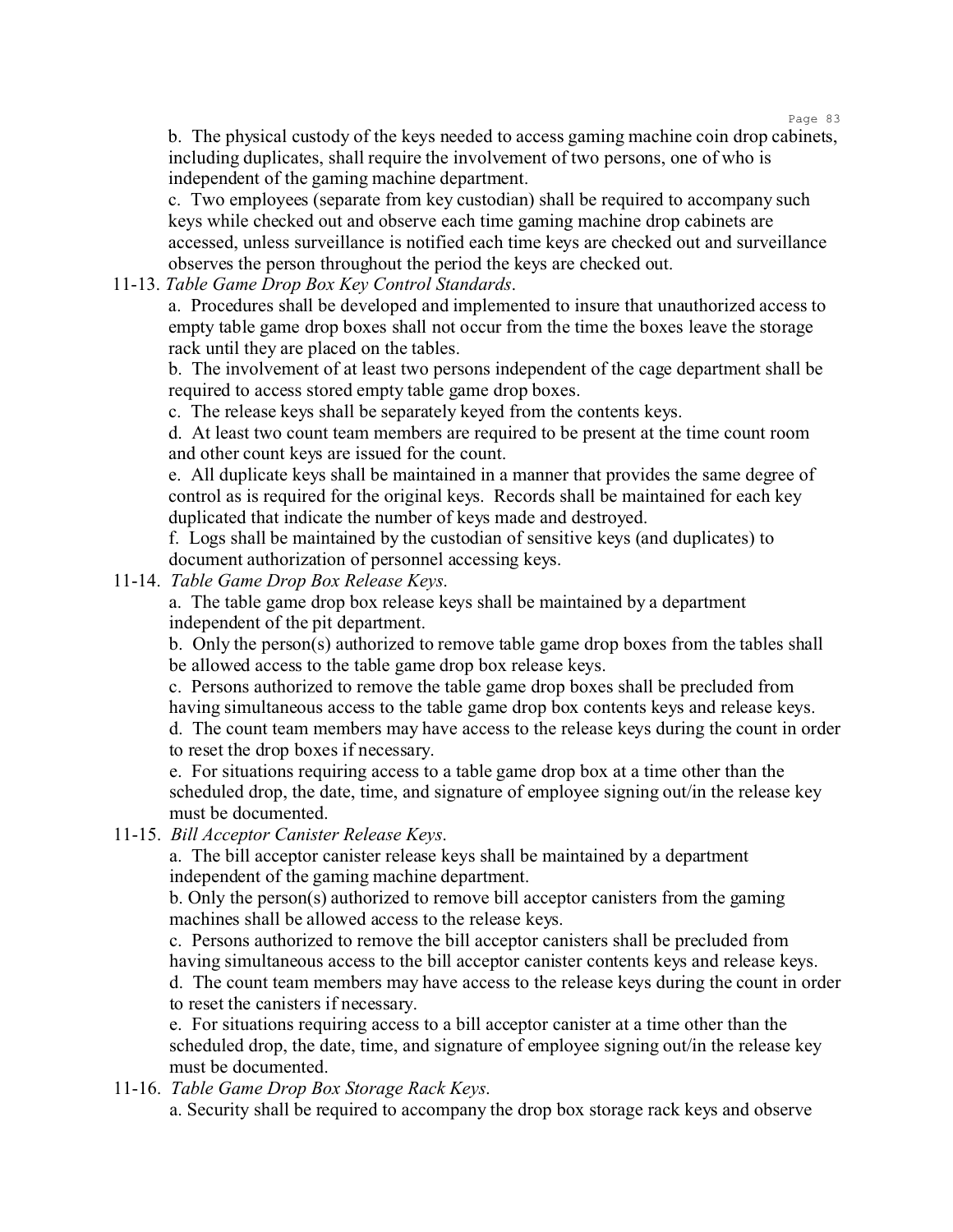each time canisters are removed from or placed in storage racks.

b. Persons authorized to obtain table game drop box storage rack keys shall be precluded from having simultaneous access to table game drop box contents keys with the exception of the count team.

11-17. *Bill Acceptor Canister Storage Rack Keys*.

a. Security shall be required to accompany the bill acceptor canister storage rack keys and observe each time canisters are removed from or placed in storage racks.

b. Persons authorized to obtain bill acceptor canister storage rack keys shall be precluded from having simultaneous access to bill acceptor canister contents keys with the exception of the count team.

c. Two persons are required to access the bill acceptor drop box storage rack keys.

11-18. *Table Game Drop Box Contents Keys*.

a. The physical custody of the keys needed for accessing stored, full table game drop box contents shall require the involvement of persons from at least two separate departments, with the exception of the count team.

b. Access to the table game drop box contents keys at other than scheduled count times shall require the involvement of at least two persons from separate departments, including management. The reason for access shall be documented with the signatures of all participants and observers.

c. Only count team members shall be allowed access to table game drop box content keys during the count process.

11-19. *Bill Acceptor Canister Contents Keys*.

a. The physical custody of the keys needed for accessing stored, full bill acceptor canister contents shall require involvement of persons from two separate departments, with the exception of the count team.

b. Access to the bill acceptor canister contents key at other than scheduled count times shall require the involvement of at least two persons from separate departments, one of whom must be a supervisor. The reason for access shall be documented with the signatures of all participants and observers.

c. Only the count team members shall be allowed access to bill acceptor canister contents keys during the count process.

11-20. *Emergency Drop Procedures*. Emergency drop procedures shall be developed by the Tribe, or Tribal Gaming Management as approved by the Tribe.

11-21. *Equipment Standards for Gaming Machine Count*.

a. Weigh scale calibration modules shall be secured so as to prevent unauthorized access (e.g., prenumbered seal, lock and key, etc.).

b. A person independent of the cage, vault, gaming machine, and count team functions shall be required to be present whenever the calibration module is accessed. Such access shall be documented and maintained.

c. If a weigh scale interface is used, it shall be adequately restricted so as to prevent unauthorized access (passwords, keys, etc.).

d. If the weigh scale has a zero adjustment mechanism, it shall be physically limited to minor adjustments (e.g., weight of a bucket) or physically situated such that any unnecessary adjustments to it during the weigh process would be observed by other count team members.

e. The weigh scale and weigh scale interface (if applicable) shall be tested by a person or persons independent of the cage, vault, and gaming machine departments and count team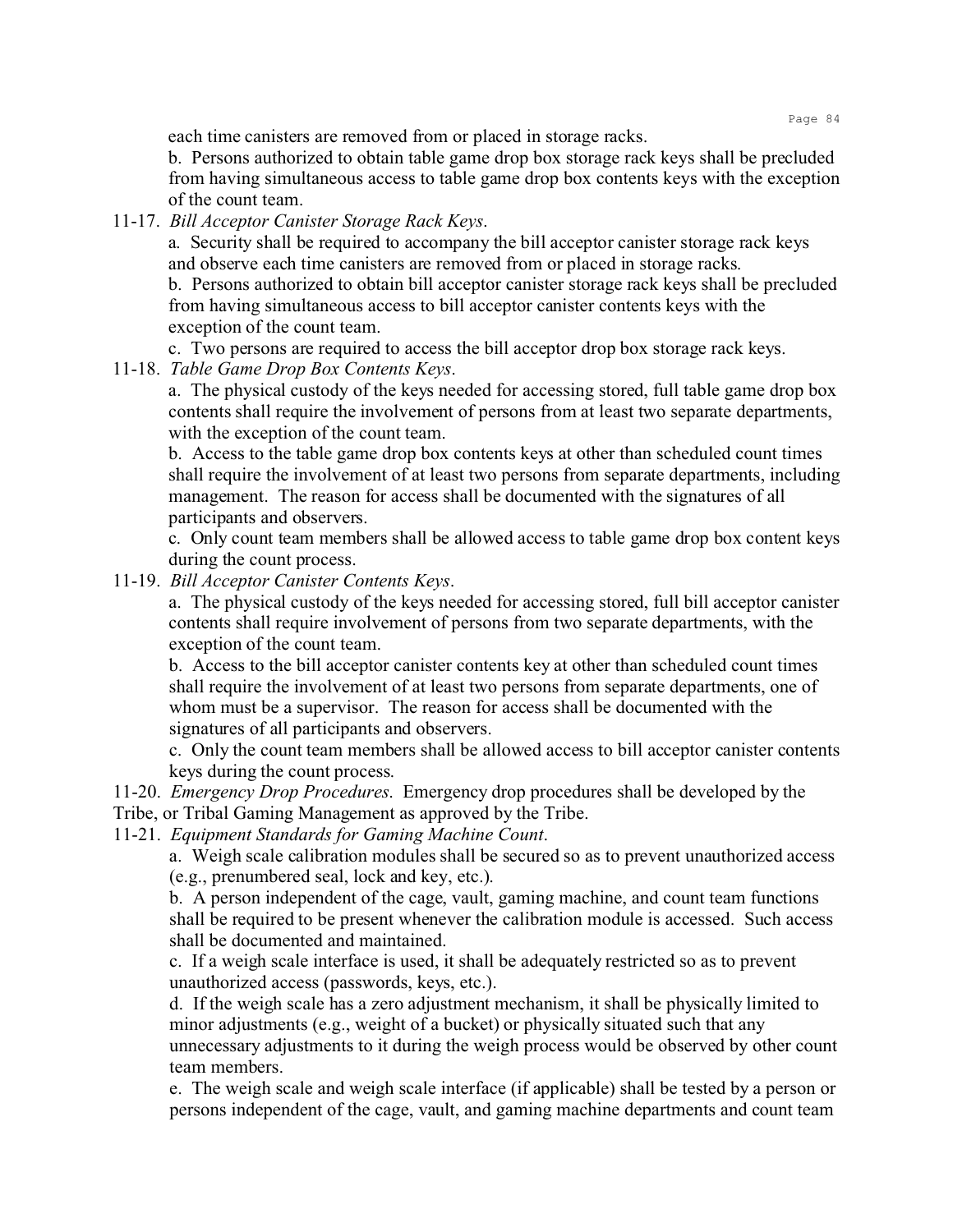at least quarterly. At least annually, this test shall be performed by internal audit in accordance with the internal audit standards. The result of those tests shall be documented and signed by the person or persons performing the test.

f. Prior to the gaming machine count, at least two employees shall verify the accuracy of the weigh scale with varying weights or with varying amounts of previously counted coin for each denomination to ensure the scale is properly calibrated (varying weights/coin from drop to drop is acceptable).

g. If a mechanical coin counter is used (instead of a weigh scale), the Tribe, or Tribal Gaming Management as approved by the Tribe, shall establish and Tribal Gaming Management shall comply with procedures that are equivalent to those described in (d), (e), and (f) of this section.

h. If a coin meter count machine is used, the count team member shall record the machine number denomination and number of coins in ink on a source document, unless the meter machine automatically records such information.

1. A count team member shall test the coin meter count machine before the actual count to ascertain if the metering device is functioning properly with a predetermined number of coins for each denomination.

#### *Subsection B. Tier B Internal Audit.*

#### 11-22. *Internal Audit Personnel*.

a. A separate internal audit department shall be maintained. Alternatively, designating personnel (who are independent with respect to the departments/procedures being examined) to perform internal audit work satisfies the requirements of this paragraph. b. The internal audit personnel shall report directly to the Tribe, or other entity as designated by the Tribe.

### 11-23. *Audits*.

a. Internal audit personnel shall perform audits of all major gaming departments of the Gaming Facility, such as the following departments which shall be reviewed at least annually:

1. Bingo, including but not limited to, bingo card control, payout procedures, and cash reconciliation process;

2. Pull tabs, including but not limited to, statistical records, winner verification, perpetual inventory, and accountability of sales versus inventory;

3. Card games, including but not limited to, card games operation, cash exchange procedures, shill transactions, and count procedures;

4. Keno, including but not limited to, game write and payout procedures, sensitive key location and control, and a review of keno auditing procedures; 5. Pari-mutuel wagering, including write and payout procedures, and pari-mutuel

auditing procedures;

6. Table games, including but not limited to, fill and credit procedures, soft drop/count procedures and the subsequent transfer of funds, unannounced testing of count room currency counters and/or currency interface, location and control over sensitive keys, the tracing of source documents to summarized

documentation and accounting records, and reconciliation to restricted copies; 7. Gaming machines, including but not limited to, jackpot payout and gaming machine fill procedures, gaming machine drop/count and bill acceptor drop/count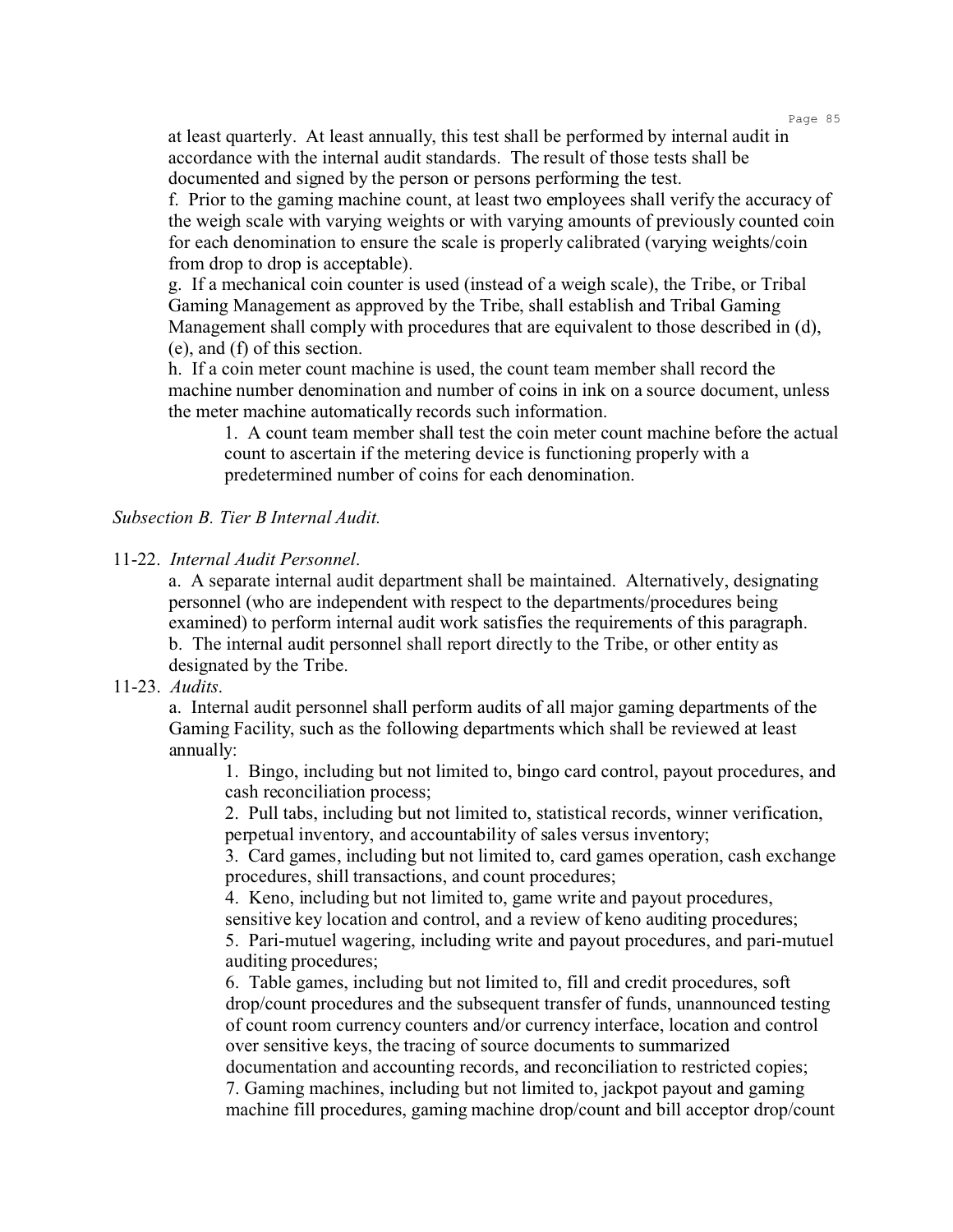and subsequent transfer of funds, unannounced testing of weigh scale and weigh scale interface, unannounced testing of count room currency counters and/or currency interface, gaming machine drop cabinet access, tracing of source documents to summarized documentation and accounting records, reconciliation to restricted copies, location and control over sensitive keys, compliance with EPROM duplication procedures, and compliance with OGMICR procedures for gaming machines that accept currency or coin(s) and issue cash-out tickets or gaming machines that do not accept currency or coin(s) and do not return currency or coin(s);

8. All cage procedures. Cage accountability shall be reconciled to the general ledger;

9. Information technology functions, including review for compliance with information technology standards;

10. Complimentary service or items, including but not limited to, procedures whereby complimentary service items are issued, authorized, and redeemed; and 11. Any other internal audits as required by the Tribe or other entity designated

by the Tribe.

b. In addition to the observation and examinations performed under 11-23(a) of this section, follow-up observations and examinations shall be performed to verify that corrective action has been taken regarding all instances of noncompliance cited by internal audit, the independent accountant, and/or the Commission. The verification shall be performed within six (6) months following the date of notification.

c. Whenever possible, internal audit observations shall be performed on an unannounced basis (i.e., without the employees being forewarned that their activities will be or are being observed). Additionally, if the independent accountant also performs the internal audit function, the accountant shall perform separate observations of the table games/gaming machine drops and counts to satisfy the internal audit observation requirements and independent accountant tests of controls as required by the American Institute of Certified Public Accountants guide.

11-24. *Documentation*.

a. Documentation (e.g., checklists, programs, reports, etc.) shall be prepared to evidence all internal audit work performed as it relates to the requirements in this section, including all instances of noncompliance.

b. The internal audit department shall operate with audit programs, which, at a minimum, address the OGMICR. Additionally, the department shall properly document the work performed, the conclusions reached, and the resolution of all exceptions. Institute of Internal Auditors standards are required.

## 11-25. *Reports*.

a. Reports documenting audits performed shall be maintained and made available to the Tribe, or such entity as designated by the Tribe, upon request.

- b. Such audit reports shall include the following information:
	- 1. Audit objectives;
	- 2. Audit procedures and scope;
	- 3. Findings and conclusions;
	- 4. Recommendations, if applicable; and
	- 5. Tribal Gaming Management's response.

11-26. *Material exceptions*. All material exceptions resulting from internal audit work shall be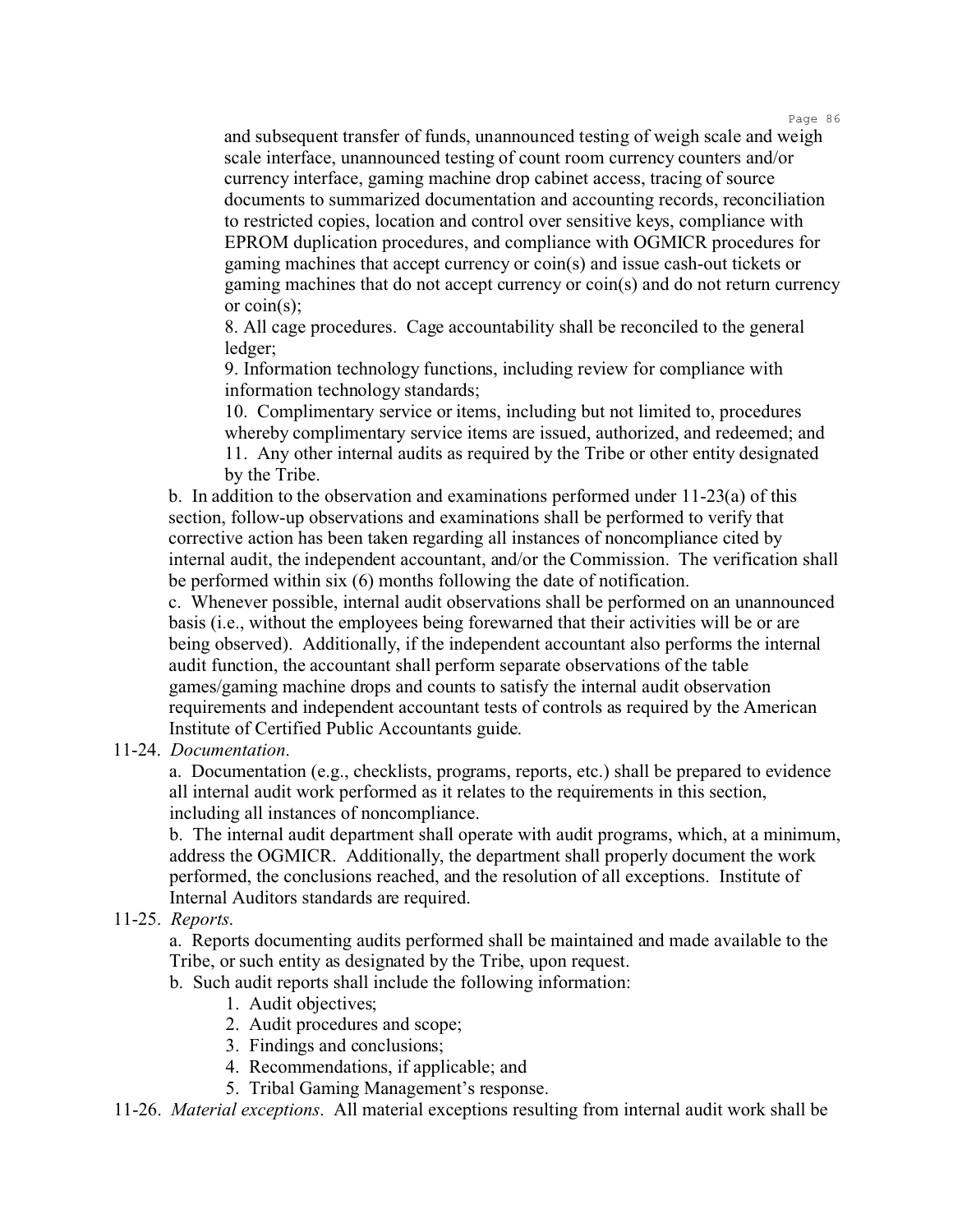investigated and resolved with the results of such being documented and retained for seven years. 11-27. *Role of Tribal Gaming Management*.

a. Internal audit findings shall be reported to Tribal Gaming Management.

b. Tribal Gaming Management shall be required to respond to internal audit findings stating corrective measures to be taken to avoid recurrence of the audit exception.

c. Such Tribal Gaming Management responses shall be included in the internal audit report that will be delivered to Tribal Gaming Management, the Tribe, or other entity designated by the Tribe.

11-28. *Title 31.*

a. Minimum procedures to determine compliance with Title 31 and the Minimum Internal Control Regulations relative to Title 31 include:

1. Reviews of established procedures in effect for all departments performed once each calendar year. Procedures for the review shall include:

A. A compliance walk-through of those departments with employees where Title 31 transactions may occur, including interview with employees who handle transactions. The compliance walk-through is performed for all three shifts;

B. Examination of available Title 31 documentation including CTRs, SARs, and MTLs;

C. General observation;

D. Sufficient procedures to address prohibited actions for all Gaming Facility departments and banks with more than \$3,000 in currency and coin and safekeeping deposits; and

E. Identification and reporting procedures for reportable transactions that may occur as the result of single, multiple and/or dissimilar transactions.

b. An annual examination of all types of documents prepared pursuant to Title 31 and the Currency Transaction Reporting Minimum Internal Control Standards which include:

1. Examinations of Title 31 documentation including CTRs, SARs, and MTLs with testing done on a quarterly basis which includes samples;

2. Examinations of Gaming Facility records, independent of Title 31 (i.e., safekeeping, cage/vault documentation, bank deposit records, gaming machine payout tickets, cash receipts/disbursements, etc.) On a sample basis to determine whether or not:

a. CTRs were completed and filed for all reportable transactions;

b. SARs were completed and filed for all transactions classified as suspicious transactions;

c. The information contained within the CTRs and SARs was complete; and,

d. Prohibited transactions have occurred;

c. An evaluation of the established policies, procedures, and processes in effect; d. The performance and results of the internal audit procedures are documented and, all exceptions discovered are also documented and forwarded to Tribal Gaming Management. Tribal Gaming Management is responsible for ensuring corrective action has been taken;

e. Internal Audit will perform follow-up observation and examination to verify corrective action has been taken;

f. Internal audit procedures performed are completed by those employees (or employees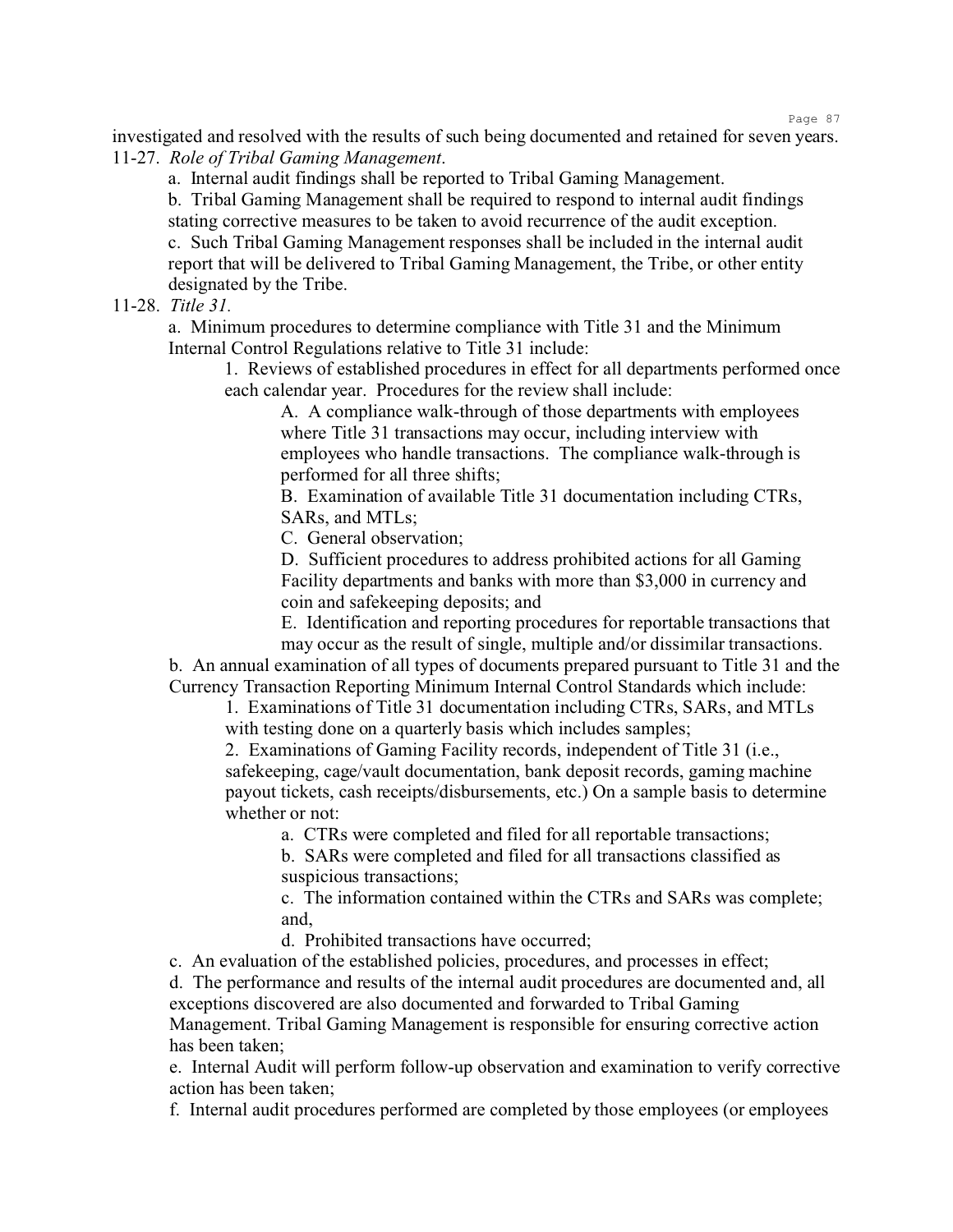of affiliates) designated to perform such duties and who are independent of the functions being examined; and

g. An independent accountant may be engaged to perform all or part of the internal audit procedures under this subsection Section 11-28(b).

## *Subsection C. Tier B Surveillance*.

#### 11-29. *General*.

a. The surveillance system shall be maintained and operated from a staffed surveillance room and shall provide surveillance over gaming departments.

b. The entrance to the surveillance room shall be located so that it is not readily accessible by either Gaming Facility employees who work primarily on the casino floor, or the general public.

c. Access to the surveillance room shall be limited to surveillance personnel, designated employees, and other persons authorized in accordance with the surveillance department policy. Such policy shall be approved by the Tribe. The surveillance department shall maintain a sign-in log of other authorized persons entering the surveillance room. d. Surveillance room equipment shall have total override capability over all other

satellite surveillance equipment located outside the surveillance room.

e. The surveillance system shall include the date and time generators that possess the capability to display the date and time of recorded events on the video and/or digital recordings. The displayed date and time shall not significantly obstruct the recorded view.

f. The surveillance department shall strive to ensure staff is trained in the use of the equipment, knowledge of the games, and house rules.

g. Each camera required by the standards in this section shall be installed in a manner that will prevent it from being readily obstructed, tampered with, or disabled by customers or employees.

h. Each camera required by the standards in this section shall possess the capability of having its picture displayed on a monitor and recorded. The surveillance system shall include sufficient numbers of monitors and recorders to simultaneously display and record multiple gaming and count room activities, and record the views of all dedicated cameras and motion activated dedicated cameras.

i. Reasonable effort shall be made to repair each malfunction of surveillance system equipment required by the standards in this section within seventy-two (72) hours after the malfunction is discovered. The Tribe shall be notified of any camera(s) that has malfunctioned for more than twenty-four (24) hours.

1. In the event of a dedicated camera malfunction, the Gaming Facility and/or the surveillance department shall immediately provide alternative camera coverage or other security measures, such as additional supervisory or security personnel, to protect the subject activity.

j. Count rooms, vaults, and cages must have room lighting hard wired. There may be no ability to turn off the lights from inside the room or near the doors.

k. A complete index and guide to the casino cameras, monitors and controls must be readily available in the surveillance room. This guide must include, but not be limited to, a map of the camera locations, how to call up each camera and the number of each camera.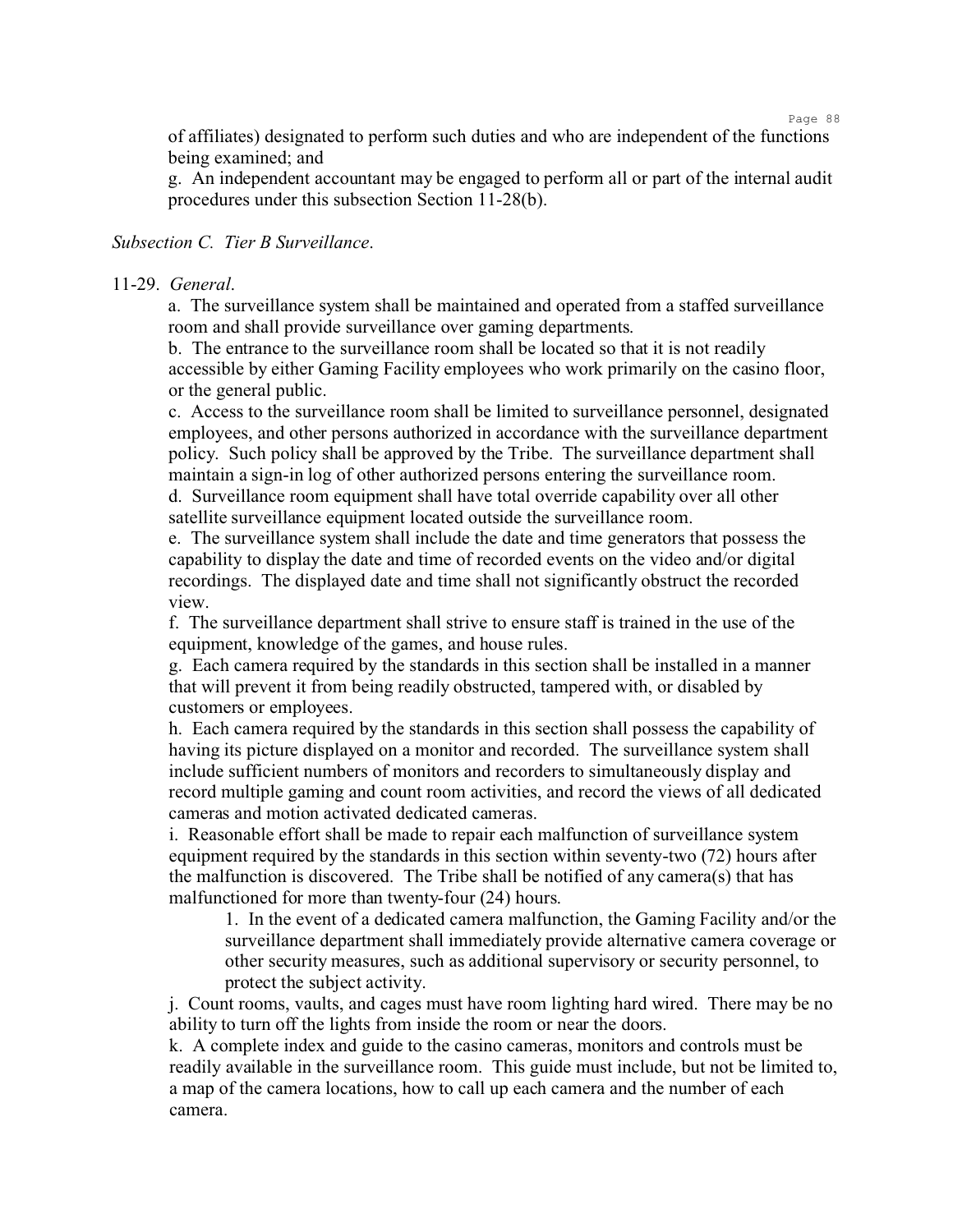l. Each Gaming Facility must be monitored by video surveillance. Surveillance rooms must be separate from other functions and must remain locked.

11-30. *Bingo*.

a. The surveillance system shall possess the capability to monitor the bingo ball drawing device or random number generator, which shall be recorded during the course of the draw by a dedicated camera with sufficient clarity to identify the balls drawn or numbers selected.

b. The surveillance system shall monitor and record the game board and the activities of the employees responsible for drawing, calling, and entering the balls drawn or numbers selected.

11-31. *Card games*.

a. The surveillance system shall monitor and record general activities in each card room with sufficient clarity to identify the employees performing the different functions.

11-32. *Progressive Card Games*.

a. Progressive card games with a progressive jackpot of \$25,000 or more shall be monitored and recorded by dedicated cameras that provide coverage of:

1. The table surface, sufficient that the card values and card suits can be clearly identified;

2. An overall view of the entire table with sufficient clarity to identify customers and dealer; and

3. A view of the posted jackpot amount.

11-33. *Keno*.

a. The surveillance system shall possess the capability to monitor the keno ball-drawing device or random number generator, which shall be recorded during the course of the draw by a dedicated camera with sufficient clarity to identify the balls drawn or the numbers selected.

b. The surveillance system shall monitor and record general activities in each keno game area with sufficient clarity to identify the employees performing the different functions.

11-34. *Pari-mutuel*.

a. The surveillance system shall monitor and record general activities in the pari-mutuel area, to include the ticket writer and cashier areas, with sufficient clarity to identify the employees performing the different functions.

11-35. *Table games*.

a. Except as otherwise provided in 11-36, 11-37, and 11-38, the surveillance system of Gaming Facilities operating four (4) or more table games shall provide at a minimum one (1) pan-tilt-zoom (PTZ) camera per two (2) tables and surveillance must be capable of taping:

1. With sufficient clarity to identify customers and dealers; and

2. With sufficient coverage and clarity to simultaneously view the table bank and determine the configuration of wagers, card values, and game outcome.

3. One (1) dedicated camera per table and one (1) pan-tilt-zoom camera per four

(4) tables may be an acceptable alternative procedure to satisfy the requirements of this paragraph.

b. The surveillance system of gaming operations operating three (3) or fewer table games shall:

1. Comply with the requirements of provision 11-35(a); or

2. Have one (1) overhead camera at each table.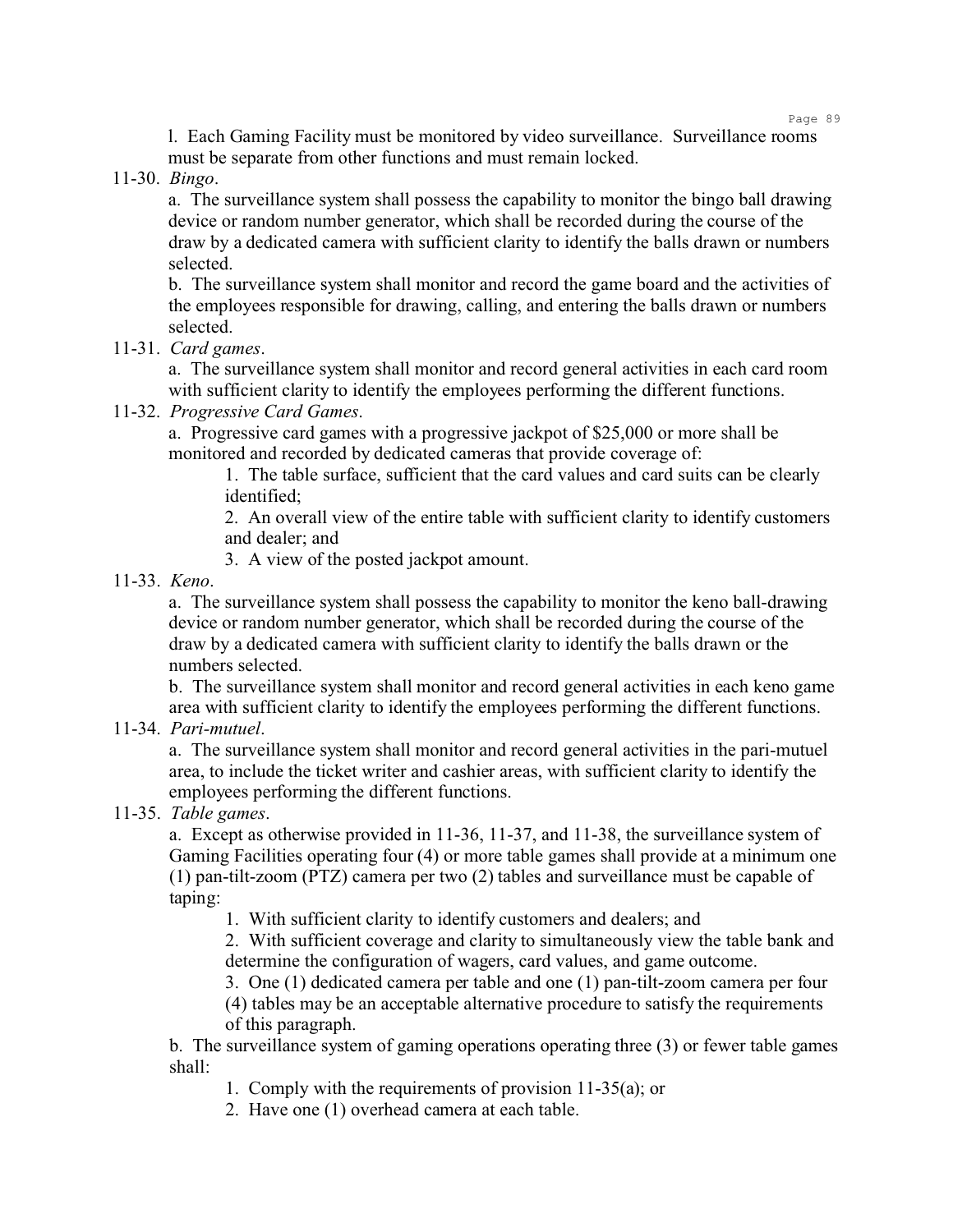c. Blackjack. At all times during the conduct of blackjack games, the following surveillance shall be required:

1. Domes are required over each video camera that completely enclose each video camera and conceal such cameras' actions, yet accommodate clear, unobstructed camera views;

2. At least one employee or Tribal Gaming Management official monitoring the video surveillance feed on closed circuit video monitors;

3. Video surveillance camera feed must be recorded;

4. All blackjack tables with limits greater than \$200 after double-down or splitting, and those offering the "double-pitch" variant, must have continuous camera coverage. This camera should be positioned to provide an overview of the whole table; and

5. Blackjack area views may be quadraplexed if the PTZ camera images can be switched to a "call-up" monitor.

11-36. *Craps*.

a. All craps tables shall have two (2) dedicated cross view cameras covering both ends of the table.

11-37. *Roulette*.

a. All roulette areas shall have one (1) overhead dedicated camera covering the roulette wheel and shall also have one (1) dedicated camera covering the play of the table.

11-38. *Big Wheel*.

a. All big wheel games shall have one (1) dedicated camera viewing the wheel.

11-39. *Progressive table games*.

a. Progressive table games with a progressive jackpot of \$25,000 or more shall be monitored and recorded by dedicated cameras that provide coverage of:

1. The table surface, sufficient that the card values and card suites can be clearly identified;

2. An overall view of the entire gaming table with sufficient clarity to identify the customers and dealer; and

3. A view of the progressive meter jackpot amount. If several tables are linked to the same progressive jackpot meter, only one meter need be recorded.

11-40. *Gaming Machines.*

a. Except as otherwise provided in 11-40 (f) and (g), gaming machines offering a payout of more than \$250,000 shall be monitored and recorded by a dedicated camera(s) to provide coverage of:

1. All customers and employees at the gaming machine, and

2. The face of the gaming machine, with sufficient clarity to identify the payout line(s) of the gaming machine.

b. A gaming machine area which has 75 machines or more, per floor, must have at least 1 PTZ camera.

c. All gaming machine booths, including transaction areas, must be monitored and recorded by stationary camera surveillance. For those gaming machine booths which have fill and jackpot payout capabilities, cage/vault surveillance standards shall apply. d. The entire drop route must have surveillance coverage.

e. Surveillance shall record in a proper log or journal in a legible manner any exceptions or variations to established procedures during the drop. Such log or journal shall be made available for review to authorized persons only.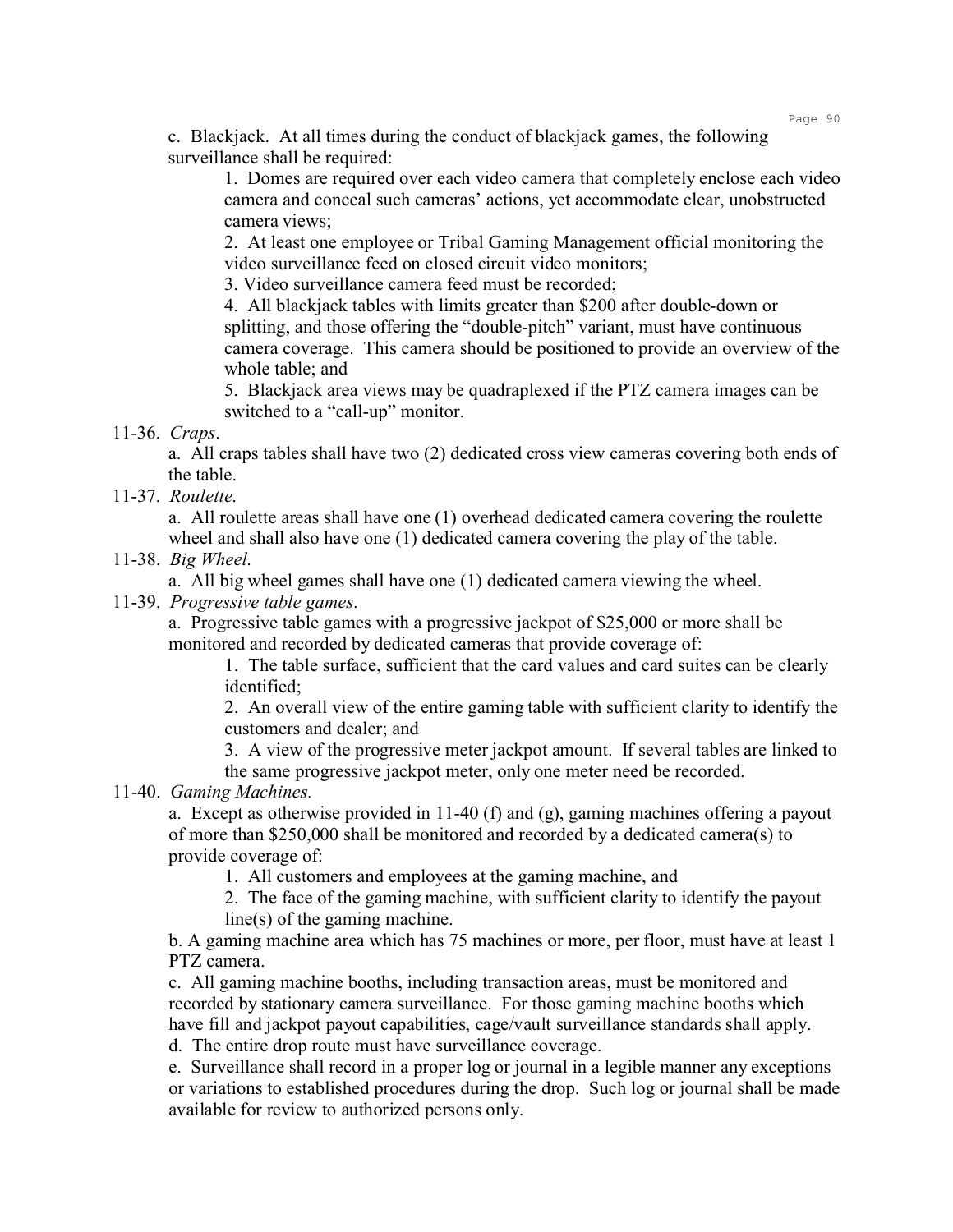f. In-house Progressive Machine. In-house progressive gaming machines offering a base payout amount (jackpot reset amount) of more than \$100,000 shall be monitored and recorded by a dedicated camera(s) to provide coverage of:

1. All customers and employees at the gaming machine; and

2. The face of the gaming machine, with sufficient clarity to identify the payout line(s) of the gaming machine.

g. Wide-area Progressive Machine. Wide area progressive machines offering a base payout amount of more than \$1.5 million and monitored by an independent vendor utilizing an on-line progressive computer system shall be monitored and recorded by a dedicated camera(s) to provide coverage of:

1. All customers and employees at the gaming machine; and

2. The face of the gaming machine, with sufficient clarity to identify the payout line(s) of the gaming machine.

h. Notwithstanding provision  $11-40(a)$ , if the gaming machine is a multi-game machine, the Tribe, or Tribal Gaming Management subject to approval of the Tribe, may develop and implement alternative procedures to monitor, record, and confirm payouts.

11-41. *Cage, Vault, and Count Rooms*.

a. The surveillance system shall monitor and record a general overview of activities occurring in each cage and vault area with sufficient clarity to identify employees within the cage and customers and employees at the counter areas.

b. Each cashier station shall be equipped with one (1) dedicated overhead camera covering the transaction area.

c. The surveillance system shall provide an overview of cash transactions. This overview should include the customer, the employee, and the surrounding area. d. Cameras in the cage should provide views of the door entering the cage, the cage area, the cashier area and the customer filing area. Diagonally opposed cameras with wide angle lenses must be positioned so that all areas of the room to the full height of the employees are within the camera view.

e. Identifying marks shall be placed on the counter so that cashiers know where to place currency and fill documents. A transaction camera must be able to differentiate between bill denominations and chip denominations by edge design and amounts listed on paperwork.

f. Internal hallways to and from count, vault, and cage rooms must have surveillance viewing the approach.

g. Each vault shall have a stationary camera on each work station.

h. Two stationary cross views shall be used covering the vault, preventing blind spots.

i. Each cage, vault, hard count and soft count room must have at least one PTZ camera.

11-42. *Fills and Credits*.

a. The cage or vault area in which fills and credits are transacted shall be monitored and recorded by a dedicated camera or motion activated dedicated camera that provides coverage with sufficient clarity to identify the chip values and the amounts on the fill and credit slips.

b. Controls provided by a computerized fill and credit system may be deemed an adequate alternative to viewing the fill and credit slips.

11-43. *Currency and Coin*.

a. The surveillance system shall monitor and record with sufficient clarity all areas where currency or coin may be stored or counted.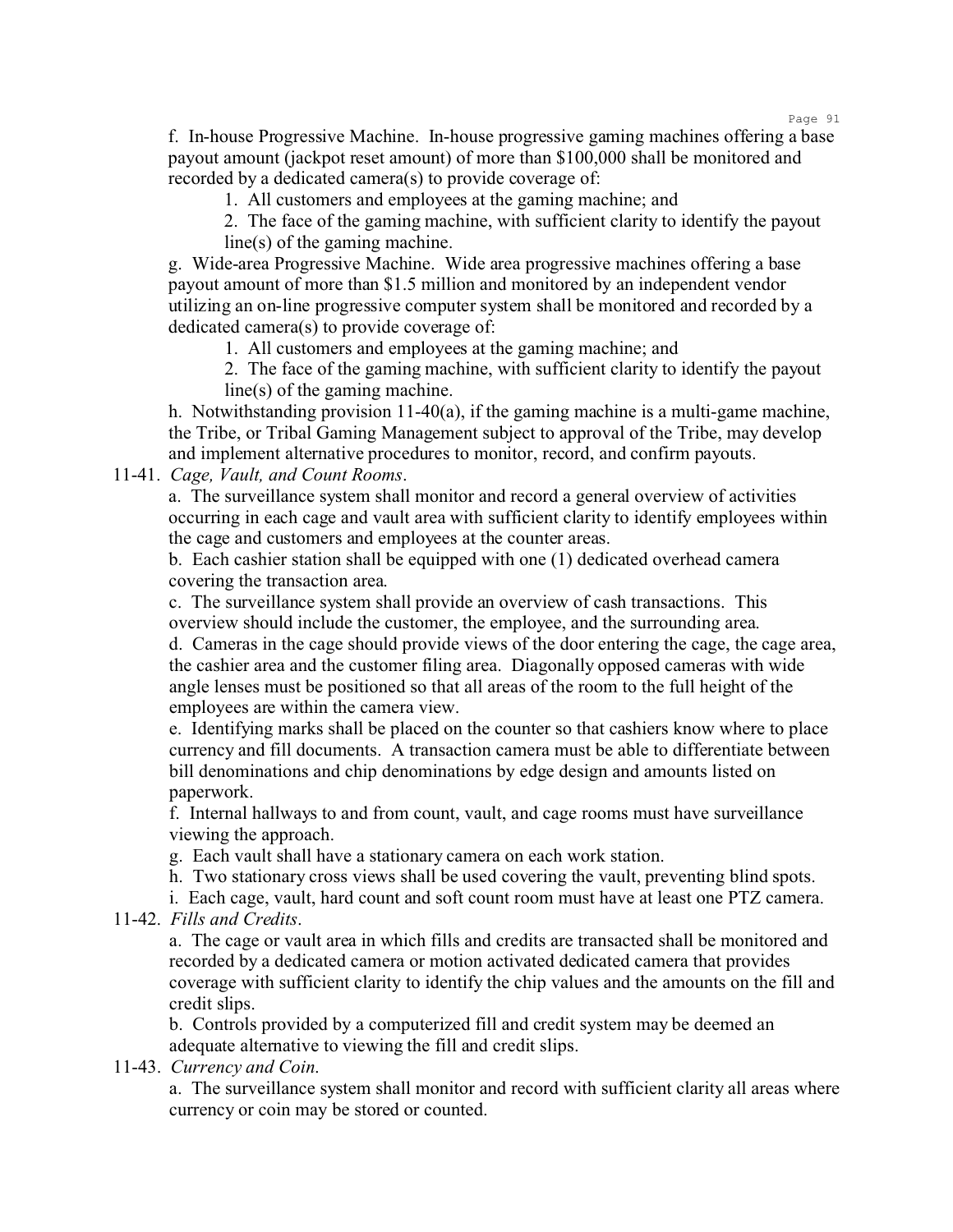b. The surveillance system shall provide for:

1. Coverage of scales shall be sufficiently clear to view any attempted manipulation of the recorded data.

2. Monitoring and recording of the table game drop box storage rack or area by either a dedicated camera or a motion-detector activated camera.

3. Monitoring and recording of all areas where coin may be stored or counted, including the hard count room, all doors to the hard count room, all scales and wrapping machines, and all areas where uncounted coin may be stored during the drop and count process.

4. Monitoring and recording of soft count room, including all doors to the room, all table game drop boxes, safes, and counting surfaces, and all count team personnel. The counting surface area must be continuously monitored and recorded by a dedicated camera during the soft count.

5. Monitoring and recording of all areas where currency is sorted, stacked, counted, verified, or stored during the soft count process.

11-44. *Change Booths*.

a. The surveillance system shall monitor and record a general overview of the activities occurring in each gaming machine change booth.

11-45. *Video Recording and/or Digital Record Retention*.

a. All video recordings and/or digital records of coverage provided by the dedicated cameras or motion-activated dedicated cameras required by the standards in this section shall be retained for a minimum of seven (7) days.

b. All video recordings shall be retained as follows:

1. Thirty (30) days for all blackjack recordings;

2. Thirty (30) days for all recordings involving suspected or confirmed gaming crimes, unlawful activity, or detentions and questioning by security personnel;

3. Thirty (30) days for all recordings of linked systems (e.g., bingo, ball draws, gaming machines, etc.); and

4. Seven days for all other recordings.

c. Duly authenticated copies of video recordings and/or digital records shall be provided to the Tribe, or such entity as designated by the Tribe, upon request.

11-46. *Video Library Log*.

a. A video library log, or comparable alternative procedure approved by the Tribe, shall be maintained to demonstrate compliance with the storage, identification, and retention standards required in this section.

11-47. *Malfunction and Repair Log*.

a. Surveillance personnel shall maintain a log or alternative procedure approved by the Tribe that documents each malfunction and repair of the surveillance system as defined in this section.

b. The log shall state the time, date, and nature of each malfunction, the efforts expended to repair the malfunction, and the date of each effort, the reasons for any delays in repairing the malfunction, the date the malfunction is repaired, and where applicable, any alternative security measures that were taken.

11-48. *Surveillance Log*.

a. Surveillance personnel shall maintain a log of all surveillance activities.

b. Such log shall be maintained by surveillance room personnel and shall be stored securely within the surveillance department.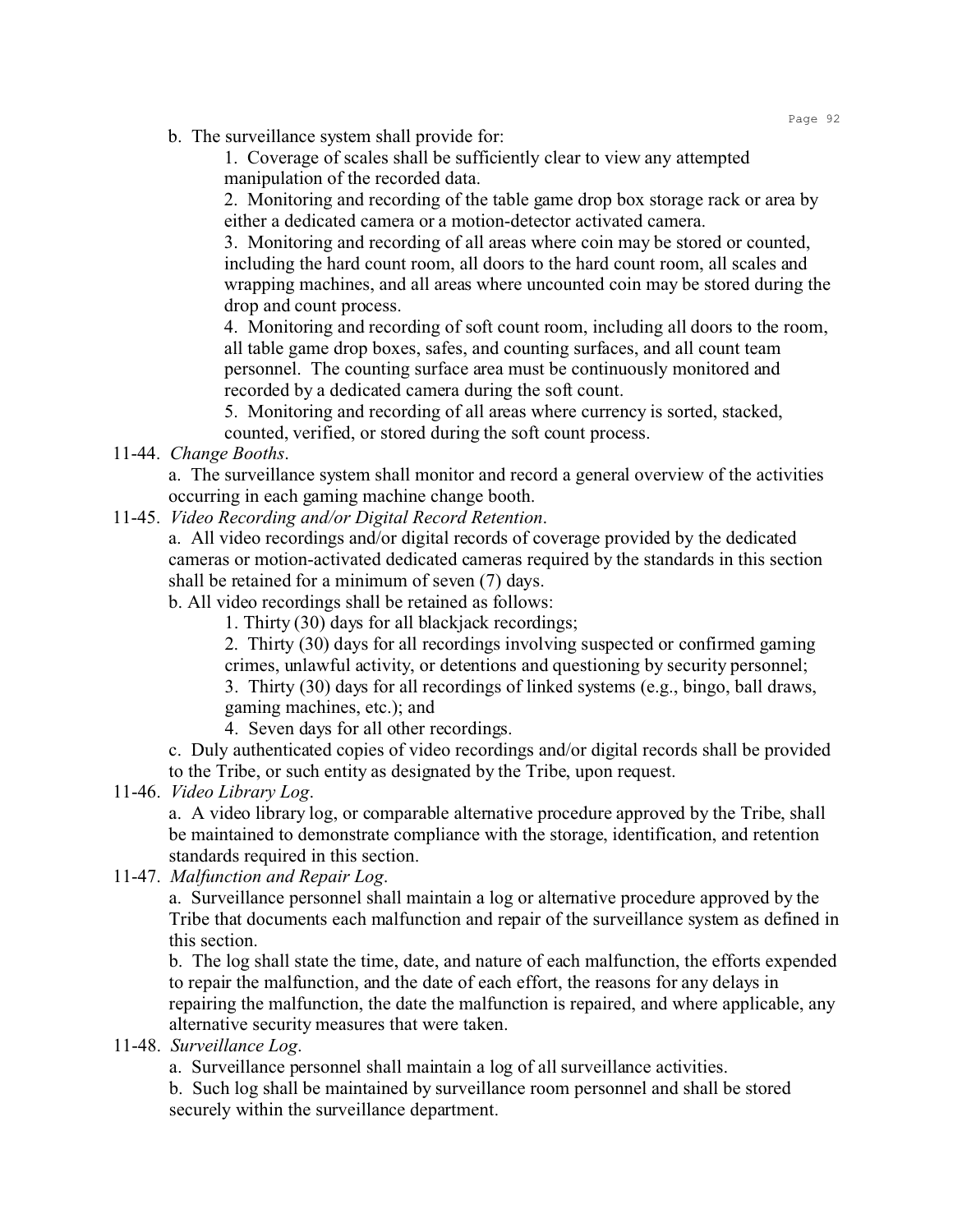- c. At a minimum, the following information shall be recorded in a surveillance log:
	- 1. Date;
	- 2. Time commenced and terminated;
	- 3. Activity observed or performed; and
	- 4. The name or license credential number of each person who initiates, performs, or supervises the surveillance.

d. Surveillance personnel shall also record a summary of the results of the surveillance of any suspicious activity. This summary may be maintained in a separate log.

## **ARTICLE XII. Tier C Facilities.**

*Subsection A. Tier C Drop and Count*.

12-1. *Computer Applications*. For any computer applications utilized, alternate documentation and/or procedures that provide at least the level of control described by the standards in this subsection, as approved by the Tribe, will be acceptable.

12-2. *Table Game Drop Standards*.

a. The setting out of empty table game drop boxes and the drop shall be a continuous process.

b. At the end of each shift:

1. All locked table game drop boxes shall be removed from the tables by a person independent of the pit shift being dropped;

2. A separate drop box shall be placed on each table opened at any time during each shift or a Gaming Facility may utilize a single drop box with separate openings and compartments for each shift; and

3. Upon removal from the tables, table game drop boxes shall be transported directly to the count room or other equivalently secure area with comparable controls and locked in a secure manner until the count takes place.

c. If drop boxes are not placed on all tables, then the pit department shall document which tables were open during the shift.

d. The transporting of table game drop boxes shall be performed by a minimum of two persons, at least one of whom is independent of the pit shift being dropped.

e. All table game drop boxes shall be posted with a number corresponding to a permanent number on the gaming table and marked to indicate game, table number, and shift.

f. Surveillance shall be notified when the drop is to begin so that surveillance may monitor the activities.

g. If the drop team accidentally attaches the wrong drop box to a table, the pit supervisor shall be notified and an identification tag, which shows the correct table number, game type and shift, is securely attached to the drop box. This identification tag shall be left on the drop box until the soft count is finished. The pit supervisor shall note the incident, deposits a note in the drop box and records the incident on the pit report.

#### 12-3. *Soft Count Room Personnel*.

a. The table game soft count and the gaming machine bill acceptor count shall be performed by a minimum of three employees.

b. Count room personnel shall not be allowed to exit or enter the count room during the count except for emergencies or scheduled breaks. At no time during the count shall

Page 93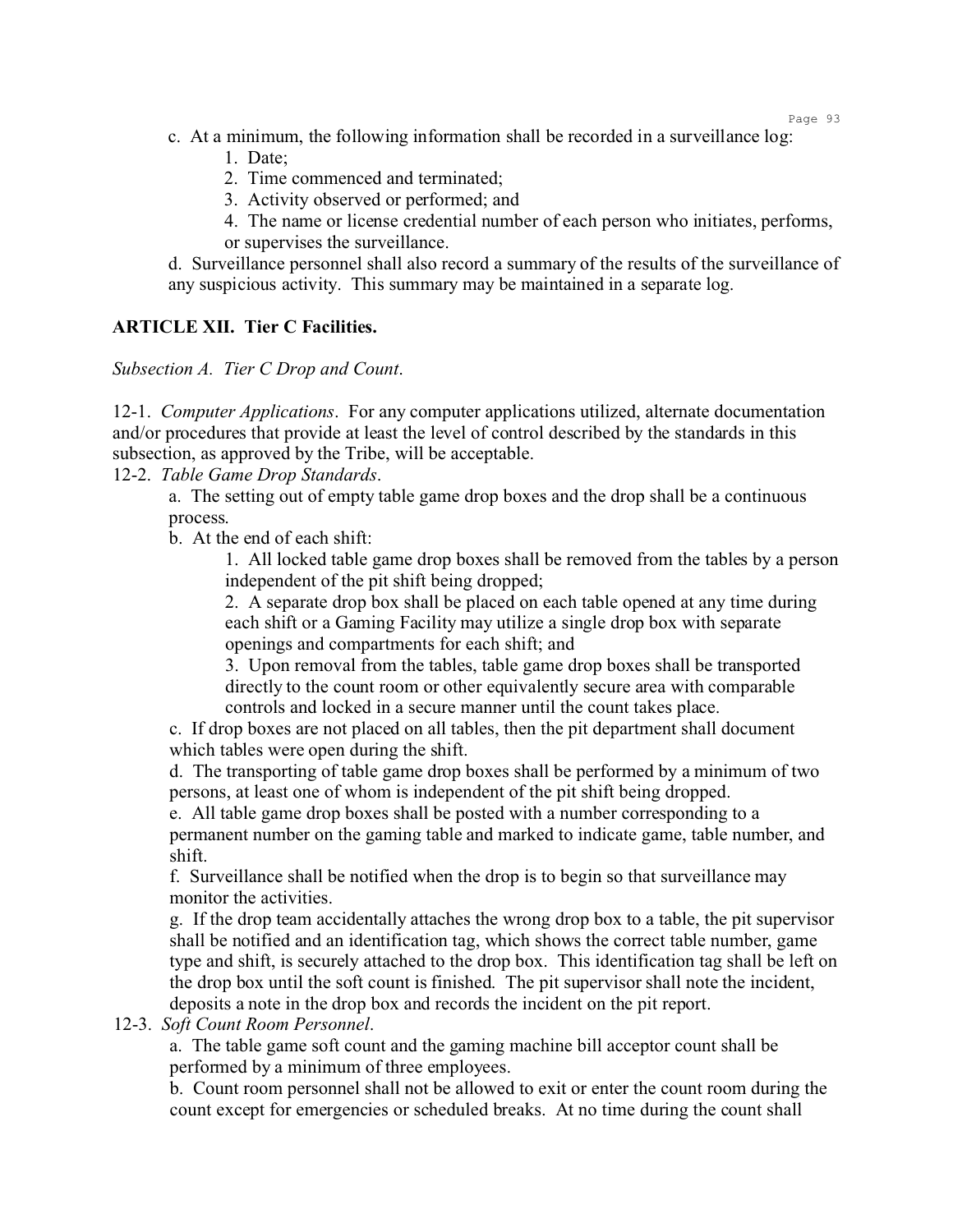there be fewer than three employees in the count room until the drop proceeds have been accepted into cage/vault accountability. Surveillance shall be notified whenever count room personnel exit or enter the count room during the count.

c. Count team members shall be rotated on a routine basis such that the count team is not consistently the same three persons more than four (4) days per week.

d. The count team shall be independent of transactions being reviewed and counted. The count team shall be independent of the cage/vault departments; however, an accounting representative may be used if there is an independent audit of all soft count documentation.

#### 12-4. *Table Game Soft Count Standards*.

a. The table game soft count shall be performed in a soft count room or other equivalently secure area with comparable controls.

b. Access to the count room during the count shall be restricted to members of the drop and count teams, with the exception of authorized observers, supervisors for resolution of problems, and authorized maintenance personnel.

c. If counts from various Revenue Centers occur simultaneously in the count room, procedures shall be in effect that prevent the commingling of funds from different Revenue Centers.

d. The table game drop boxes shall be individually emptied and counted in such a manner to prevent the commingling of funds between boxes until the count of the box has been recorded.

1. The count of each box shall be recorded in ink or other permanent form of recordation.

2. A second count shall be performed by an employee on the count team who did not perform the initial count.

3. Corrections to information originally recorded by the count team on soft count documentation shall be made by drawing a single line through the error, writing the correct figure above the original figure, and then obtaining the initials of at least two count team members who verified the change.

e. If currency counters are utilized and the count room table is used only to empty boxes and sort/stack contents, a count team member shall be able to observe the loading and unloading of all currency at the currency counter, including rejected currency.

f. Table game drop boxes, when empty, shall be shown to another member of the count team, or to another person who is observing the count, or to surveillance, provided the count is monitored in its entirety by a person independent of the count.

g. Orders for fill/credit (if applicable) shall be matched to the fill/credit slips. Fills and credits shall be traced to or recorded on the count sheet.

h. The opening/closing table inventory forms (if applicable) shall either be:

1. Examined and traced to or recorded on the count sheet; or

2. If a computerized system is used, accounting personnel can trace the opening/closing table inventory forms to the count sheet. Discrepancies shall be investigated with the findings documented and maintained for inspection.

i. The count sheet shall be reconciled to the total drop by a count team member who shall not function as the sole recorder.

j. All members of the count team shall sign the count document or a summary report to attest to their participation in the count.

k. All drop proceeds and cash equivalents that were counted shall be turned over to the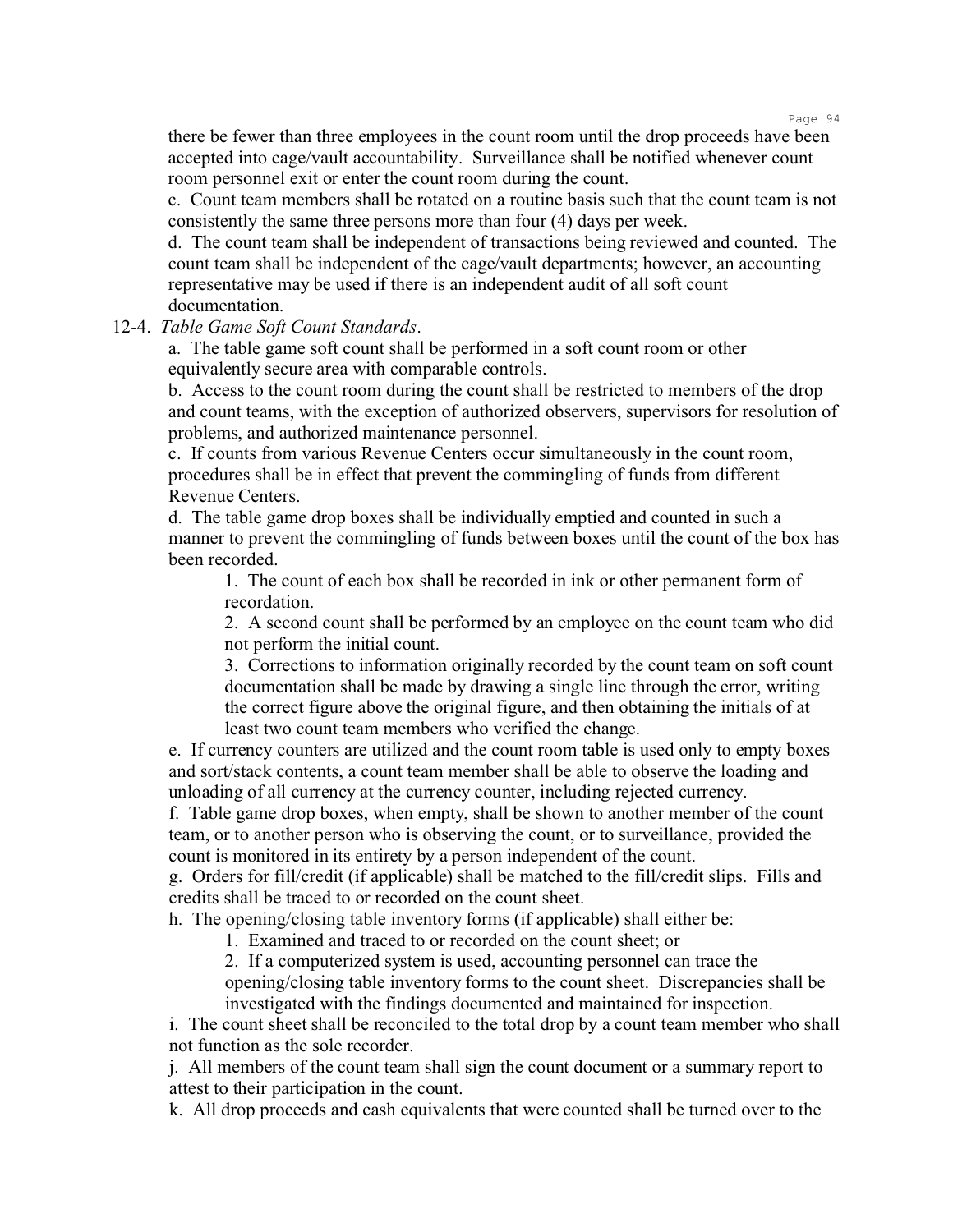cage or vault cashier (who shall be independent of the count team) or to an authorized person/employee independent of the revenue generation and the count process for verification. Such person shall certify by signature as to the accuracy of the drop proceeds delivered and received.

l. The count sheet, with all supporting documents, shall be delivered to the accounting department by a count team member or a person independent of the cashiers department. Alternatively, it may be adequately secured (e.g., locked container to which only accounting personnel can gain access) until retrieved by the accounting department. m. Access to stored, full table game drop boxes shall be restricted to authorized members of the drop and count teams.

#### 12-5. *Gaming Machine Bill Acceptor Drop Standards*.

a. A minimum of three employees shall be involved in the removal of the gaming machine drop, at least one of who is independent of the gaming machine department. b. All bill acceptor canisters shall be removed only at the time previously designated by Tribal Gaming Management and reported to the Tribe, except for emergency drops. c. Surveillance shall be notified when the drop is to begin so that surveillance may monitor the activities.

d. The bill acceptor canisters shall be removed by a person independent of the gaming machine department, then transported directly to the count room or other equivalently secure area with comparable controls and locked in a secure manner until the count takes place.

e. Security in the form of at least one internal security officer shall be provided over the bill acceptor canisters removed from the gaming machines and awaiting transport to the count room.

f. The transporting of bill acceptor canisters shall be performed by a minimum of two persons, at least one of who is independent of the gaming machine department.

g. All bill acceptor canisters shall be posted with a number corresponding to a permanent number on the gaming machine.

12-6. *Gaming Machine Bill Acceptor Count Standards*.

a. The gaming machine bill acceptor count shall be performed in a soft count room or other equivalently secure area with comparable controls.

b. Access to the count room during the count shall be restricted to members of the drop and count teams, with the exception of authorized observers, supervisors for resolution of problems, and authorized maintenance personnel.

c. If counts from various Revenue Centers occur simultaneously in the count room, procedures shall be in effect that prevent the commingling of funds from different Revenue Centers.

d. The bill acceptor canisters shall be individually emptied and counted in such a manner to prevent the commingling of funds between canisters until the count of the canister has been recorded.

1. The count of each canister shall be recorded in ink or other permanent form of recordation.

2. A second count shall be performed by an employee on the count team who did not perform the initial count.

3. Corrections to information originally recorded by the count team on soft count documentation shall be made by drawing a single line through the error, writing the correct figure above the original figure, and then obtaining the initials of at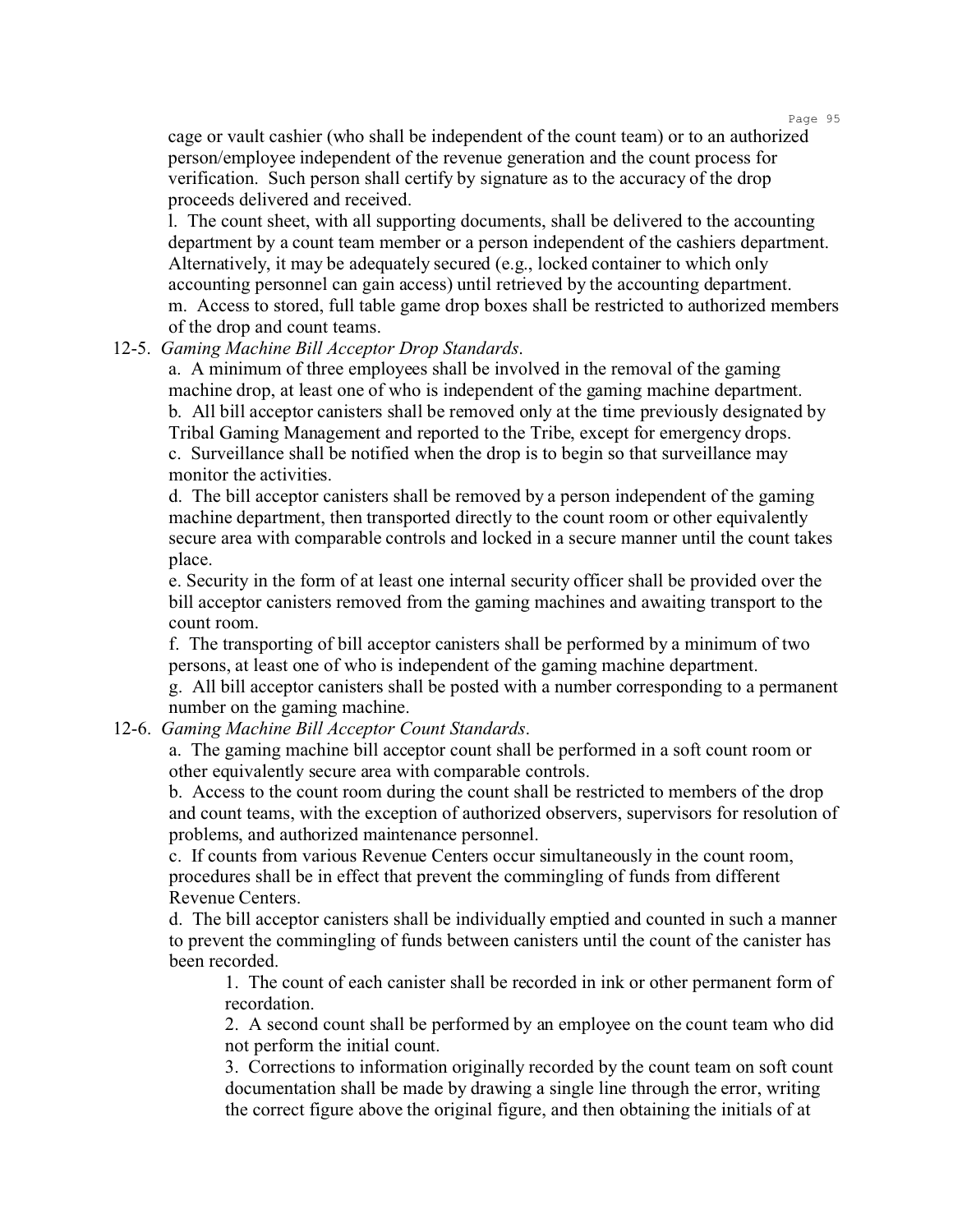least two count team members who verified the change.

e. If currency counters are utilized and the count room table is used only to empty canisters and sort/stack contents, a count team member shall be able to observe the loading and unloading of all currency at the currency counter, including rejected currency. f. Canisters, when empty, shall be shown to another member of the count team, or to another person who is observing the count, or to surveillance, provided the count is monitored in its entirety by a person independent of the count.

g. The count sheet shall be reconciled to the total drop by a count team member who shall not function as the sole recorder.

h. All members of the count team shall sign the count document or a summary report to attest to their participation in the count

i. All drop proceeds and cash equivalents that were counted shall be turned over to the cage or vault cashier (who shall be independent of the count team) or to an authorized person/employee independent of the revenue generation and the count process for verification. Such person shall certify by signature as to the accuracy of the drop proceeds delivered and received.

j. The count sheet, with all supporting documents, shall be delivered to the accounting department by a count team member or a person independent of the cashiers department. Alternatively, it may be adequately secured (e.g., locked container to which only accounting personnel can gain access) until retrieved by the accounting department. k. Access to stored bill acceptor canisters, full or empty, shall be restricted to:

1. Authorized members of the drop and count teams; and

2. Authorized personnel in an emergency for the resolution of a problem.

l. All bill acceptor canisters shall be posted with a number corresponding to a permanent number on the gaming machine.

#### 12-7. *Gaming Machine Coin Drop Standards*.

a. A minimum of three employees shall be involved in the removal of the gaming machine drop, at least one of who is independent of the gaming machine department. b. All drop buckets shall be removed only at the time previously designated by Tribal Gaming Management and reported to the Tribe, except for emergency drops.

c. Surveillance shall be notified when the drop is to begin so that surveillance may monitor the activities.

d. Security in the form of at least one internal security officer shall be provided over the buckets removed from the gaming machine drop cabinets and awaiting transport to the count room.

e. As each machine is opened, the contents shall be tagged with its respective machine number if the bucket is not permanently marked with the machine number. The contents shall be transported directly to the area designated for the counting of such drop proceeds. If more than one trip is required to remove the contents of the machines, the filled carts of coins shall be securely locked in the room designed for counting or in another equivalently secure area with comparable controls. There shall be a locked covering on any carts in which the drop route includes passage out of doors.

f. Alternatively, a smart bucket system that electronically identifies and tracks the gaming machine number, and facilitates the proper recognition of gaming revenue, shall satisfy the requirements of (a) through (e).

g. Each drop bucket in use shall be:

1. Housed in a locked compartment separate from any other compartment of the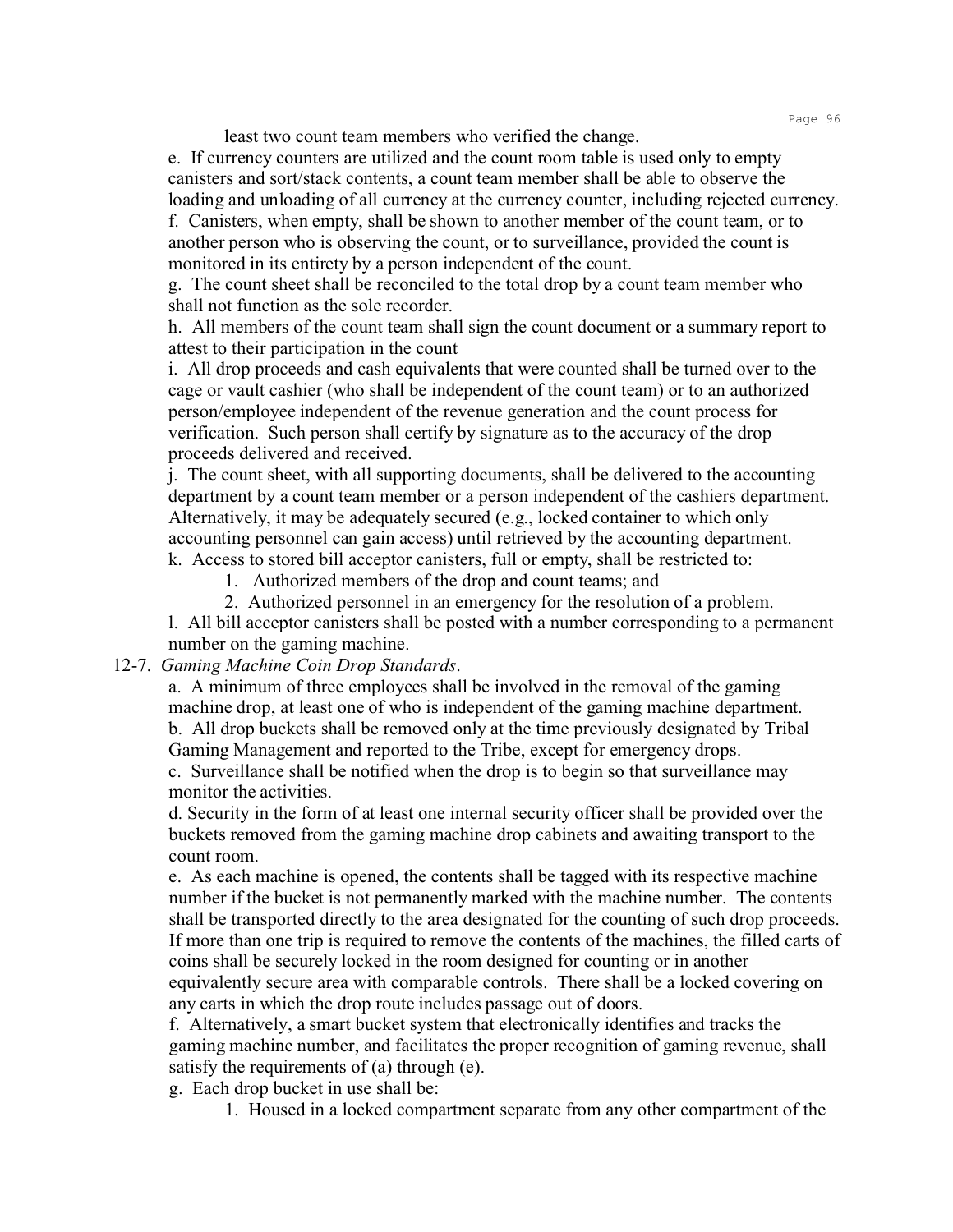gaming machine and keyed differently than other gaming machine compartments; and

2. Identifiable to the gaming machine from which it is removed. If the gaming machine is identified with a removable tag that is placed in the bucket, the tag shall be placed on top of the bucket when it is collected.

h. Each gaming machine shall have drop buckets into which coins or tokens that are retained by the gamin machine are collected. Drop bucket contents may not be used to make change or pay hand-paid payouts.

i. The collection procedures may include procedures for dropping gaming machines that have trays instead of drop buckets.

#### 12-8. *Hard Count Room Personnel*.

a. The weigh/count shall be performed by a minimum of three employees.

b. At no time during the weigh/count shall there be fewer than three employees in the count room until the drop proceeds have been accepted into cage/vault accountability. Surveillance shall be notified whenever count room personnel exit or enter the count room during the count.

1. If the gaming machine count is conducted with a continuous mechanical count meter that is not reset during the count and is verified in writing by at least three employees at the start and end of each denomination count, then one employee may perform the wrap.

c. Count team members shall be rotated on a routine basis such that the count team does not contain the same three persons more than four (4) days per week.

d. The count team shall be independent of transactions being reviewed and counted. The count team shall be independent of the cage/vault departments, unless they are nonsupervisory gaming machine employees and perform the laborer function only. (A nonsupervisory gaming machine employee is defined as a person below the level of gaming machine supervisor). A cage cashier may be used if this person is not allowed to perform the recording function. An accounting representative may be used if there is an independent audit of all count documentation.

12-9. *Gaming Machine Coin Count and Wrap Standards*.

a. Coins shall include tokens.

b. The gaming machine coin count and wrap shall be performed in a count room or other equivalently secure area with comparable controls.

c. Alternatively, an on-the-floor drop system utilizing a mobile scale shall satisfy the requirements of (b), subject to the following conditions:

1. The Gaming Facility shall utilize and maintain an effective on-line gaming machine monitoring system, as described in provision 5-9(c);

2. Components of the on-the-floor drop system shall include, but not be limited to, a weigh scale, a laptop computer through which weigh/count applications are operated, a security camera available for the mobile scale system, and a VCR to be housed within the video compartment of the mobile scale. The system may include a mule cart used for mobile weigh scale system locomotion;

3. The Gaming Facility must obtain the security camera available with the system, and this camera must be added in such a way as to eliminate tampering; 4. Prior to the drop, the drop/count team shall ensure the scale batteries are charged;

5. Prior to the drop, a videotape shall be inserted into the VCR used to record the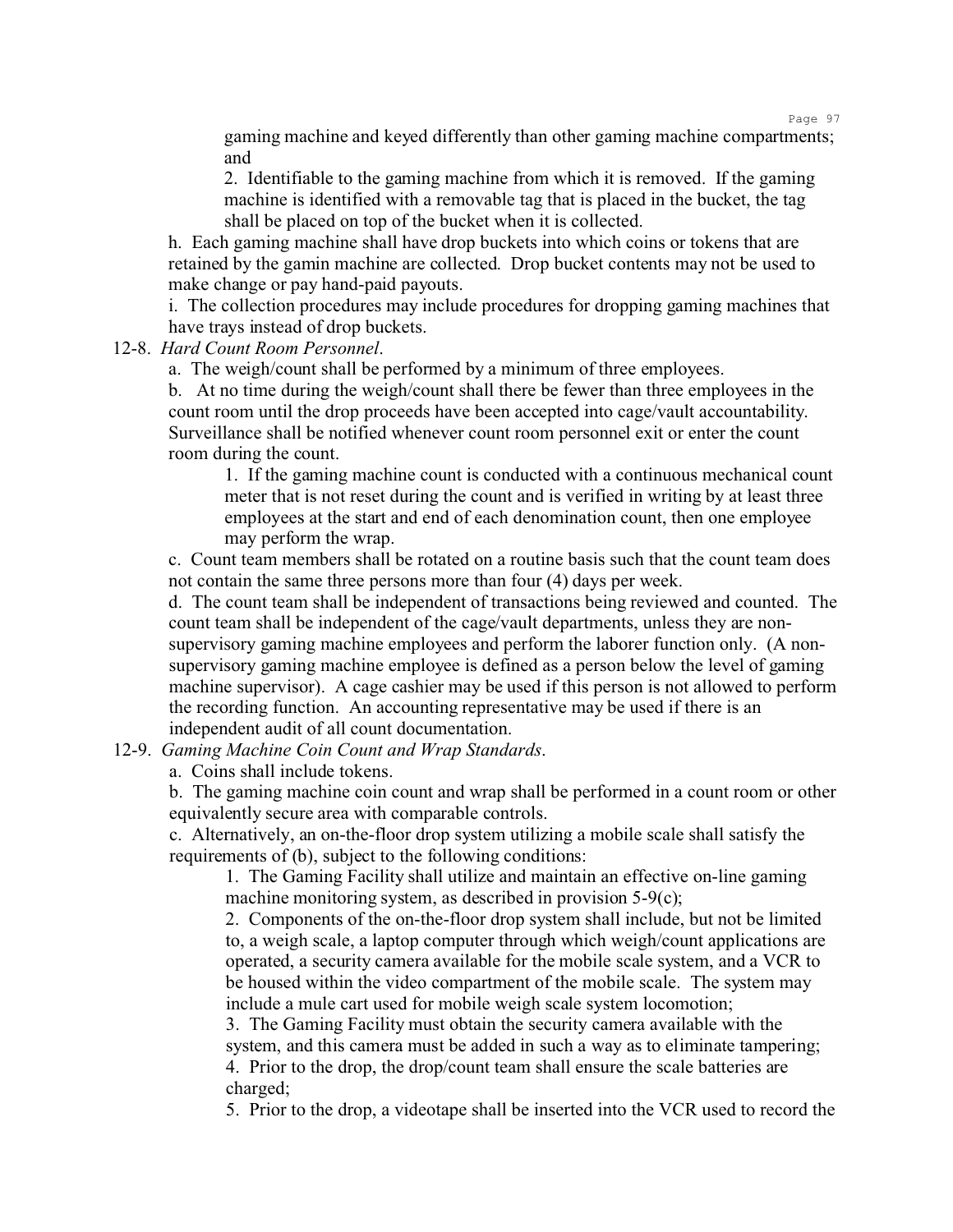drop in conjunction with the security camera system and the VCR shall be activated;

6. The weigh scale test shall be performed prior to removing the unit from the hard count room for the start of the weigh/drop/count;

7. Surveillance shall be notified when the weigh/drop/count begins and shall be capable of monitoring the entire process;

8. An observer independent of the weigh/drop/count teams (independent observer) shall remain by the weigh scale at all times and shall observe the entire weigh/drop/count process;

9. Physical custody of the key(s) needed to access the laptop and video compartment shall require the involvement of two persons, one of whom is independent of the drop and count team;

10. The mule key (if applicable), the laptop and video compartment keys, and the remote control for the VCR shall be maintained by a department independent of the gaming machine department. The appropriate personnel shall sign out these keys;

11. A person independent of the weigh/drop/count teams shall be required to accompany these keys while they are checked out, and observe each time the laptop compartment is opened;

12. The laptop access panel shall not be opened outside the hard count room, except in instances when the laptop must be rebooted as a result of a crash, lock up, or other situation requiring immediate corrective action;

13. User access to the system shall be limited to those employees required to have full or limited access to complete the weigh/drop/count; and

14. When the weigh/drop/count is completed, the independent observer shall access the laptop compartment, end the recording session, eject the videotape, and deliver the videotape to surveillance.

d. Access to the count room during the count shall be restricted to members of the drop and count teams, with the exception of authorized observers, supervisors for the resolution of problems, and authorized maintenance personnel.

e. If counts from various Revenue Centers occur simultaneously in the count room, procedures shall be in effect that prevent the commingling of funds from different Revenue Centers.

f. The following functions shall be performed in the counting of the gaming machine drop:

1. Recorder function, which involves the recording of the gaming machine count; and

2. Count team supervisor function, which involves the control of the gaming machine weigh and wrap process. The supervisor shall not perform the initial recording of the weigh/count unless a weigh scale with a printer is used.

g. The gaming machine drop shall be counted, wrapped, and reconciled in such a manner to prevent the commingling of gaming machine drop coin with coin (for each denomination) from the next gaming machine drop until the count of the gaming machine drop has been recorded. If the coins are not wrapped immediately after being weighed or counted, they shall be secured and not commingled with other coin.

1. The amount of the gaming machine drop from each machine shall be recorded in ink or other permanent form of recordation on a gaming machine count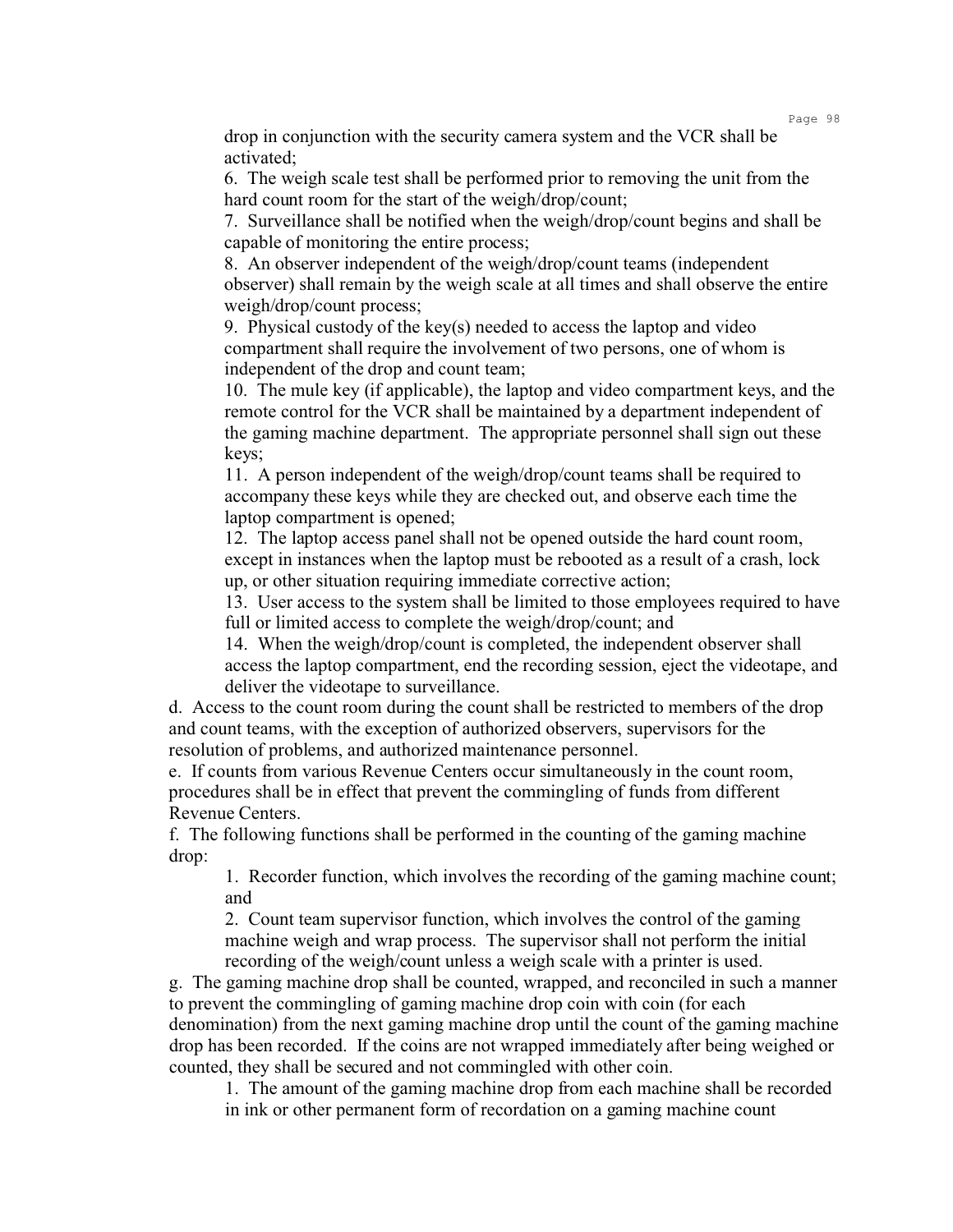document by the recorder or mechanically printed by the weigh scale. 2. Corrections to information originally recorded by the count team on gaming machine count documentation shall be made by drawing a single line through the error, writing the correct figure above the original figure, and then obtaining the initials of at least two count team members who verified the change 3. If a weigh scale interface is used, corrections to gaming machine count data shall be made using either of the following:

A. Drawing a single line through the error on the gaming machine document, writing the correct figure above the original figure, and then obtaining the initials of at least two count team employees. If this procedure is used, an employee independent of the gaming machine department and count team shall enter the correct figure into the computer system prior to the generation of related gaming machine reports; or B. During the count process, correct the error in the computer system and enter the passwords of at least two count team employees. If this procedure is used, an exception report shall be generated by the computer system identifying the gaming machine number, the error, the correction, and the count team employees attesting to the correction.

h. If applicable, the weight shall be converted to dollar amounts before reconciliation of the weigh to the wrap.

i. If a coin meter is used, a count team member shall convert the coin count for each denomination into dollars and shall enter the results on a summary sheet.

j. The recorder and at least one other count team member shall sign the weigh tape and the gaming machine count document attesting to the accuracy of the weigh/count. k. All members of the count team shall sign the count document or a summary report to attest to their participation in the count.

l. All drop proceeds and cash equivalents that were counted shall be turned over to the cage or vault cashier (who shall be independent of the count team) or to an authorized person/employee independent from the revenue generation and the count process for verification. Such a person shall certify by signature as to the accuracy of the drop proceeds delivered and received.

m. All gaming machine count and wrap documentation, including any applicable computer storage media, shall be delivered to the accounting department by a count team member or a person independent of the cashier's department. Alternatively, it may be adequately secured (e.g., locked container to which only accounting personnel can gain access) until retrieved by the accounting department.

n. If the coins are transported off the property, a second (alternative) count procedure shall be performed before the coins leave the property. Any variances shall be documented.

o. Variances. Large (by denomination, either \$1,000 or 2% of the drop, whichever is less) or unusual (e.g., zero for weigh/count or patterned for all counts) variances between the weigh/count and wrap shall be investigated by Tribal Gaming Management personnel independent of the gaming machine department, count team, and the cage/vault functions on a timely basis. The results of such investigation shall be documented, maintained for inspection, and provided to appropriate Tribal personnel upon request.

12-10. *Security of the Coin Room Inventory During the Gaming Machine Coin Count and Wrap*. a. If the count room serves as a coin room and coin room inventory is not secured so as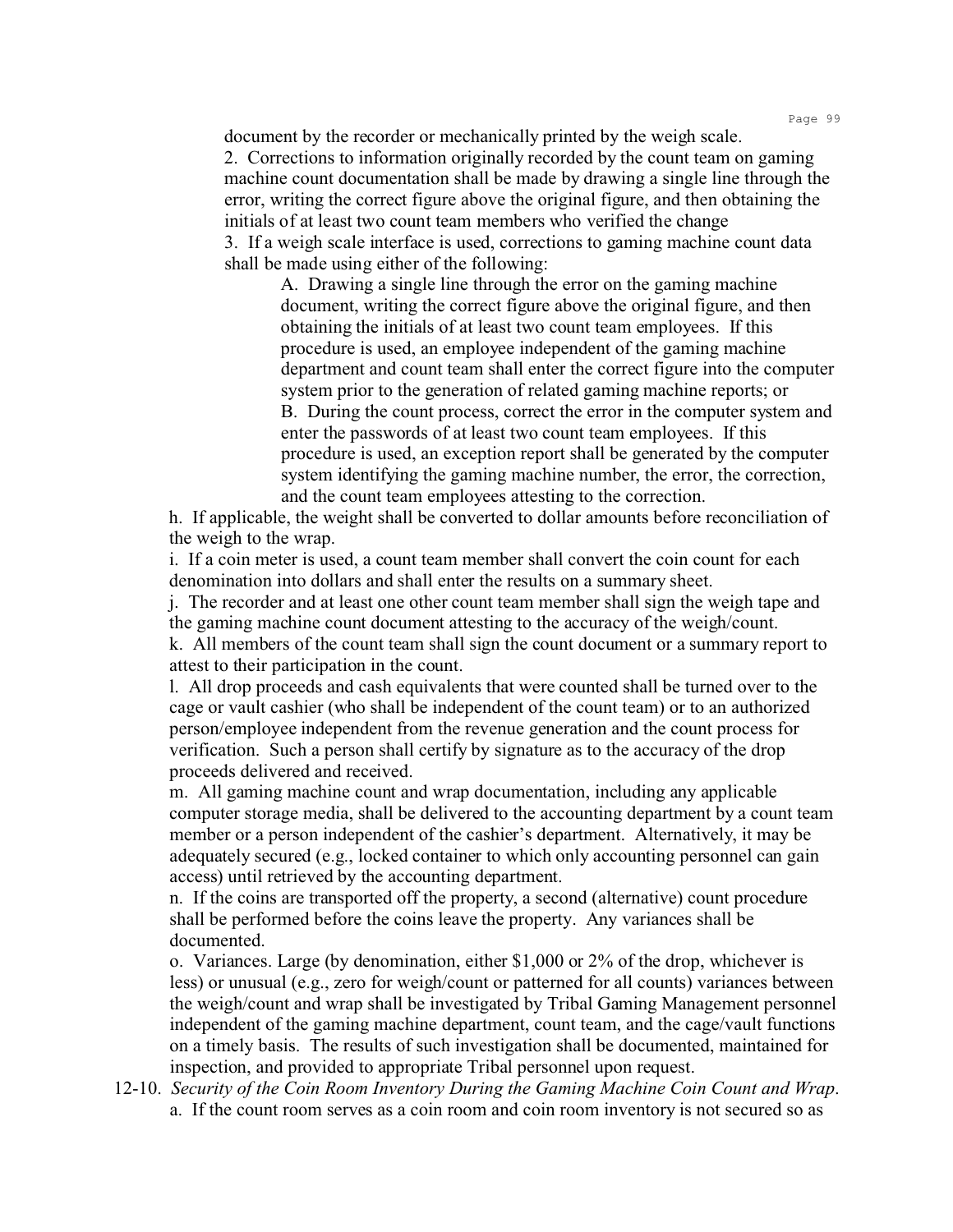to preclude access by the count team, then the following standards shall apply:

1. At the commencement of the gaming machine count the following requirements shall be met:

> A. The coin room inventory shall be counted by at least two employees, one of whom is a member of the count team and the other is independent of the weigh/count and wrap procedures;

> B. The count in paragraph  $(1)(A)$  of this section shall be recorded on an appropriate inventory form;

2. Upon completion of the wrap of the gaming machine drop:

A. At least two members of the count team (wrap team), independently from each other, shall count the ending coin room inventory;

B. The counts in paragraph  $(2)(A)$  of this section shall be recorded on a summary report(s) that evidences the calculation of the final wrap by subtracting the beginning inventory from the sum of the ending inventory and transfers in and out of the coin room;

C. The same count team members shall compare the calculated wrap to the weigh/count, recording the comparison and noting any variances on the summary report;

D. A member of the cage/vault department shall count the ending coin room inventory by denomination and shall reconcile it to the beginning inventory, wrap, transfers, and weigh/count; and

E. At the conclusion of reconciliation, at least two count/wrap team members and the verifying employee shall sign the summary report(s) attesting to its accuracy.

b. If the count room is segregated from the coin room, or if the coin room is used as a count room and the coin room inventory is secured to preclude access by the count team, all of the following requirements shall be completed, at the conclusion of the count:

1. At least two members of the count/wrap team shall count the final wrapped gaming machine drop independently from each other;

2. The counts shall be recorded on a summary report;

3. The same count team members (or the accounting department) shall compare the final wrap to the weigh/count, recording the comparison and noting any variances on the summary;

4. A member of the cage/vault department shall count the wrapped gaming machine drop by denomination and reconcile it to the weigh/count;

5. At the conclusion of the reconciliation, at least two count team members and the cage/vault employee shall sign the summary report attesting to its accuracy; and

6. The wrapped coins (exclusive of proper transfers) shall be transported to the cage, vault or coin vault after the reconciliation of the weigh/count to the wrap.

12-11. *Transfers During the Gaming Machine Coin Count and Wrap (moving coin, by denomination, into the Vault accountability records prior to the completion of the entire count and wrap).*

a. Transfers may be permitted during the count and wrap only if permitted under the policies, procedures and practices approved by the Tribe.

b. Each transfer shall be recorded on a separate multi-part form with a preprinted or concurrently-printed form number (used solely for gaming machine count transfers) that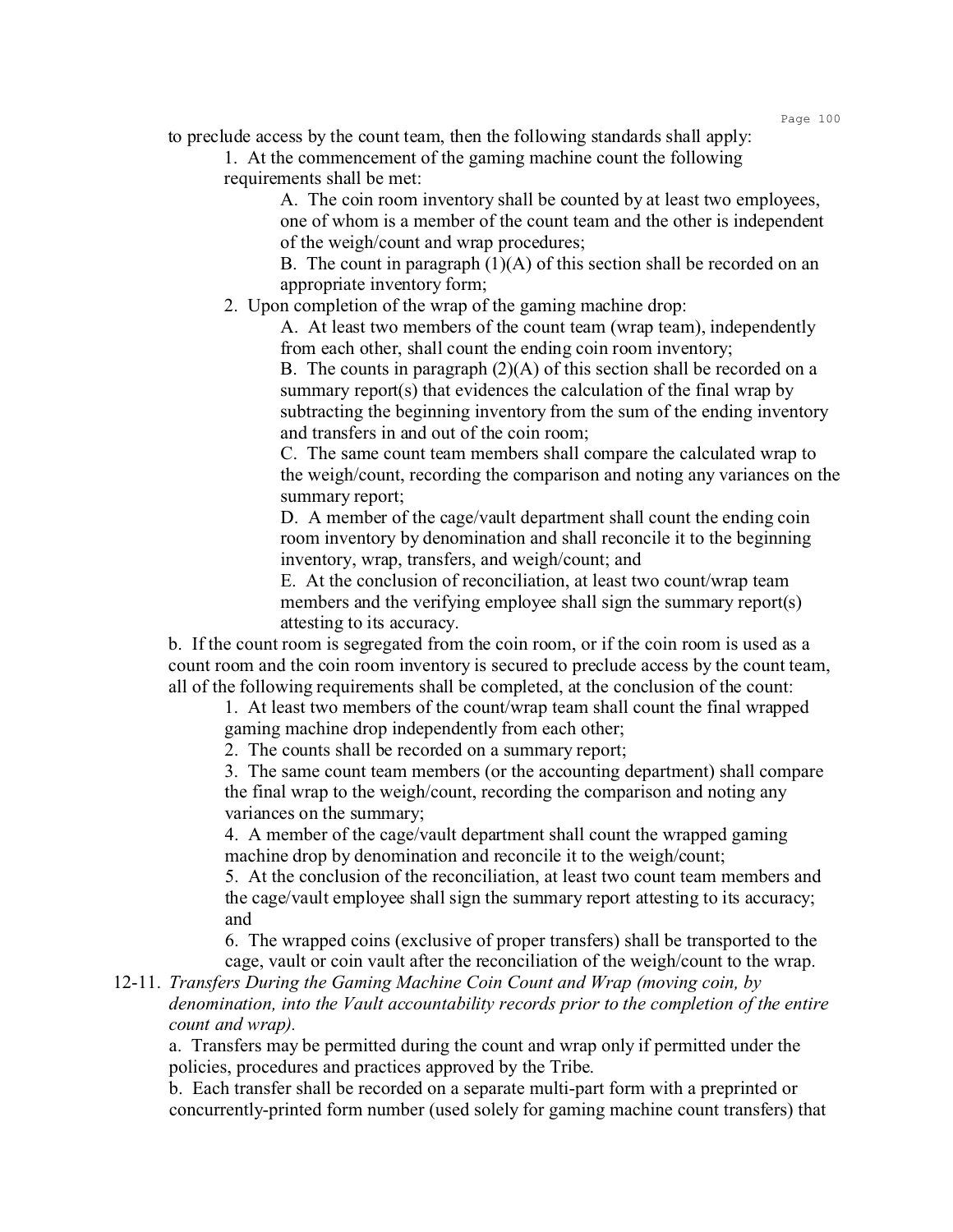shall be subsequently reconciled by the accounting department to ensure the accuracy of the reconciled gaming machine drop.

c. Each transfer must be counted and signed for by at least two members of the count team and by a person independent of the count team who is responsible for authorizing the transfer.

12-12. *Gaming Machine Drop Key Control Standards*.

a. Gaming machine coin drop cabinet keys, including duplicates, shall be maintained by a department independent of the gaming machine department.

b. The physical custody of the keys needed to access gaming machine coin drop cabinets, including duplicates, shall require the involvement of two persons, one of who is independent of the gaming machine department.

c. Two employees (separate from key custodian) shall be required to accompany such keys while checked out and observe each time gaming machine drop cabinets are accessed, unless surveillance is notified each time keys are checked out and surveillance observes the person throughout the period the keys are checked out.

12-13. *Table Game Drop Box Key Control Standards*.

a. Procedures shall be developed and implemented to insure that unauthorized access to empty table game drop boxes shall not occur from the time the boxes leave the storage rack until they are placed on the tables.

b. The involvement of at least two persons independent of the cage department shall be required to access stored empty table game drop boxes.

c. The release keys shall be separately keyed from the contents keys.

d. At least three (two for table game drop box keys in facilities with three tables or fewer) count team members are required to be present at the time count room and other count keys are issued for the count.

e. All duplicate keys shall be maintained in a manner that provides the same degree of control as is required for the original keys. Records shall be maintained for each key duplicated that indicate the number of keys made and destroyed.

f. Logs shall be maintained by the custodian of sensitive keys (and duplicates) to document authorization of personnel accessing keys.

12-14. *Table Game Drop Box Release Keys*.

a. The table game drop box release keys shall be maintained by a department independent of the pit department.

b. Only the person(s) authorized to remove table game drop boxes from the tables shall be allowed access to the table game drop box release keys.

c. Persons authorized to remove the table game drop boxes shall be precluded from having simultaneous access to the table game drop box contents keys and release keys. d. The count team members may have access to the release keys during the count in order to reset the drop boxes if necessary.

e. For situations requiring access to a table game drop box at a time other than the scheduled drop, the date, time, and signature of employee signing out/in the release key must be documented.

## 12-15. *Bill Acceptor Canister Release Keys*.

a. The bill acceptor canister release keys shall be maintained by a department independent of the gaming machine department.

b. Only the person(s) authorized to remove bill acceptor canisters from the gaming machines shall be allowed access to the release keys.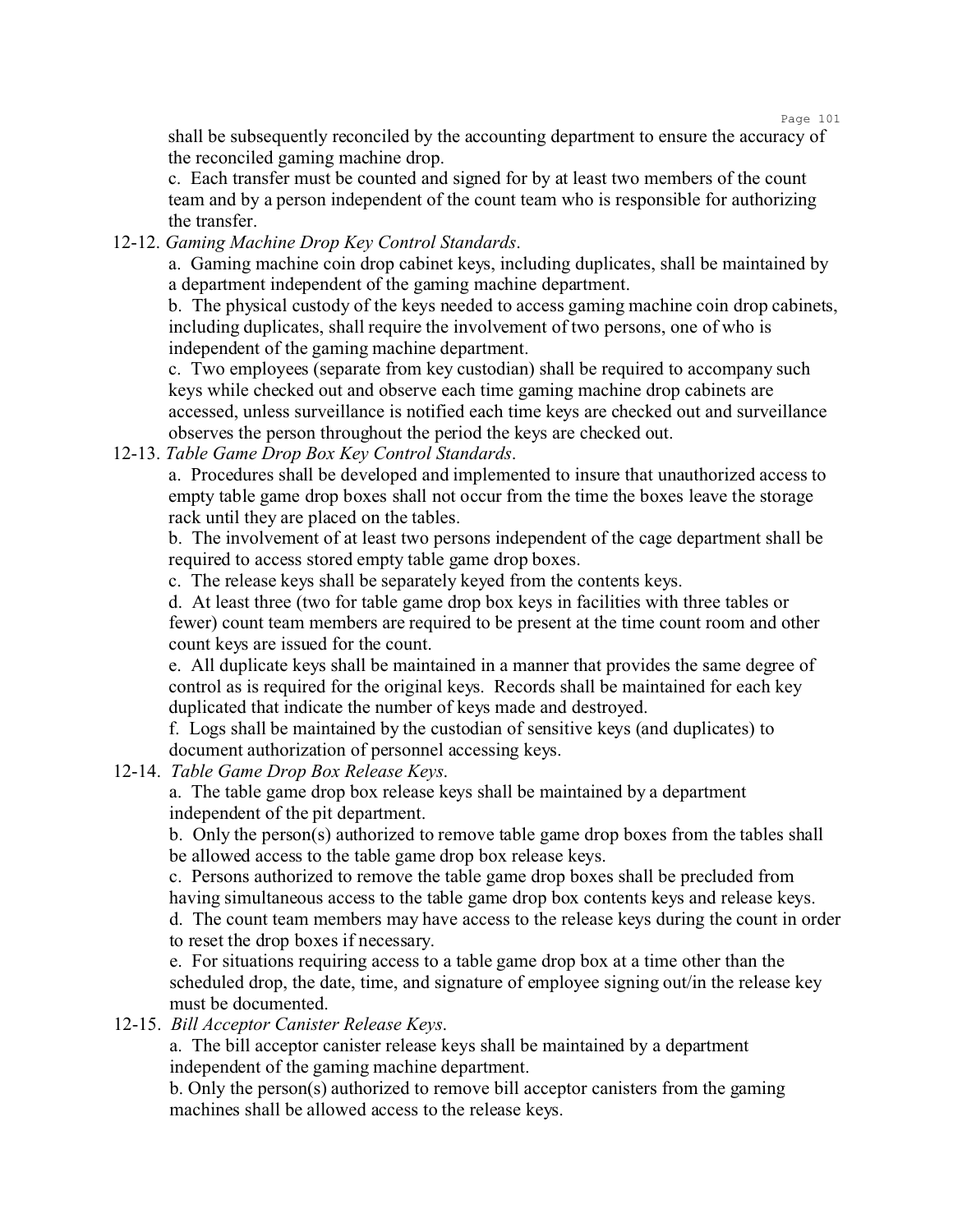c. Persons authorized to remove the bill acceptor canisters shall be precluded from having simultaneous access to the bill acceptor canister contents keys and release keys. d. The count team members may have access to the release keys during the count in order to reset the canisters if necessary.

e. For situations requiring access to a bill acceptor canister at a time other than the scheduled drop, the date, time, and signature of employee signing out/in the release key must be documented.

12-16. *Table Game Drop Box Storage Rack Keys*.

a. Security shall be required to accompany the table game drop box storage rack keys and observe each time table game drop boxes are removed from or placed in storage racks. b. Persons authorized to obtain table game drop box storage rack keys shall be precluded from having simultaneous access to table game drop box contents keys with the exception of the count team.

12-17. *Bill Acceptor Canister Storage Rack Keys*.

a. Security shall be required to accompany the bill acceptor canister storage rack keys and observe each time canisters are removed from or placed in storage racks.

b. Persons authorized to obtain bill acceptor canister storage rack keys shall be precluded from having simultaneous access to bill acceptor canister contents keys with the exception of the count team.

c. Two persons are required to access the currency acceptor drop box storage rack keys.

12-18. *Table Game Drop Box Contents Keys*.

a. The physical custody of the keys needed for accessing stored, full table game drop box contents shall require the involvement of persons from at least two separate departments, with the exception of the count team.

b. Access to the table game drop box contents keys at other than scheduled count times shall require the involvement of at least three persons from separate departments, including Tribal Gaming Management. The reason for access shall be documented with the signatures of all participants and observers.

c. Only count team members shall be allowed access to table game drop box content keys during the count process.

12-19. *Bill Acceptor Canister Contents Keys*.

a. The physical custody of the keys needed for accessing stored, full bill acceptor canister contents shall require involvement of persons from two separate departments, with the exception of the count team.

b. Access to the bill acceptor canister contents key at other than scheduled count times shall require the involvement of at least three persons from separate departments, one of whom must be a supervisor. The reason for access shall be documented with the signatures of all participants and observers.

c. Only the count team members shall be allowed access to bill acceptor canister contents keys during the count process.

- 12-20. *Emergency Drop Procedures*. Emergency drop procedures shall be developed by the Tribe, or Tribal Gaming Management as approved by the Tribe.
- 12-21. *Equipment Standards for Gaming Machine Count*.

a. Weigh scale calibration modules shall be secured so as to prevent unauthorized access (e.g., prenumbered seal, lock and key, etc.).

b. A person independent of the cage, vault, gaming machine, and count team functions shall be required to be present whenever the calibration module is accessed. Such access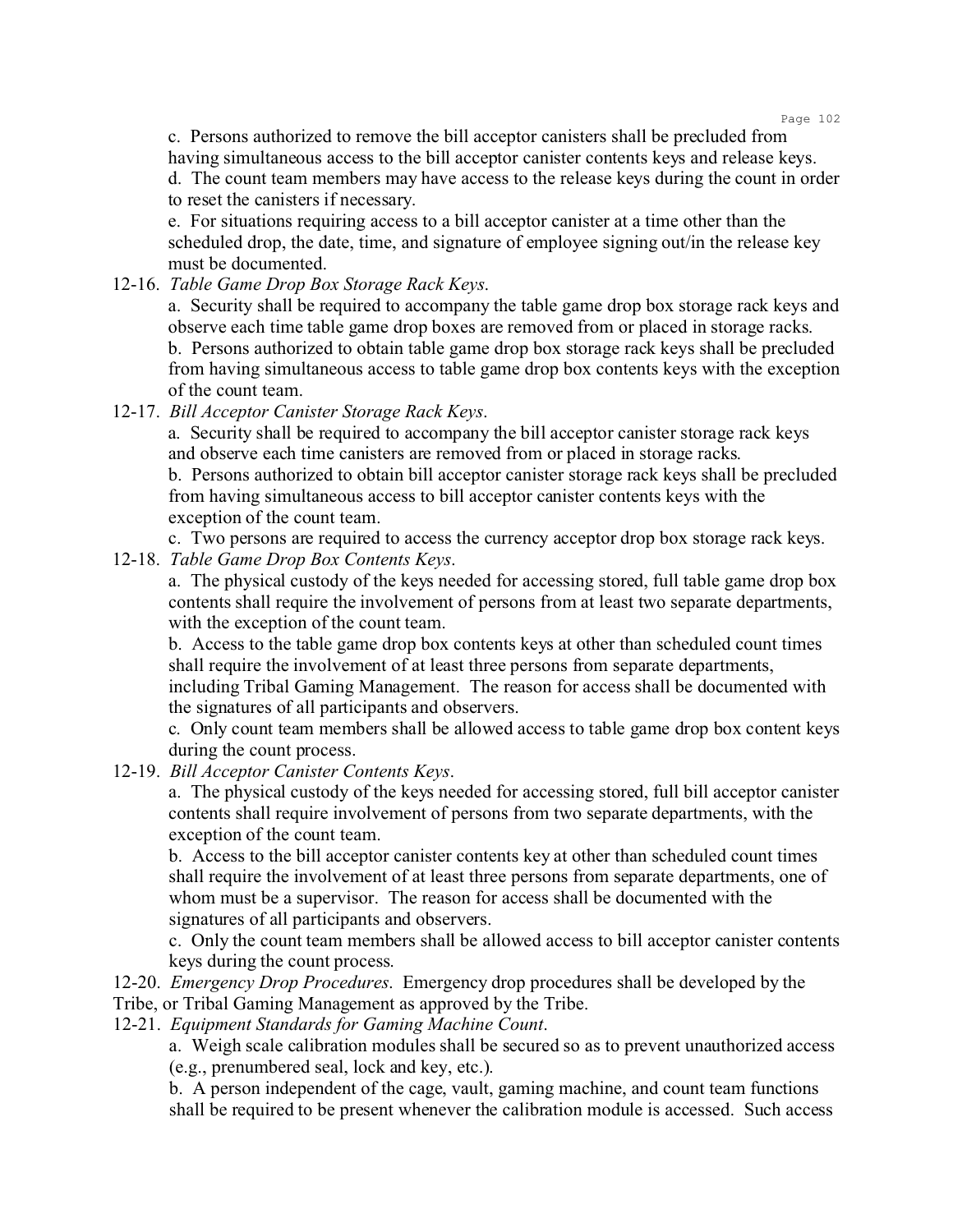shall be documented and maintained.

c. If a weigh scale interface is used, it shall be adequately restricted so as to prevent unauthorized access (passwords, keys, etc.).

d. If the weigh scale has a zero adjustment mechanism, it shall be physically limited to minor adjustments (e.g., weight of a bucket) or physically situated such that any unnecessary adjustments to it during the weigh process would be observed by other count team members.

e. The weigh scale and weigh scale interface (if applicable) shall be tested by a person or persons independent of the cage, vault, and gaming machine departments and count team at least quarterly. At least annually, this test shall be performed by internal audit in accordance with the internal audit standards. The result of those tests shall be documented and signed by the person or persons performing the test.

f. Prior to the gaming machine count, at least two employees shall verify the accuracy of the weigh scale with varying weights or with varying amounts of previously counted coin for each denomination to ensure the scale is properly calibrated (varying weights/coin from drop to drop is acceptable).

g. If a mechanical coin counter is used (instead of a weigh scale), the Tribe, or Tribal Gaming Management as approved by the Tribe, shall establish and Tribal Gaming Management shall comply with procedures that are equivalent to those described in (d), (e), and (f) of this section.

h. If a coin meter count machine is used, the count team member shall record the machine number denomination and number of coins in ink on a source document, unless the meter machine automatically records such information.

1. A count team member shall test the coin meter count machine before the actual count to ascertain if the metering device is functioning properly with a predetermined number of coins for each denomination.

*Subsection B. Tier C Internal Audit.*

## 12-22. *Internal Audit Personnel*.

a. A separate internal audit department shall be maintained whose primary function is performing internal audit work and that is independent with respect to the departments subject to audit.

b. The internal audit personnel shall report directly to the Tribe, or other entity as designated by the Tribe.

12-23. *Audits*.

a. Internal audit personnel shall perform audits of all major gaming departments of the Gaming Facility, such as the following departments which shall be reviewed at least annually:

1. Bingo, including but not limited to, bingo card control, payout procedures, and cash reconciliation process;

2. Pull tabs, including but not limited to, statistical records, winner verification, perpetual inventory, and accountability of sales versus inventory;

3. Card games, including but not limited to, card games operation, cash exchange procedures, shill transactions, and count procedures;

4. Keno, including but not limited to, game write and payout procedures, sensitive key location and control, and a review of keno auditing procedures;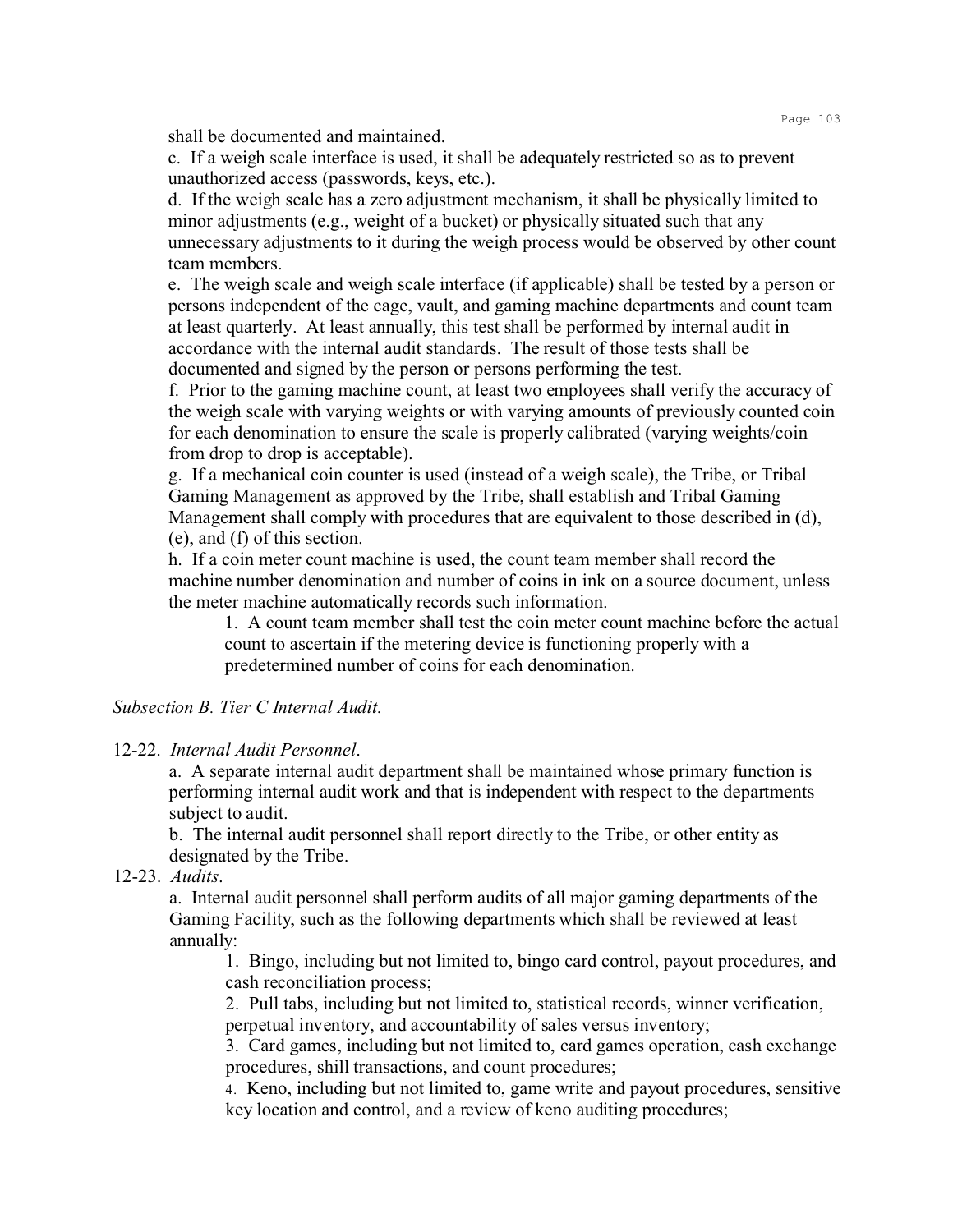Page 104

5. Pari-mutuel wagering, including write and payout procedures, and pari-mutuel auditing procedures;

6. Table games, including but not limited to, fill procedures, soft drop/count procedures and the subsequent transfer of funds, unannounced testing of count room currency counters and/or currency interface, location and control over sensitive keys, the tracing of source documents to summarized documentation and accounting records, and reconciliation to restricted copies;

7. Gaming machines, including but not limited to, jackpot payout and gaming machine fill procedures, gaming machine drop/count and bill acceptor drop/count and subsequent transfer of funds, unannounced testing of weigh scale and weigh scale interface, unannounced testing of count room currency counters and/or currency interface, gaming machine drop cabinet access, tracing of source documents to summarized documentation and accounting records, reconciliation to restricted copies, location and control over sensitive keys, compliance with EPROM duplication procedures, and compliance with OGMICR procedures for gaming machines that accept currency or coin(s) and issue cash-out tickets or gaming machines that do not accept currency or coin(s) and do not return currency or coin(s);

8. All cage procedures. Cage accountability shall be reconciled to the general ledger;

9. Information technology functions, including review for compliance with information technology standards;

10. Complimentary service or items, including but not limited to, procedures whereby complimentary service items are issued, authorized, and redeemed; and

11. Any other internal audits as required by the Tribe or other entity designated by the Tribe.

b. In addition to the observation and examinations performed under 12-23(a), follow-up observations and examinations shall be performed to verify that corrective action has been taken regarding all instances of noncompliance cited by internal audit, the independent accountant, and/or the Commission. The verification shall be performed within six (6) months following the date of notification.

c. Whenever possible, internal audit observations shall be performed on an unannounced basis (i.e., without the employees being forewarned that their activities will be or are being observed). Additionally, if the independent accountant also performs the internal audit function, the accountant shall perform separate observations of the table games/gaming machine drops and counts to satisfy the internal audit observation requirements and independent accountant tests of controls as required by the American Institute of Certified Public Accountants guide.

12-24. *Documentation*.

a. Documentation (e.g., checklists, programs, reports, etc.) shall be prepared to evidence all internal audit work performed as it relates to the requirements in this section, including all instances of noncompliance.

b. The internal audit department shall operate with audit programs, which, at a minimum, address the OGMICR. Additionally, the department shall properly document the work performed, the conclusions reached, and the resolution of all exceptions. Institute of Internal Auditors standards are required.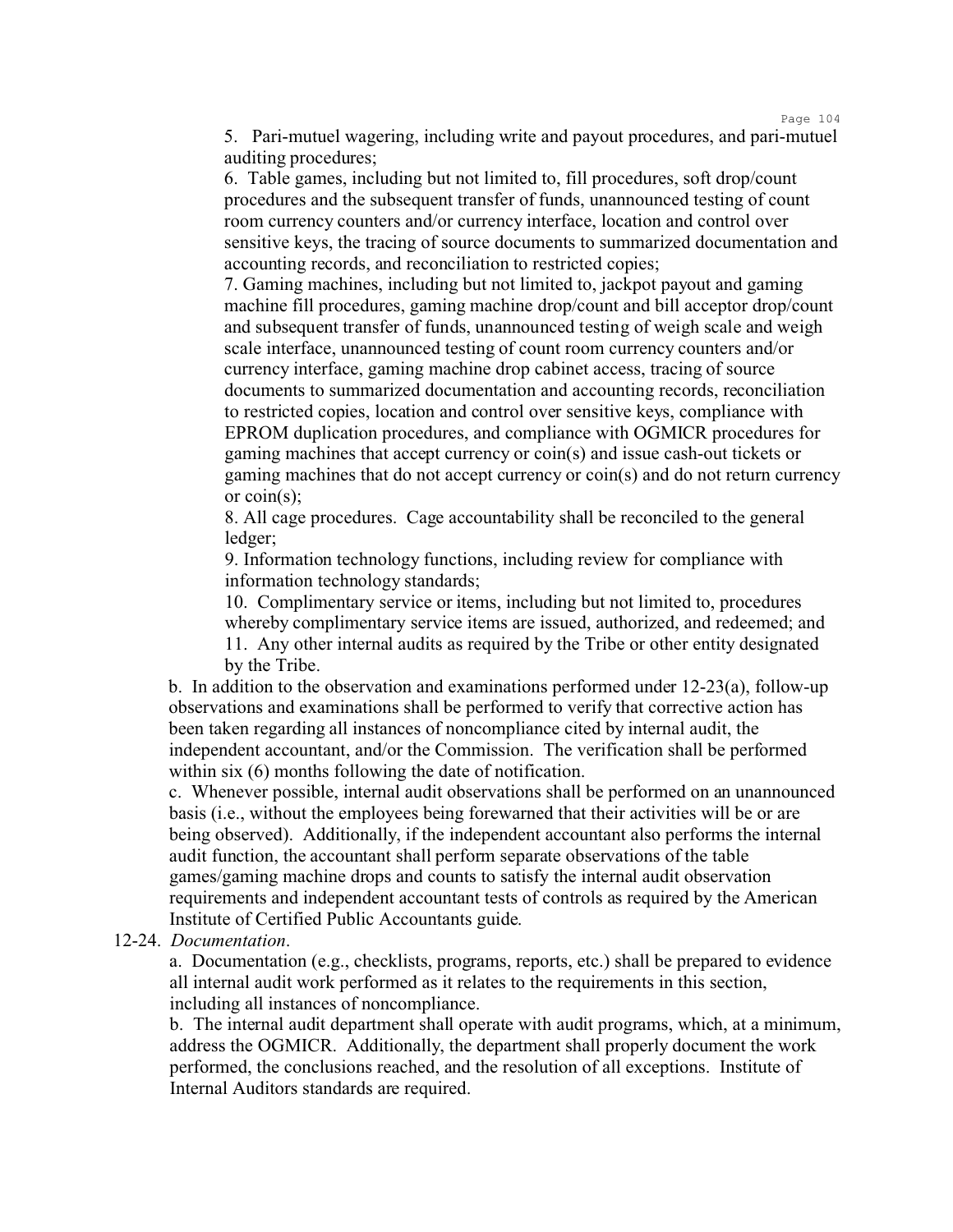12-25. *Reports*.

a. Reports documenting audits performed shall be maintained and made available to the Tribe, or such entity as designated by the Tribe, upon request.

b. Such audit reports shall include the following information:

1. Audit objectives;

2. Audit procedures and scope;

3. Findings and conclusions;

4. Recommendations, if applicable; and

5. Tribal Gaming Management's response.

12-26. *Material exceptions*. All material exceptions resulting from internal audit work shall be investigated and resolved with the results of such being documented and retained for seven years. 12-27. *Role of Tribal Gaming Management*.

a. Internal audit findings shall be reported to Tribal Gaming Management .

b. Tribal Gaming Management shall be required to respond to internal audit findings stating corrective measures to be taken to avoid recurrence of the audit exception. c. Such management responses shall be included in the internal audit report that will be delivered to Tribal Gaming Management, the Tribe, or other entity designated by the Tribe.

12-28. *Title 31.*

a. Minimum procedures to determine compliance with Title 31 and the Minimum Internal Control Regulations relative to Title 31 include:

1. Reviews of established procedures in effect for all departments performed once each calendar year. Procedures for the review shall include:

a. A compliance walk-through of those departments with employees where Title 31 transactions may occur, including interview with employees who handle transactions. The compliance walk-through is performed for all three shifts;

b. Examination of available Title 31 documentation including CTRs, SARs, and MTLs;

c. General observation;

d. Sufficient procedures to address prohibited actions for all Gaming Facility departments and banks with more than \$3,000 in currency and coin and safekeeping deposits; and

e. Identification and reporting procedures for reportable transactions that may occur as the result of single, multiple and/or dissimilar transactions.

b. An annual examination of all types of documents prepared pursuant to Title 31 and the Currency Transaction Reporting Minimum Internal Control Standards which include:

1. Examinations of Title 31 documentation including CTRs, SARs, and MTLs with testing done on a quarterly basis which includes samples.

2. Examinations of Gaming Facility records, independent of Title 31 (i.e. safekeeping, cage/vault documentation, bank deposit records, gaming machine payout tickets, cash receipts/disbursements, etc.) On a sample basis to determine whether or not:

a. CTRs were completed and filed for all reportable transactions;

b. SARs were completed and filed for all transactions classified as suspicious transactions;

c. The information contained within the CTRs and SARs was complete;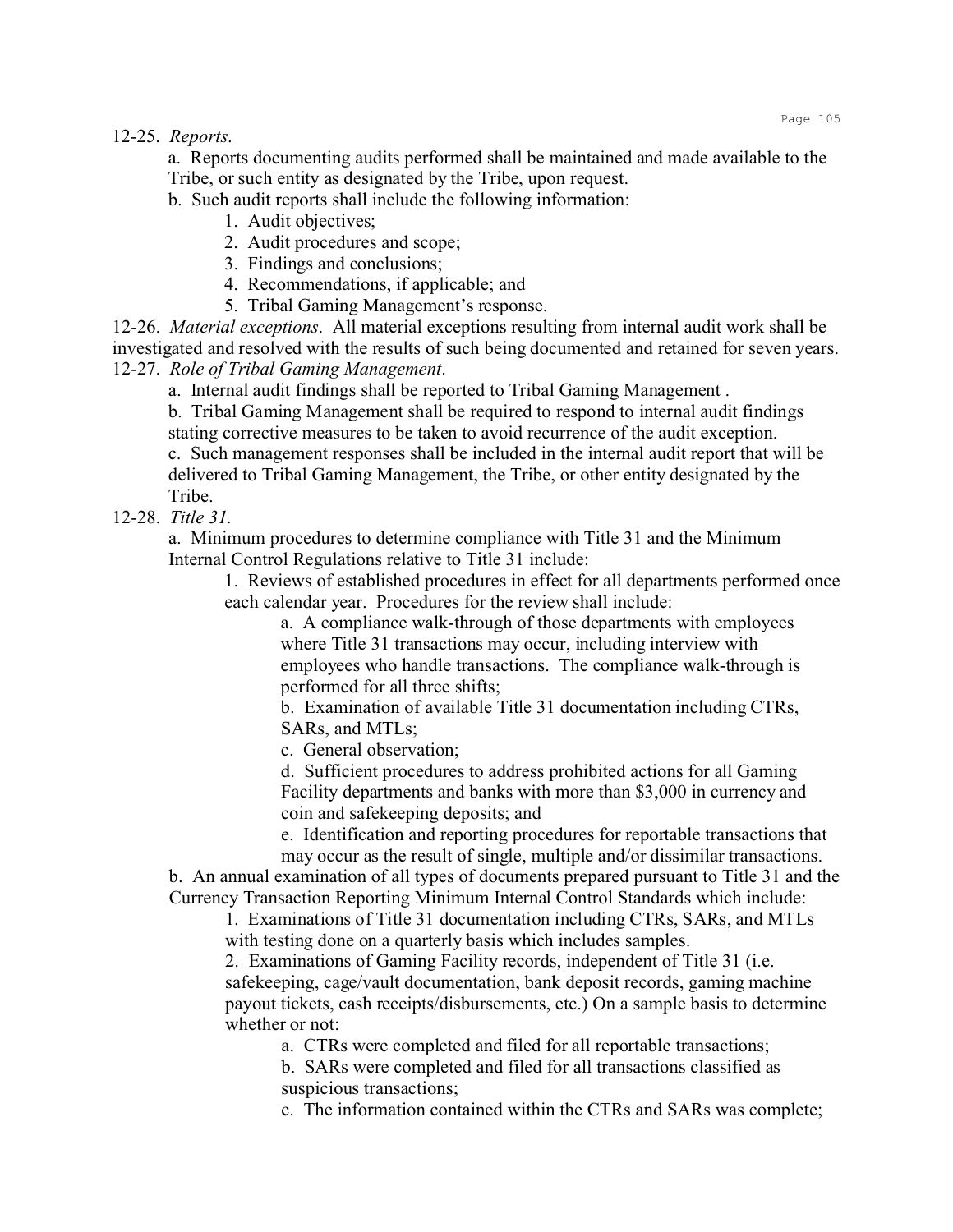and,

d. Prohibited transactions have occurred.

c. An evaluation of the established policies, procedures, and processes in effect.

d. The performance and results of the internal audit procedures are documented and, all exceptions discovered are also documented and forwarded to Tribal Gaming

Management. Tribal Gaming Management is responsible for ensuring corrective action has been taken.

e. Internal Audit will perform follow-up observation and examination to verify corrective action has been taken.

f. Internal audit procedures performed are completed by those employees (or employees of affiliates) designated to perform such duties and who are independent of the functions being examined.

g. An independent accountant may be engaged to perform all or part of the internal audit procedures under 12-28(b).

## *Subsection C. Tier C Surveillance*.

#### 12-29. *General*.

a. The surveillance system shall be maintained and operated from a staffed surveillance room and shall provide surveillance over gaming departments.

b. The entrance to the surveillance room shall be located so that it is not readily accessible by either Gaming Facility employees who work primarily on the casino floor, or the general public.

c. Access to the surveillance room shall be limited to surveillance personnel, designated employees, and other persons authorized in accordance with the surveillance department policy. Such policy shall be approved by the Tribe. The surveillance department shall maintain a sign-in log of other authorized persons entering the surveillance room. d. Surveillance room equipment shall have total override capability over all other

satellite surveillance equipment located outside the surveillance room.

e. In the event of power loss to the surveillance system, an auxiliary or backup power source shall be available and capable of providing immediate restoration of power to all elements of the surveillance system that enable surveillance personnel to observe the table games remaining open for play and all areas covered by dedicated cameras. Auxiliary or backup power sources such as a UPS System, backup generator, or an alternate utility supplier, satisfy this requirement.

f. The surveillance system shall include the date and time generators that possess the capability to display the date and time of recorded events on the video and/or digital recordings. The displayed date and time shall not significantly obstruct the recorded view.

g. The surveillance department shall strive to ensure staff is trained in the use of the equipment, knowledge of the games, and house rules.

h. Each camera required by the standards in this section shall be installed in a manner that will prevent it from being readily obstructed, tampered with, or disabled by customers or employees.

i. Each camera required by the standards in this section shall possess the capability of having its picture displayed on a monitor and recorded. The surveillance system shall include sufficient numbers of monitors and recorders to simultaneously display and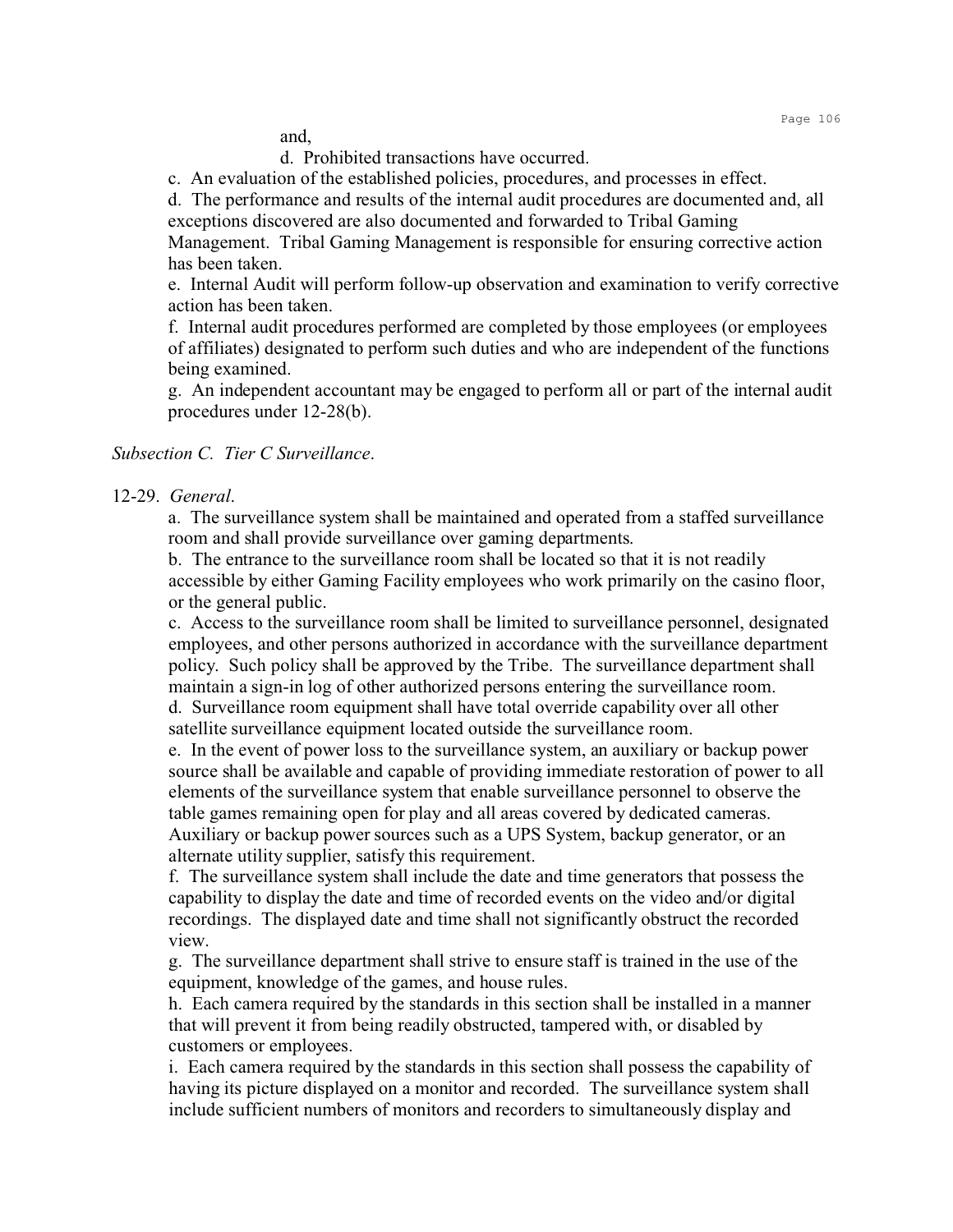Page 107

record multiple gaming and count room activities, and record the views of all dedicated cameras and motion activated dedicated cameras.

j. Reasonable effort shall be made to repair each malfunction of surveillance system equipment required by the standards in this section within seventy-two (72) hours after the malfunction is discovered. The Tribe shall be notified of any camera(s) that has malfunctioned for more than twenty-four (24) hours.

1. In the event of a dedicated camera malfunction, the Gaming Facility and/or the surveillance department shall immediately provide alternative camera coverage or other security measures, such as additional supervisory or security personnel, to protect the subject activity.

k. Count rooms, vaults, and cages must have room lighting hard wired. There may be no ability to turn off the lights from inside the room or near the doors.

l. A complete index and guide to the casino cameras, monitors and controls must be readily available in the surveillance room. This guide must include, but not be limited to, a map of the camera locations, how to call up each camera and the number of each camera.

m. Each Gaming Facility must be monitored by video surveillance. Surveillance rooms must be separate from other functions and must remain locked.

12-30. *Bingo*.

a. The surveillance system shall possess the capability to monitor the bingo ball drawing device or random number generator, which shall be recorded during the course of the draw by a dedicated camera with sufficient clarity to identify the balls drawn or numbers selected.

b. The surveillance system shall monitor and record the game board and the activities of the employees responsible for drawing, calling, and entering the balls drawn or numbers selected.

12-31. *Card games*.

a. The surveillance system shall monitor and record general activities in each card room with sufficient clarity to identify the employees performing the different functions.

12-32. *Progressive card games*.

a. Progressive card games with a progressive jackpot of \$25,000 or more shall be monitored and recorded by dedicated cameras that provide coverage of:

1. The table surface, sufficient that the card values and card suits can be clearly identified;

2. An overall view of the entire table with sufficient clarity to identify customers and dealer; and

3. A view of the posted jackpot amount.

12-33. *Keno*.

a. The surveillance system shall possess the capability to monitor the keno ball-drawing device or random number generator, which shall be recorded during the course of the draw by a dedicated camera with sufficient clarity to identify the balls drawn or numbers selected.

b. The surveillance system shall monitor and record general activities in each keno game area with sufficient clarity to identify the employees performing the different functions.

12-34. *Pari-mutuel*.

a. The surveillance system shall monitor and record general activities in the pari-mutuel area, to include the ticket writer and cashier areas, with sufficient clarity to identify the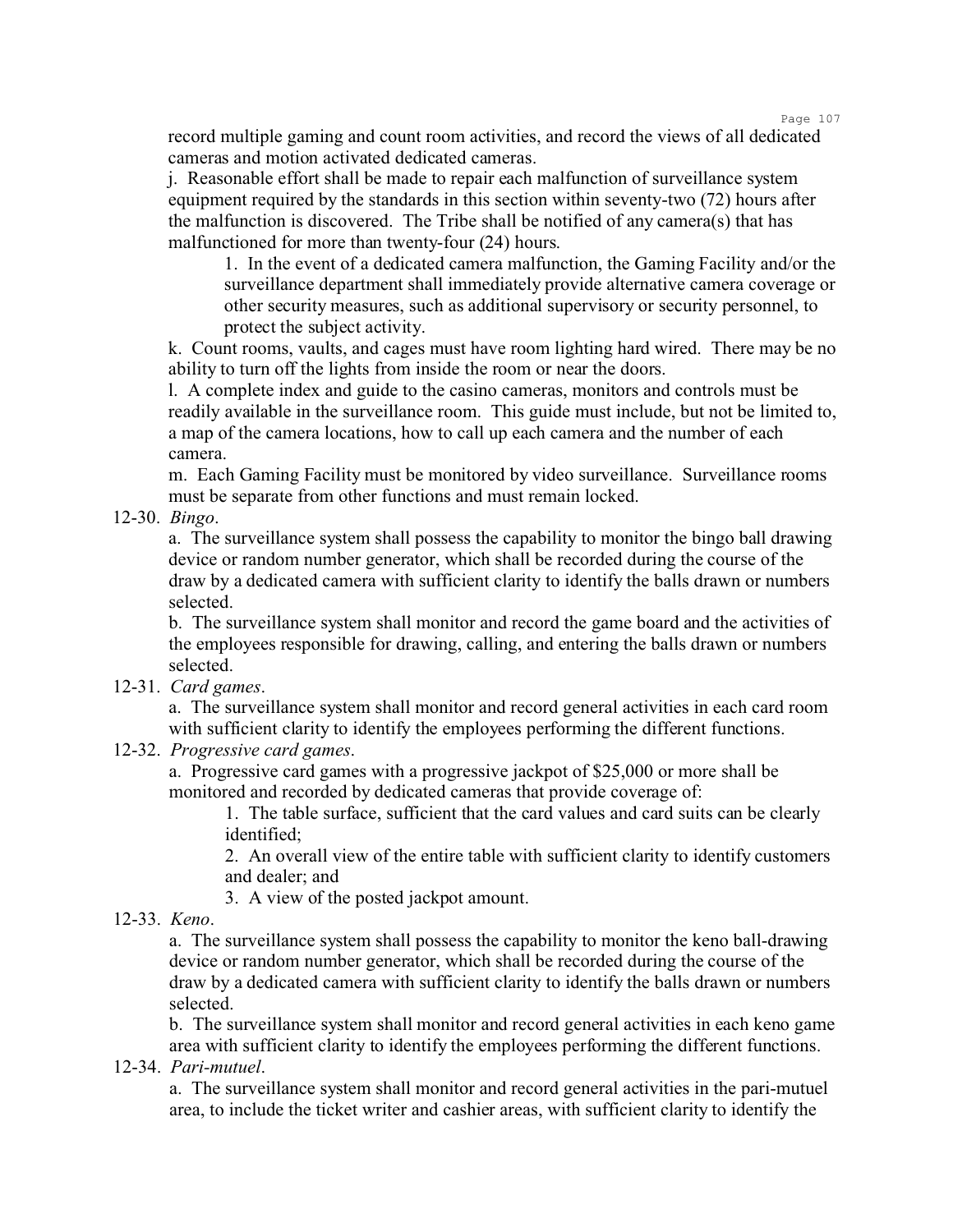employees performing the different functions.

12-35. *Table games*.

a. Except as otherwise provided in 12-36, 12-37 and 12-38, the surveillance system of gaming facilities operating four (4) or more table games shall provide at a minimum one (1) pan-tilt-zoom camera per two (2) tables and surveillance must be capable of taping:

1. With sufficient clarity to identify customers and dealers;

2. With sufficient coverage and clarity to simultaneously view the table bank and determine the configuration of wagers, card values, and game outcome; and

3. One (1) dedicated camera per table and one (1) pan-tilt-zoom camera per four

(4) tables may be an acceptable alternative procedure to satisfy the requirements of this paragraph.

b. The surveillance system of gaming operations operating three (3) or fewer table games shall:

1. Comply with the requirements of provision 12-35(a); or

2. Have one (1) overhead camera at each table.

c. Blackjack. At all times during the conduct of blackjack games, the following surveillance shall be required:

1. Domes are required over each video camera that completely enclose each video camera and conceal such cameras' actions, yet accommodate clear, unobstructed camera views;

2. At least one employee or Tribal Gaming Management official monitoring the video surveillance feed on closed circuit video monitors;

3. Video surveillance camera feed must be recorded;

4. All tables with limits greater than \$200 after double-down or splitting, and those offering the "double-pitch" variant, must have continuous camera coverage. This camera should be positioned to provide an overview of the whole table; and

5. Blackjack area views may be quadraplexed if the pan-tilt-zoom (PTZ) camera images can be switched to a "call-up" monitor.

#### 12-36. *Craps*.

a. All craps tables shall have two (2) dedicated cross view cameras covering both ends of the table.

12-37. *Roulette*.

a. All roulette areas shall have one (1) overhead dedicated camera covering the roulette wheel and shall also have one (1) dedicated camera covering the play of the table.

## 12-38. *Big wheel*.

a. All big wheel games shall have one (1) dedicated camera viewing the wheel.

12-39. *Progressive table games*.

a. Progressive table games with a progressive jackpot of \$25,000 or more shall be monitored and recorded by dedicated cameras that provide coverage of:

1. The table surface, sufficient that the card values and card suits can be clearly identified;

2. An overall view of the entire table with sufficient clarity to identify the customers and the dealer; and

3. A view of the progressive meter jackpot amount. If several tables are linked to the same progressive jackpot meter, only one meter need be recorded.

## 12-40. *Gaming Machines.*

a. Except as otherwise provided in provisions 12-40 (f) and (g), gaming machines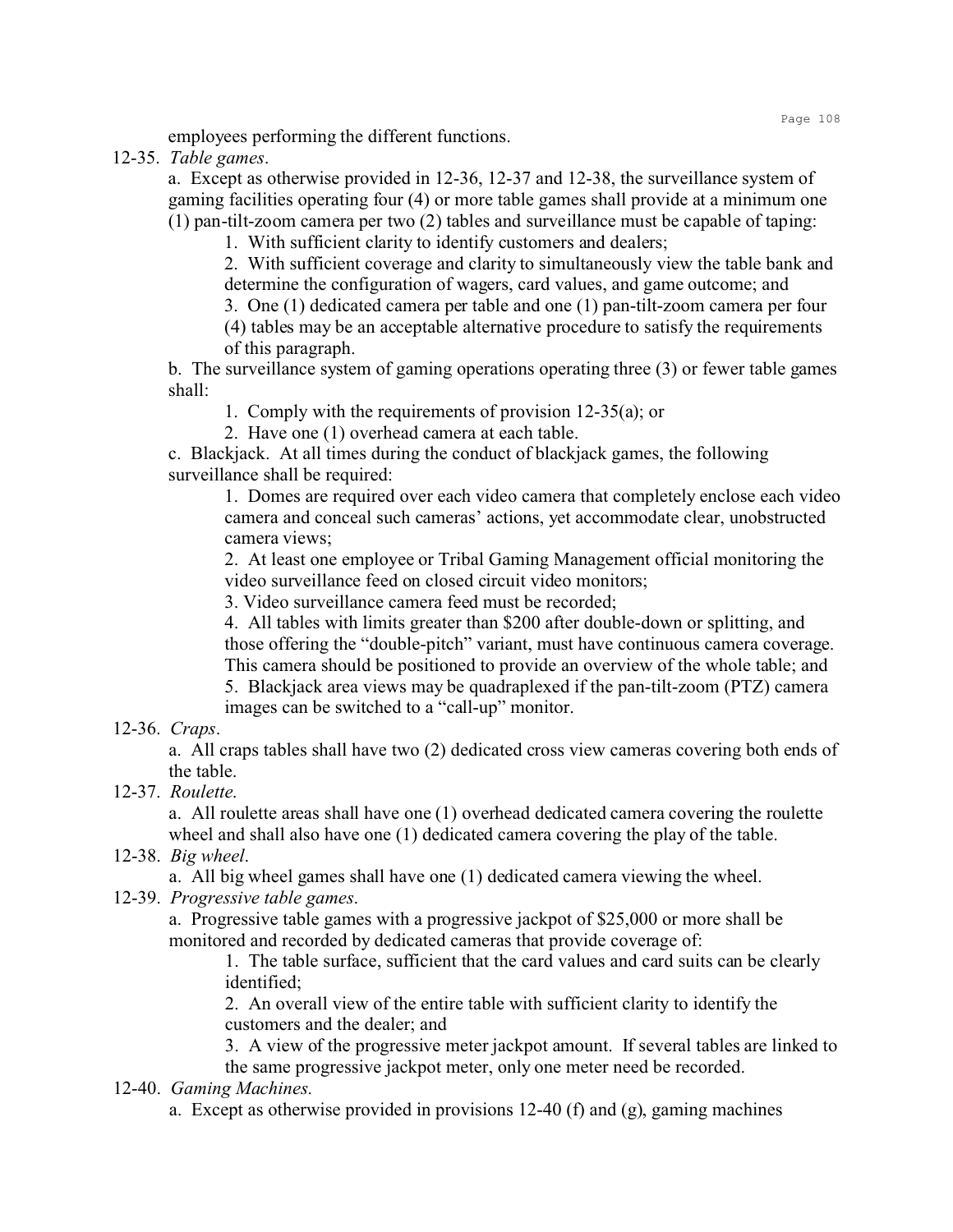Page 109

offering a payout of more than \$250,000 shall be monitored and recorded by a dedicated camera(s) to provide coverage of:

1. All customers and employees at the gaming machine, and

2. The face of the gaming machine, with sufficient clarity to identify the payout line(s) of the gaming machine.

b. A gaming machine area which has 75 machines or more, per floor, must have at least 1 PTZ camera.

c. All gaming machine booths, including transaction areas, must be monitored and recorded by stationary camera surveillance. For those gaming machine booths which have fill and jackpot payout capabilities, cage/vault surveillance standards shall apply.

d. The entire drop route must have surveillance coverage.

e. Surveillance shall record in a proper log or journal in a legible manner any exceptions or variations to established procedures during the drop. Such log or journal shall be made available for review to authorized persons only.

f. In-house Progressive Machine. In house progressive gaming machines offering a base payout amount (jackpot reset amount) of more than \$100,000 shall be monitored and recorded by a dedicated camera(s) to provide coverage of:

1. All customers and employees at the gaming machine; and

2. The face of the gaming machine, with sufficient clarity to identify the payout line(s) of the gaming machine.

g. Wide-area Progressive Machine. Wide area progressive machines offering a base payout amount of more than \$1.5 million and monitored by an independent vendor utilizing an on-line progressive computer system shall be monitored and recorded by a dedicated camera(s) to provide coverage of:

1. All customers and employees at the gaming machine; and

2. The face of the gaming machine, with sufficient clarity to identify the payout line(s) of the gaming machine.

h. Notwithstanding provision 12-40(a), if the gaming machine is a multi-game machine, the Tribe, or Tribal Gaming Management subject to approval of the Tribe, may develop and implement alternative procedures to monitor, record, and confirm payouts.

12-41. *Cage, Vault, and Count Rooms*.

a. The surveillance system shall monitor and record a general overview of activities occurring in each cage and vault area with sufficient clarity to identify employees within the cage and customers and employees at the counter areas.

b. Each cashier station shall be equipped with one (1) dedicated overhead camera covering the transaction area.

c. The surveillance system shall provide an overview of cash transactions. This overview should include the customer, the employee, and the surrounding area. d. Cameras in the cage should provide views of the door entering the cage, the cage area, the cashier area and the customer filing area. Diagonally opposed cameras with wide angle lenses must be positioned so that all areas of the room to the full height of the employees are within the camera view.

e. Identifying marks shall be placed on the counter so that cashiers know where to place currency and fill/credit documents. A transaction camera must be able to differentiate between bill denominations and chip denominations by edge design and amounts listed on paperwork.

f. Internal hallways to and from count, vault, and cage rooms must have surveillance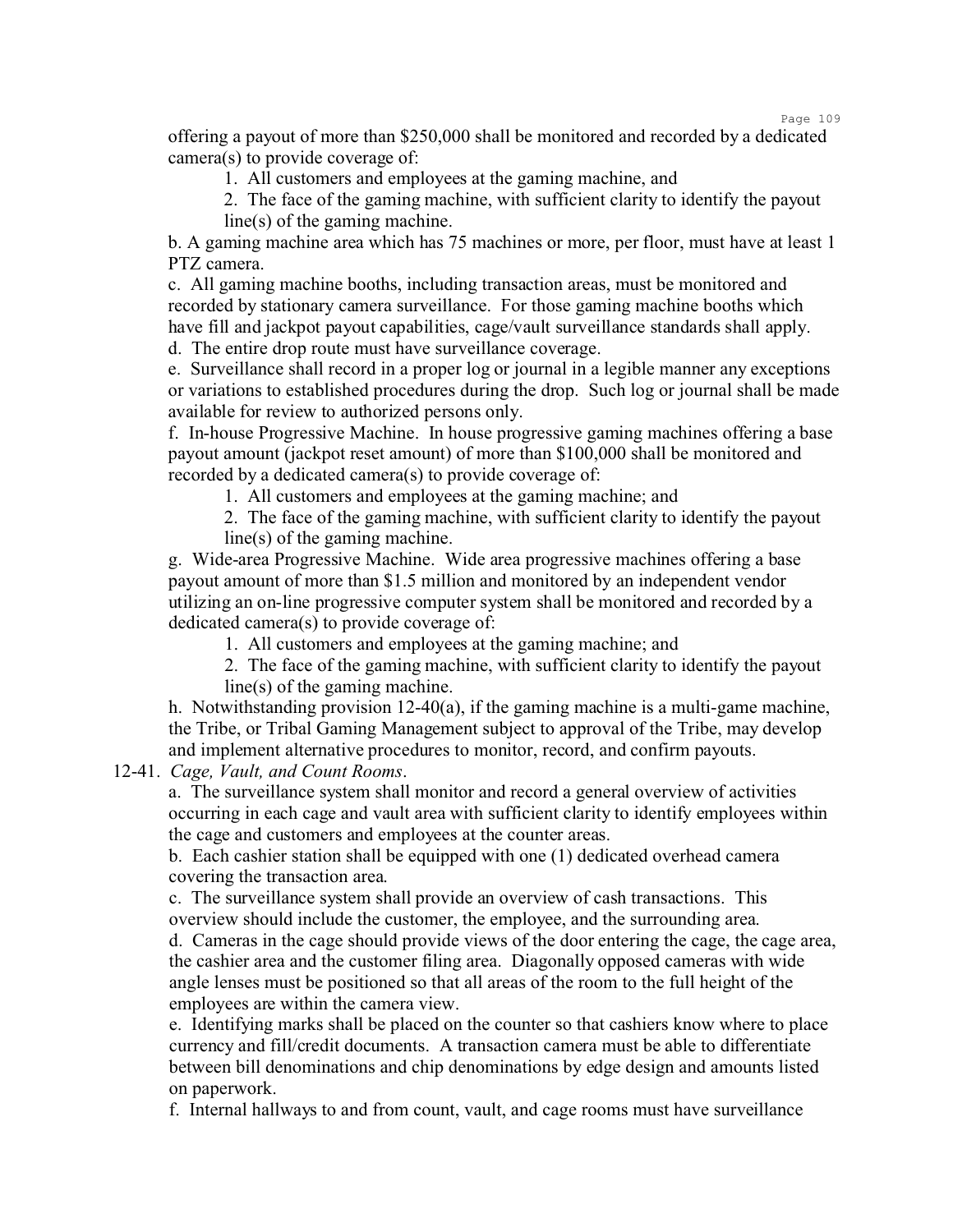viewing the approach.

- g. Each vault shall have a stationary camera on each work station.
- h. Two stationary cross views shall be used covering the vault, preventing blind spots.
- i. Each cage, vault, hard count and soft count room must have at least one PTZ camera.

## 12-42. *Fills and Credits*.

a. The cage or vault area in which fills and credits are transacted shall be monitored and recorded by a dedicated camera or motion activated dedicated camera that provides coverage with sufficient clarity to identify the chip values and the amounts on the fill and credit slips.

b. Controls provided by a computerized fill and credit system may be deemed an adequate alternative to viewing the fill and credit slips.

# 12-43. *Currency and Coin*.

a. The surveillance system shall monitor and record with sufficient clarity all areas where currency or coin may be stored or counted.

b. Audio capability of the soft count room shall also be maintained.

c. The surveillance system shall provide for:

1. Coverage of scales shall be sufficiently clear to view any attempted manipulation of the recorded data.

2. Monitoring and recording of the table game drop box storage rack or area by either a dedicated camera or a motion-detector activated camera.

3. Monitoring and recording of all areas where coin may be stored or counted, including the hard count room, all doors to the hard count room, all scales and wrapping machines, and all areas where uncounted coin may be stored during the drop and count process.

4. Monitoring and recording of soft count room, including all doors to the room, all table game drop boxes, safes, and counting surfaces, and all count team personnel. The counting surface area must be continuously monitored and recorded by a dedicated camera during the soft count.

5. Monitoring and recording of all areas where currency is sorted, stacked, counted, verified, or stored during the soft count process.

# 12-44. *Change Booths*.

a. The surveillance system shall monitor and record a general overview of the activities occurring in each gaming machine change booth.

12-45. *Video Recording and/or Digital Record Retention*.

a. All video recordings and/or digital records of coverage provided by the dedicated cameras or motion-activated dedicated cameras required by the standards in this section shall be retained for a minimum of seven (7) days.

b. All video recordings shall be retained as follows:

1. Thirty (30) days for all blackjack recordings;

2. Thirty (30) days for all recordings involving suspected or confirmed gaming crimes, unlawful activity, or detentions and questioning by security personnel;

3. Thirty (30) days for all recordings of linked systems (e.g., bingo, ball draws, gaming machines, etc.); and

4. Seven days for all other recordings.

c. Duly authenticated copies of video recordings and/or digital records shall be provided to the Tribe, or such entity as designated by the Tribe, upon request.